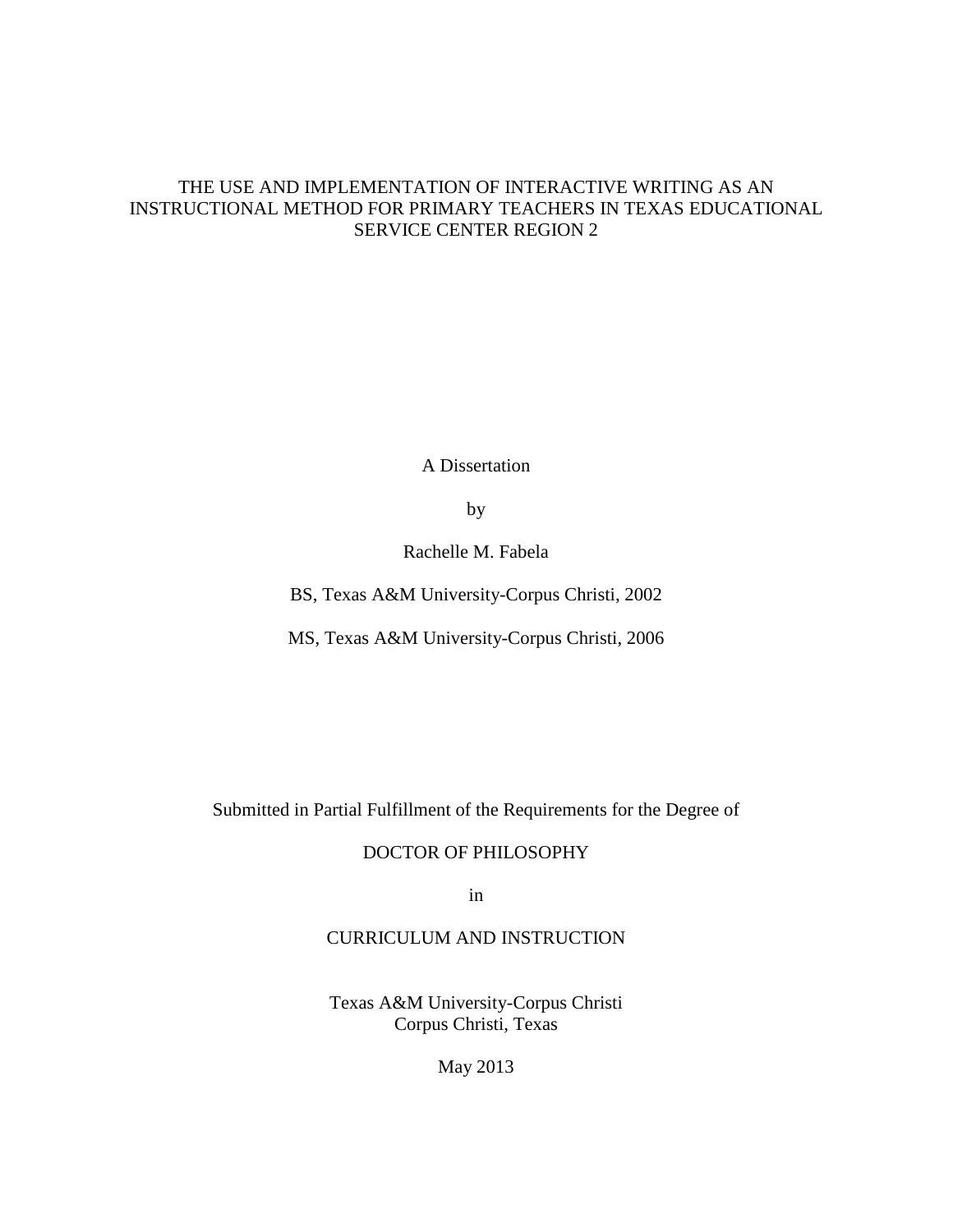© Rachelle M. Fabela All Rights Reserved May 2013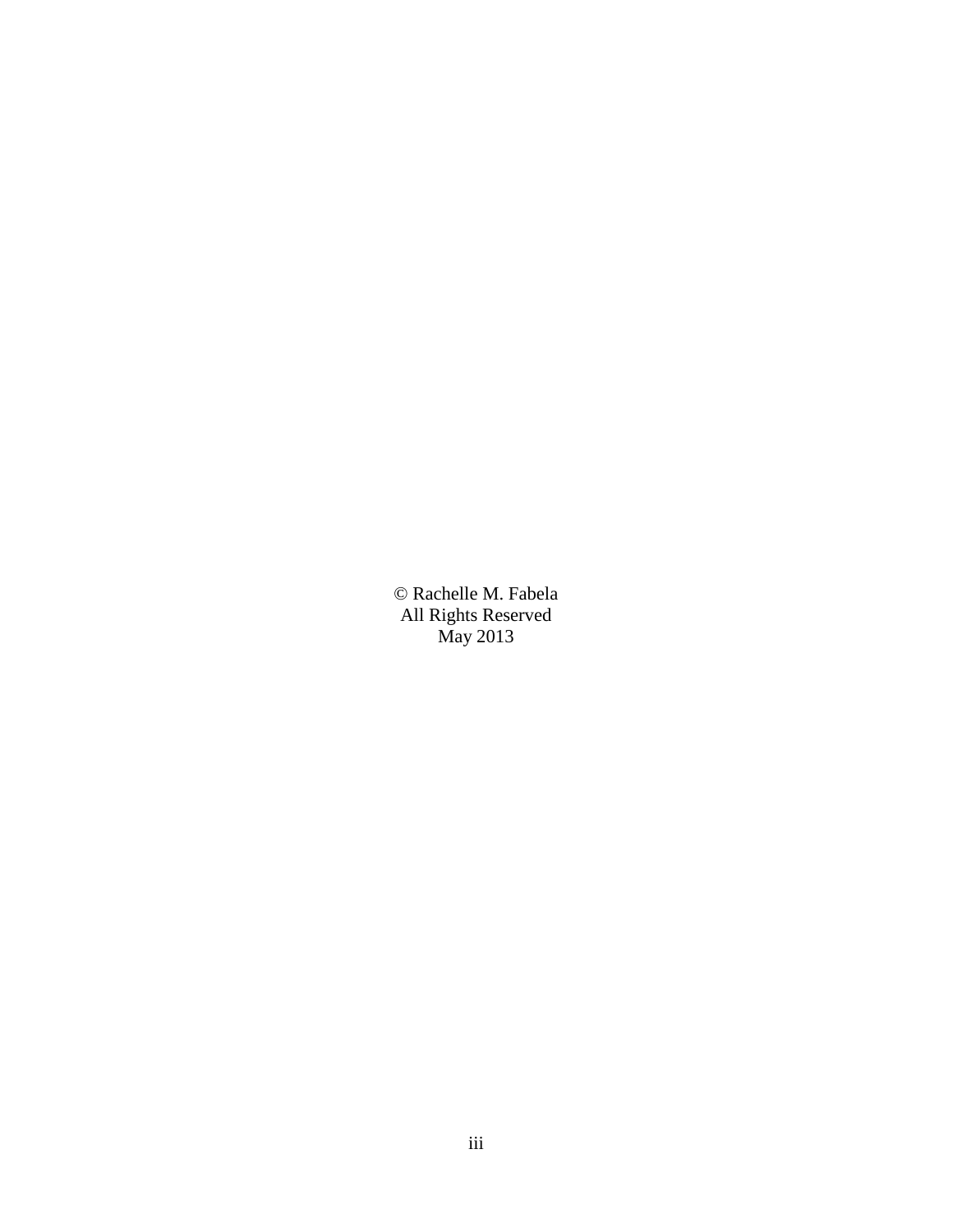#### **ABSTRACT**

This doctoral study investigated the use and implementation of interactive writing as an instructional method for primary teachers in Texas Educational Service Center Region 2. The descriptive study involved 152 survey respondents and eight interview participants. The primary instrument was a questionnaire (Interactive Writing Survey) that solicited data from teachers on their definition of interactive writing, the use of interactive writing, and variations on the implementation of interactive writing. Additionally, an interview protocol was used to allow participants to expand on the use of interactive writing and how interactive writing supported the reading and writing connection. Data were collected during the spring 2010 semester and analyzed by frequency and cross-tabulations. In addition, a Chi-analysis was conducted on two of the survey questions.

 The analysis of data suggested that primary teachers understood elements of interactive writing and were able to define interactive writing as an instructional method. The data also suggested that primary teachers implemented interactive writing during a weekly timeframe. Additionally, there was no statistically significant relationship between how often interactive writing was implemented and grade level taught. The data also indicated that participants had complete freedom with the implementation of interactive writing. However, the analysis indicated that there was no statistically significant relationship between the extent of freedom on the implementation of interactive writing and grade level taught. In addition, the data suggested that primary teachers used pre-planned schedules for interactive writing and primarily implemented interactive writing during whole group instruction.

iv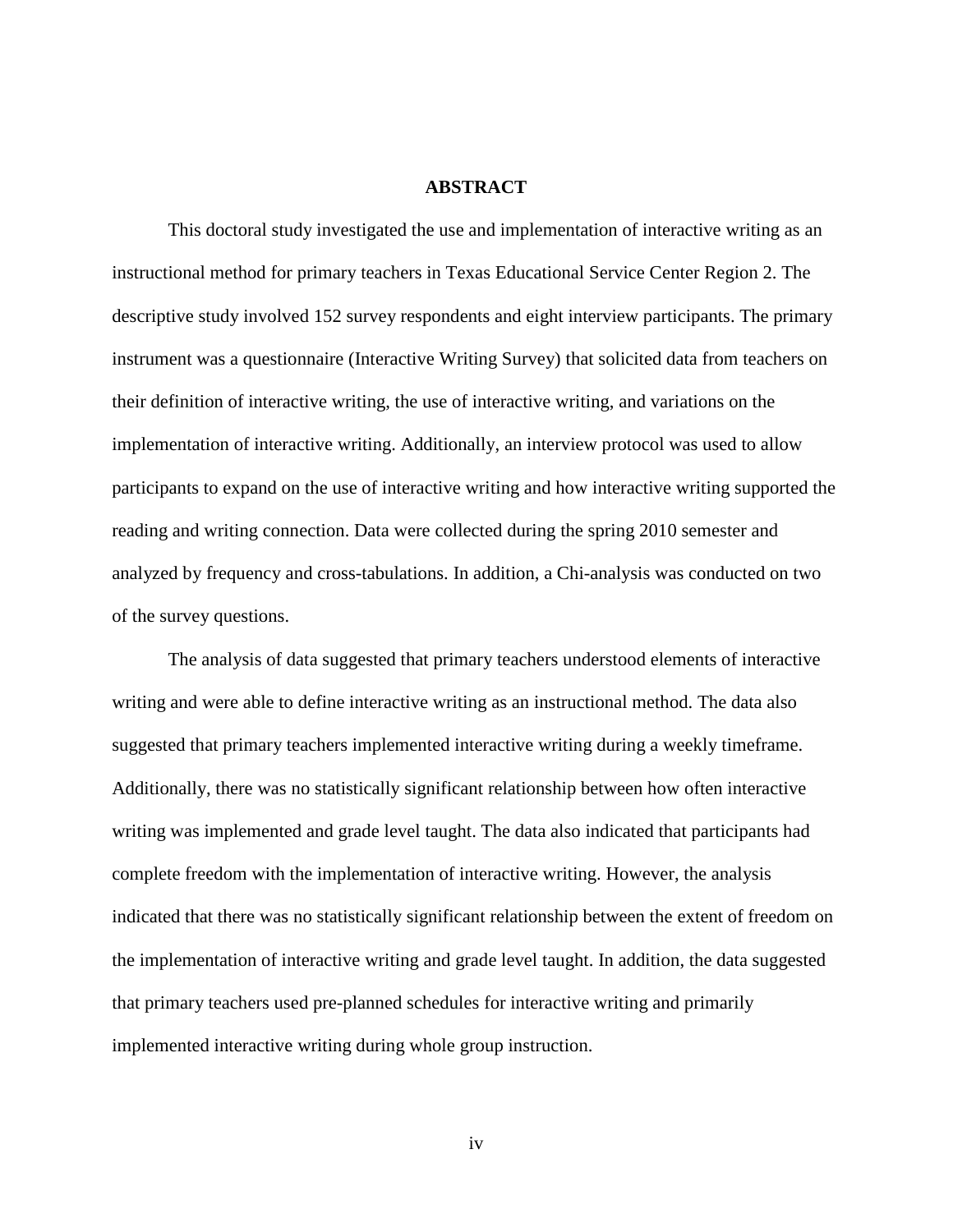The findings suggest that those teachers who responded are knowledgeable about interactive writing and are consistent in the way they use it. Further research is needed to explore other grade levels' use and implementation of interactive writing, identify various types of literature used to support interactive writing, and investigate the implementation of technological elements during interactive writing lessons.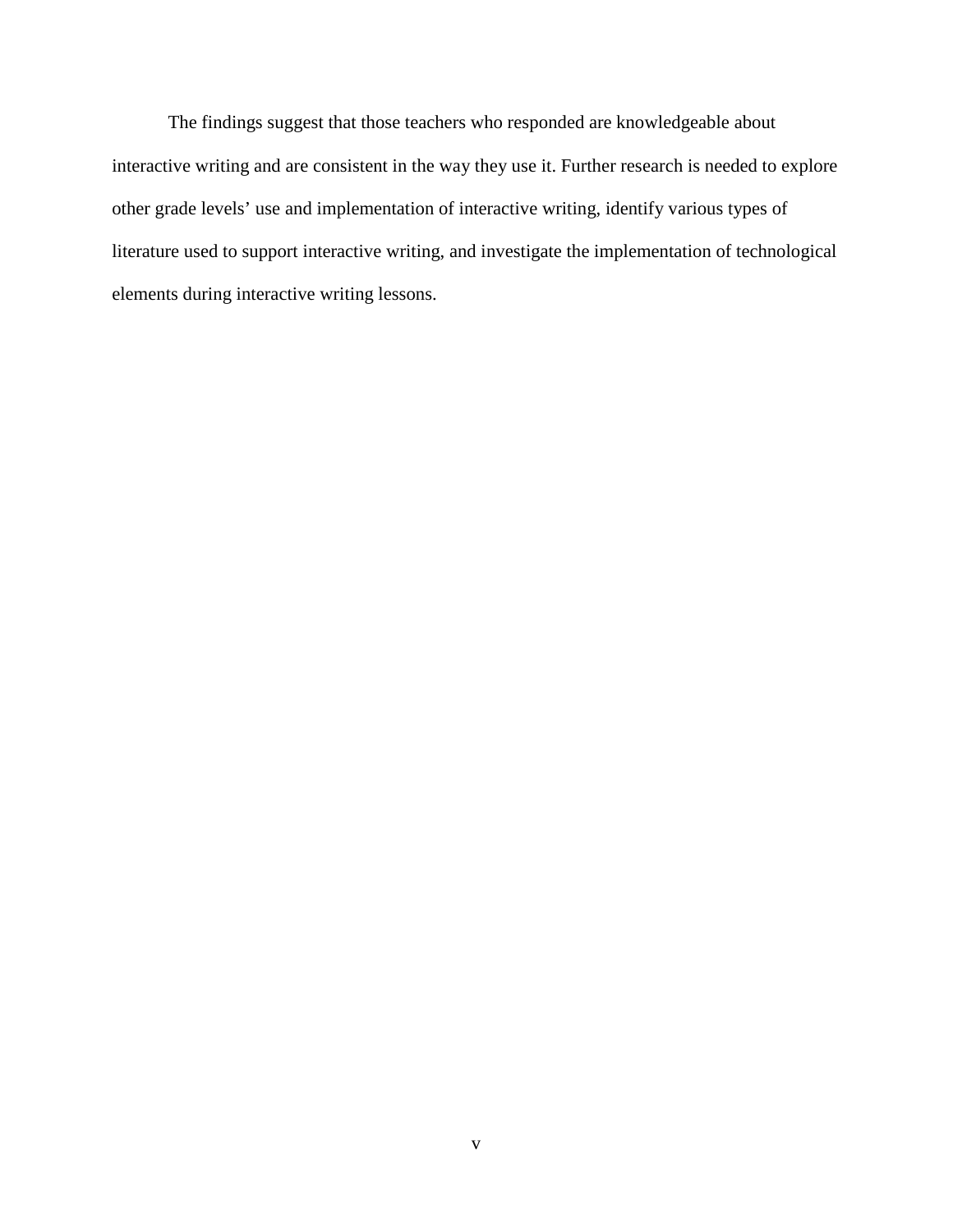## **DEDICATION**

*To my wonderful family, my amazing friends, and my loving husband, I am forever grateful for your support.*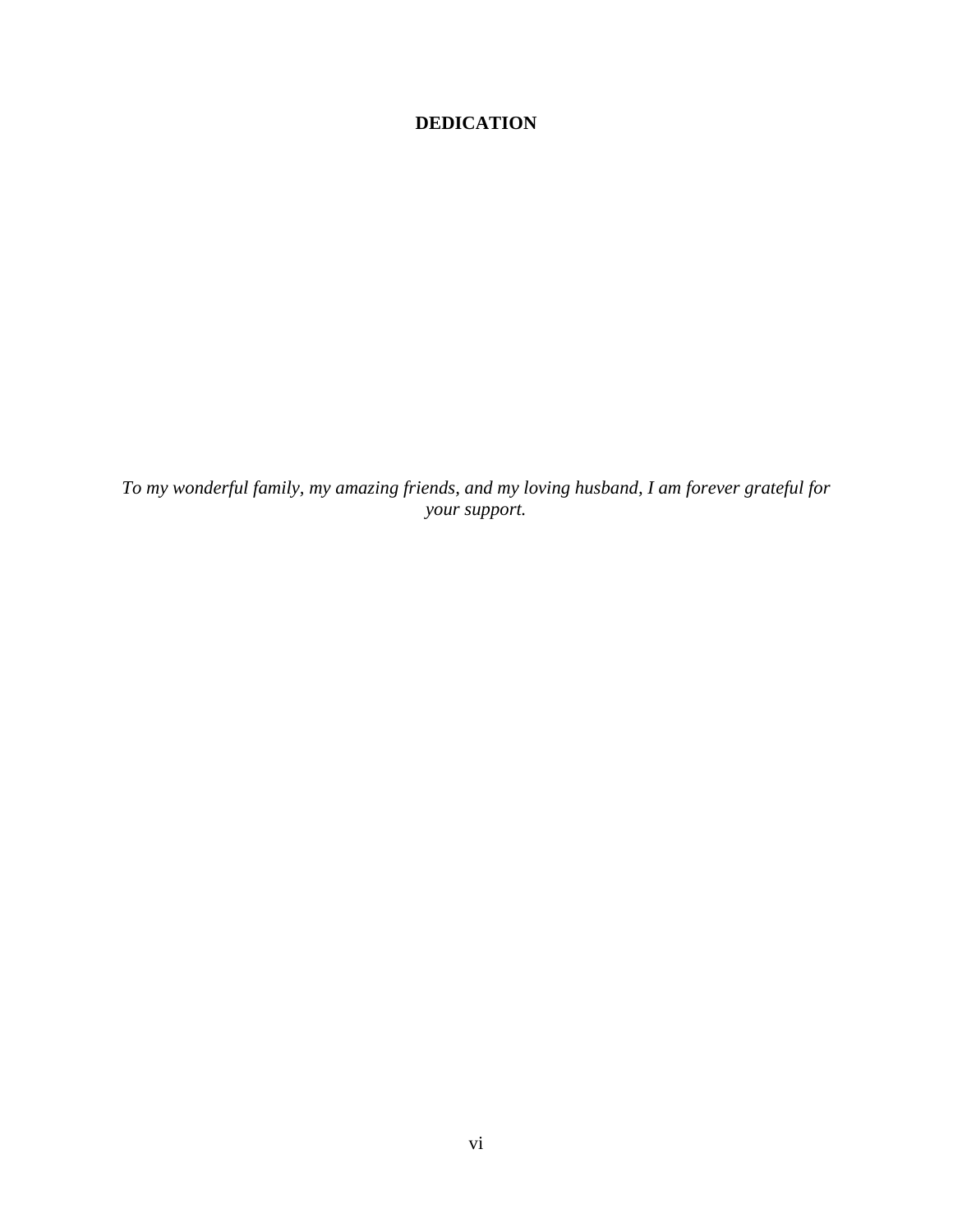#### **ACKNOWLEDGEMENTS**

 I was lead down this journey through the guidance of my very dear friend, Roxanne. Although she is not physically with me, her spirit and inspiration has always been by my side. She was always determined and motivated to continue her education, and I believe her passion inspired me to pursue mine.

I would like to thank my committee: Dr. Daniel Pearce, Dr. Corinne Valadez, Dr. Faye Bruun, and Dr. Jose Flores for providing insight, support, and guidance. A special thanks to chair members, Dr. Daniel Pearce and Dr. Corinne Valadez, who always pushed me towards my goals. You supported and guided me just as a mentor should, and I am forever grateful for you believing in me and my ability to conquer and achieve this academic milestone. I would also like to thank the wonderful students, teachers, and administrators who I have had the privilege of working with and knowing. A special thanks to Cindy, Kathleen, and Karen for being the most amazing mentors and friends.

 I am eternally grateful for the love, patience, and understanding of my family and friends. My husband, Dominic, constantly motivated and supported me during every obstacle that was placed in my path. You are truly my biggest fan and my forever soul mate…thank you for always being by my side. I would also like to thank my wonderfully supportive parents. My mom, who has loved and adored every word that I have ever written…you believed in me even when I didn't believe in myself. My dad, who inspired me to purse my degree…you indirectly showed me the importance of a solid education. I want to also thank my brother, J.D., for being the greatest big brother and for always giving me a very subtle nudge of support. A special thanks to my wonderful friends and sisters, Erica, Corina, and Jennifer. Your encouraging words were extremely motivational. A final thanks to my doctoral sisters, Christie, Carmen, Kim, and

vii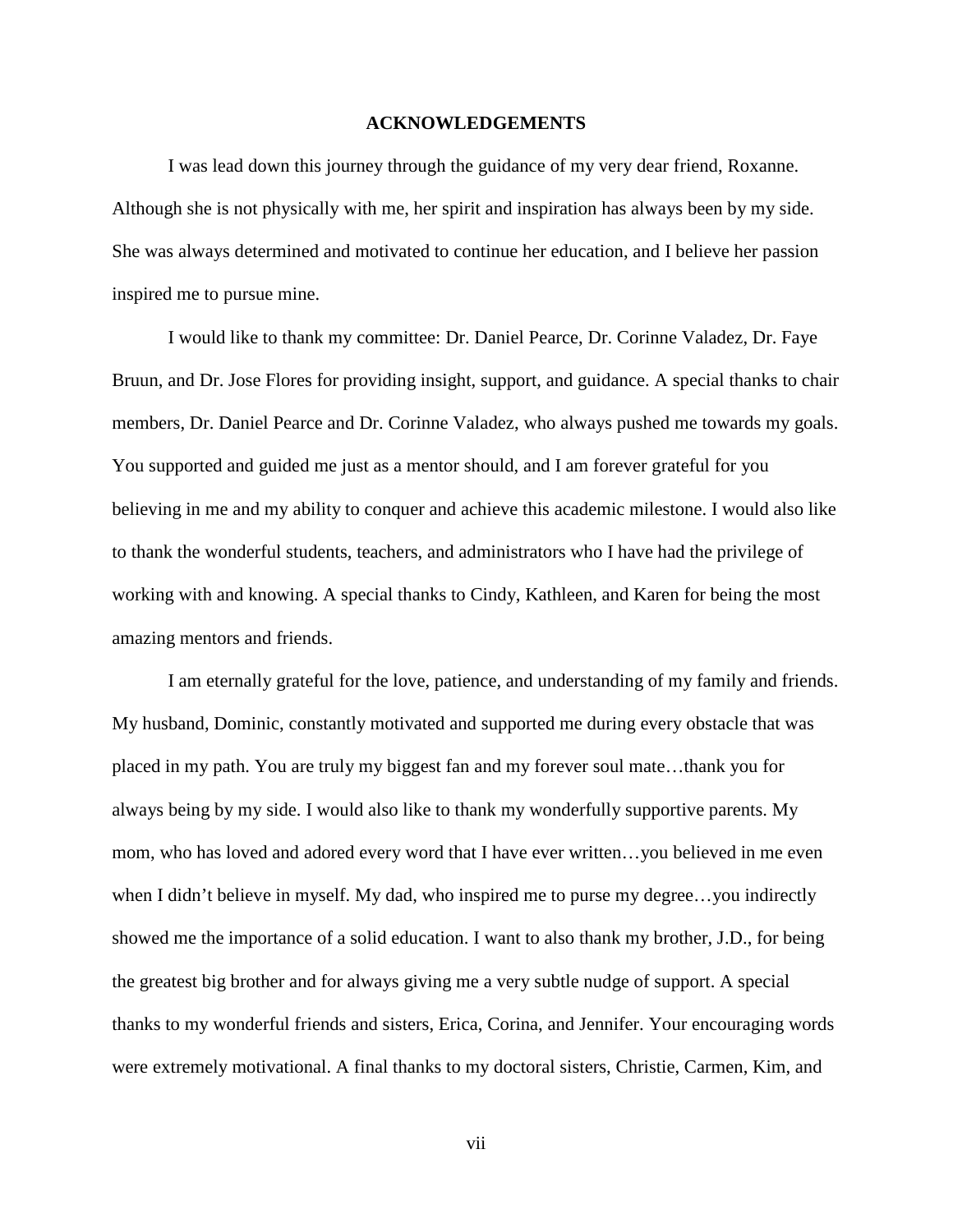Deb for all of the emotional and technical support. Christie, I am forever grateful for your heartwarming friendship and guidance…we are finally finished!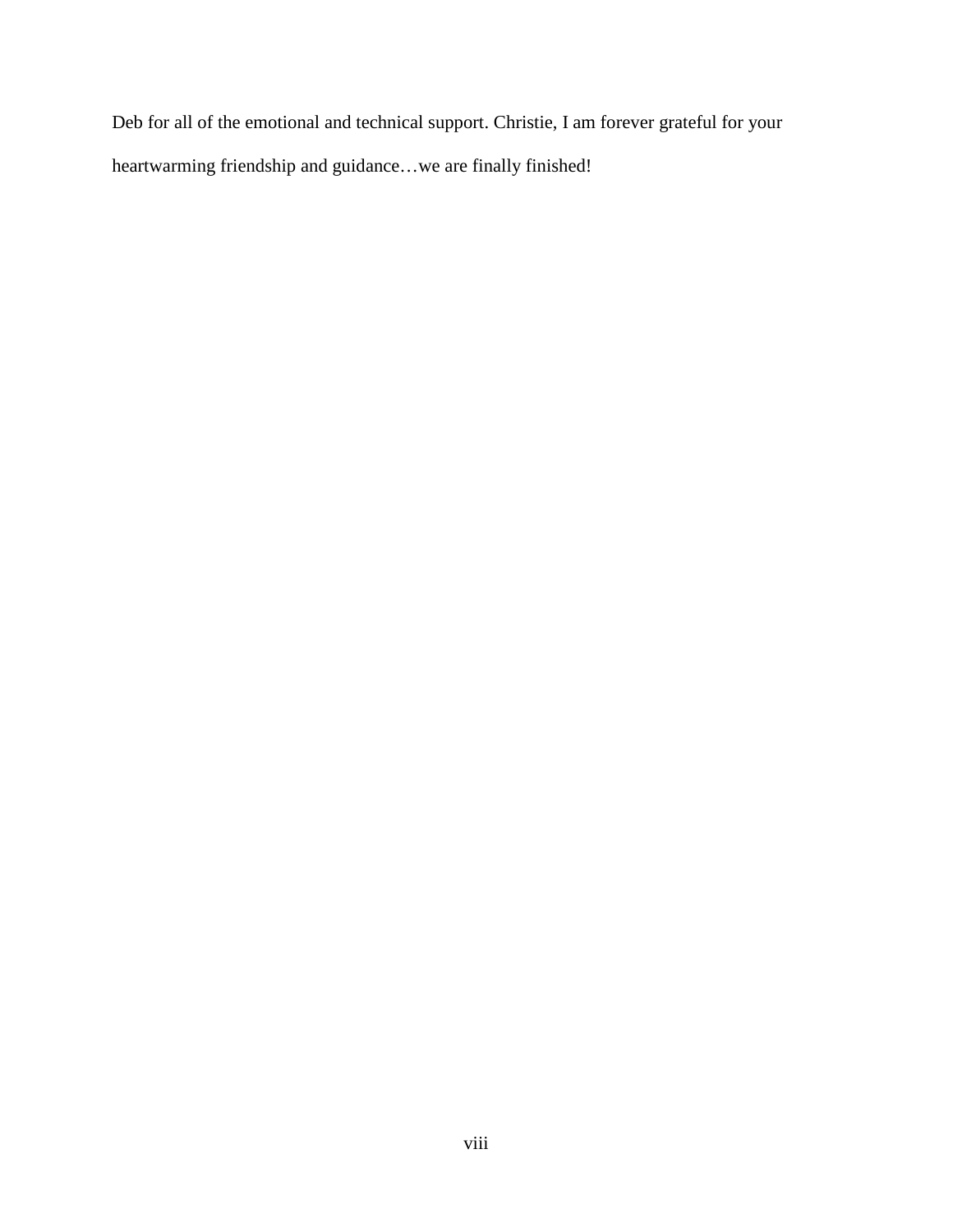# **TABLE OF CONTENTS**

| <b>Contents</b> | Page |
|-----------------|------|
|                 |      |
|                 |      |
|                 |      |
|                 |      |
|                 |      |
|                 |      |
|                 |      |
|                 |      |
|                 |      |
|                 |      |
|                 |      |
|                 |      |
|                 |      |
|                 |      |
|                 |      |
|                 |      |
|                 |      |
|                 |      |
|                 |      |
|                 |      |
|                 |      |
|                 |      |
|                 |      |
|                 |      |
|                 |      |
|                 |      |
|                 |      |
|                 |      |
|                 |      |
|                 |      |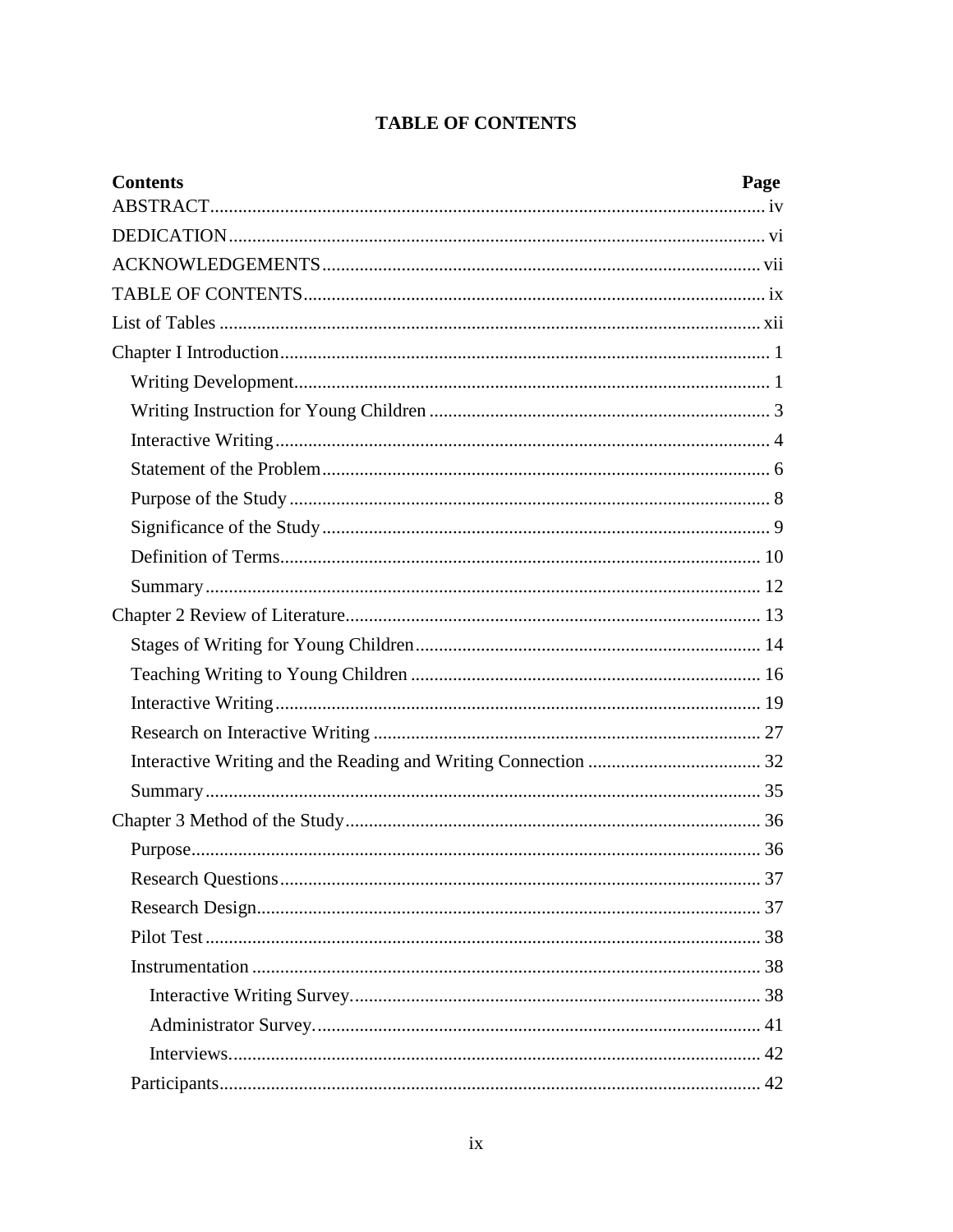| <b>Contents</b><br>Page                                                              |  |
|--------------------------------------------------------------------------------------|--|
|                                                                                      |  |
|                                                                                      |  |
|                                                                                      |  |
|                                                                                      |  |
|                                                                                      |  |
|                                                                                      |  |
|                                                                                      |  |
|                                                                                      |  |
|                                                                                      |  |
| Interview Question One: What would a typical interactive writing lesson look like in |  |
|                                                                                      |  |
| Interview Question Two: In your opinion, how does interactive writing support the    |  |
|                                                                                      |  |
| Interview Question Three: Have there been any challenges with the                    |  |
|                                                                                      |  |
|                                                                                      |  |
|                                                                                      |  |
|                                                                                      |  |
| Research Question One: What are the variations on the definition of interactive      |  |
| writing among primary teachers in the Education Service Center (ESC) Region 2        |  |
|                                                                                      |  |
|                                                                                      |  |
|                                                                                      |  |
| Research Question Two: How are primary teachers in ESC Region 2 implementing         |  |
|                                                                                      |  |
|                                                                                      |  |
|                                                                                      |  |
| Research Question Three: How does interactive writing support the reading and        |  |
|                                                                                      |  |
|                                                                                      |  |
|                                                                                      |  |
|                                                                                      |  |
|                                                                                      |  |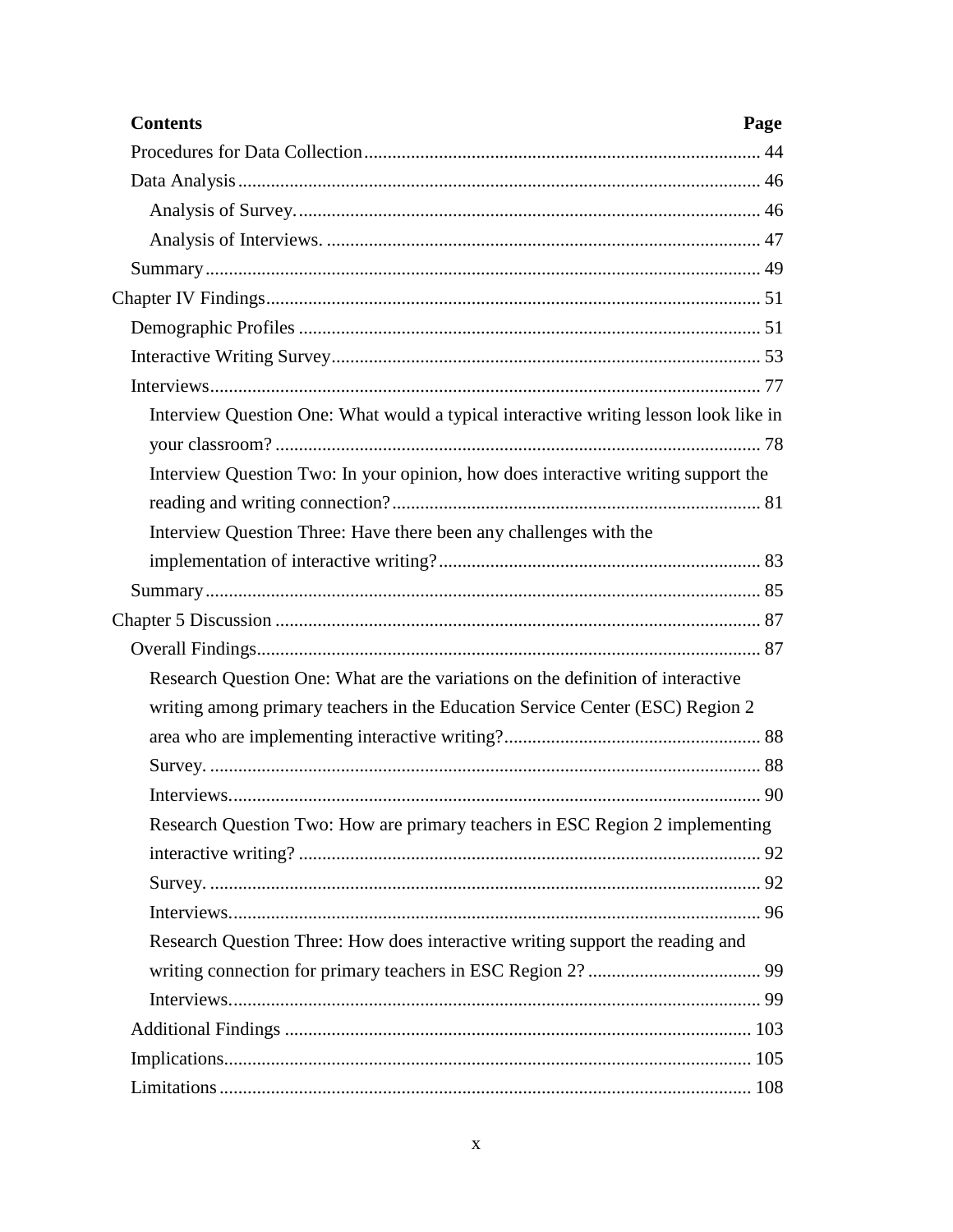| <b>Contents</b> | Page |
|-----------------|------|
|                 |      |
|                 |      |
|                 |      |
|                 |      |
|                 |      |
|                 |      |
|                 |      |
|                 |      |
|                 |      |
|                 |      |
|                 |      |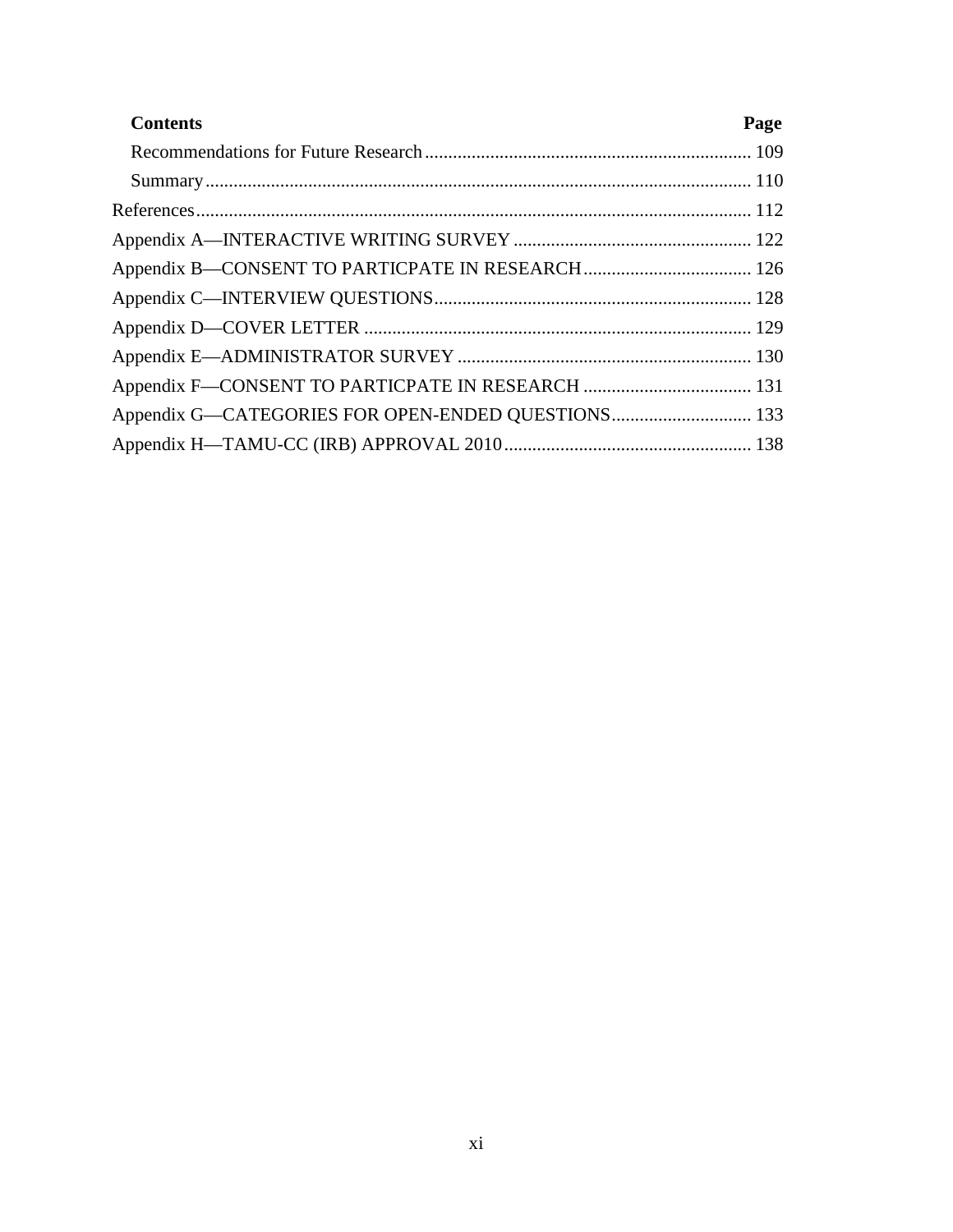# **List of Tables**

| <b>Tables</b> | Page                                                                                 |
|---------------|--------------------------------------------------------------------------------------|
| Table 3.1:    |                                                                                      |
| Table 3.2:    |                                                                                      |
| Table 4.1:    | Demographic Distribution: Gender, Age, Ethnicity, Grade Level, Teaching              |
|               |                                                                                      |
| Table 4.2:    | Survey Question 2: What is your definition/understanding of interactive              |
|               |                                                                                      |
| Table 4.3:    | Grade Level: What is your Definition of Interactive Writing? 55                      |
| Table 4.4:    | Survey Question 3: How did you first find out about interactive writing? . 56        |
| Table 4.5:    | Survey Question 4: How often do you use interactive writing? 57                      |
| Table 4.6:    |                                                                                      |
| Table 4.7:    | Survey Question 5: To what extent do you have the freedom to implement               |
|               |                                                                                      |
| Table 4.8:    | Grade Level: To what extent do you have the freedom to implement                     |
|               |                                                                                      |
| Table 4.9:    | Survey Question 6: When do you use interactive writing?  64                          |
|               | Table 4.10: Survey Question 7: How do you select students during interactive writing |
|               |                                                                                      |
|               | Table 4.11: Survey Question 8: Explain how you feel about interactive writing as an  |
|               |                                                                                      |
|               | Table 4.12: Grade level: Explain how you feel about interactive writing as an        |
|               |                                                                                      |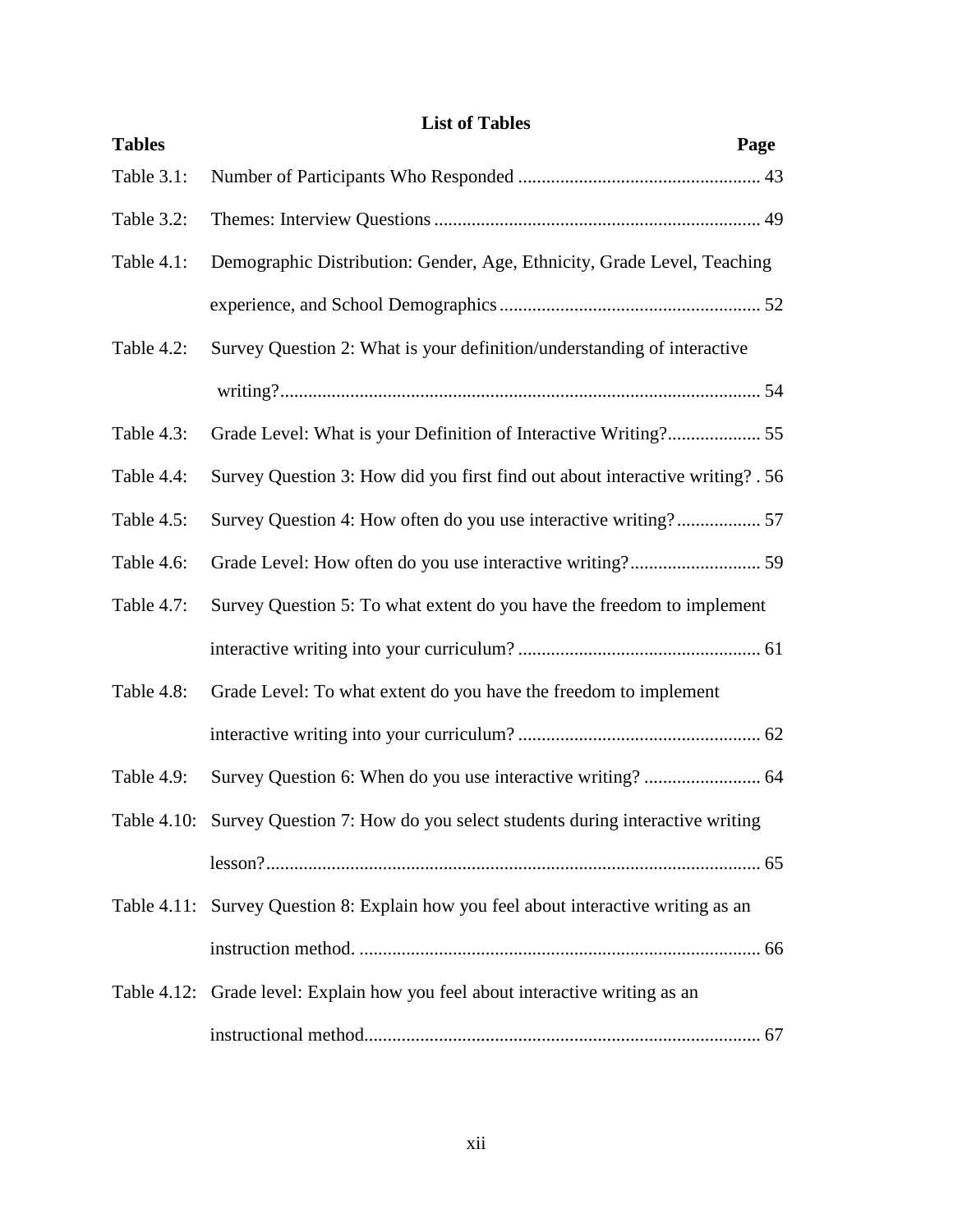| <b>Tables</b><br>Page                                                                   |
|-----------------------------------------------------------------------------------------|
| Table 4.13: Survey Question 9: In your opinion, how does interactive writing compare    |
|                                                                                         |
| Table 4.14: Grade Level: In your opinion, how does interactive writing compare to other |
|                                                                                         |
| Table 4.15: Survey Question 10: What are the advantages of using interactive writing?   |
|                                                                                         |
| Table 4.16: Grade Level: What are the advantages of using interactive writing? 73       |
| Table 4.17: Survey Question 11: What are the disadvantages of using interactive         |
|                                                                                         |
| Table 4.18: Grade Level: What are the disadvantages of using interactive writing? 76    |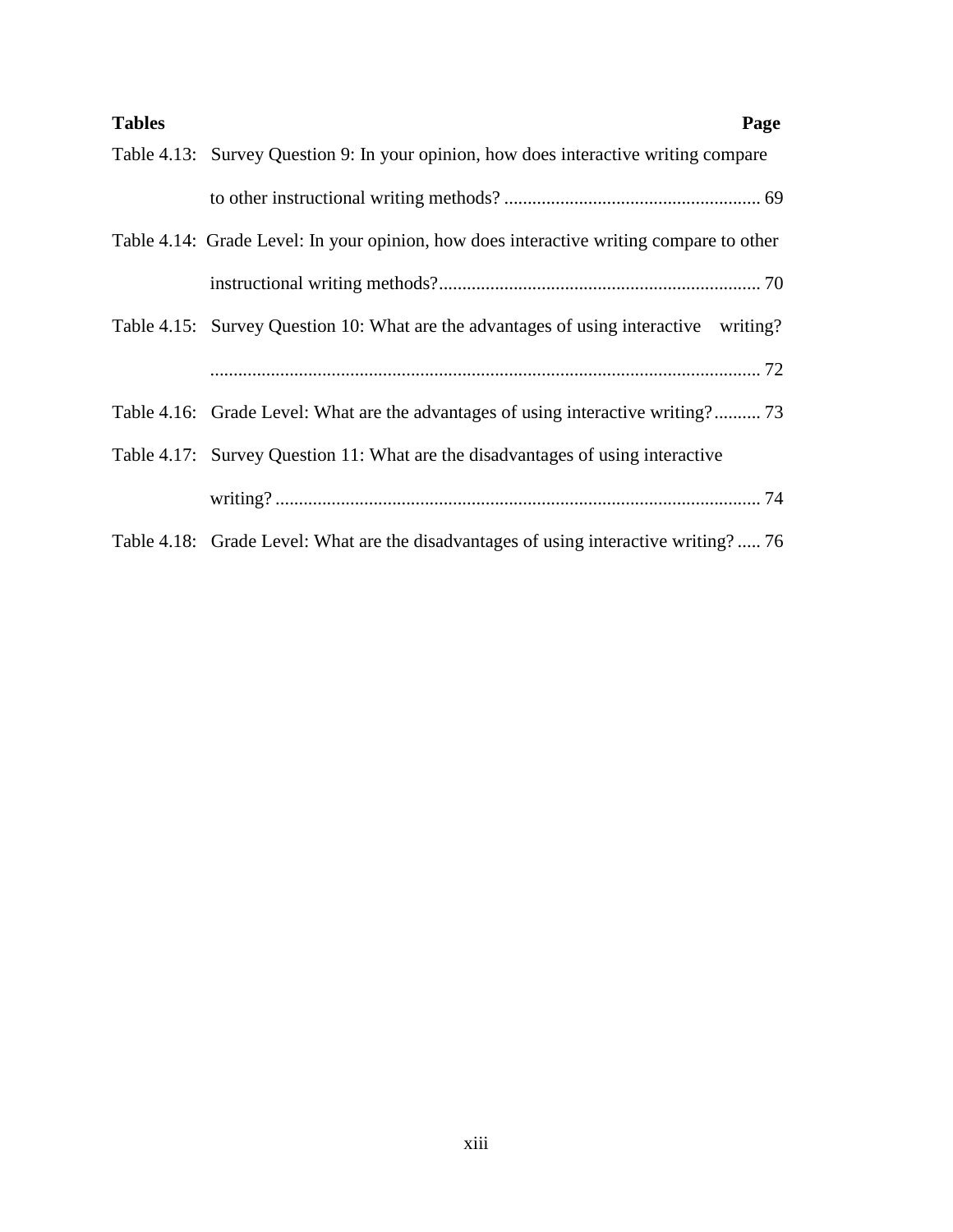#### **Chapter I**

#### **Introduction**

Writing is a critical skill and intricate element of daily communication. It is through writing that we express messages, solidify our thoughts, and capture feelings and expressions. Writers formulate the ideas for their messages as they cycle through the various steps of the writing process and convey their thoughts through a unique written form. As children enter school, they are determined to express their print knowledge and oral language development by making marks on paper to represent their thoughts. Children are eager to draw, write letters, and produce scribble marks as they connect to the paper (Graves, 1983). Young writers structure and modify their writing to closely mimic the written pieces that encompass their surroundings. Therefore, it is crucial for teachers to provide effective writing instruction during the beginning stages of the writing process and transform young thinkers into young writers.

#### **Writing Development**

 Children begin experimenting with the beginning stages of writing as they play at home, interact outside, and investigate their surroundings. Chomsky (1971) emphasized that young children start writing before they receive formal writing instruction. In fact, Graves (1983) suggested that children express the beginning stages of the writing process by marking objects and expressing their thoughts through scribbles. The product of these beginning writing marks can be seen on walls, cars, sidewalk, paper, and chalkboards.

Children develop as writers as they structure and communicate their thoughts into a written form. Past researchers (Calkins, 1994; Clay, 1975; Graves, 1983) maintained that young children progress in their writing as they cycle through and experiment with the various stages of the writing process. In fact, it has been noted that children pass through the stages of the writing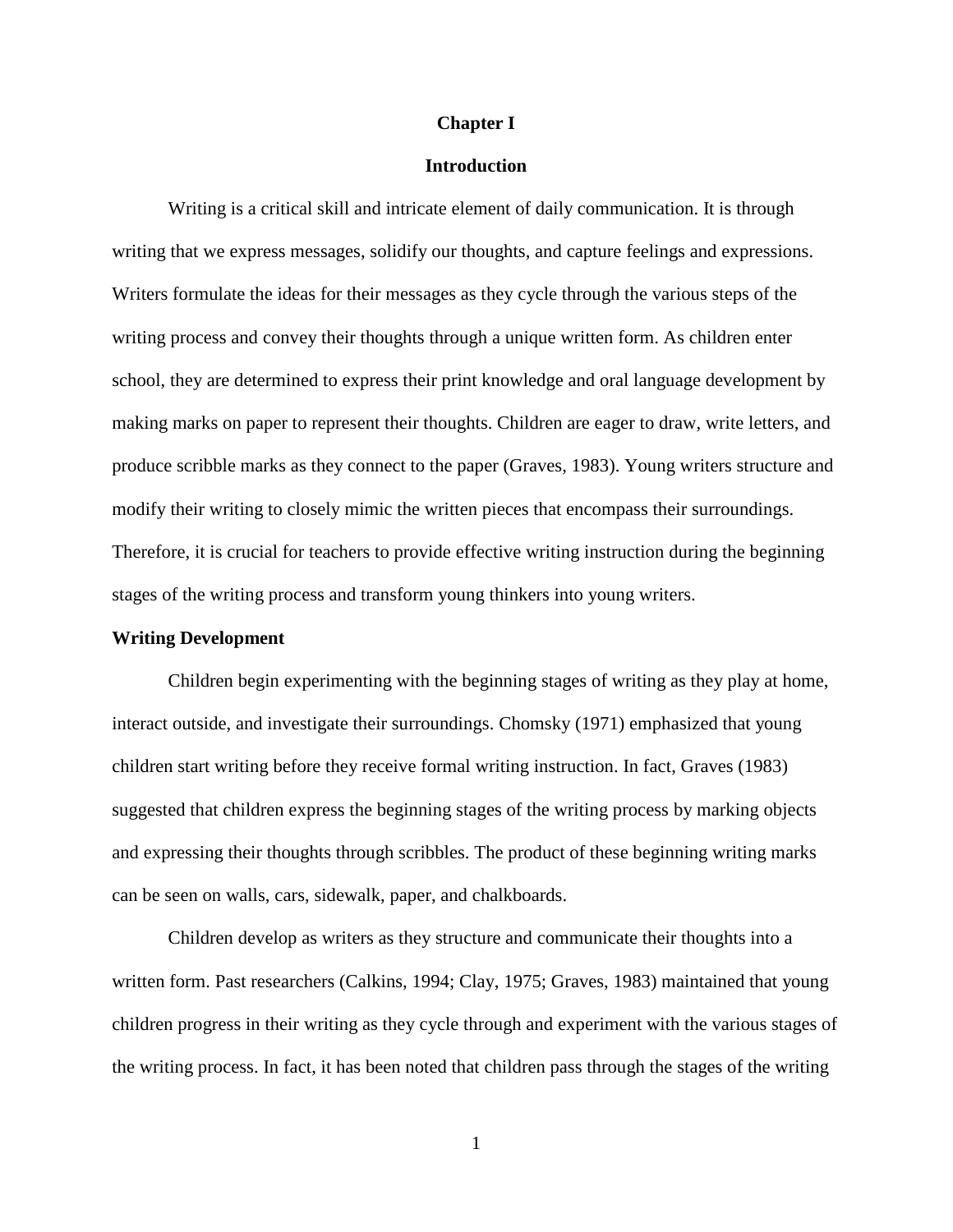process naturally and not necessarily in order (Clay, 1975). Writing theorists (Gentry, 2005; Teale & Sulzby, 1986) emphasized that the stages of writing are often predictable and developmental in nature. According to Gardner (1980), some written elements produced during the beginning stages of the writing process are scribbles, marks, and letter-like symbols. As children progress in their writing, they begin to create drawings or pictures to represent their writing. As emergent writers develop through the drawing phase, they capture thoughts and imitate writing through illustrations.

The next stage of the writing process is the act of labeling and providing strands of letters. During this stage, children may use mock letters or alphabetic representations to create a message. Clay (1975) suggested that when children produce letters or mock letters during this stage, those letters convey meaning, express personal thoughts, and often resemble formal written pieces. As children develop as writers, they begin to apply letters and create words by hearing and recording sounds. This stage of writing is transitional in nature. Ehri (1987) purported that children practice and invent words during this stage, as they segment and decode words phonetically. Invented spelling allows children to produce words based on their understanding of the written language (Fountas & Pinnell, 1999). Clay (1975) emphasized that during this developmental stage, children will purposefully write messages based on their knowledge of language, letters, letter sounds, and whole words.

Ultimately, young writers become proficient in their writing as they progress through and experiment with each stage of writing. Dahl and Farnan (2003) maintained that novice writers investigate aspects of the writing process as they convey their thoughts and transform their writings into conventional pieces.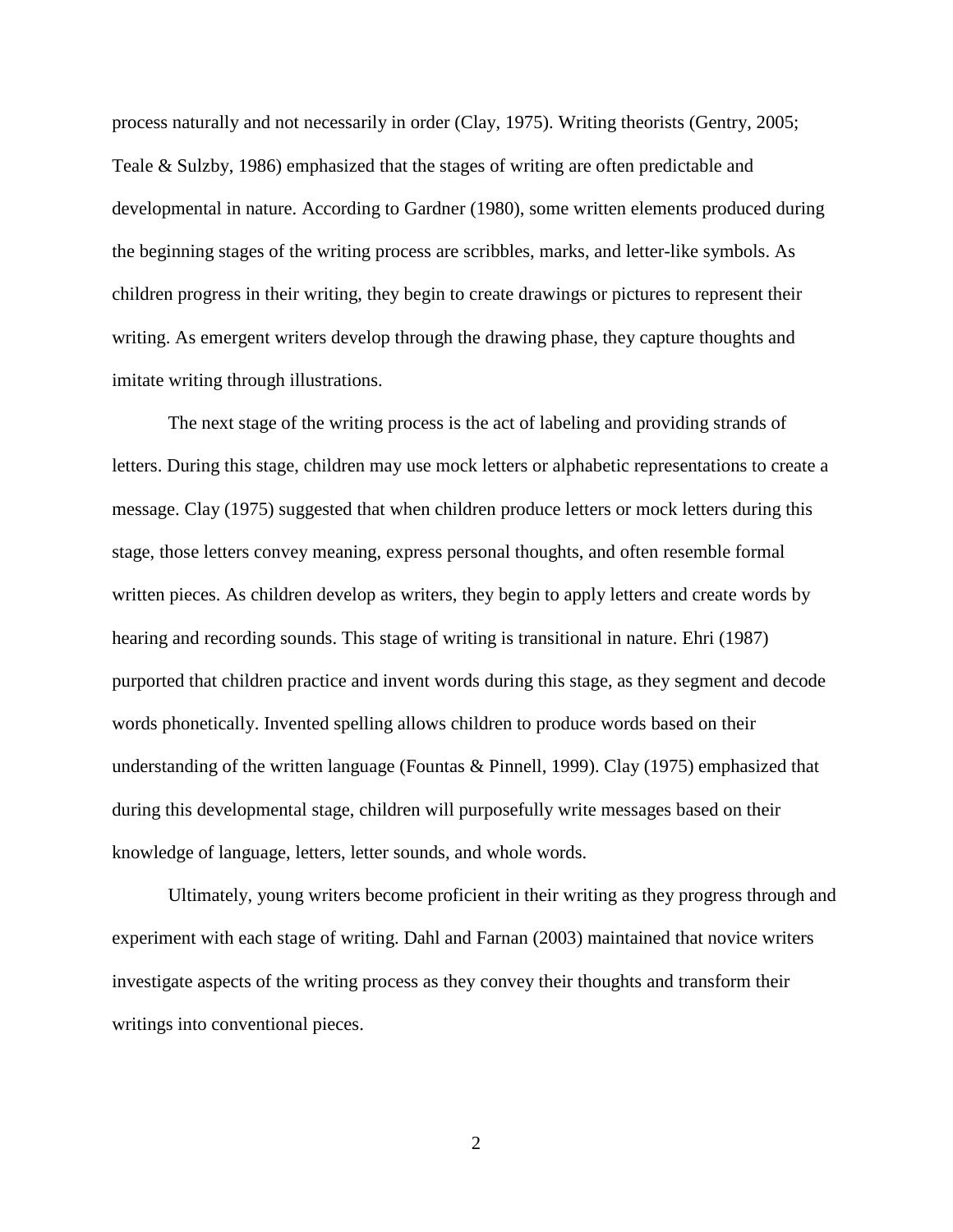#### **Writing Instruction for Young Children**

Children develop strong connections to what they learn when they are provided with powerful instructional methods and opportunities to apply their own learning. Graves (1991) emphasized that, "When writing is taught well, we allow children to discover the place of writing in their lives right now, not at some abstract future time. We also explore and confirm together the relationship of writing to speaking and reading" (p. 48). For decades, writing theorists (Cunningham, 2000; Morrow & Strickland, 2000; Read, 1971) have observed and documented effective writing methods used to support the developmental needs of young emerging writers. In addition, most of these instructional writing methods have focused on language development and the personal experiences centered around writing, while others have focused on spelling, stretching out words, and handwriting skills (Clay, 1991; Goodman, 1993; McKenzie, 1985; Pinnell & McCarrier, 1994). Some of the instructional writing methods structured and designed around the developmental needs of young writers include the language experience approach, shared writing, writer's workshop, and interactive writing. Regardless of the selected writing method, the common thread that is interwoven among these forms of writing instruction is the idea of the teacher providing modeling, scaffolding, and ongoing support. In fact, Clay's (1975) research confirmed the notion that when children are given powerful writing instruction and the opportunity to write, they develop crucial elements of writing such as letters and sounds, concepts of print, concepts of words, and the structure of their writing.

Thus, teachers become the key component to the establishment of strong writing skills and the development of young writers. They must model strategies for writing in a structured framework that is conducive to the development of their students (Routman, 2000). Hence, it is crucial that educators utilize various instructional approaches to writing and implement powerful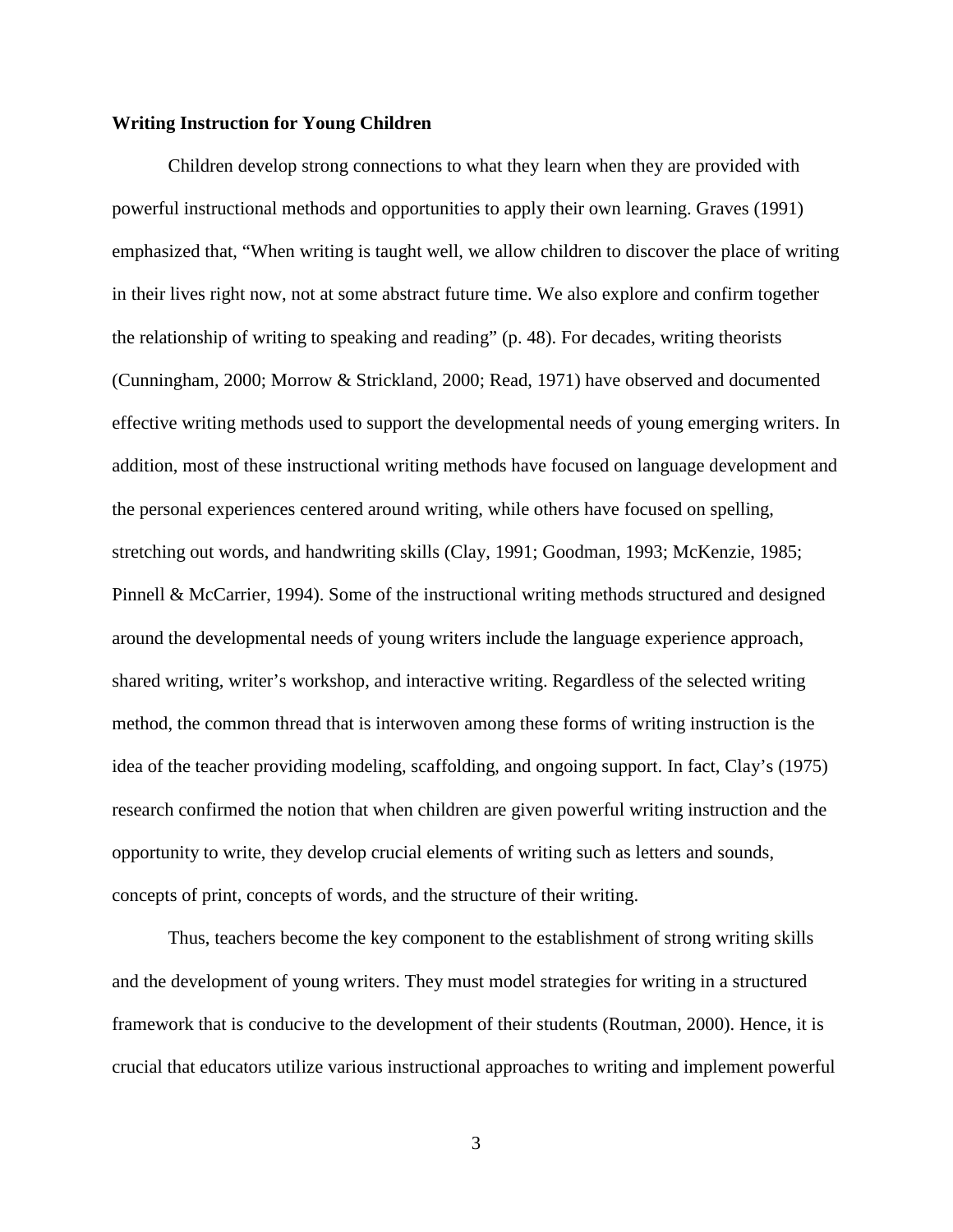writing strategies that support student success and produce strong, proficient writers and thinkers.

#### **Interactive Writing**

Interactive writing, an instructional writing method used for young children, derived from the language experience approach (LEA). The concept of an LEA lesson is centered on oral language development and personal experiences (Ashton-Warner, 1963; Smith, 2002). During an LEA session, children freely dictate their ideas and experiences on a particular topic as the teacher acts as the scribe (McCarrier, Pinnell, & Fountas, 2000). Elements from LEA were utilized to develop the writing method known as shared writing (McKenzie, 1985). Shared writing lessons are grounded in an event or a shared experience. A shared writing lesson enables the teacher to the write the text while the children orally negotiate the written piece and are engaged in the structure of the writing process (Button, Johnson, & Furgerson, 1996).

Shared writing experiences were used as the framework for the development of interactive writing (Pinnell & McCarrier, 1994). Interactive writing instruction is grounded by Vygotsky's (1978) idea of scaffolding and working at the child's zone of proximal development. An interactive writing lesson is the collaboration of ideas where children have the opportunity to express their thoughts and interact with language and the fluid nature of the writing process. Teachers and students act as a team of writers while the pen is shared between the two (Boroski, 2004). One of the main features of interactive writing that distinguishes it from shared writing is the process of the children contributing to the writing by sharing the pen (Button et al., 1996). In addition, interactive writing involves the idea of the teacher making purposeful scaffolding decisions that support each child's academic needs (Wiley, 1999). Together, these features of interactive writing allow teachers to provide explicit, student-driven writing instruction.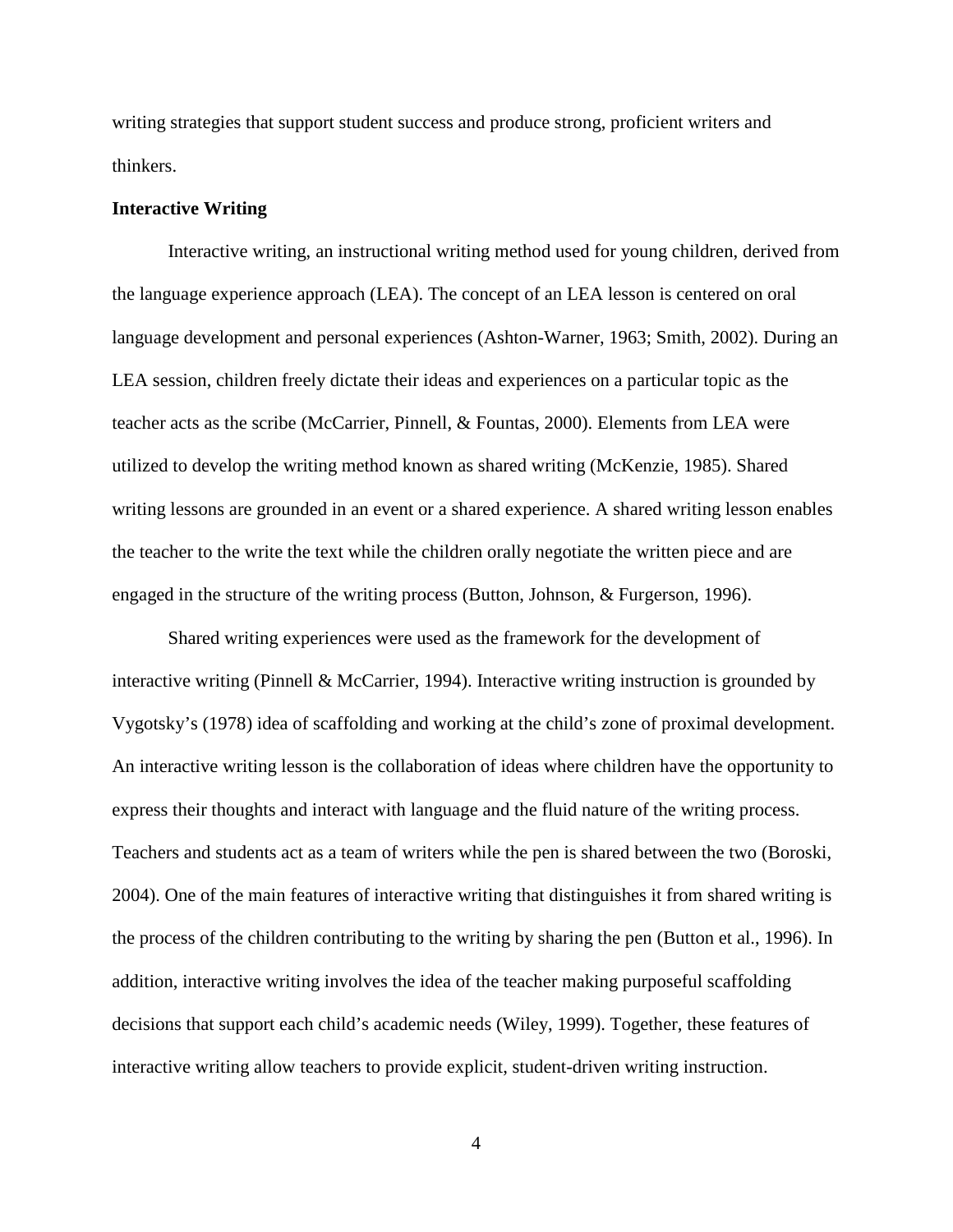Interactive writing is a powerful instructional approach to writing that was specifically designed for primary children. Interactive writing involves the collaboration, organization, structure, and meaning of a written piece (Button et al., 1996). More specifically, interactive writing has been defined as a writing event that is collaborative in nature and actively involves the composition of sentences, the phrases of words, and the layout of a written piece (McCarrier et al., 2000). With the implementation of interactive writing, children have the opportunity to become proficient and knowledgeable as independent writers.

Collom (2004) explained that during interactive writing lessons, teachers and children meaningfully construct text by collaboratively working through the written message and writing the text as a team. Together, with the support of the teacher, children negotiate the text, hear sounds, and practice the conventions of spelling and writing. The goal of interactive writing is to scaffold writing instruction so that students have the opportunity to be successful while the teacher gradually releases instructional support. Through this process, students develop a strong understanding of writing and are able to incorporate the instructional elements of interactive writing into their own individual written pieces. In turn, interactive writing becomes what Boroski (2004) referred to as a "bridge" (p. 4) to the development of a young proficient writer.

Interactive writing lessons can be structured in various ways. Often, lessons are conducted in either a whole group setting or with a small group of children. During an interactive writing lesson, the teacher will often sit near an easel as the children surround her on the carpet. The teacher is positioned so that each child is able to view the writing and participate in the process. Scholars (Atwell, 1998; Calkins, 1994) suggested that writing in front of children improves both oral and written language. Before the writing begins, the teacher and the children discuss ideas and thoughts about the composition of the written piece. The writing is centered on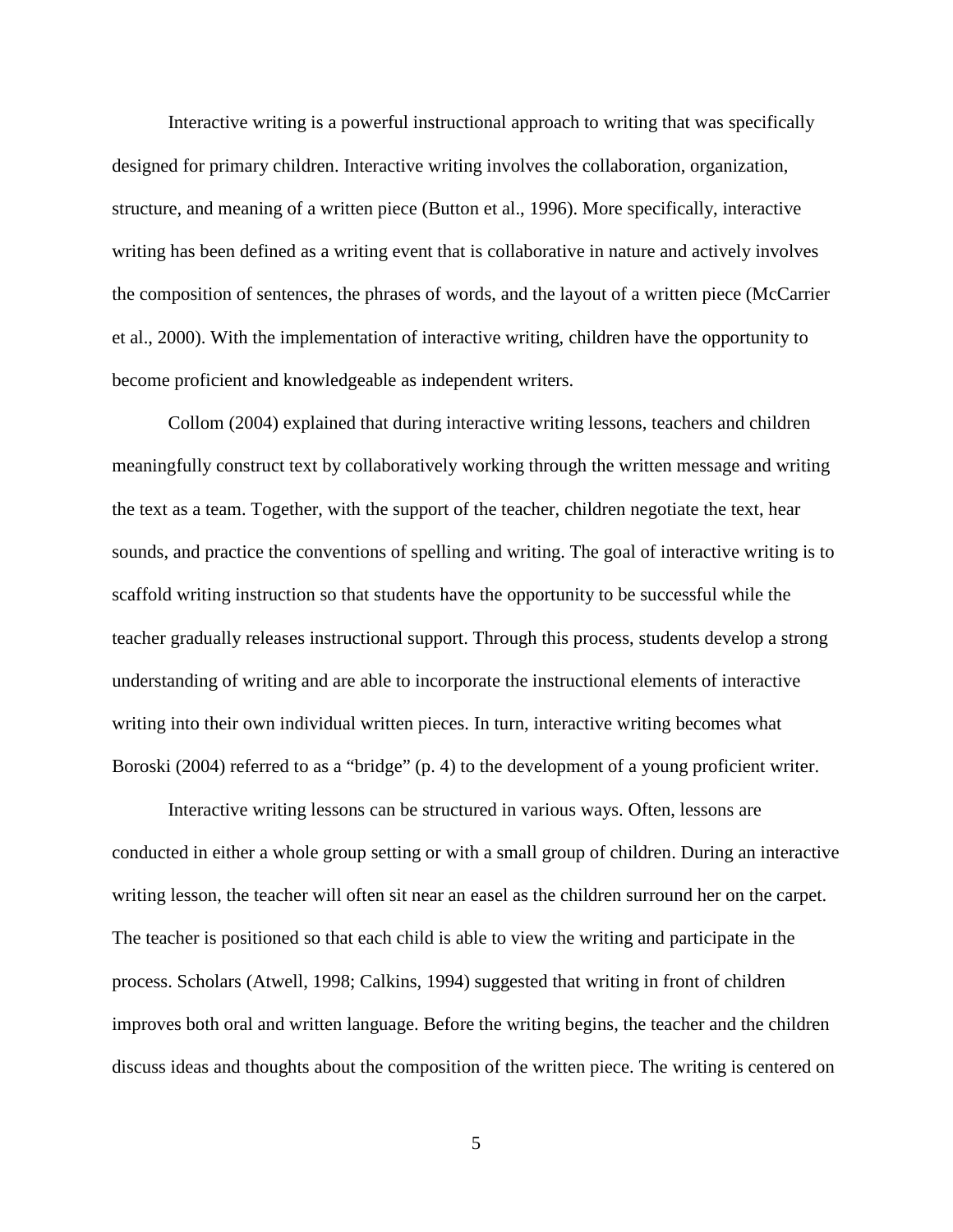a shared experience and the teacher and children collaboratively reflect on the experience as they write (Williams, 2011).

Interactive writing is an important and powerful writing method. To begin with, interactive writing supports the activation of prior knowledge through the implementation of shared experiences. When teachers encourage children to activate prior knowledge, they enable them to make connections to the writing process. In addition, interactive writing allows teachers to plan out their writing lesson to support the academic needs of each student. Interactive writing lessons can be divided into segments to further highlight various elements of the writing process such as hearing and recording sounds and concepts of print.

 Teachers can explicitly guide and support children through the writing process during an interactive writing lesson (Sherry, 2010). The ongoing support provided by teachers enables children to practice skills that they may find more challenging at an independent level. During a lesson, children are given the opportunity to practice the mechanics of writing, word application, and the concept of directionality. Thus, interactive writing lessons allow children to practice writing strategies and transfer those skills into their own independent pieces (McCarrier et al., 2000).

#### **Statement of the Problem**

In the past, researchers have investigated various aspects of interactive writing. Some of the research has been qualitative in nature and has described lessons and interactions between both teachers and students (Howell, 2008; Patterson, Schaller & Clemens, 2008; Williams & Lundstrom, 2007). One study in particular described the discourse and interactions that occurred in a preschool classroom during interactive writing lessons (Howell, 2008). After 13 weeks, the researcher concluded that the discourse and interactions occurred as the students progressed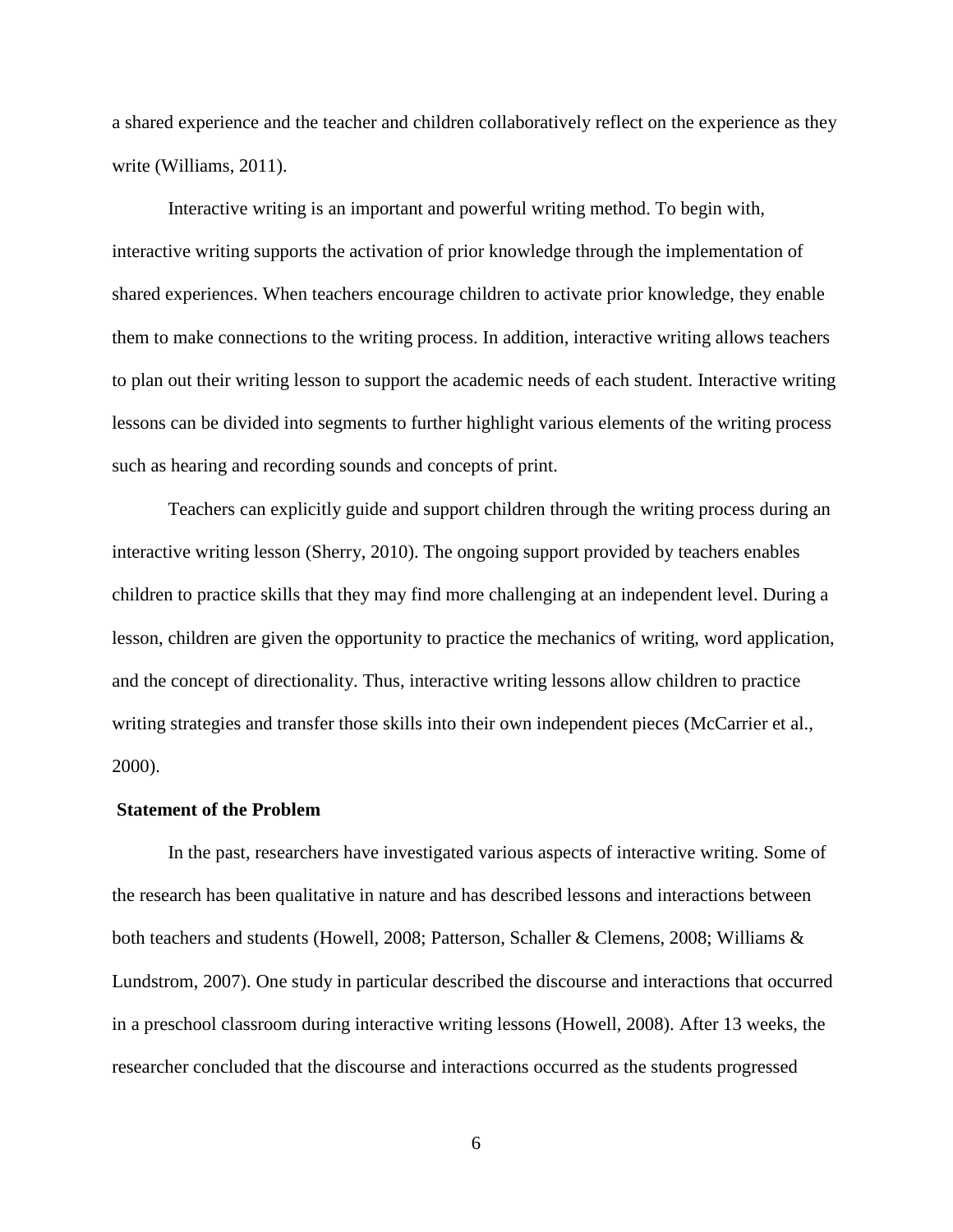through the writing process. More specifically, students had meaningful interactions as they transcribed, composed, and read pieces during interactive writing lessons (Howell, 2008). Other research (Filippini, 2009; Jones, 2008; Pinnell & McCarrier, 1994; Roth, 2009) has focused on the effects of interactive writing as an instructional method for beginning writers and the impact interactive writing has had on the phonemic development of young children. In one study, researchers (Button et al., 1996) observed kindergarten children during 30 minute sessions of interactive writing instruction. To measure academic growth, Clay's (1993) *Observation Survey of Early Literacy Achievement* was used at the beginning and end of the school year. The study concluded that children made the most academic growth in their ability to hear and record sounds in words (Button et al., 1996).

Other researchers (Craig, 2006; O'Connor, 2004; Roth, 2009) have documented the effects of interactive writing as an instructional method and the impact interactive writing had on letter recognition, sound knowledge, print awareness, and the phonemic development of beginning writers. However, there is a limited understanding on how teachers define interactive writing as a writing strategy. Therefore, the current research warrants a description on primary teachers' use and implementation of interactive writing as an instructional method. This descriptive study examined how primary teachers in the Educational Service Center (ESC) Region 2 used interactive writing and described variations on the implementation of interactive writing. The uniqueness of ESC Region 2 must be considered when discussing the problem. Residents in the ESC Region 2 area have been reported to have an increase in at-risk youth, and the poverty rate was noted as being high (Castro, 2011). More specifically, a large number of economically disadvantaged students were documented in The Office of the Texas Comptroller's report for the 2009-2010 school year (Window on State Government, 2010). Considering the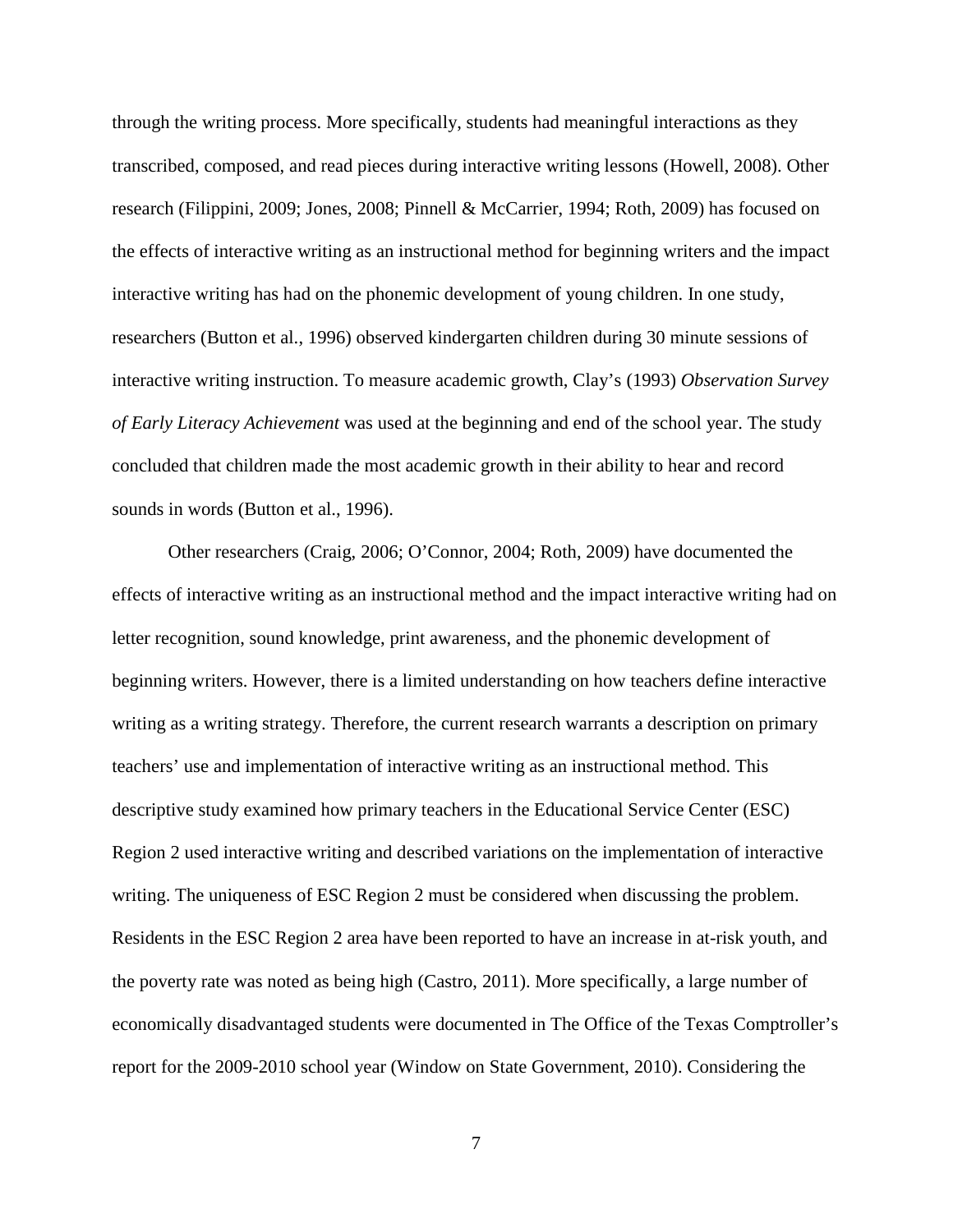large number of at-risk students in the region, it is crucial to learn if teachers are implementing instructional methods, specifically in writing, that support the academic needs of these students. Thus, the acquisition of interactive writing as an instructional method is valuable for curriculum supervisors, administrators, and literacy coaches, as it will provide an insight on the use and implementation of interactive writing.

#### **Purpose of the Study**

 The purpose of this inquiry was to determine if primary teachers in the ESC Region 2 area were implementing interactive writing as an instructional method and reveal any variations on the definition of interactive writing that may have existed among primary teachers. The principal objective was to describe how primary teachers in ESC Region 2 defined and implemented interactive writing as part of their curriculum. The second objective was to describe how interactive writing supported the reading and writing connection for primary teachers in ESC Region 2. The final objective of this study was to conduct follow-up interviews to further describe the teachers' perceptions regarding the implementation of interactive writing as a method for writing instruction. The following research questions guided this study:

- 1. What are the variations on the definition of interactive writing among primary teachers in the Education Service Center Region 2 area who are implementing interactive writing?
- 2. How are primary teachers in ESC Region 2 implementing interactive writing?
- 3. How does interactive writing support the reading and writing connection for primary teachers in ESC Region 2?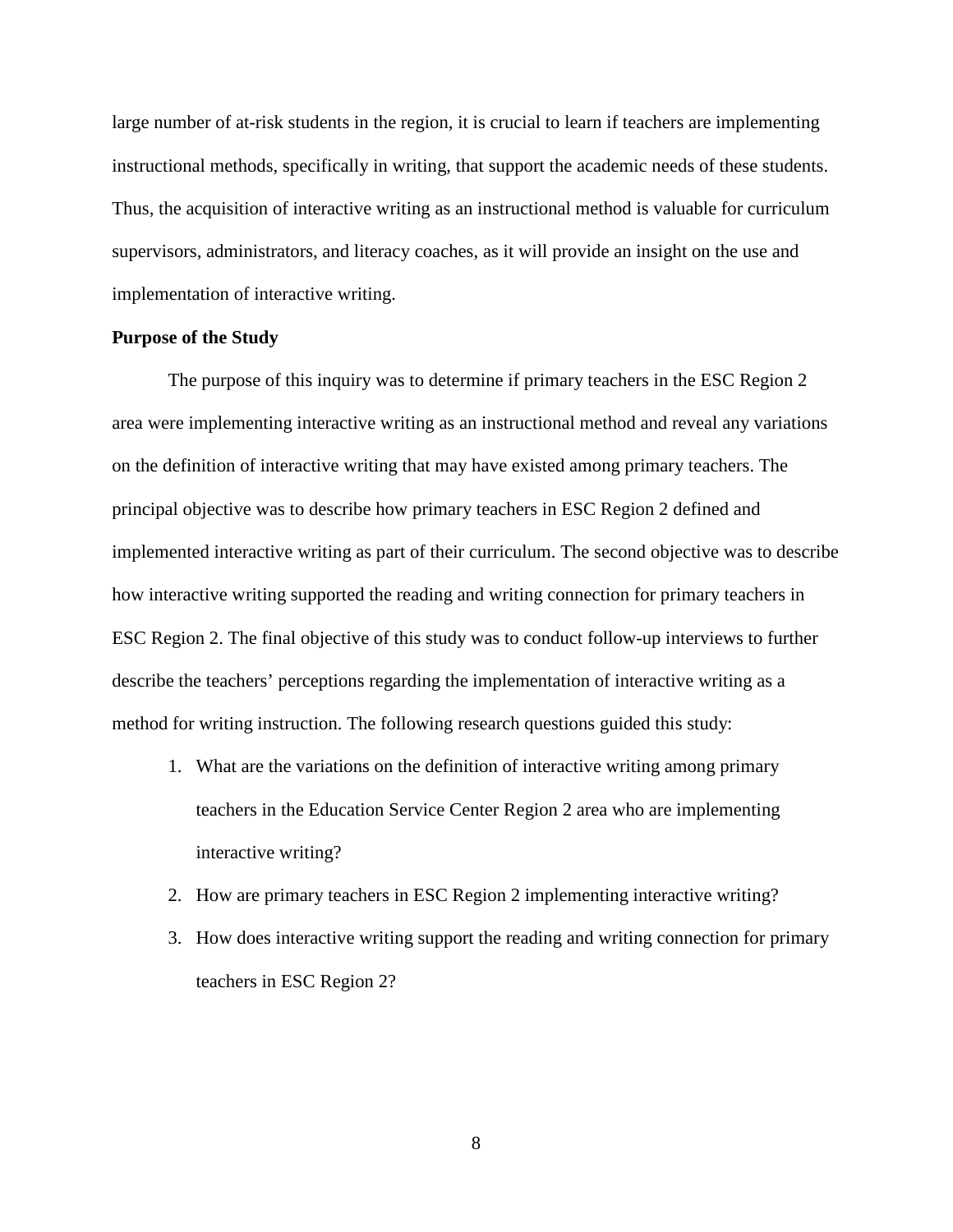### **Significance of the Study**

Although a wealth of research has investigated interactive writing and the effects of interactive writing as an instructional method, research has not examined primary teachers' knowledge and understanding of interactive writing. More specifically, no research has explored the extent to which primary teachers in ESC Region 2 implemented interactive writing and how they defined interactive writing as an instructional method. The acquisition of such knowledge will contribute to the existing body of research by focusing on the use and implementation of interactive writing. This information is valuable for teachers, literacy coaches, principals, and curriculum supervisors, as it will deepen the understanding and usage of interactive writing as part of literacy development.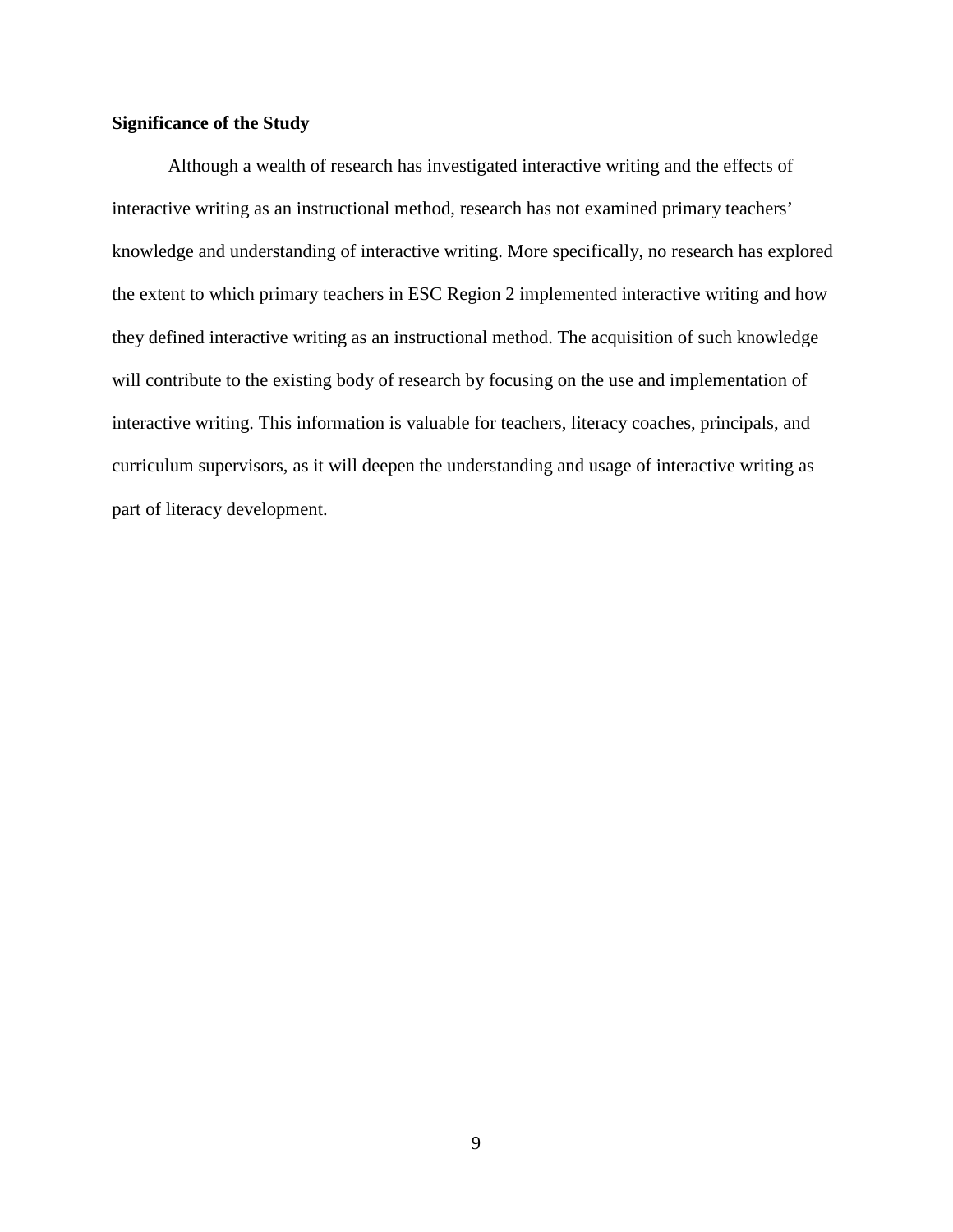## **Definition of Terms**

| <b>Education Service Centers</b> | 20 educational centers across the state of Texas developed to                           |
|----------------------------------|-----------------------------------------------------------------------------------------|
|                                  | increase student performance and school operations.                                     |
| Guided Reading                   | Small group reading instruction based on reading abilities. During                      |
|                                  | guided reading instruction, children read leveled books while the                       |
|                                  | teacher takes notes, provides support, and offers strategies for                        |
|                                  | reading (Fountas & Pinnell, 1996).                                                      |
|                                  | Independent School District Public school districts for primary and secondary education |
|                                  | which are controlled by the state or local government.                                  |
| <b>Interactive Writing</b>       | A writing strategy that enables teachers and students to collaborate                    |
|                                  | ideas, hear sounds in words, and implement conventions of writing                       |
|                                  | in order to compose a written piece by sharing the pen throughout                       |
|                                  | the process (McCarrier et al., 2000).                                                   |
| <b>Invented Spelling</b>         | Independent writing where the child stretches out words by hearing                      |
|                                  | and recording sounds.                                                                   |
| Language Experience              |                                                                                         |
| Approach                         | A learner-centered approach to reading based on the student's                           |
|                                  | personal experiences. The experiences are developed by the                              |
|                                  | student and written by the teacher. The stories are then reread by                      |
|                                  | the student and the teacher until the learner understands written                       |
|                                  | language (McCormick, 1988).                                                             |
| Low SES                          | A district or campus with a low socioeconomic status. These                             |
|                                  | schools often have fewer resources and a higher poverty rate.                           |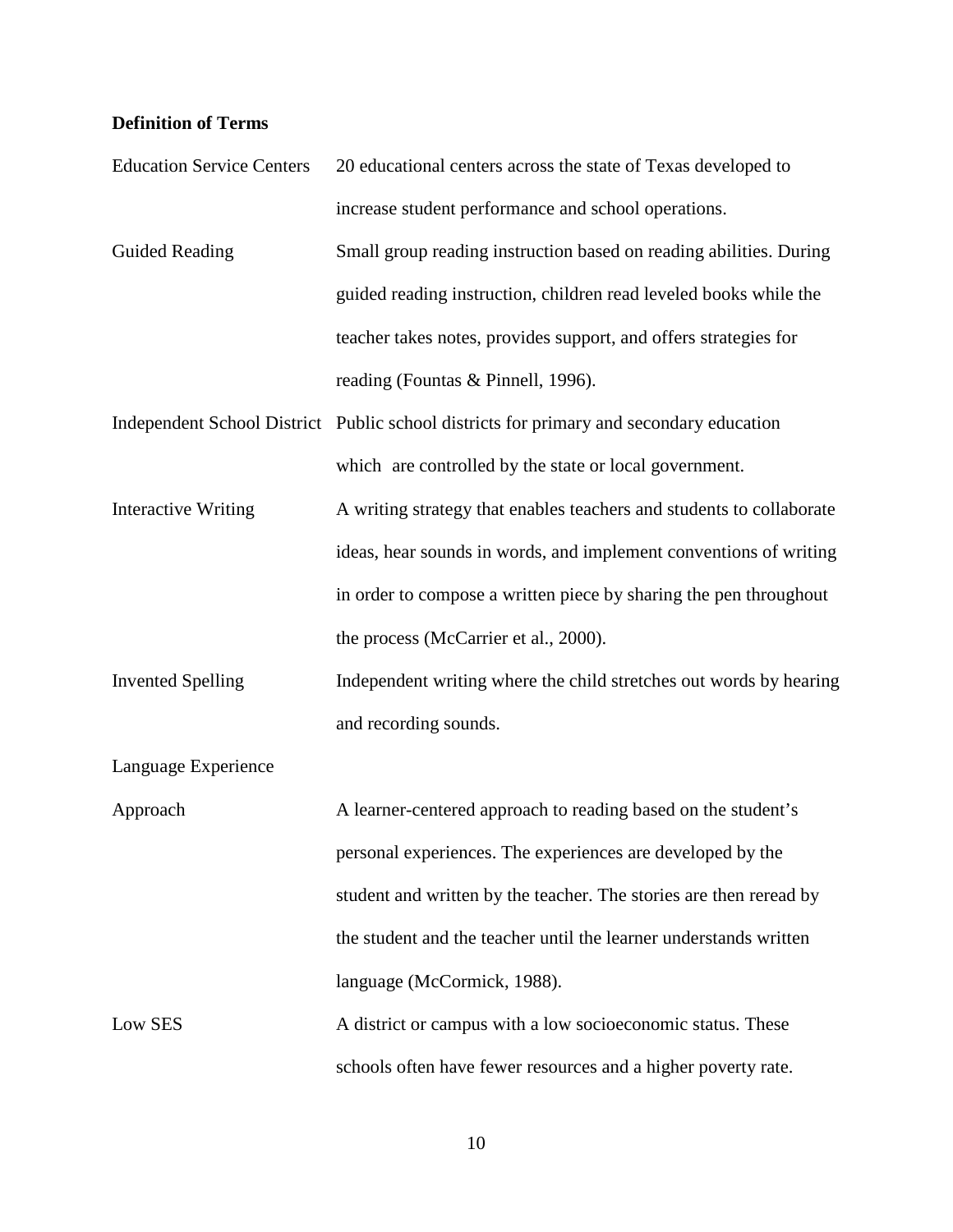| Primary Teacher | An educator who teaches kindergarten, first grade, or second |
|-----------------|--------------------------------------------------------------|
|                 | grade.                                                       |

| <b>Reading First</b>  | A government mandated reading program that focused on five        |
|-----------------------|-------------------------------------------------------------------|
|                       | areas of reading instruction. Phonemic awareness, phonics,        |
|                       | vocabulary, fluency, and comprehension are the five areas of      |
|                       | reading instruction included under the Reading First program.     |
| Region 2              | An Educational Service Center region located in South             |
|                       | <b>Texas</b>                                                      |
| <b>Shared Writing</b> | An instructional approach to writing that allows children to      |
|                       | dictate their thoughts in a message or story like form as the     |
|                       | teacher acts as the scribe and writes the message                 |
|                       | (McKenzie, 1985).                                                 |
| <b>South Texas</b>    | A region in Texas situated between San Antonio and the Rio        |
|                       | Grande Valley.                                                    |
| Title One             | A government funded program for high poverty schools. The         |
|                       | program was designed to support students who are considered       |
|                       | academically at risk.                                             |
| Writer's Workshop     | Writing instruction for beginning writers in which the teacher    |
|                       | provides explicit instruction during mini-lessons. Children write |
|                       | independently as the teacher purposefully confers with specific   |
|                       | children (McCarrier et al., 2000).                                |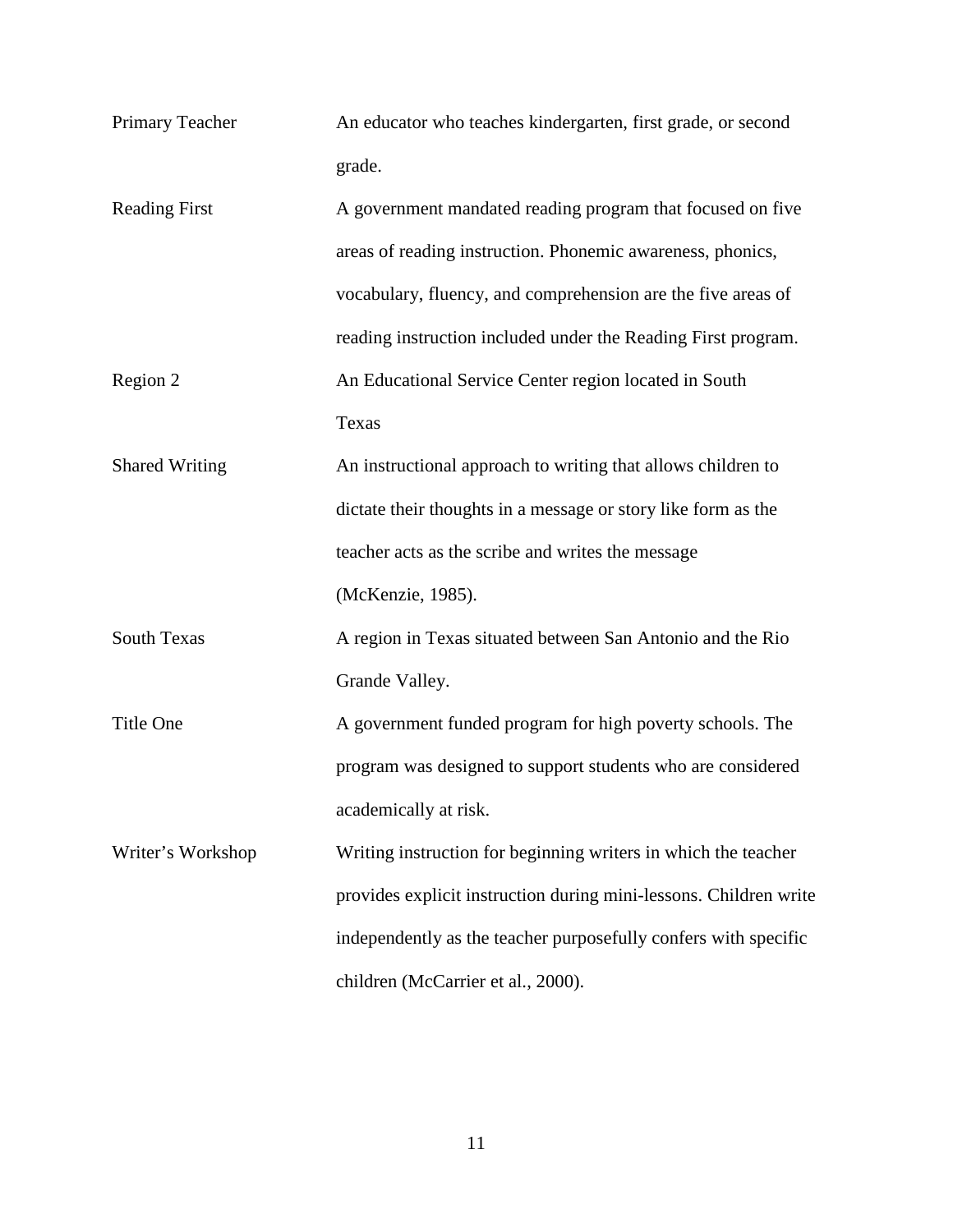#### **Summary**

 Interactive writing is an instructional method that supports letter sound recognition, sentence structure, and the layout of a written text. It is a powerful instructional method that allows teachers to share the writing with the students and focus on specific writing skills. This study examined how primary teachers in ESC Region 2 described and implemented interactive writing as part of their writing framework. The exploration of the understanding and implementation of interactive writing has implications for teachers, principals, literacy coaches, and curriculum supervisors in the preparation and creation of professional development for primary teachers.

This chapter provided an overview on the importance of writing instruction for young children. In addition, the history of interactive writing, the structure and implementation of interactive writing, and the importance of interactive writing instruction in primary classrooms was addressed in this chapter. Past and current research on interactive writing was also discussed and reviewed in the chapter. Finally, an explanation was provided on how the research would add to the body of knowledge about interactive writing and how it is being used in primary classrooms.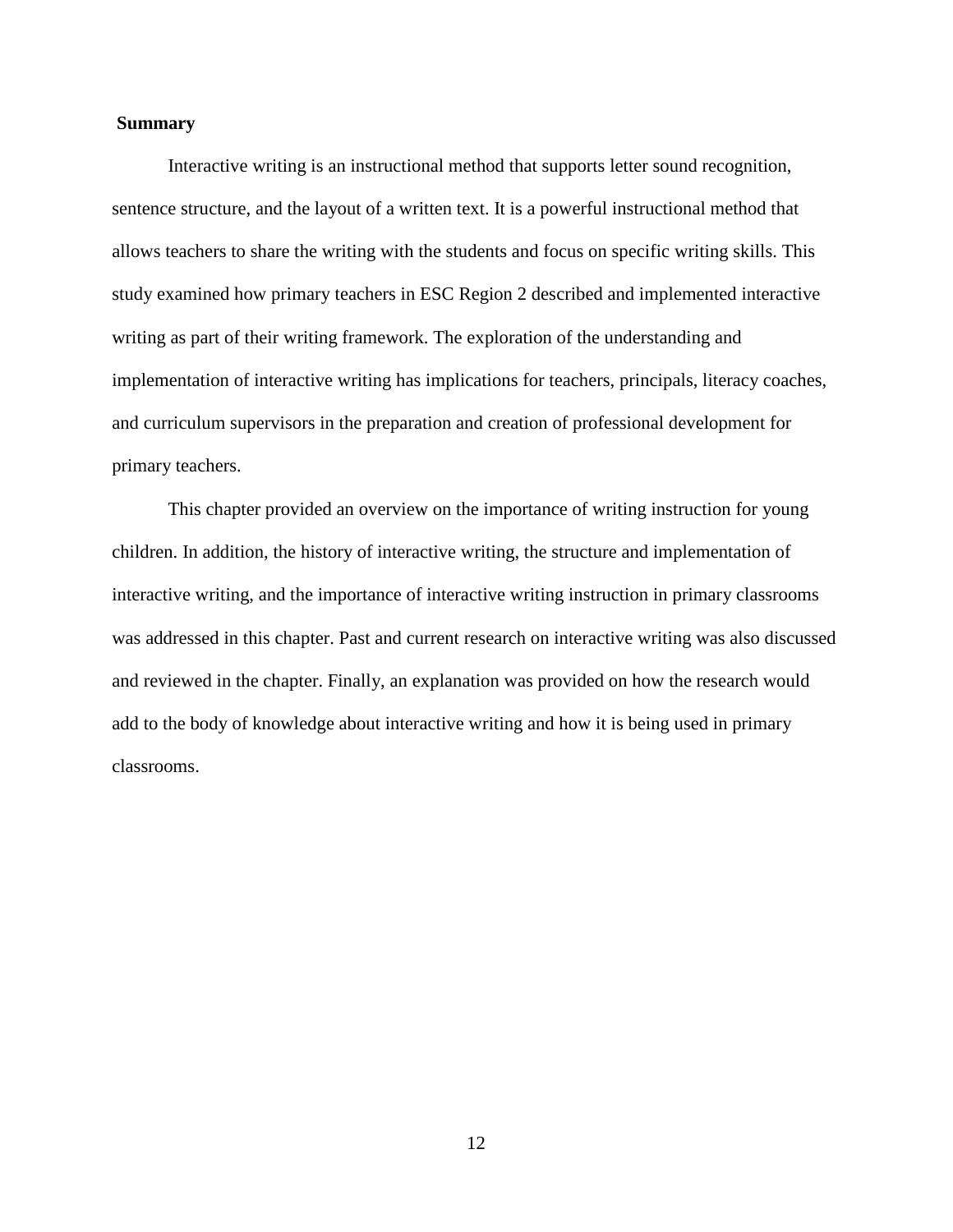#### **Chapter 2**

#### **Review of Literature**

This review of literature presents a brief description on writing development, writing instruction for young children, and the history of interactive writing. This section also addresses how researchers have defined interactive writing. Variations on the use and implementation of interactive writing in the classroom are also discussed in this chapter. Additionally, a description of how interactive writing supports the reading and writing connection is addressed in this chapter. Finally, this section includes a review of studies that have investigated various aspects of interactive writing. These studies have been both qualitative and quantitative in nature and have examined interactive writing as an instructional method and the discourse and interactions that occur during interactive writing sessions (Craig, 2006; Howell, 2008).

For years, researchers have discussed the importance of teaching writing to young children (Clay, 1991; Cunningham & Allington, 2003; McCarrier et al, 2000). Scholars (Calkins, 1994; Kissel, 2008) have investigated various writing methods and discussed how these methods support the instructional needs of young writers. One writing method in particular, is interactive writing. In many instances, interactive writing was found to support letter and sound knowledge, concepts of print, and conventions of spelling. Researchers (Craig, 2006; Jones, 2008; Pinnell & McCarrier, 1994; Roth, 2009) focused on the effects of interactive writing as an instructional method for beginning writers and the impact interactive writing had on the phonemic development of young children. More recently, researchers investigated interactive writing from a qualitative perspective. Howell (2008) examined the discourse and interactions that surfaced during daily interactive writing lessons. Although interactive writing has been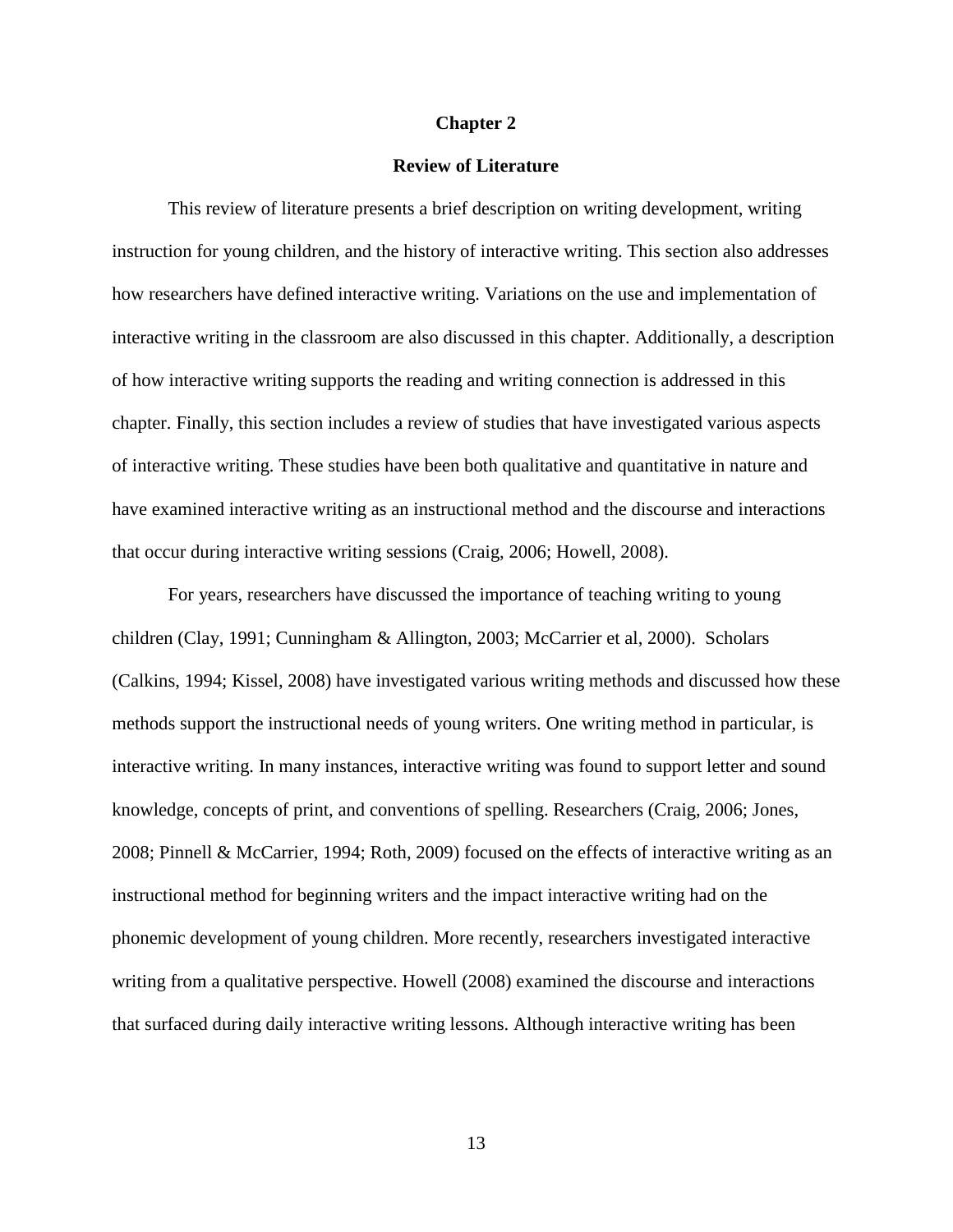studied and examined for years, it is still uncertain how primary teachers define and implement interactive writing as part of their daily curriculum.

#### **Stages of Writing for Young Children**

Writing is a developmental process that enables children to translate and express their thoughts and ideas. It is a way for children to gain their voices as writers and share personal meaning. Writing enables learners to express, discover, and clarify personal connections to events and interactions. In addition, writing contributes to the development and realization of one's personal self. From an early age, children learn to connect and communicate with their world by talking, interacting, marking, and drawing (Gardner, 1980). In fact, children learn aspects of writing prior to entering the school setting (Calkins, 1994; Graves, 1983). These writing experiences are encountered through their exposure to books and various literary elements within their environment (Ferreiro, 1978; Heath, 1983).

Past research (Dyson, 2002; Ehri & Roberts, 2006) has focused on alphabetic elements of writing, physical features of writing, and how children reread their written pieces. Researchers (Calkins, 1994; Gentry, 2005) suggested that young writers develop as they progress through linear stages of the writing process. Gardner (1980) suggested that children engage in elements of beginning writing as they experiment with symbols, marks, and scribbles. Gentry (2005) described this early stage of writing as a pre-writing state that is consistent with random marks and scribble formations. These written forms allow children to develop an awareness of the writing process as they experiment with written marks.

As early writers experiment with the beginning stages of writing, they develop concrete experiences that support alphabetic features and mimic proficient writing. Children begin to develop as writers as they express their thoughts by creating drawings or pictures. These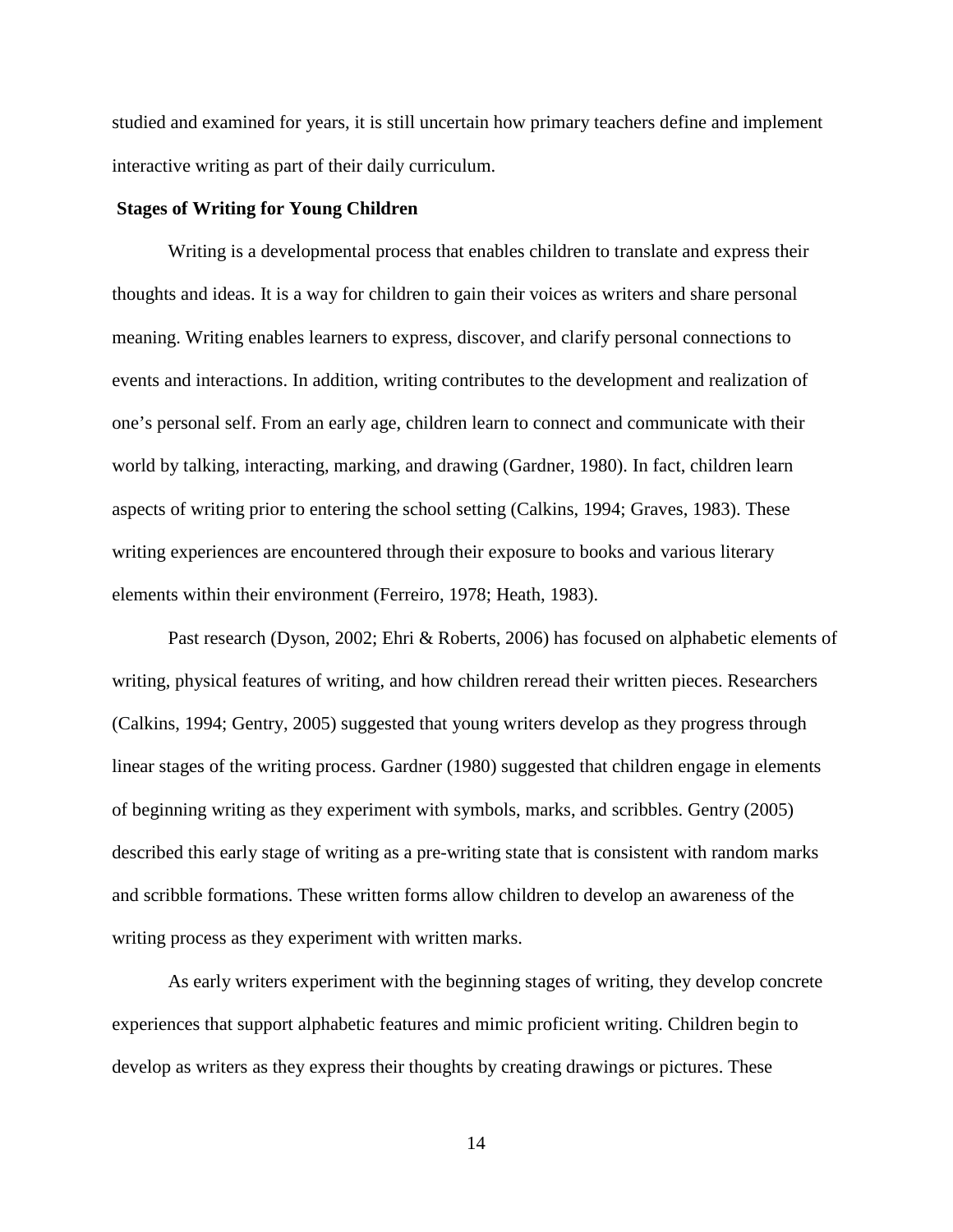drawings are used to represent feelings, thoughts, and convey meaning. Children often read their drawings and discuss the meaning behind their illustrations. The graphic representation of thoughts and ideas allows children to develop as writers and encourages confidence in their writing abilities (Schickedanz, 1999).

The next stage of the writing process is the act of labeling and providing strands of letters. This phase of writing is based on an experimental process where children begin forming intentions for their written pieces. Early writers think, organize, reflect, and record personal events. Often, children at this stage begin expressing their knowledge of print by producing symbols or the continuation of random letters (Calkins, 1983). The symbols or strands of letters produced by children during this stage are represented by mock letters, scribble marks, and letter formations. Additionally, young writers begin recognizing the relationship between sounds and symbols.

During the next stage of the writing process, children apply letters and create words based on the sounds they hear. Invented spelling is a developmental process in writing where children practice the process of writing by hearing sounds and recording them as they write their message (Clay, 1991). Read's (1971) study on the examination of preschool children's writing abilities was the pioneer study for invented spelling. Read's study identified spelling patterns and spelling behaviors of young writers. Additionally, Chomsky (1971) suggested that during the process of invented spelling, children record words based on their knowledge of letters, their understanding of sounds, and their understanding of words and language. When children practice invented spelling, they record the word based on sound knowledge or the way in which they believe the word is spelled (Morrow & Strickland, 2000; Read, 1971). During the developmental process of invented spelling, a child may use a single letter to represent an entire word or a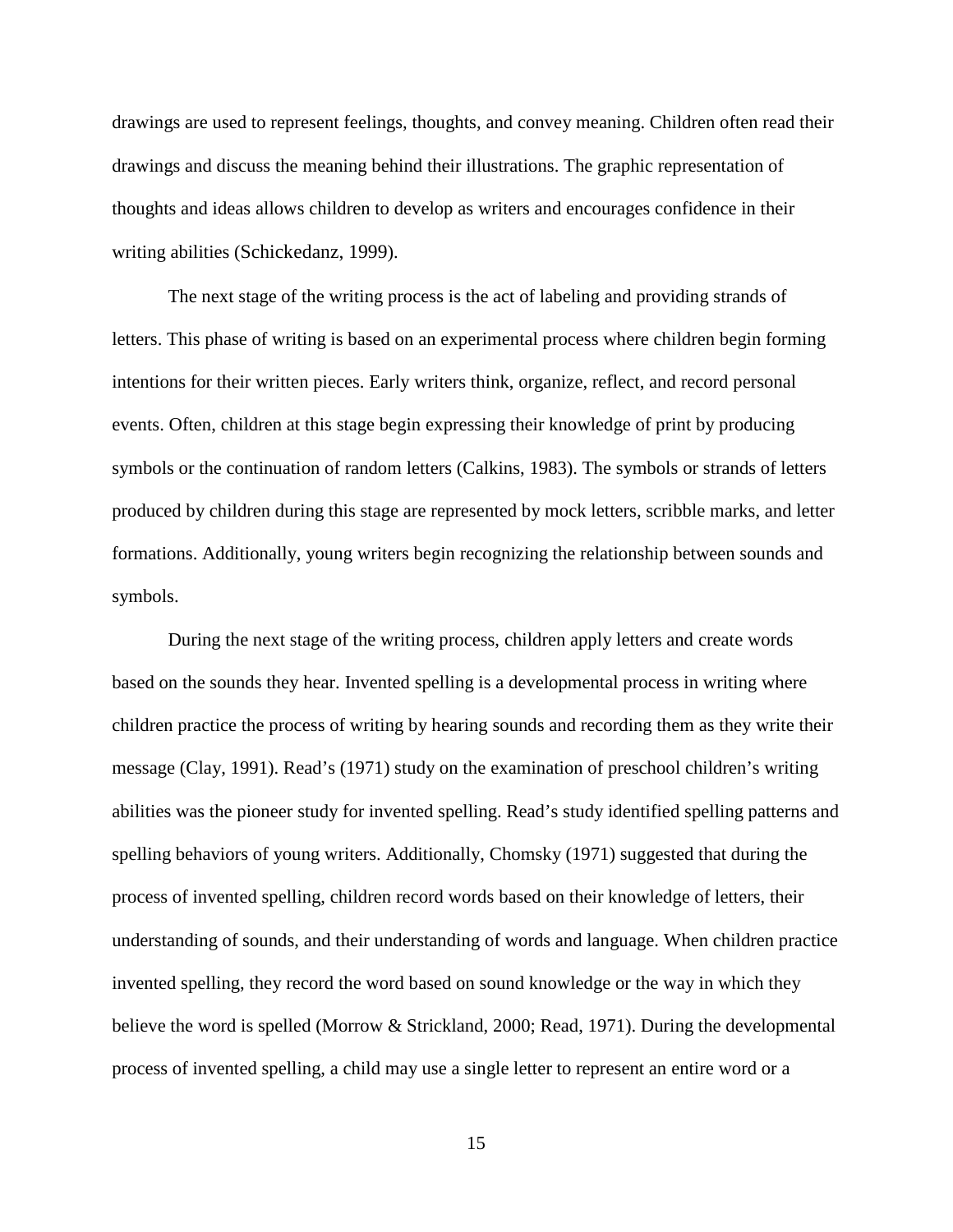syllable. Ehri (1987) described this stage of writing as being "semi-phonetic" (p. 10). At this stage, words are phonetically written and are often represented with the beginning and ending sounds (Ehri, 1987). Additionally, as children practice the process of invented spelling, they begin to analyze their understanding of language, print, and letter sounds.

Wilde (1999) suggested that children who used invented spelling benefited from the process of analyzing sounds and were noted as being more independent in their writing. Invented spelling allows children to focus on the process of writing by enabling them to develop phonetic elements. The development of phonemic awareness and the understanding of sounds and symbols become crucial elements for children to use as they convey their thoughts into a written form. Henry (1999) suggested that children grow and develop as writers as they stretch out sounds and develop an awareness of phonics.

The final stages of the writing process are the conventional and proficient stages. During the conventional stage of the writing process, children understand most elements of writing and are able to structure their writing in a formal manner. Often, children at this stage are able to develop more complex forms of writing and will apply punctuation marks and spelling principles to their written pieces (McCarrier et al., 2000). When children enter the proficient stage of writing, they are formal in their writing abilities and are able to write personal, complex pieces. In addition, proficient writers develop written pieces for multiple purposes and are proficient with the mechanics of writing (Calkins, 1994). Ultimately, children become proficient in their writing as they cycle through and experiment with each stage of the writing process.

#### **Teaching Writing to Young Children**

 Writing is a complex process that enables children to construct and develop pathways to support alphabetic principles, conventions of print, and learn how words work. During early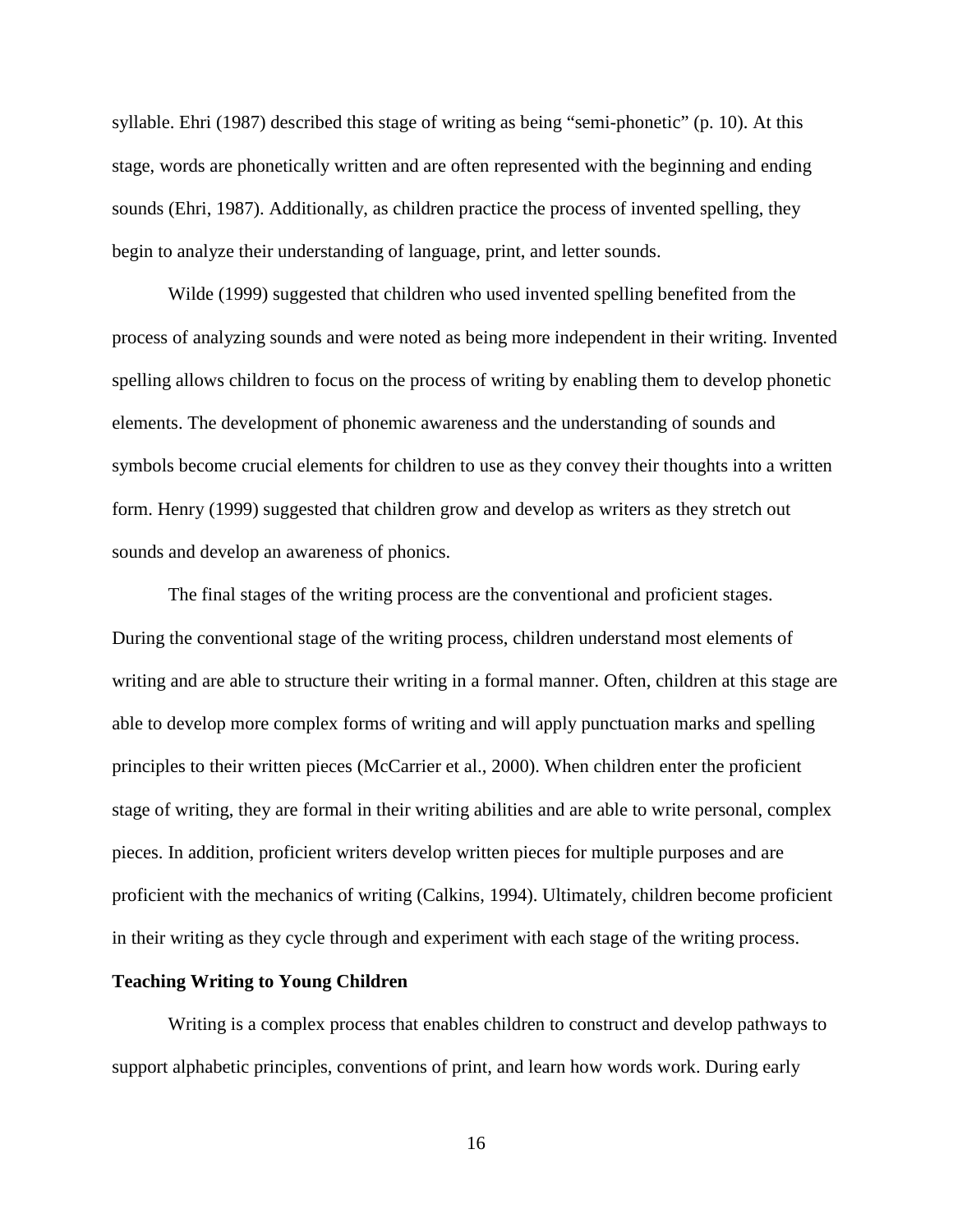writing experiences, children begin to understand the structure of language and how words represent thoughts and ideas. As young writers progress, they establish connections between the visual features of letters and the meaning behind the composed piece.

 Children develop as writers when they are strategically and purposefully taught the foundations of writing and when they are able to apply the learned features of writing (McCarrier et al., 2000). Through ongoing writing experiences, children gain the ability to transfer learned strategies and writing features into their own independent writing. Richards and Hawes (2003) maintained that children must be given opportunities to write and practice aspects of the writing process. They further explained that writing opportunities allow children to grow as writers and develop writing strategies as they experiment, edit, and revise learned writing features. Stellakis and Kondyli (2004) purported that writing instruction should be structured around daily interactions, meaning based experiences, and interactive activities. Children, in turn, become stronger and more proficient in their ability to write as they are continuously given occasions in which to practice the writing process. Therefore, it is crucial for teachers to provide writing opportunities that instructionally support the needs of beginning writers.

 During early writing experiences, teachers must focus on meaningful opportunities that support the developmental progression of the writing process. Teachers must go beyond the identification of letters and sounds to support emergent writers. Instead, writing instruction must be multifaceted and explicit to support the developmental needs of emergent writers (McCarrier & Patacca, 1999). To support the theory of explicit, multifaceted instruction, researchers (Cunningham & Allington, 2003; Routman, 2005) focused on various elements and key features of early writing instruction. Extensive writing experiences, purposeful modeling, and explicit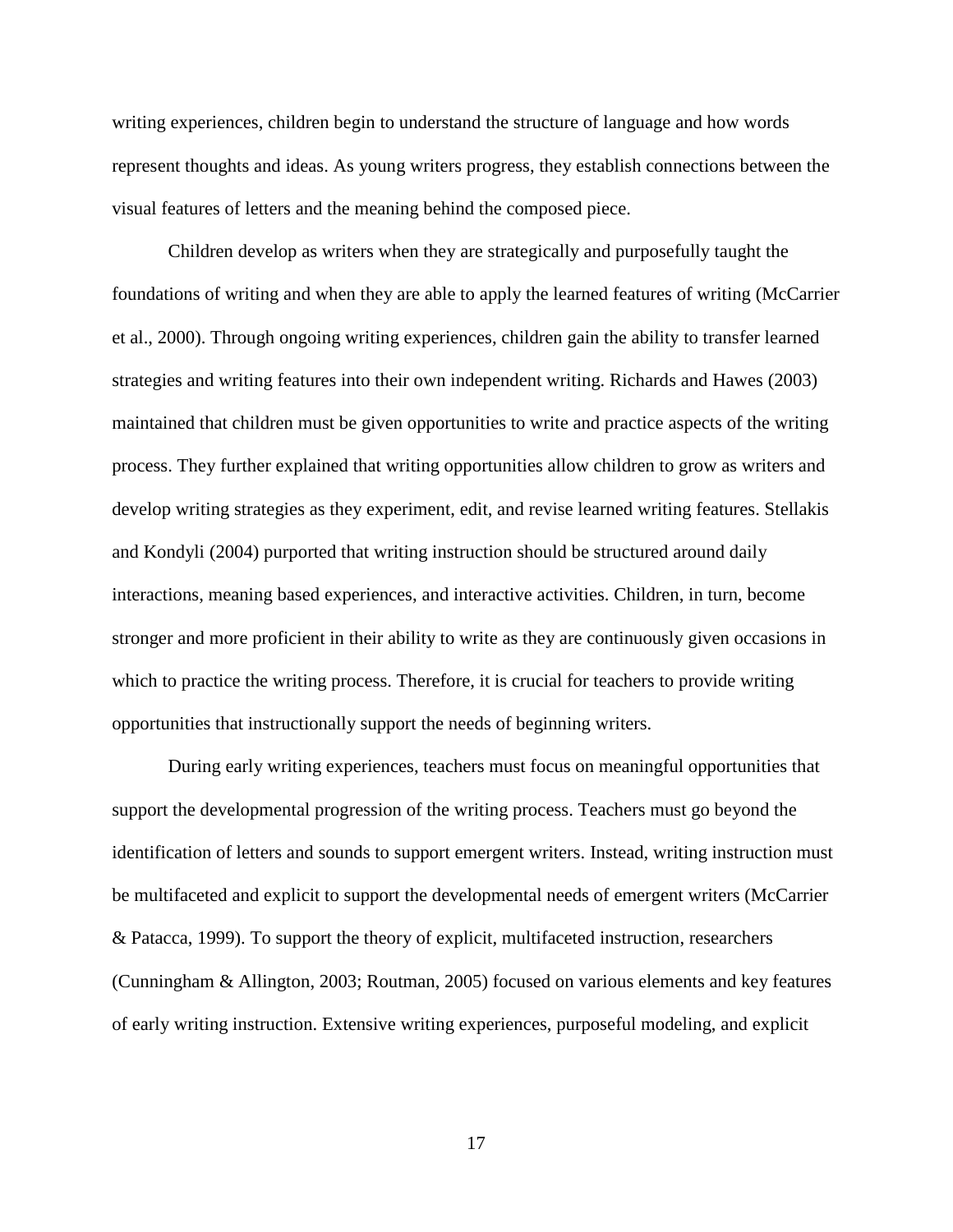teacher support are a few of the key elements that teachers must include during early writing instruction (Kissel, 2008).

Clay's (1975) study revealed specific developmental writing elements that children obtained when they were provided with opportunities for developmentally appropriate writing instruction. More specifically, her observations of young writers suggested that during early writing opportunities, children develop the understanding of print, the understanding of letter and sounds, and the understanding of words and how words convey meaning (Clay, 1975).

 Kissel (2008) described a framework for early writing instruction. The framework emphasized the importance of basing the writing on a shared experience, so that all children have the opportunity to contribute in the writing. Kissel suggested that teachers must model and demonstrate elements of writing during each stage of the writing process. An additional feature of the framework included the idea of students sharing their writing and contributing to the composition of the written piece (Kissel, 2008).

Writing instruction for emergent learners must include instructional elements that are developmentally appropriate. The instruction must be based on personal experiences to allow children to develop oral language and phonological awareness. Scholars (Clay, 1991; Routman, 2000; Cunningham & Allington, 2003; Kissel, 2008) emphasized the importance of modeling, sharing, and communicating thoughts and ideas during writing instruction. Additionally, emergent writing instruction must actively foster strategies to support print concepts, letter and sound knowledge, and the mechanics of writing (Henry, 1999; McCarrier & Patacca, 1999). Overall, the teacher must provide explicit, multifaceted instruction that supports the developmental needs of emergent writers.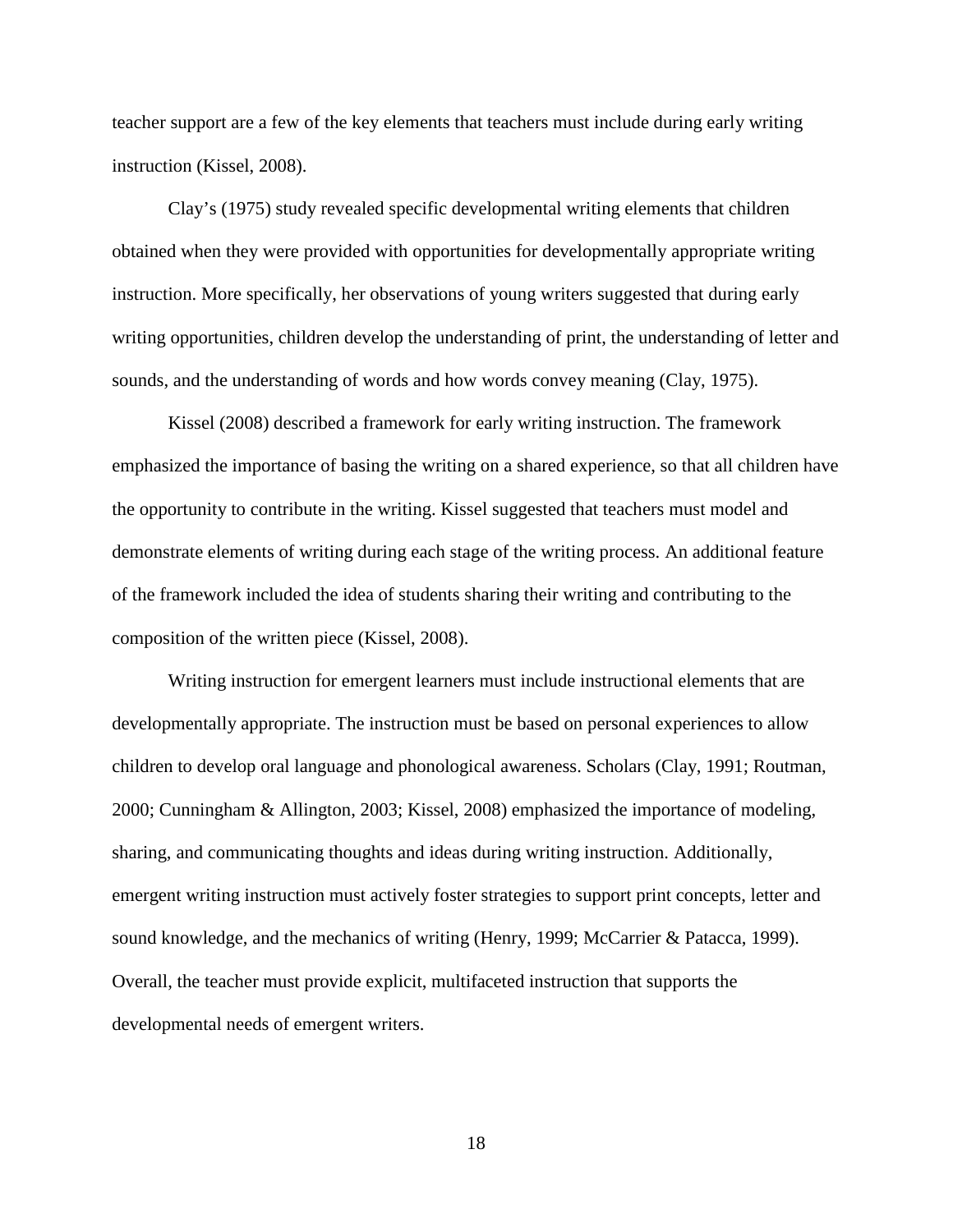#### **Interactive Writing**

While several different people utilized elements of language experience (Smith, 2002), Sylvia Ashton-Warner (1963) put the components into what is today called the language experience approach (LEA). This writing method provides children with the opportunity to create a written piece based on their own experiences (Button et al., 1996). With the LEA, the structure and oral language of children are written by the teacher in hopes of capturing the experience (McCarrier et al., 2000).

From the LEA, McKenzie (1985) developed a writing method known as shared writing. Shared writing is grounded in an experience or an event shared by each of the students. It involves children as active members of the written composition. With shared writing, the teacher and students devise a plan for the writing and negotiate the text as the piece is written by the teacher. In addition, shared writing lessons allow children to notice patterns within the writing and connection between letters and sight words (Pinnell & Fountas, 1998). Ultimately, each shared writing piece becomes reading material for students to go back and revisit (McCarrier et al., 2000).

Researchers from Ohio State University reevaluated elements form McKenzie's (1985) writing framework and developed interactive writing (Pinnell & McCarrier, 1994). Like the LEA, teachers demonstrate the use of oral language and model reading and writing behaviors. However, with interactive writing, children contribute to the writing by sharing the pen (McCarrier et al., 2000). According to McCarrier et al. (2000), "Interactive writing is a cooperative event in which teacher and children jointly compose and write text. Not only do they share the decision about what they are going to write, they also share the duties of scribe" (p. 1). This process allows children to actually write portions of the piece and become active members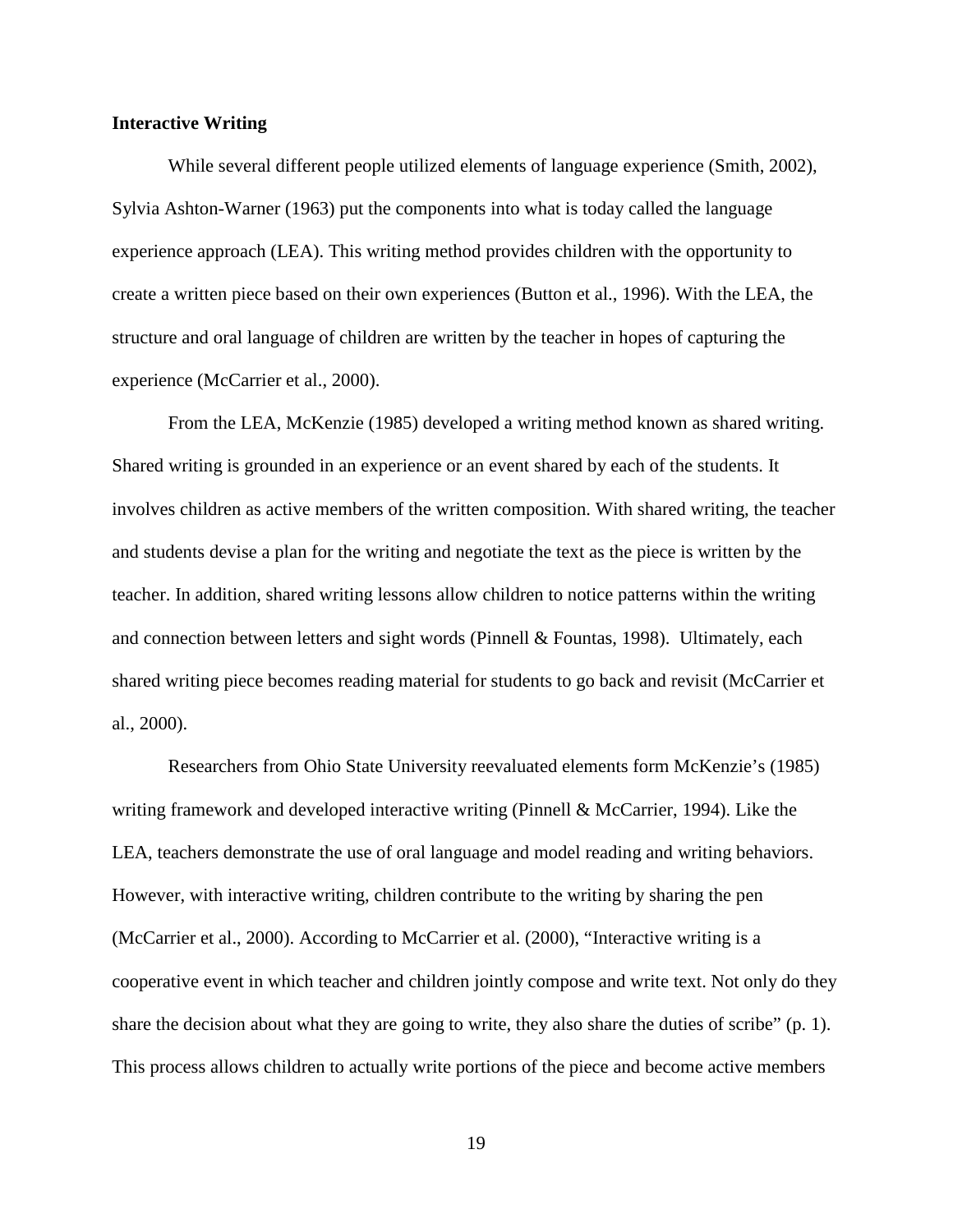of the writing process (Button et al., 1996). Williams & Pilonieta (2012) suggested that the process of sharing the pen during the writing allows for students to be further connected and focused on particular concepts within the written piece. In addition, the process of sharing the pen provides opportunities for children to discover aspects of phonemic awareness, letter and sound recognition, and spelling patterns (Williams, Sherry, Robinson, & Hungler, 2012). Researchers (Boroski, 2004; Collom, 2004) emphasized that the process of sharing the pen provides children with the opportunity to practice specific elements of writing with the instructional support of the teacher.

An important facet of interactive writing which is unlike LEA is the idea that the writing lesson involves an increase in scaffolding decisions made by the teacher. The teacher makes these scaffolding decisions by specifically selecting students based on their academic and developmental needs. The scaffolding decisions implemented during interactive writing lessons are grounded in Vygotsky's (1978) theory of working at each child's zone of proximal development. At this level of development, the teacher makes purposeful decisions and releases support during the interactive writing lesson. When teachers provide explicit instruction and scaffold learning, they establish essential opportunities for students to develop and grow as learners (Williams et al., 2012). Williams et al. described how the concept of having students practice writing elements prior to writing on the interactive writing chart enables teachers to explicitly scaffold instruction while asking students questions as they practice the writing. The process of asking questions and providing instructional support enabled students to develop more challenging writing skills. Furthermore, as the teacher challenges the students and works beside them, she allows them to practice aspects of writing with support and guidance (McCarrier et al., 2000).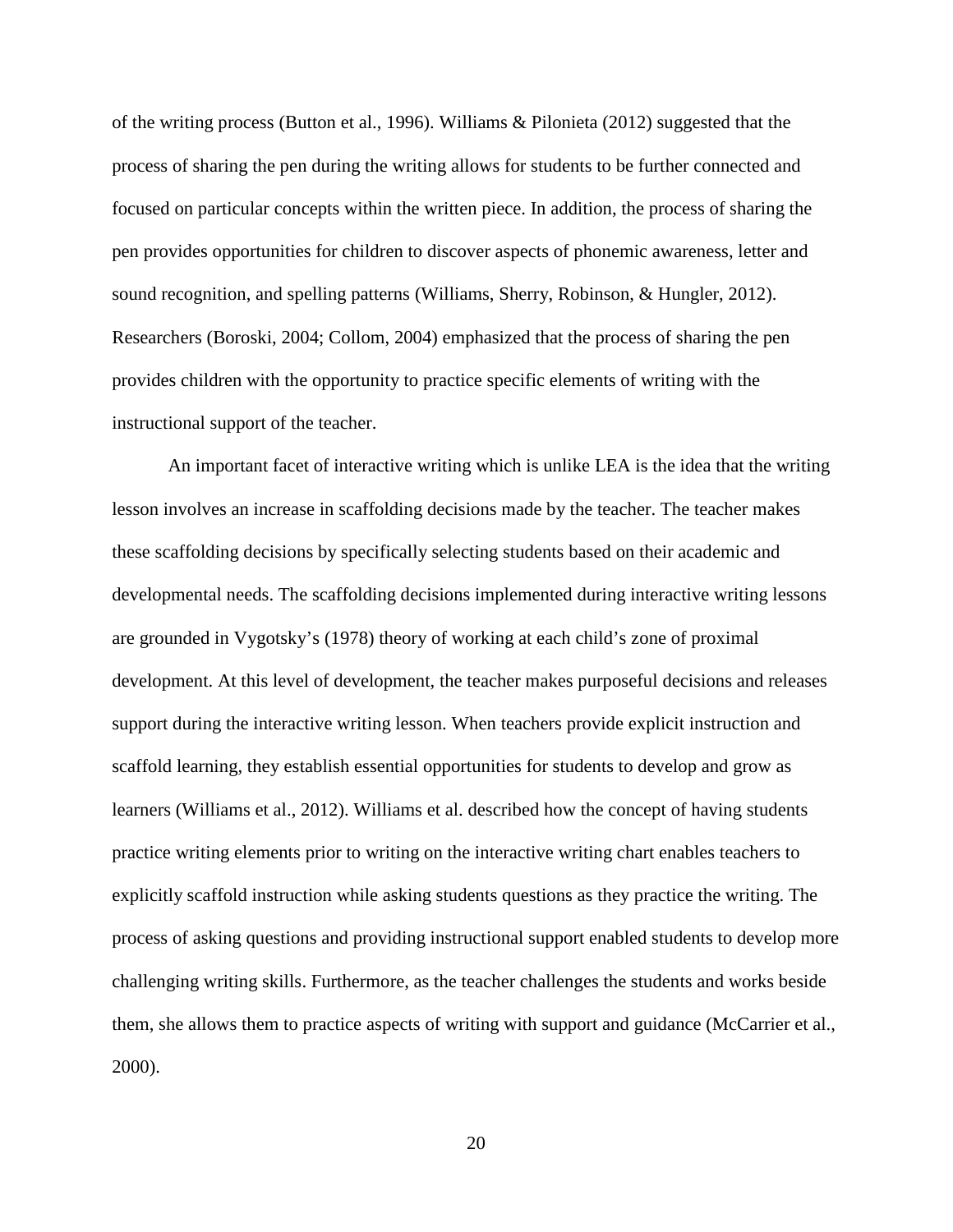These instructional decisions provide strategic, purposeful support for children to accomplish challenging, more difficult tasks. Wiley (1999) suggested that teachers should use interactive writing as a carefully planned writing experience to enable children to learn at a level above their independent abilities. To support the idea of a carefully planned interactive writing lesson, teachers must develop an instructional plan to use as a guide during the lesson. Scholars (Crippen, 2004; McCarrier & Patacca, 1999) emphasized the importance of using anecdotal notes or documentation to select students during writing lessons. Other researchers (Button et al., 1996; Pinnell & McCarrier, 1994; Williams & Lundstrom, 2007) used assessment data to guide and support the instructional decisions made during an interactive writing session. Pre-planned schedules, assessment data, and teacher observations allow teachers to scaffold instruction and purposefully select students based on their academic needs (McCarrier et al., 2000). Thus, interactive writing is a powerful instructional method that allows teachers to explicitly hone in on each child's academic strengths and needs.

In addition, with the implementation of interactive writing, teachers have the ability to provide students with powerful writing strategies that enable them to become proficient writers. Interactive writing is a collaborative writing experience where the teacher and the students work as a team to create a piece of writing which holds meaning and truth to the children who created the piece. This type of writing instruction can be utilized to support various curricular aspects within the classroom, and in turn, can become the bridge to support independent writing, shared writing, and other forms of writing instruction (Patterson et al., 2008). Interactive writing is guided by the teacher with the support and ideas of the children who are involved in the process of the written piece. The goal of interactive writing is to provide children with the power to capture and extend their ideas through a written statement. Interactive writing lessons enable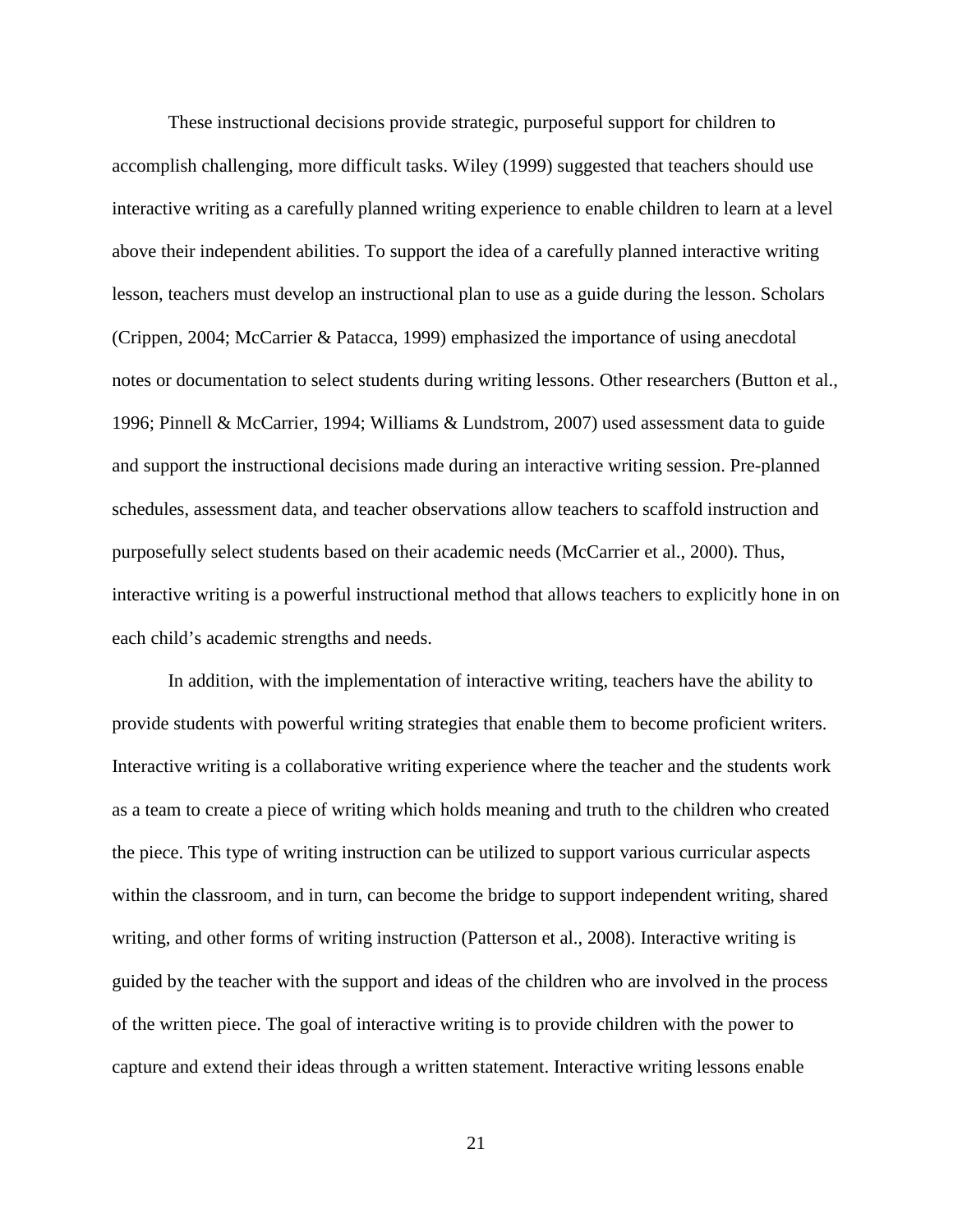children to gain a greater understanding of the structure and organization of various types of writing genres (Pinnell & Fountas, 1998).

Interactive writing allows young children to become connected to the various stages of the writing process. With the teacher's support, children build upon their oral language, gain stronger phonemic abilities, read the created piece, and apply learned writing skills. McCarrier et al. (2000) stated the following:

Through interactive writing, children become apprentices, working alongside a more expert writer, their teacher. Everyone in the group has the opportunity to see a clear demonstration of the process of producing a piece of writing―from thinking about and composing the message to using the written product. (p. 8)

This form of early writing instruction enables children to take risks with their writing. During an interactive writing lesson, children are given an opportunity to try and apply new things to their writing. Dorn, French, and Jones (1998) purported that interactive writing is a powerful writing technique that allows children to gain and apply crucial concepts in both reading and writing. Interactive writing provides instructional writing interactions that emphasize problem solving writing strategies.

With an apprenticeship approach to writing, such as interactive writing, the teacher and the students work as a team to build and construct meaningful writing experiences (McCarrier et al., 2000). The teacher acts as a guide and supports each child as they experience new tasks throughout the writing process. An interactive writing experience provides opportunities for children to apply learned knowledge about the writing process into meaningfully constructed pieces. As children construct a written piece during interactive writing, they build upon their literacy knowledge and experience the concept of writing for practical purposes (Sipe, 2001).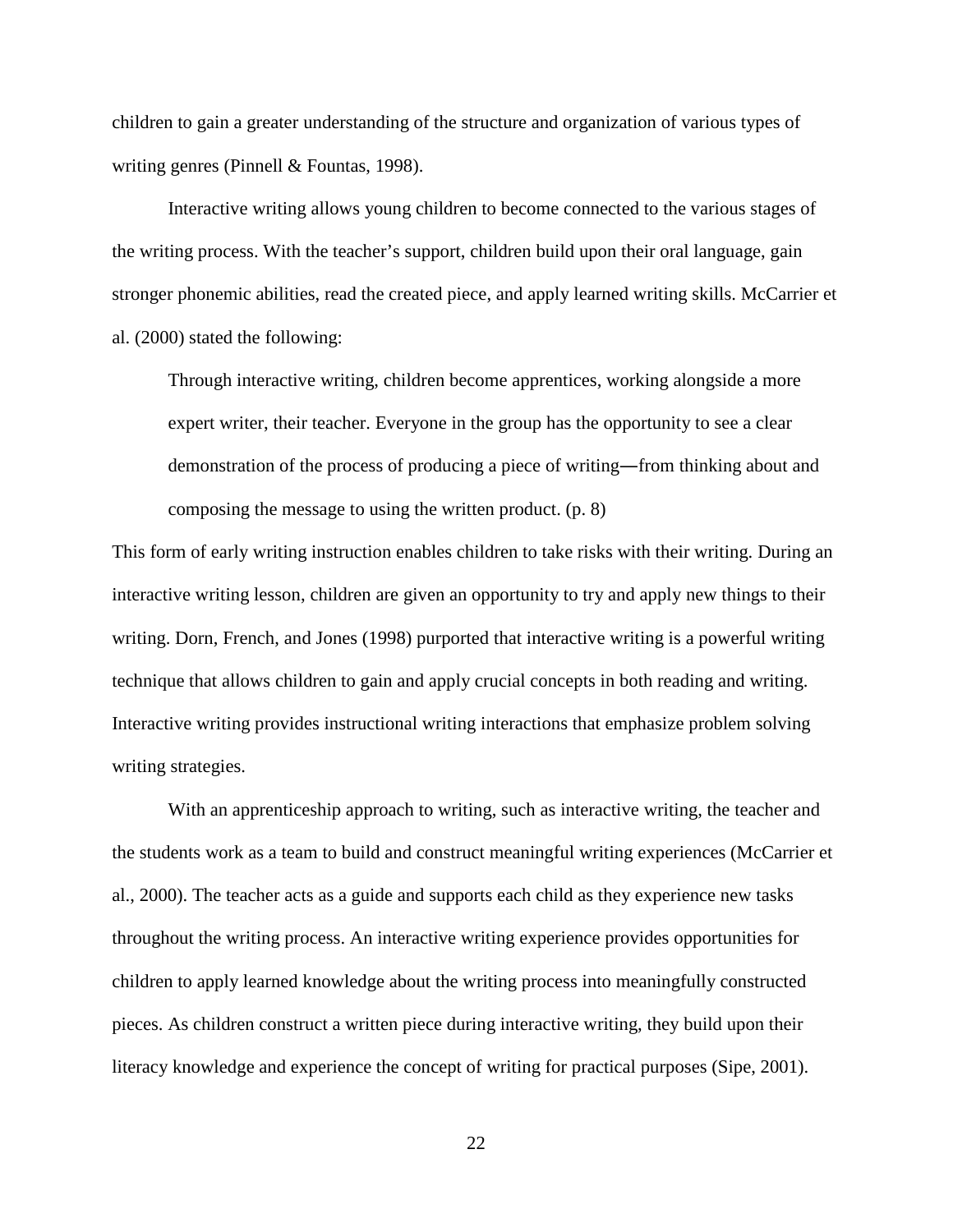For years, researchers (Roth, 2009; Schaefer, 2004; Williams & Hufnagel, 2005) suggested that interactive writing should be implemented as part of the daily or weekly reading and writing curriculum. Schaefer (2004) purported that the implementation of daily or weekly interactive writing sessions supported the development of oral language, listening skills, and writing skills. Daily or weekly interactive writing opportunities enabled young writers to practice and apply learned writing patterns and features. Button et al. (1996) implemented daily interactive writing lessons during a yearlong study with kindergarten students. The findings for the study suggested that the application of daily interactive writing lessons increased the development of phonemic awareness, letter recognition, sound recognition, and word recognition (Button et al., 1996).

For the implementation of interactive writing, teachers and students gather together as a whole group at the meeting area of the classroom. Researchers (McCarrier et al., 2000; Williams & Pilonieta, 2012) suggested that whole group interactive writing sessions should be based on a shared experience to enable all children to participate in the discussion and organization of the text. Williams and Pilonieta (2012) suggested that the incorporation of a shared experience during whole group interactive writing lessons motivates children to become active members of the writing process. Together, during whole group sessions, teachers and children work to create class lists, stories, notes, messages, labels, and signs for the class. During the interactive writing session, the teacher purposefully selects students based on their needs and abilities to come up and write letters or portions of the message. Often, students become impatient while waiting for their turn during the writing lesson. To help keep students focused during interactive writing lessons, McCloskey (2004) suggested that teachers provide students with individual dry erase boards or chalkboards. The individual writing boards allow students to focus on the formation of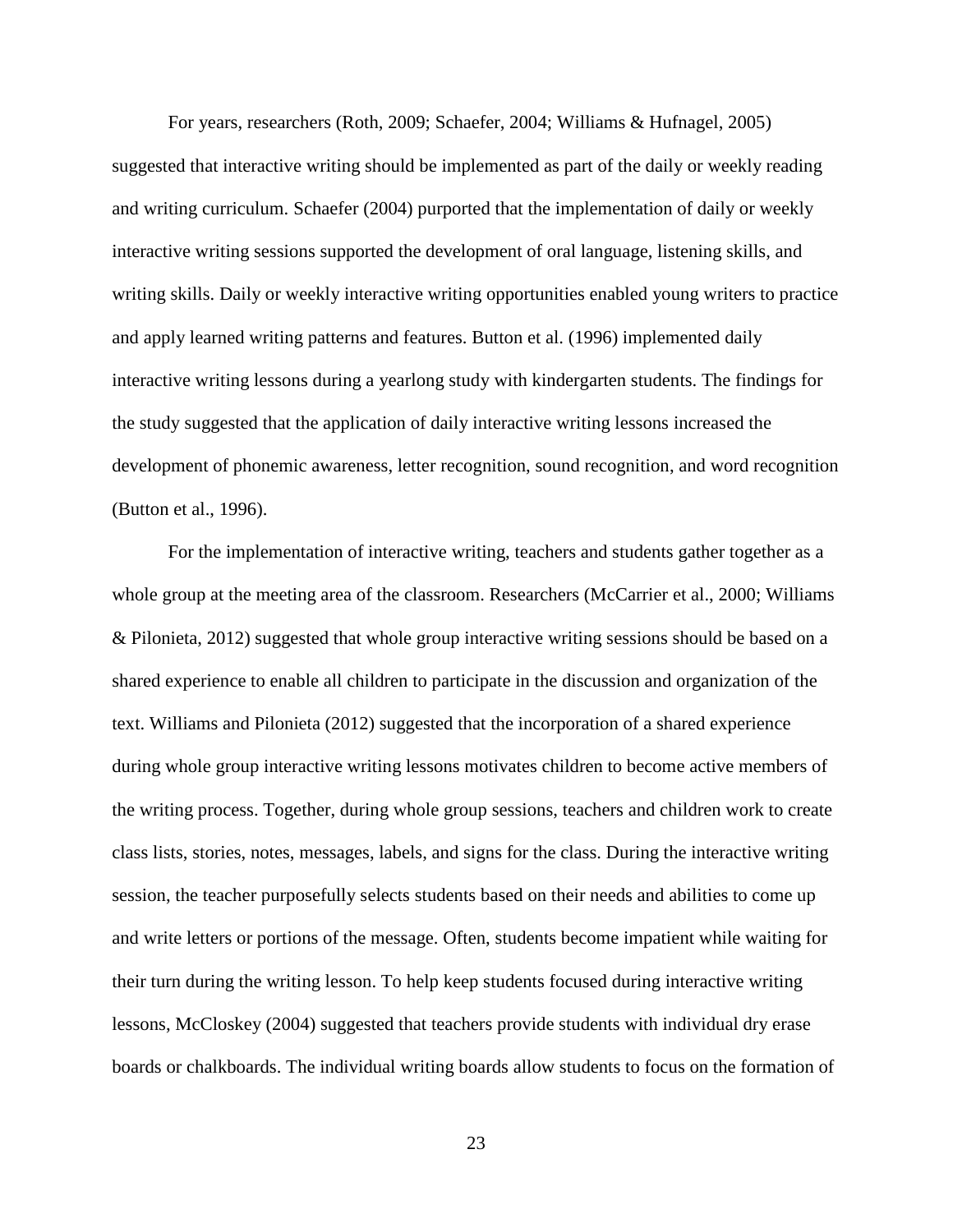letters, word families, and left-to-right progression, while individual students write with the teacher. The use of individualized writing boards and other personal writing tools during whole group interactive writing lessons encourages students to practice elements of writing and remain focused. Whole group interactive writing lessons allow for the teacher to model to the entire class and provide explicit teaching opportunities for the class as a whole.

Additionally, teachers have modified whole group interactive writing lessons by incorporating small group writing sessions into their daily curriculum. McCloskey (2004) suggested that small group interactive writing lessons allow for teachers to easily monitor and engage students during the writing process. Small group interactive writing lessons have also been noted as being more effective in meeting the academic needs of students and more direct in highlighting specific teaching points. In fact, small group interactive writing experiences allow students to share individual ideas and develop strong writing strategies. Wiley (1999) described how small group interactive writing lessons allowed teachers to work with children who are at the same reading and writing level and focus on the instructional elements that are more meaningful for the children within the group.

Interactive writing has also been implemented as an intervention model for children who are struggling with concepts about print, phonemic awareness, and the application of letter and sounds. O'Connor (2004) examined interactive writing as an intervention model for five firstgrade students. The students involved in the study were identified as struggling learners. The five students were divided into two separate intervention groups. The results for the daily 30 minute intervention sessions indicated academic growth in phonemic development, print concepts, and letter and sound identification (O'Connor, 2004). In addition, Craig (2006) investigated the effects of two intervention models. Interactive writing was one of the interventions implemented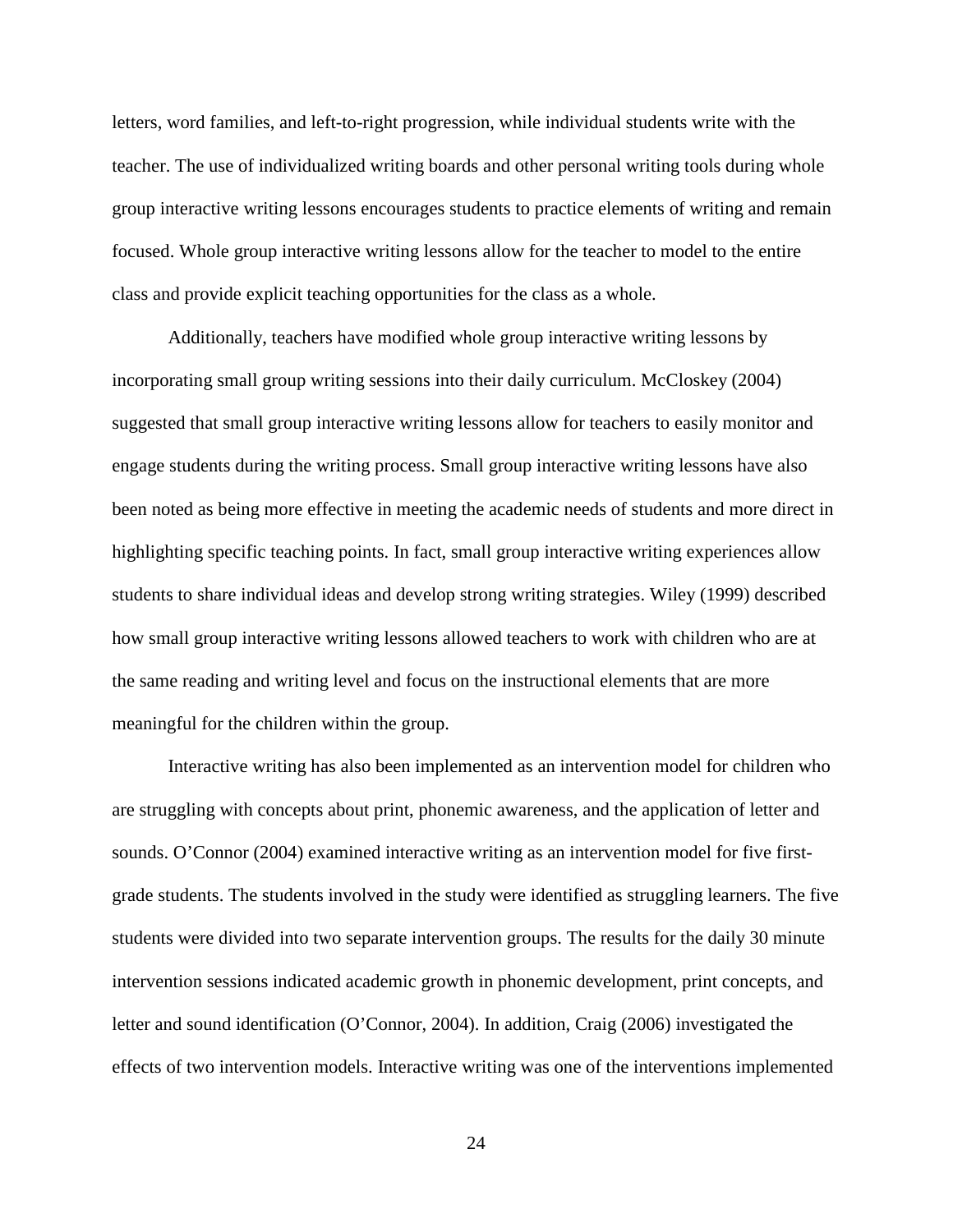with an additional component of letter and sound instruction. The study included 87 kindergarten students. Craig documented that the students who received interactive writing as an intervention showed greater improvement in word identification and word reading when compared to those students who received the more structured intervention model.

The length of an interactive writing lesson often varies from teacher to teacher. The suggested time frame is 10 to 15 minutes, or as long as the children can remain focused and connected to the writing (McCarrier et al., 2000). Pinnell and Fountas (1998) emphasized the importance of maintaining short, powerful interactive writing lessons. They suggested that the lessons be brief to better highlight important aspects of the writing process. McCarrier et al., suggested the implementation of short, purposeful interactive writing sessions to support whole group instruction, small group instruction, and intervention instruction. Button et al. (1996) documented the implementation of short, daily interactive writing lessons to support kindergarten whole group writing instruction. The yearlong study revealed that there was academic growth in the identification of letters and sounds, phonemic awareness, and print awareness (Button et al., 1996).

In addition, interactive writing lessons have been structured to support specific literary elements. Wiley (1999) mentioned specific components that structured and outlined a purposeful interactive writing lesson. These areas were included throughout the entire writing process. The components included authentic writing, composition and planning, word construction, and rereading. As teachers and students cycled through the various interactive writing stages, students' ideas and thoughts were negotiated and discussed as a team. Boroski (2004) suggested that teachers should have students repeat each sentence before the writing process begins. In addition, she emphasized the importance of having students count each word on their fingers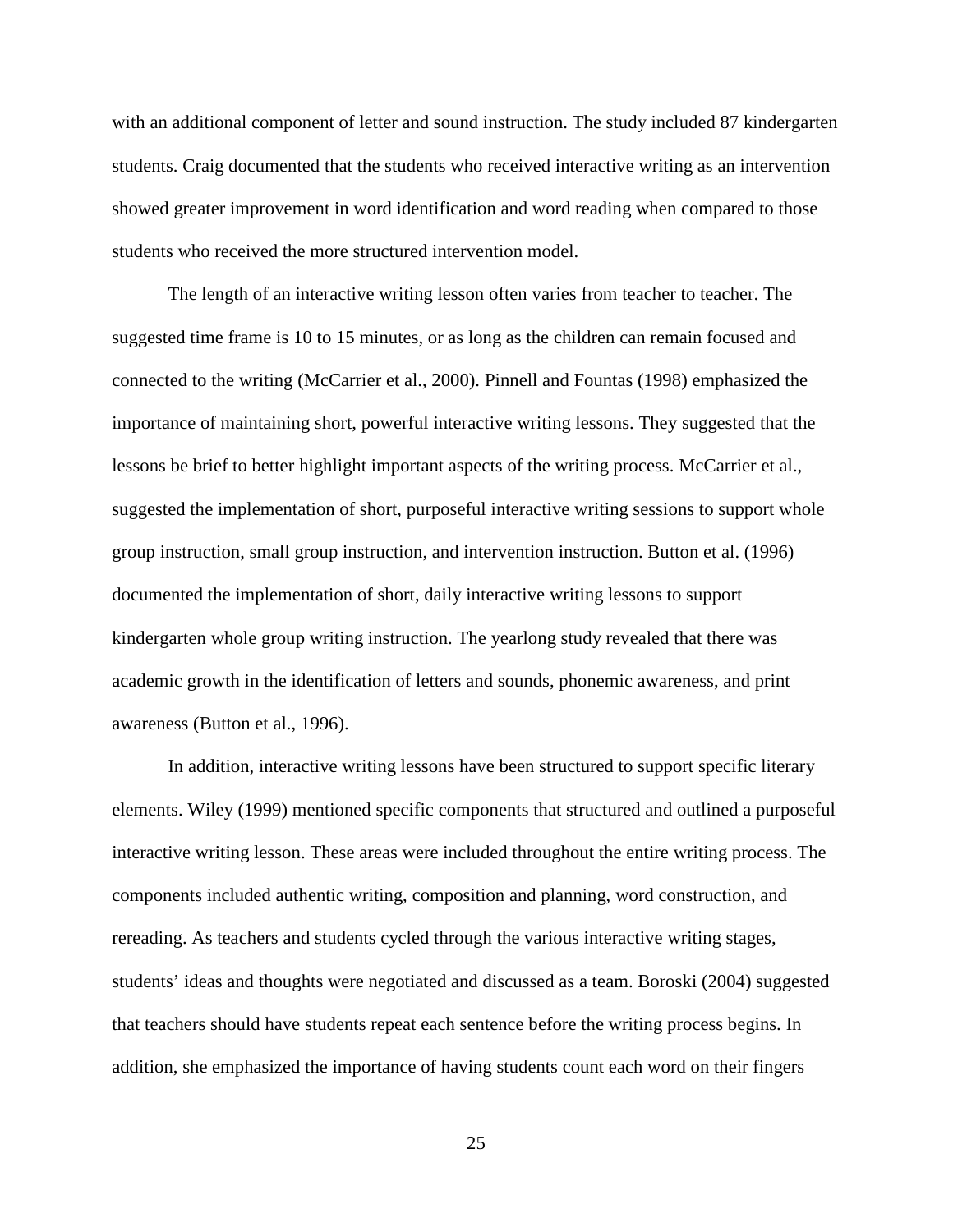before writing. The concept of counting words clarifies the idea that sentences are composed of separate words (Boroski, 2004). During interactive writing students are encouraged to say words slowly before they begin writing any letters. The process of analyzing new words by saying them slowly allows children to link sounds and letters together (Fountas & Pinnell, 1996). As children work to figure out the letters and sounds in words, the teacher encourages them to use the word wall or other class generated pieces to support their letter/sound knowledge.

Interactive writing has been used to support various subject areas and to help teachers hone in on the academic strengths and weaknesses of young writers. Researchers (Christenson, 2004; Herrell, 2004; Leonard, 2004; Schaefer, 2004) emphasized that interactive writing should be used as an extension to various academic subjects, topics, and instructional methods. Some teachers have used interactive writing as an extension of a science experiment, a math unit, or after an interactive read aloud. Biddle (2007) used interactive writing as an opening exercise to support daily calendar instruction. During the writing lesson, children planned and negotiated important events that occurred within their week. Then they discussed and decided how they would write and document the events on the calendar. Together, with the teacher's guidance, the students came up individually to interactively write portions of the calendar (Biddle, 2007). Patterson et al. (2008) emphasized the importance of using interactive writing as an extension for various subjects and topics. They suggested that interactive writing should be used to support class books, class graphs, word problems, story maps, and class charts. Williams and Pilonieta (2012) discussed how interactive writing lessons are used to enhance a shared reading experience. Large shared reading books were used to emphasize the language of literature and structure of a story. The teacher supported oral language and early writing strategies by purposefully supporting elements of shared reading during an interactive writing lesson.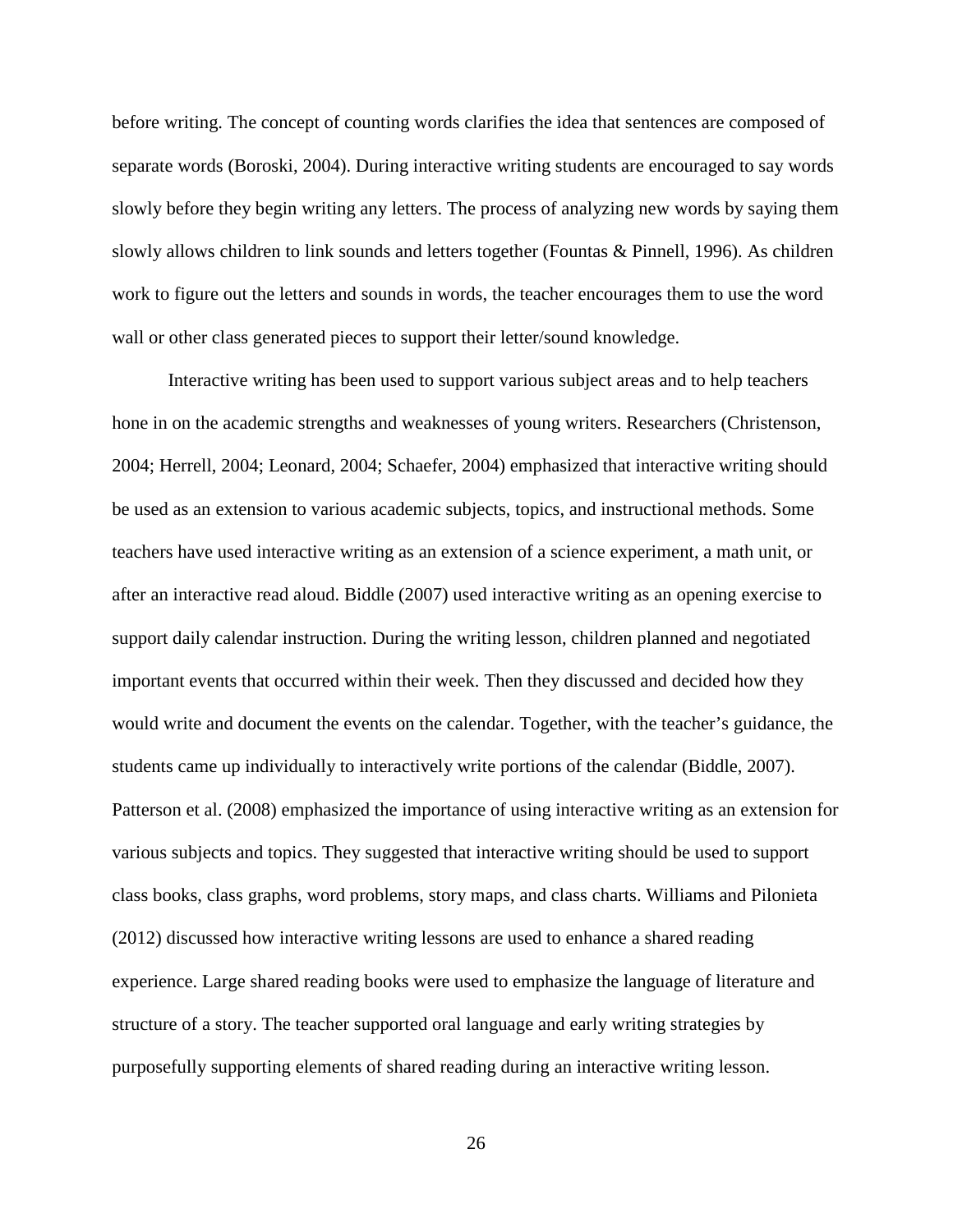One subject in particular where interactive writing is most commonly used is after science lessons. Christenson (2004) emphasized the importance of using interactive writing during experiments, investigations, and after reporting scientific procedures and conclusions. In her classroom, students gathered around the easel and used interactive writing lessons to create science based charts, graphs, and graphic organizers. Additionally, she used interactive writing to describe the needs and habitats for her classroom animals. She also explained how she implemented interactive writing after science based read-alouds. After a read-aloud, each student identified science facts and wrote their own page for a science big book. The class generated big book was then added to the classroom library for students to go back and reread. Christenson concluded that interactive writing supported science based lessons and highlighted science content while strengthening and supporting students' reading and writing skills.

#### **Research on Interactive Writing**

Past studies (Craig, 2006; Jones, Reutzel & Fargo, 2010; O'Connor, 2004) examined the effects of interactive writing on the academic development of primary children. Pinnell and McCarrier (1994) investigated a framework of instructional elements used to support small group and whole group instruction. The study involved the implementation of six instructional methods that most effectively supported kindergarten and first grade children. Interactive writing was a key element utilized during the yearlong study. The other five instructional elements used for the framework of the study included read alouds, shared reading, independent reading, independent writing, and the use of extended texts. The researchers evaluated the kindergarten children at the beginning and end of the school year (Pinnell & McCarrier, 1994). Clay's (1993) *Observation Survey of Early Literacy Achievement* was used as both the pre- and post- test measure. The data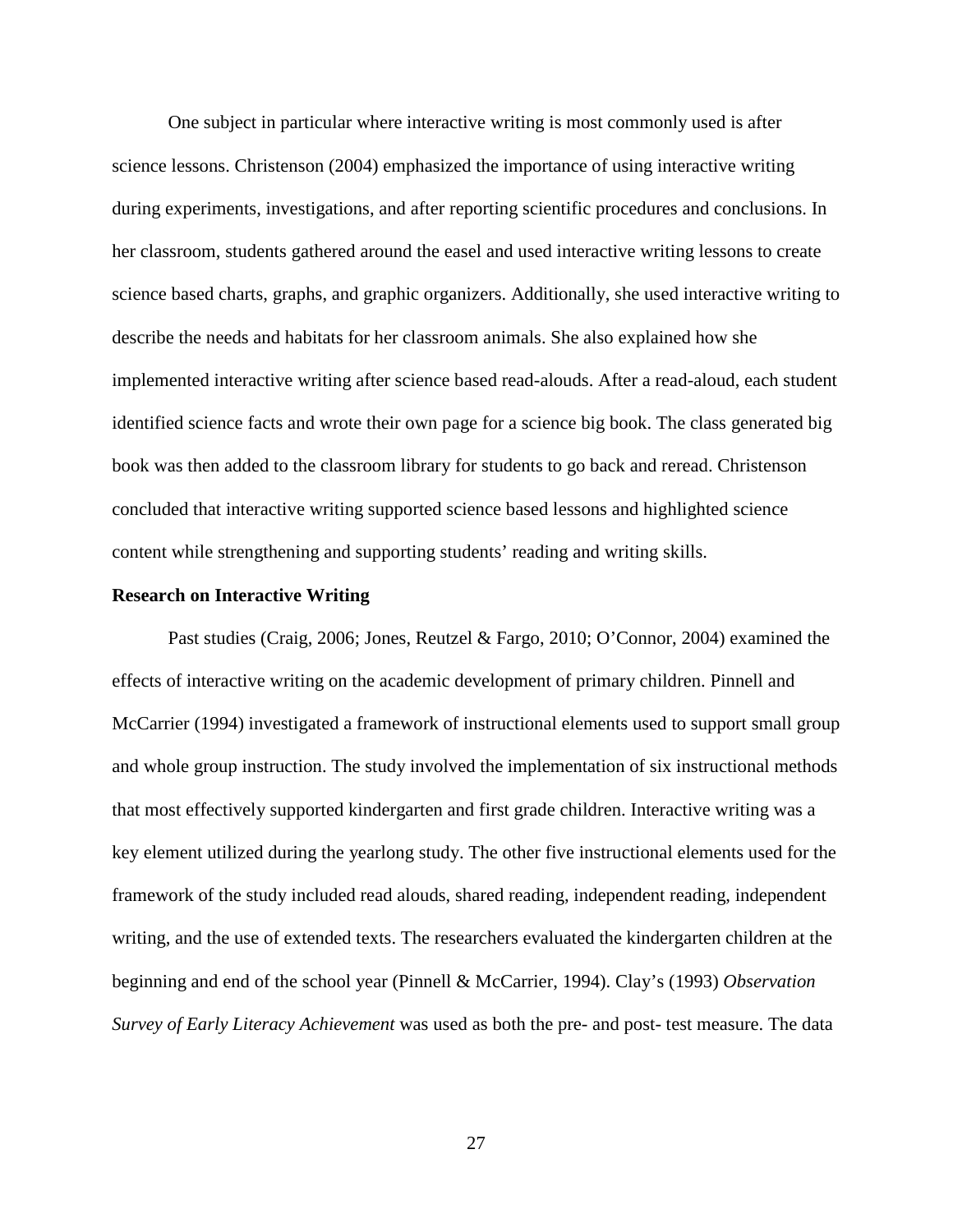revealed academic improvement in the tasks of dictation, concepts of print, letter to sound correspondence, writing vocabulary, and an increase in reading levels.

Similarly, Button et al. (1996) studied the effects of interactive writing on kindergarten children in Texas. The study consisted of 17 students from various ethnic backgrounds. During the yearlong study, interactive writing sessions were observed daily along with 30-minute independent writing sessions. Teacher documentation and developmental checklists were used to guide and support scaffolding decisions made during interactive writing sessions. Clay's (1993) assessment was used to measure academic growth and progression at the beginning and end of the school year. After a year of implementing daily interactive writing sessions, the children involved in the study exhibited academic growth on the six tasks measured by the assessment. Further, the data for the study supported the researchers' conclusions about interactive writing and the effects of interactive writing as an instructional method (Button et al., 1996).

O'Connor (2004) examined the impact of interactive writing on the academic development of first-grade students. The study included five students who had been identified as struggling learners. The students involved in the study were placed into two separate intervention groups. Daily 30 minute intervention sessions were delivered to both groups for 40 days. Clay's (1993) *Observation Survey of Early Literacy Achievement* was used as both the pre- and posttests. Results from the interactive writing intervention sessions indicated academic progress for all five struggling learners. Each student showed academic improvement in phonemic development, print concepts, letter and sound identification, and word writing and recognition (O'Connor, 2004).

 Williams and Lundstrom (2007) examined scaffolding decisions and prompts used during word study and interactive writing lessons. Six students were included in the study. These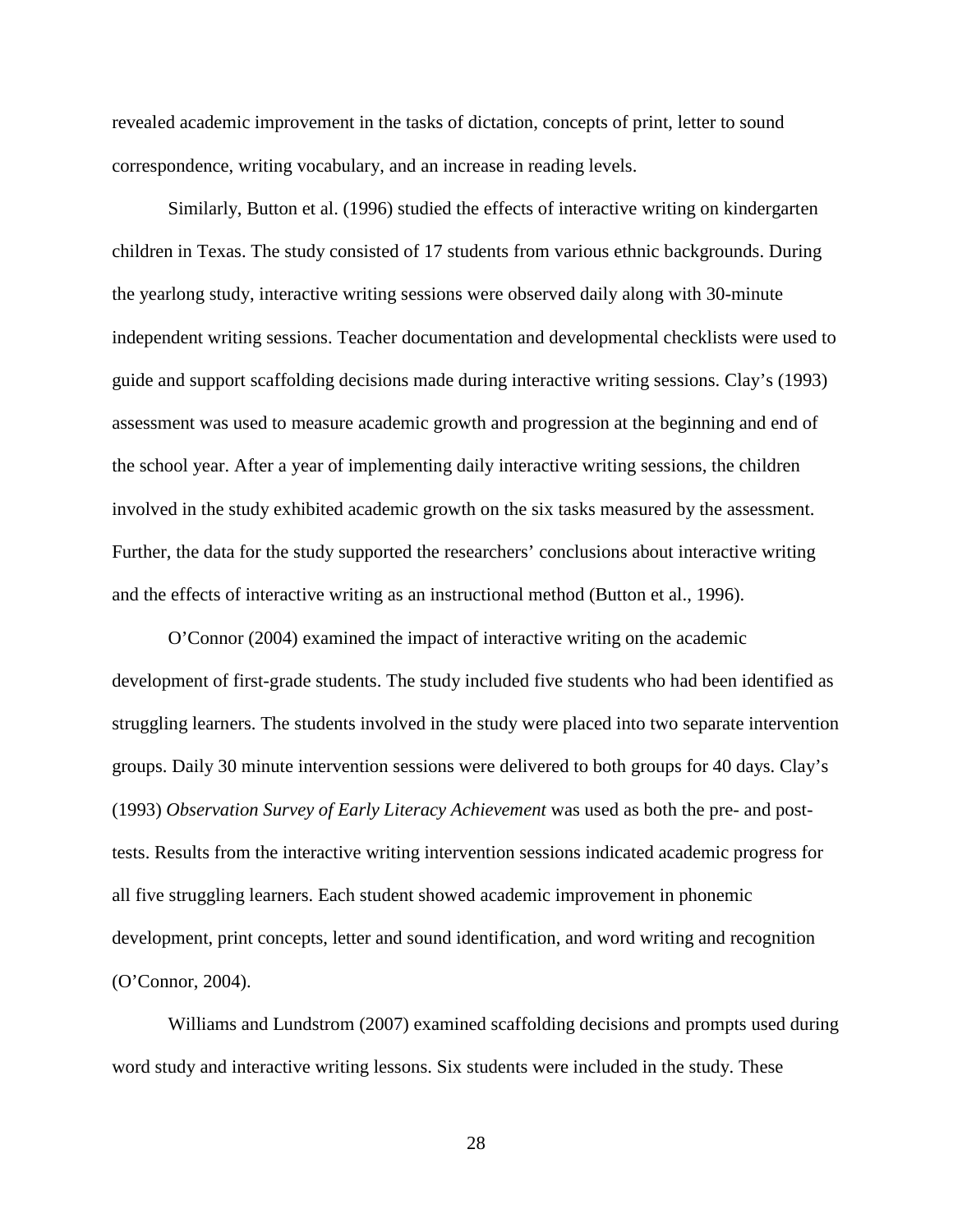students were struggling in both reading and writing and met with a Reading Recovery teacher five days a week for 30-minute time slots. One day each week was strictly devoted to word study instruction, while the remaining four days included a 10-minute word study lesson and a 20 minute guided reading lesson. In addition, the researchers implemented 30-minute interactive writing sessions twice a month. The study was conducted for a period of seven months.

During this time, several types of artifacts were collected. Lesson plans, reflective notes, post-lesson field notes, field notes, and journal entries from the children were used and analyzed for this investigation. Each interactive writing lesson was coded and evaluated by the researchers. A coding sheet was developed, which allowed the researchers to document scaffolding prompts and student responses. The research revealed 61 prompts used by the teacher during the 15 interactive writing lessons. With these prompts, students showed an increase in their ability to apply spelling words and practice word solving strategies. To conclude the study's findings, William and Lundstrom (2007) recommended that "primary-grade teachers embrace interactive writing as a powerful context for guided practice with strategic cultural tools and also as an instructional activity that will build a bridge between word study lessons and students' independent writing endeavors" (p. 210).

Jones (2008) investigated the effects of interactive writing on 151 primary-aged students' early reading abilities. Additionally, this study examined the relationship between reading and writing with the implementation of interactive writing sessions and writer's workshop. The researcher measured academic growth at four different time points. Results of the study indicated that interactive writing sessions and writer's workshop, as reading and writing instruction, increased academic growth in phonemic development, letter recognition, and word recognition (Jones, 2008).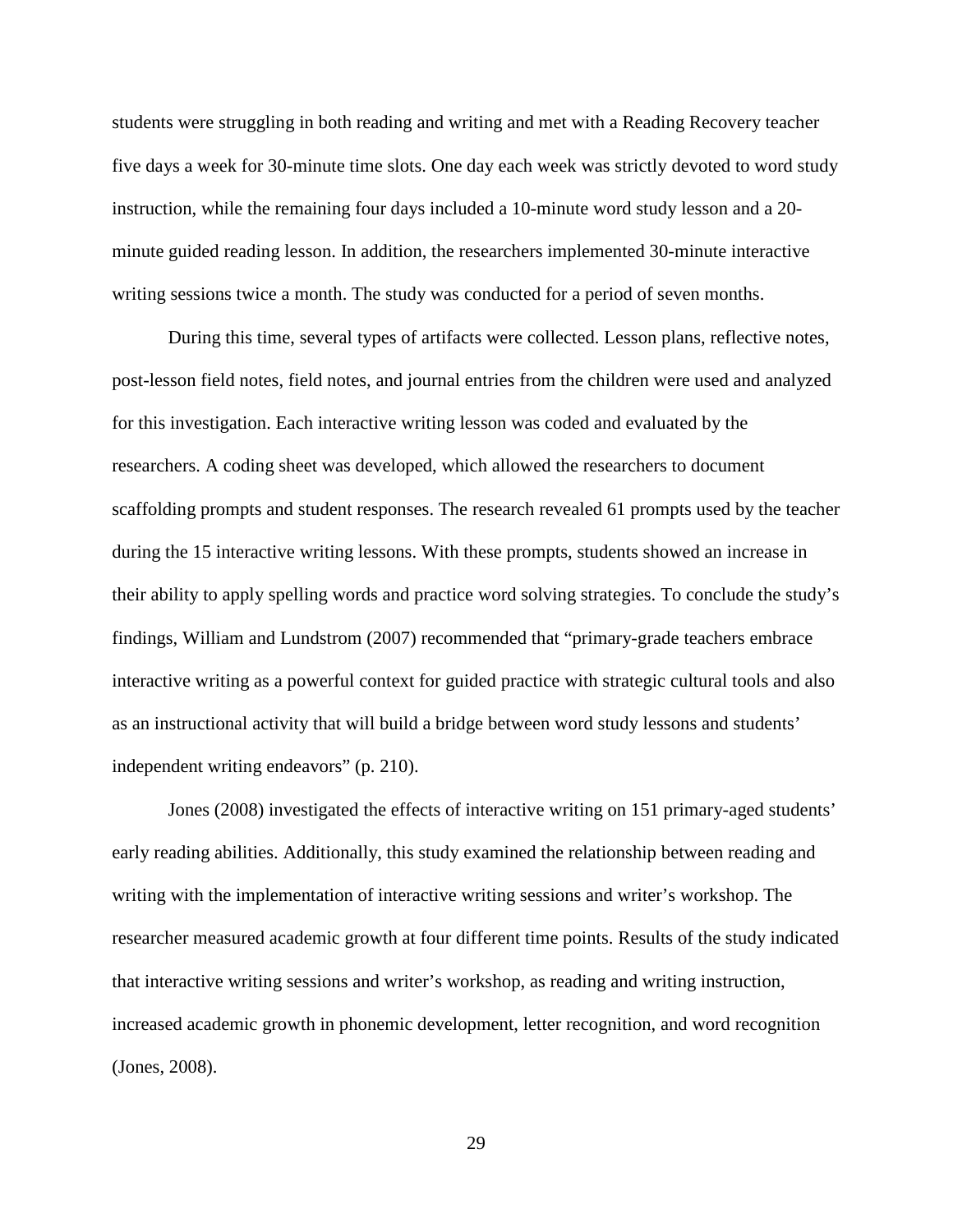Howell (2008) examined interactions that took place during preschool interactive writing lessons. She conducted a qualitative study in which she investigated the discourse that occurred between literacy coaches, preschool children, and two preschool teachers. Four questions served as the focus for this research study and guided the researcher as she observed interactive writing sessions. The interactive writing sessions occurred twice a week for a period of 13 weeks. During the interactive writing lessons, the researcher observed growth and development in each child's ability to create and structure their own writing, read their writing, and transcribe a written piece (Howell, 2008). Field notes, video tapes, and emails were collected during the study. At the end of the study, the researcher concluded that the children demonstrated an increase in emerging literacy knowledge, and the teachers adjusted and modified support as they interacted with the children. The literacy coach also provided ongoing support by modeling and interacting with both the teachers and the children. The researcher determined that there were powerful benefits from the conversations and debriefing sessions that occurred before and after interactive writing lessons (Howell, 2008).

Filippini (2009) evaluated students' attitudes towards writing and how they viewed themselves as writers. Five kindergarten students were used for the study. Each of the five students was noted as having difficulties in both reading and writing. The researcher conducted 30-minute intervention sessions four days a week for a duration of seven weeks. During each intervention session, the researcher used read-alouds and interactive writing to support each student's academic needs. Student surveys, observations, and progress assessments were used as the data collection instruments. Students were surveyed at the beginning of the study to evaluate their feelings about writing and how they viewed themselves as writers. As a result of the intervention sessions, the students showed an increase in their ability to apply adjectives and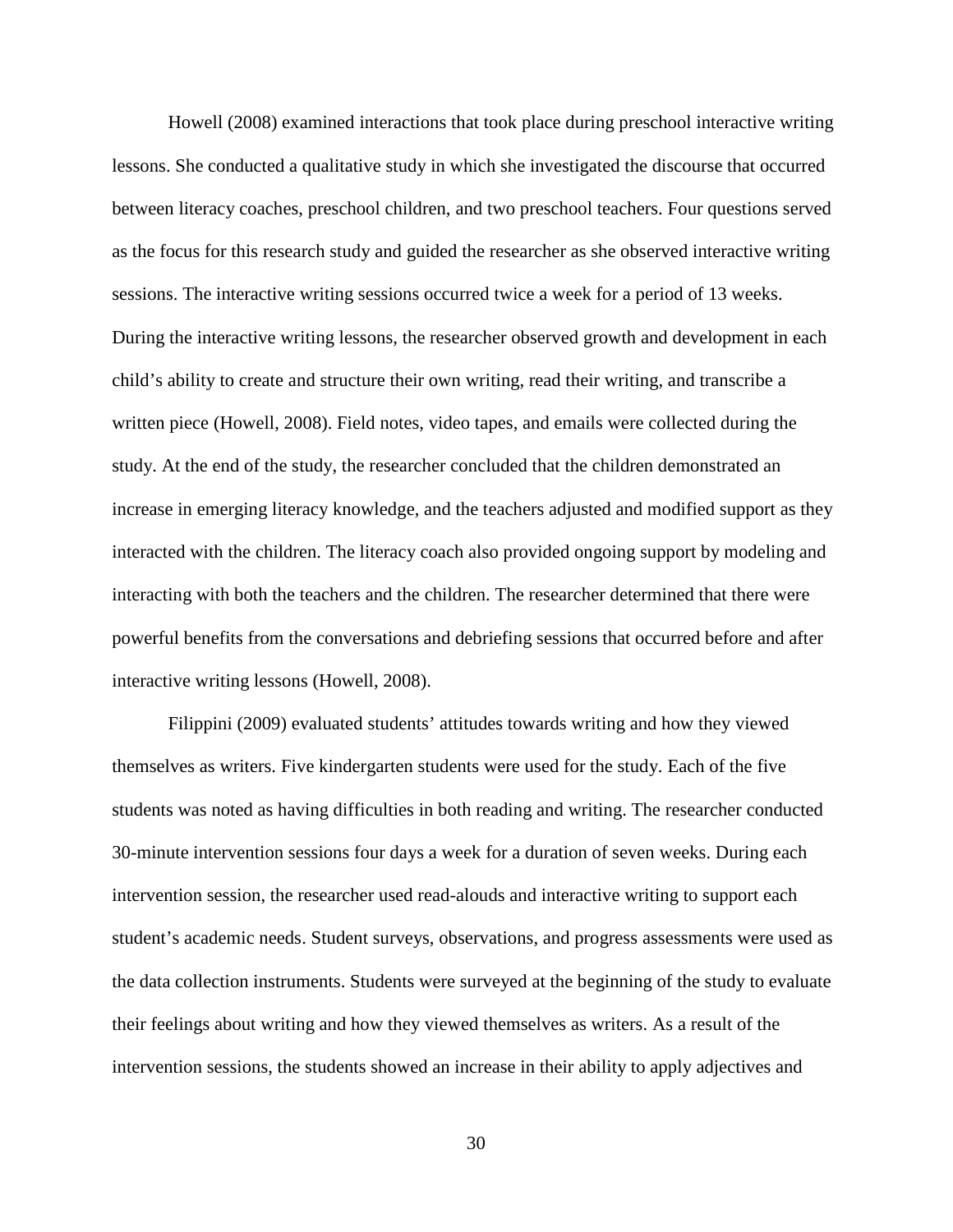prepositional phrases in their writing. Additionally, the data revealed an improvement on students' views of themselves as writers (Filippini, 2009).

Sherry (2010) investigated the implementation of interactive writing as an instructional method for kindergarten English Language Learners (ELL). The researcher investigated the use of interactive writing lessons and the instructional implementation of print concepts. The researcher also reviewed each student's journal writing entries and documented the application of print concepts within their writings. The study concluded that the majority of students applied the print concepts learned during interactive writing lessons. More specifically, the students showed academic growth in the use of directionality, concepts of words, and conventions of writing (Sherry, 2010).

Most recently, Williams et al. (2012) investigated the use of a specific writing tool during interactive writing lessons. The five week study involved a primary teacher and her students. The teacher implemented 20-minute daily interactive writing lessons. For the purpose of this particular study, a section was allocated at the top of the interactive writing chart paper for students to practice aspects of writing prior to writing on the actual interactive writing piece. The primary teacher's training in Reading Recovery supported the concept of using a portion of the paper to practice the writing. The teacher also introduced individual dry-erase boards, notebook paper, and clipboards on which the students could practice during interactive writing lessons. Students were encouraged to practice difficult or challenging letters, word endings, or spelling patterns on the dry erase boards or notebook paper prior to writing their portion on the class interactive writing piece. At the end of the school year, the researchers noted the use of a practice page as being a powerful tool to mediate aspects of writing instruction during interactive writing lessons. The students involved in the study became more connected to their writings and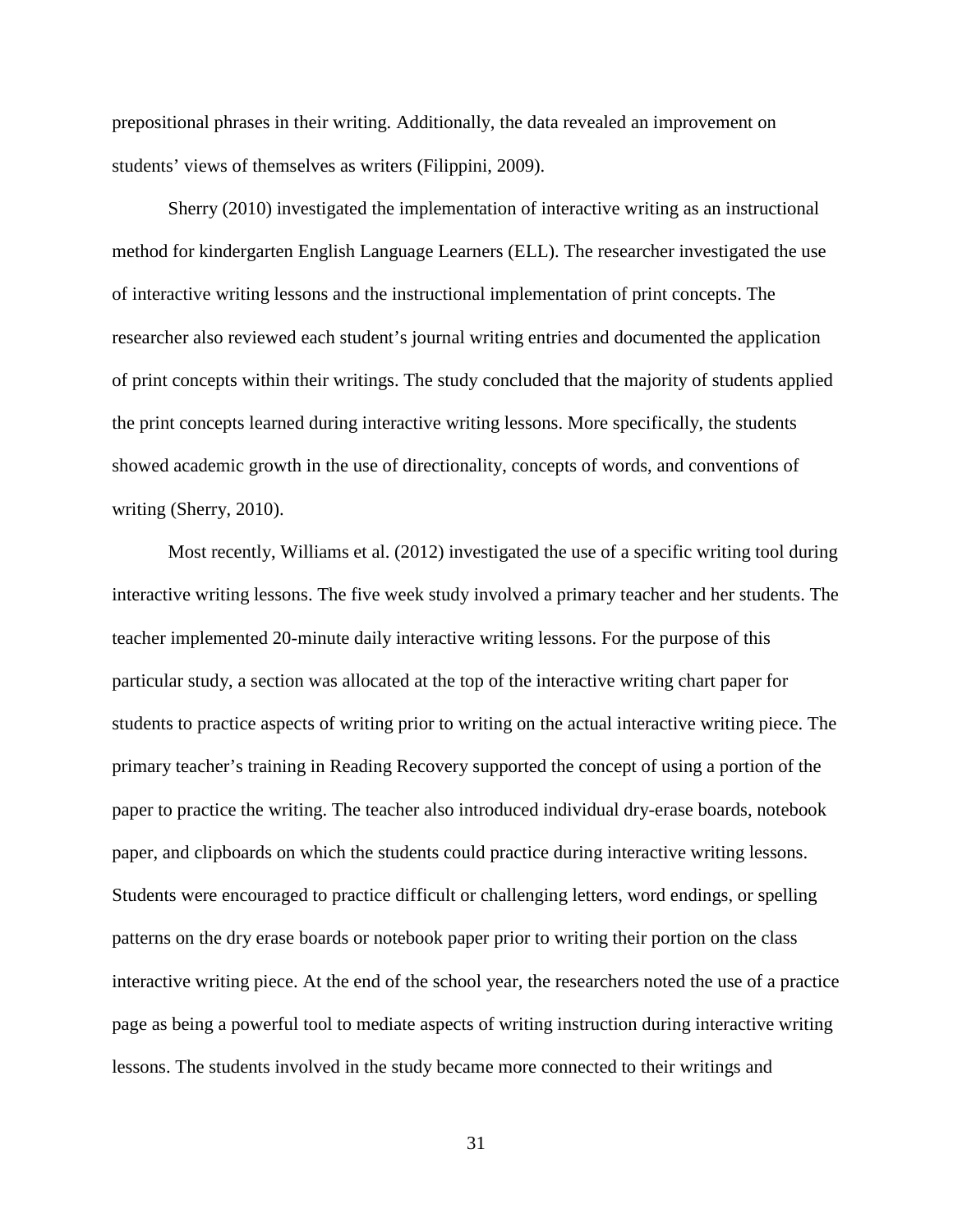implemented the concept of practice material as they individually wrote in their journals (Williams et al., 2012).

#### **Interactive Writing and the Reading and Writing Connection**

 In the past, writing as an instructional framework was not included as part of early childhood curriculum (Morrow & Strickland, 2000). Writing was perceived as a process that was developed after a child had acquired strong reading abilities (Calkins, 1983). In most early childhood classrooms, writing instruction was not connected to reading instruction, and the two processes were often taught as separate instructional frameworks. Research has since shifted the philosophies of writing instruction and has focused on the connections that occur when reading and writing are taught together. Currently, a body of research suggests that reading and writing are continuously connected and that the skills of both are strongly related (Adam, 1991; Cunningham & Allington, 2003; Graves, 1994; Williams & Pilonieta, 2012). The stages of reading and writing are fluid in nature. As children grow and develop as readers and writers, they cycle between stages as they encounter challenges in their progression. Clay (1975) emphasized the significance of teaching the reading process with the writing process. Her research suggested that reading involves the knowledge and understanding of written language. Clay (1991) further suggested that children develop a strong awareness of sounds and letters by hearing and recording words in print. Chomsky (1971) documented the development of early writing in young children and concluded that emergent writing contributed to the understanding of print. Additionally, Chomsky suggested that children attempted to stretch out words based on their sounds before they were able to read. Read (1986) emphasized that writing served as a path towards the knowledge of alphabetic principles and the understanding of the written language. In turn, children learn many concepts about reading through writing.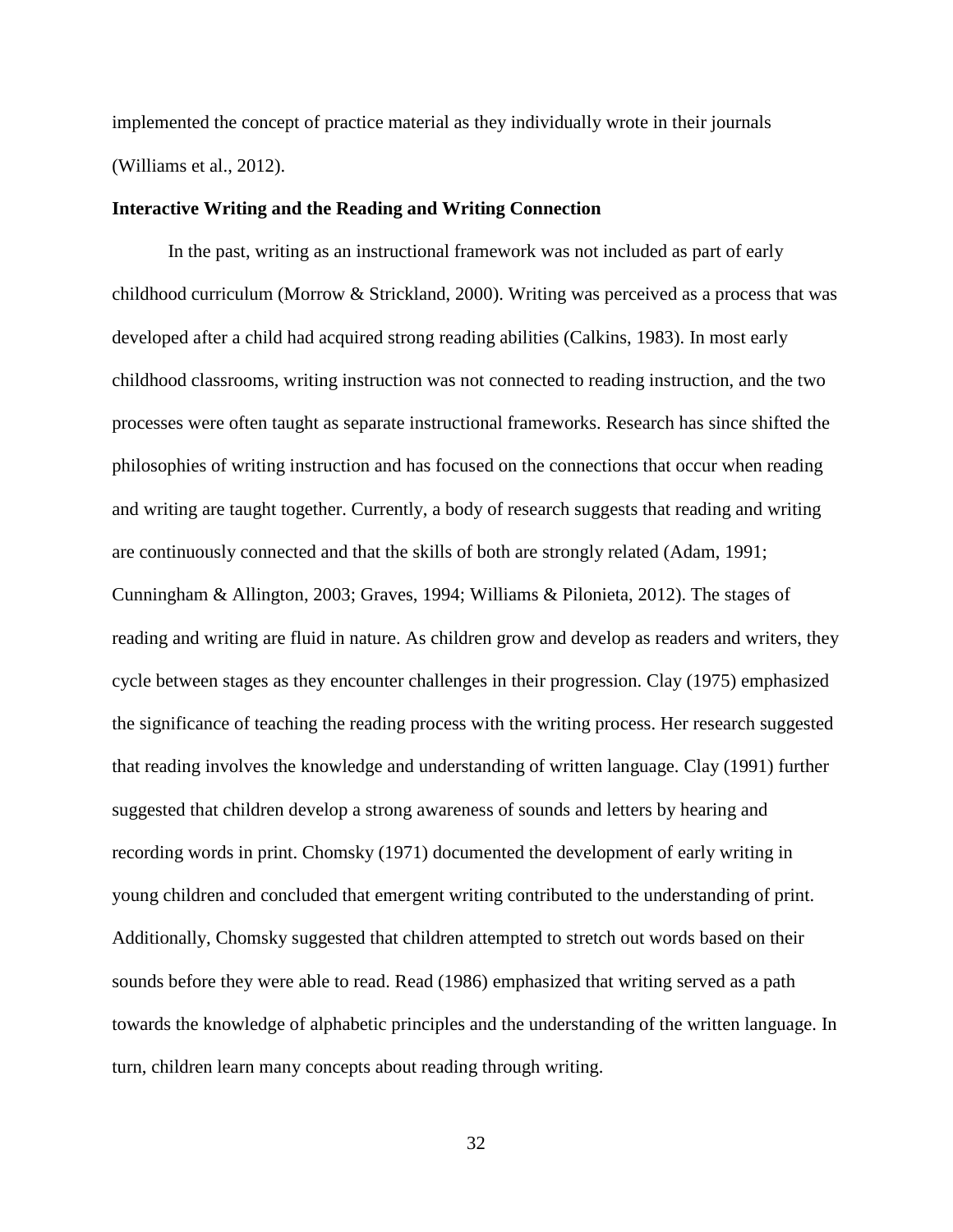Reading and writing are dynamic and connected processes. Children develop strong connections to the decoding and encoding process of written language when reading and writing are taught together. Holdaway (1984) emphasized the importance of linking reading and writing together during daily instruction. He suggested that the two processes be presented in an interconnected manner as instruction is delivered. Additionally, Williams and Pilonieta (2012) indicated that the relationship between reading and writing may be an important element to establish as the early literary foundation is being implemented. When children practice reading and writing together, they develop the ability to hear sounds, segment words, and reread their written piece. Further, as children engage in opportunities that support reading and writing, they begin to understand how the two are interrelated.

 There are many ways in which interactive writing supports the reading and writing connection. To begin with, during an interactive writing lesson, students are asked to generate thoughts and ideas as the teacher guides them through the writing process. Students are then asked to reread each word as they continue to write their text. This process allows each student to become connected to their writing and build upon their reading skills. Students are actively engaged in the writing and are able to connect to the writing by reading and thinking as the text is being written. Interactive writing lessons are a collaborative connection between the process of reading and the structure of writing. Furthermore, interactive writing allows children to develop stronger skills in reading, writing, thinking, and processing.

During interactive writing lessons, children have the ability to construct knowledge, build upon thoughts, and develop a deeper understanding of a written piece. The nature of interactive writing allows children to actively engage in both the reading and writing processes. Children are encouraged to construct their own thoughts and build upon their writing skills as the written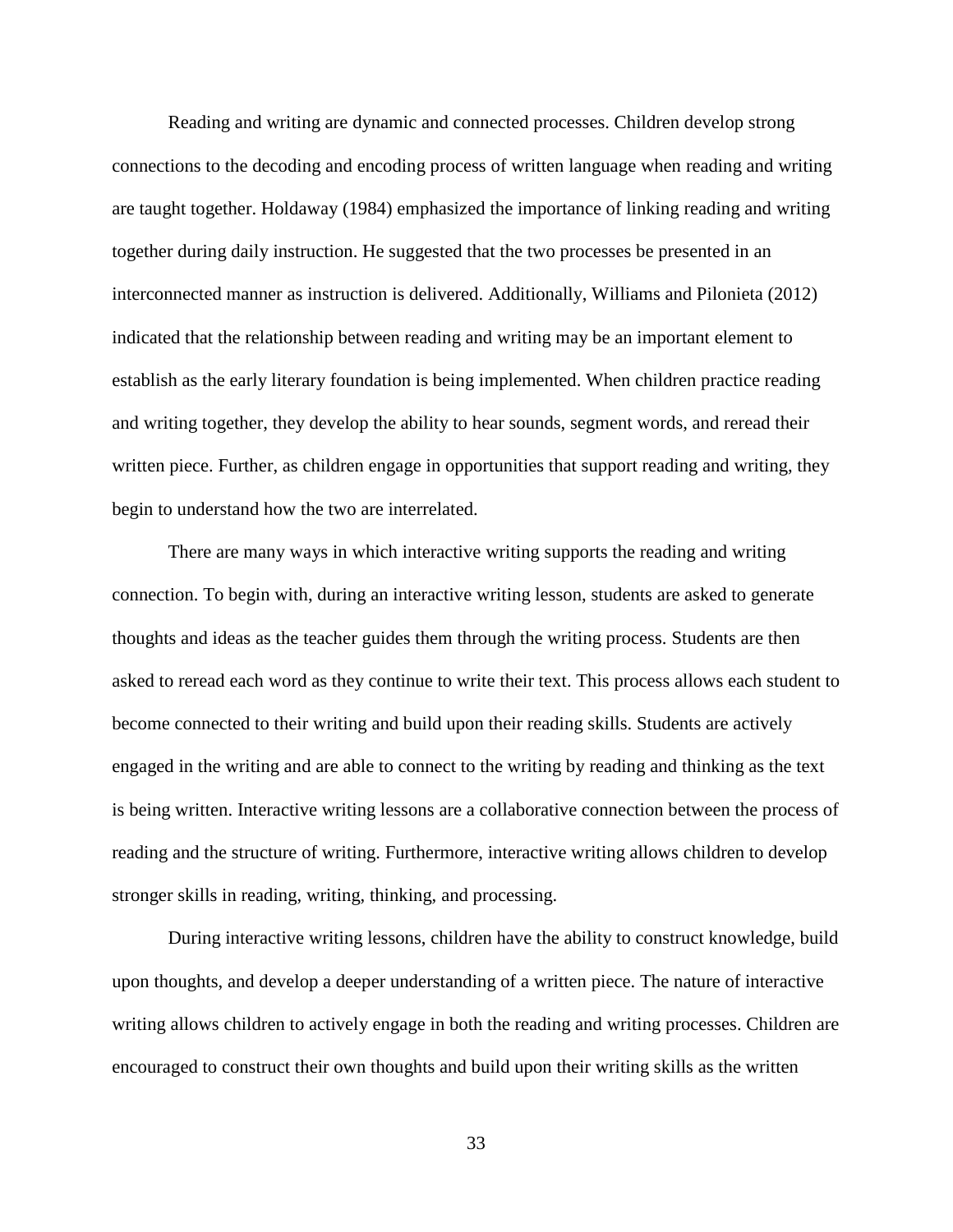piece is created. At the same time, the teacher's explicit guidance and support during interactive writing encourages children to further develop their understandings of both reading and writing. Clay (1998) purported that reading and writing are complex processes in language that support and complement one another. She suggested that writing is the process of taking apart language, whereas reading involves the act of building up language (Clay, 1998). Reading and writing are inseparable processes that are closely connected (Cramer, 1998). Therefore, it is crucial for teachers to implement instruction, such as interactive writing, that supports the processes of both reading and writing.

With interactive writing, children have the ability to experiment with language, and practice elements of both reading and writing. During this process, children are able to compose and construct a written piece and then read their writings back to themselves. Williamson and Pilonieta (2012) suggested that the process of rereading the text during an interactive writing lesson allows students to confirm reading and writing comprehension. Children develop stronger oral language skills and improve their development of word reading. Reading and writing work strategically together to build upon a young learner's letter knowledge, sound knowledge, and syntax structure. Jones (2008) suggested that instructional methods, such as interactive writing, which support the reading and writing connection significantly increased the academic development of young children. Sherry (2010) purported that interactive writing lessons increased academic development in word concepts and directionality. Interactive writing, as an instructional method, allows teachers to build upon emergent reading and writing skills.

Children learn to form connections between reading and writing when the two processes are taught and supported by one another. Interactive writing instruction fosters the understanding of reading and allows the learner to build upon the reciprocal nature of both reading and writing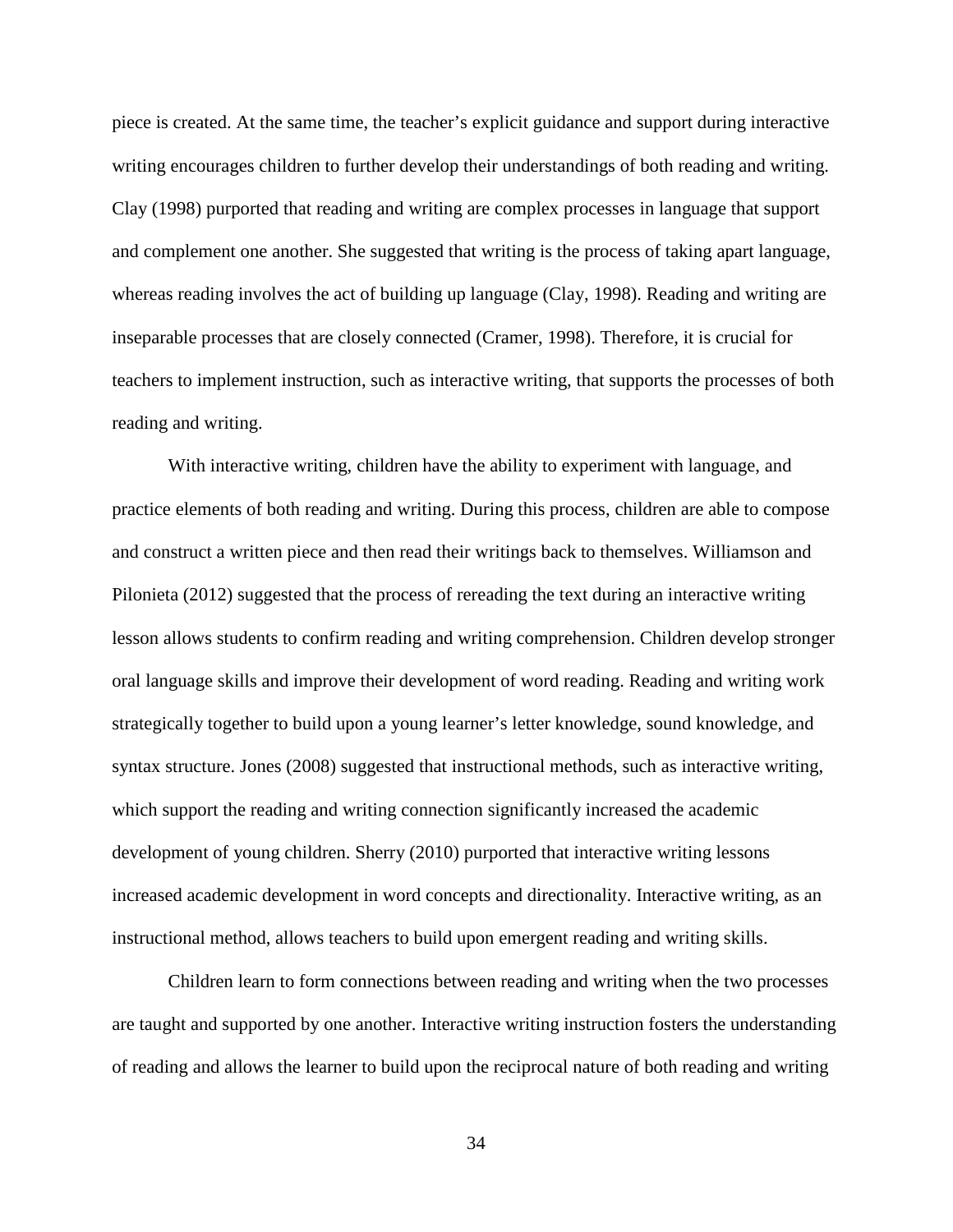(Clay, 1998). More specifically, interactive writing provides rich and meaningful opportunities for children to construct sentences and reread their written thoughts. Routman (2005) emphasized that when reading and writing are taught together, it stimulates a powerful connection that allows the learner to become more proficient in both areas. Ultimately, interactive writing connects reading and writing and provides the opportunity for children to develop language skills, writing strategies, print concepts, and word recognition.

#### **Summary**

 This chapter presented a review of literature that examined the development, structure, and implementation of interactive writing as an instructional method. The first section reviewed writing development and how writing has been taught to young writers. Additionally, the history of interactive writing and how it has evolved throughout the years was discussed. This section also reviewed how teachers have implemented interactive writing as part of their curricular framework and how interactive writing has been evaluated and examined throughout the years. The final section discussed how interactive writing supported the reading and writing connection.

 In summary, past research (Craig, 2006; O'Connor, 2004; Sherry, 2010) examined the effects of interactive writing on phonemic awareness, letter knowledge, sound knowledge, and language development. However, research has not explored primary teachers' knowledge and understandings of interactive writing. This study investigated how primary teachers in ESC 2 of South Texas defined and implemented interactive writing in their curriculum.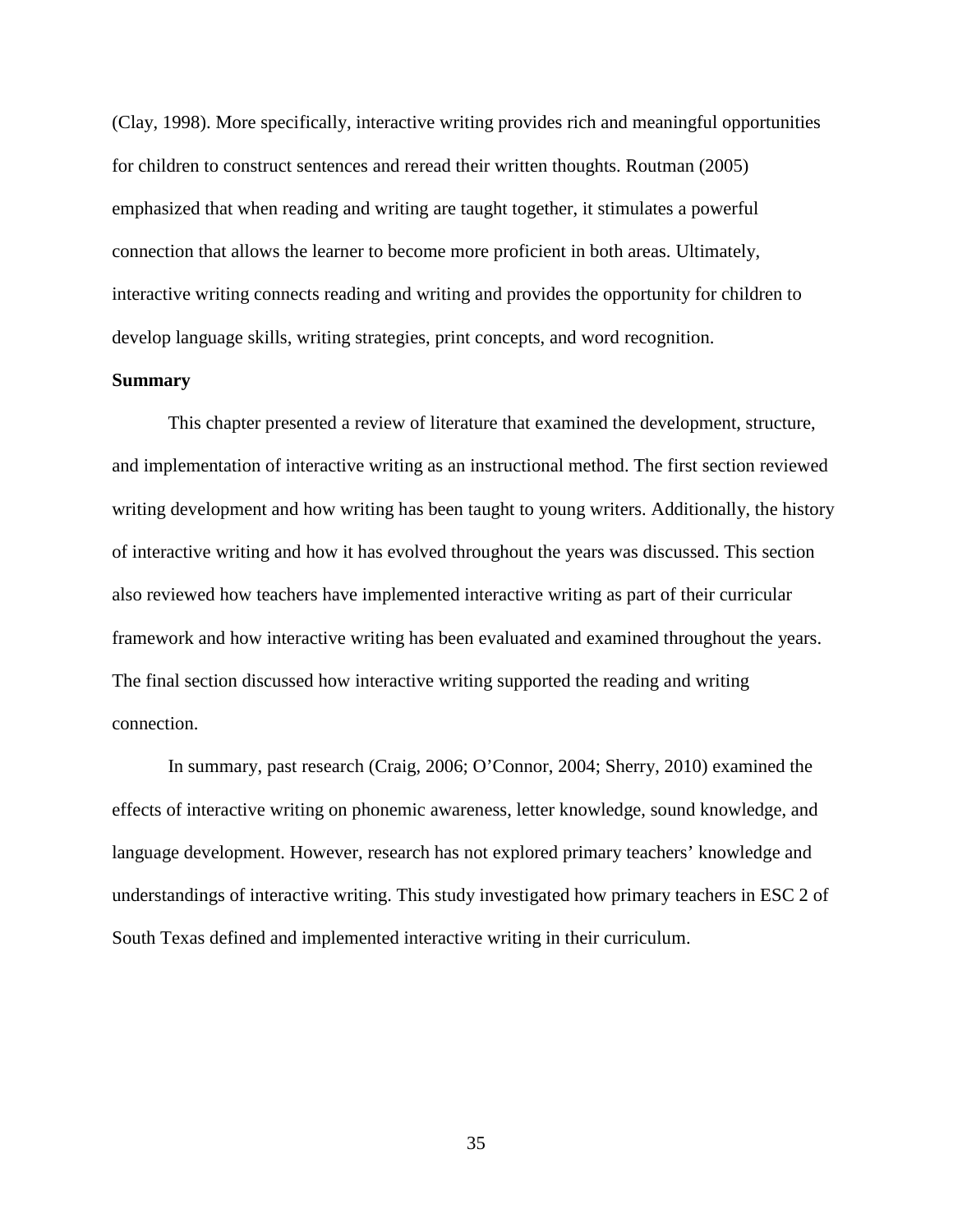#### **Chapter 3**

#### **Method of the Study**

 This chapter describes the methods used to gather the data for the study. The following sections are explained in this chapter: Purpose, Researcher Questions, Research Design, Pilot Test, Instrumentation, Participants, Procedures for Data Collection, Data Analysis, and Summary.

#### **Purpose**

Interactive writing is a writing method used to assist young writers as they learn the elementary principles of the writing process. By utilizing interactive writing, teachers have the ability to model hearing and recording sound, concepts of print, and grammatical elements (Craig, 2006; O'Connor, 2004). Additionally, interactive writing connects reading and writing and builds upon each child's reading and writing strengths.

Interactive writing lessons encourage children to take risks and try new things as novice writers. As interactive writing lessons develop and progress, teachers have the ability to observe and support each child's strengths and weaknesses in writing. As a result, the implementation of interactive writing provides teachers with the ability to guide and support the writing development of young children, allowing them to reach higher levels of understanding about the writing process. This study examined the understanding and implementation of interactive writing among primary teachers.

The purpose of this inquiry was to describe how primary teachers in South Texas, specifically Educational Service Center Region 2 (ESC), are implementing interactive writing as an instructional method and identify any variations on the definition of interactive writing that exists among primary teachers.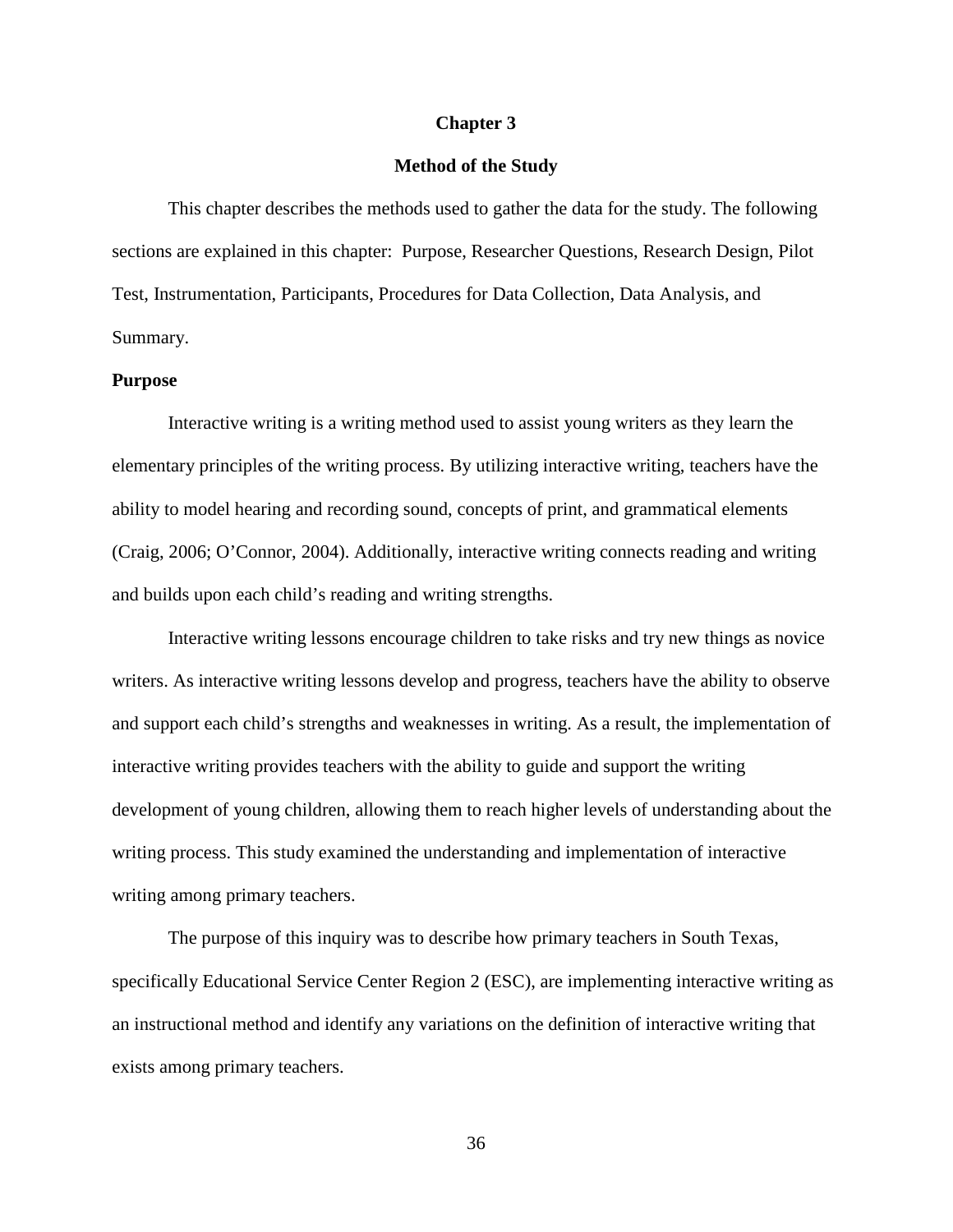#### **Research Questions**

This descriptive study was designed to explore to what extent primary teachers in ESC Region 2 are implementing interactive writing and describe how primary teachers define interactive writing. Follow-up interviews were used to expand and clarify survey responses. The study was guided by the following research questions:

- 1. What are the variations on the definition of interactive writing among primary teachers in the Educational Service Center (ESC) Region 2 area who are implementing interactive writing?
- 2. How are primary teachers in ESC Region 2 implementing interactive writing?
- 3. How does interactive writing support the reading and writing connection for primary teachers in ESC Region 2?

#### **Research Design**

 This study utilized a mixed model approach. Through the use of a mixed model method, researchers have the ability to describe, explore, compute, and confirm by using both qualitative and quantitative data. Mixed model studies allow researchers to gather, describe, and analyze data by mixing qualitative and quantitative approaches (Johnson & Christensen, 2004).

 Multiple surveys were used as the quantitative instruments for this study because they allowed for ease in distribution and efficiency in data collection and scoring regarding primary teachers' use and implementation of interactive writing. The principle survey was the Interactive Writing Survey, which was designed by the researcher. This survey was descriptive in nature and consisted of a demographic section, five open-ended questions, four multiple-choice questions, and one yes or no question. Additionally, an Administrator Survey was sent to school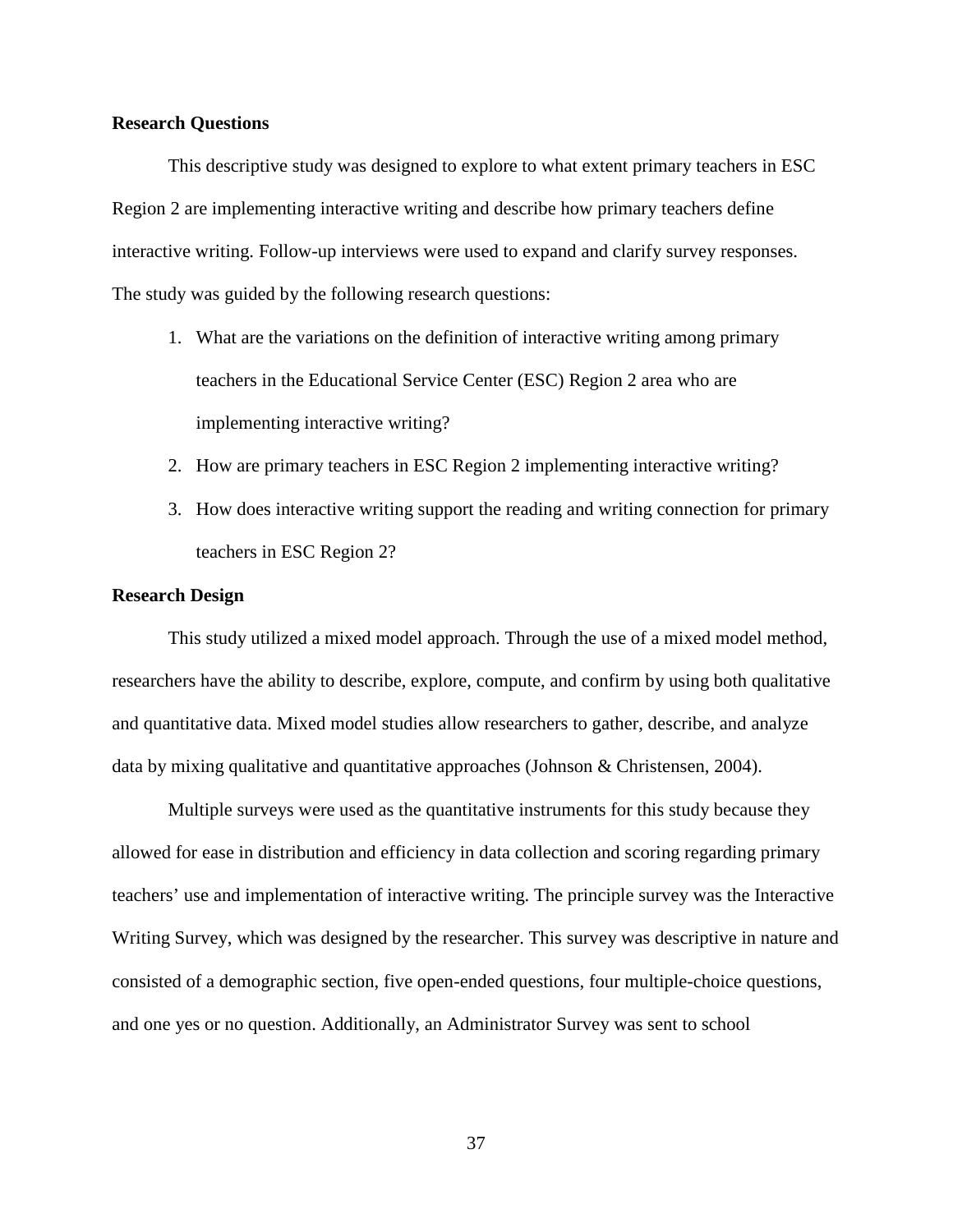administrators for this study. This survey was designed by the researcher and consisted of three open-ended questions and one yes or no question.

Interviews were used as the qualitative element for the research study. The interviews were used as a follow-up to the questionnaires which allowed participants to describe, explain, and further define aspects of interactive writing. The face-to-face interviews consisted of three focus questions. These questions were open-ended in nature and allowed the researcher to gain a more in-depth understanding about the implementation of interactive writing and how primary teachers defined interactive writing as an instructional method.

#### **Pilot Test**

A pilot test was used to support the development of the questionnaire and to evaluate the Interactive Writing Survey as a research instrument. Johnson and Christensen (2004) purported that a pilot test is a preliminary evaluation of a questionnaire's wording and structure. Pilot tests allow researchers to verify if the proposed questionnaire is appropriate and transparent in nature.

The pilot test for the study began with a panel of 13 doctoral students who reviewed the survey for clarity and ambiguity of each question. They reviewed the survey to verify that each of the questions was appropriate, easy to read, and easy to follow. Once the panel of doctoral students reviewed the survey, it was given to a class of 18 graduate students who agreed to take the survey online. These students responded to the survey and provided the researcher with information on the clarity of the survey questions.

#### **Instrumentation**

#### **Interactive Writing Survey**.

 The Interactive Writing Survey was used as a quantitative measure to investigate how primary teachers in ESC Region 2 defined interactive writing and how it was being implemented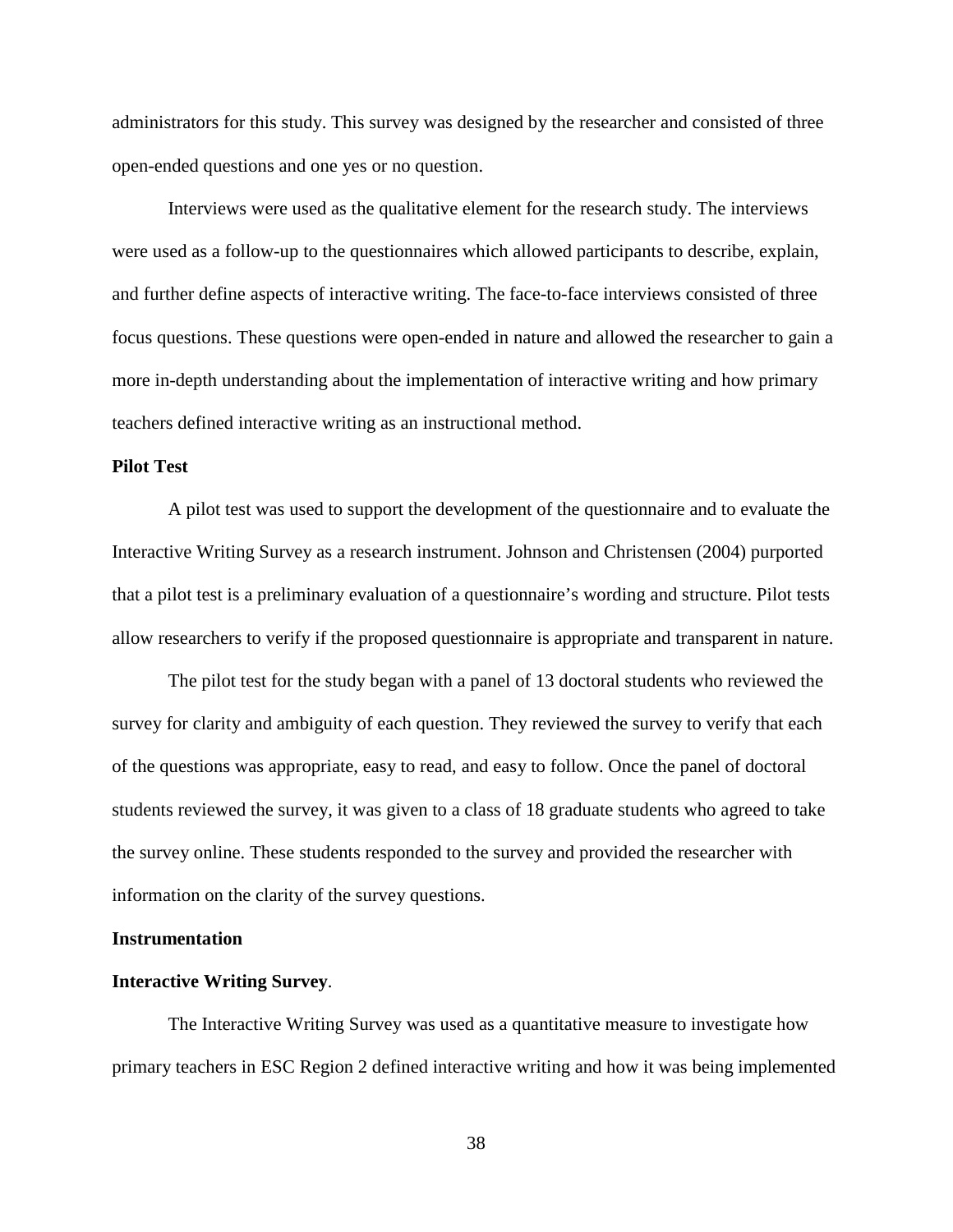in the classroom. The questionnaire was created by the principal researcher and was input into an online data gathering mechanism (Appendix A). It included a brief description of the study and an informed consent document (Appendix B). The consent form described the purpose for the study and explained that participation in the study was strictly voluntary.

The questionnaire consisted of 11 questions. The first question was a yes or no question that asked participants if they implemented interactive writing. Five of the questions asked participants to check as many answer choices that applied and included a separate (*other*) section for participants to further explain. The last five questions were open-ended and allowed participants to expand upon and explain their answers in their own words.

The final portion of the survey focused on demographic information. This section included 10 statements and questions. For each question, participants were asked to report descriptive information about themselves.

#### *Definition of interactive writing.*

One question related to the definition of interactive writing and provided insight on how participants learned about interactive writing. This section included an open-ended question that asked participants to provide their definition and understanding of interactive writing.

#### *Acquired knowledge on interactive writing.*

 One question provided information on how primary teachers first learned about interactive writing. This question allowed participants to select the answer choices that best reflected how they first learned about interactive writing.

#### *Use of interactive writing.*

Three questions ascertained the extent to which interactive writing was being implemented in the classroom. For the first question in this section, participants were asked to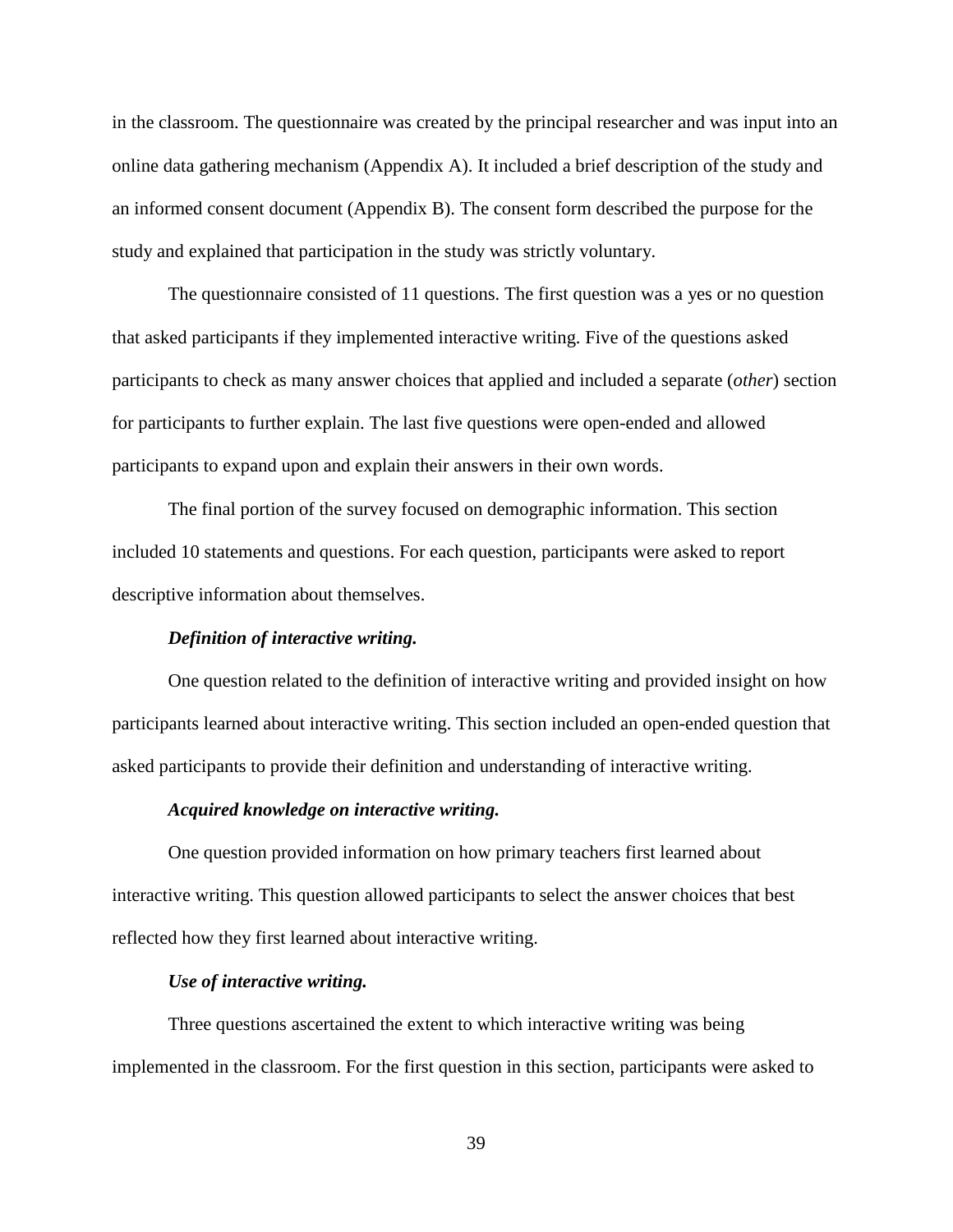select the answer choices that best reflected how often they used and implemented interactive writing into their curriculum. The second question in this section asked respondents to select answer choices that best indicated the amount of freedom they were given in implementing interactive writing. The last question in this section asked participants to mark the answer choices that described when they implemented interactive writing.

#### *Student selection during interactive writing.*

 One question described how teachers selected students during interactive writing lessons. For this question, participants were asked to mark the answer choices that revealed how they selected students to share the pen and write portions during interactive writing lessons.

#### *Interactive writing as an instructional method.*

 Four questions provided information on primary teachers' feelings and opinions about interactive writing as an instructional method. These four questions were open-ended and allowed participants to elaborate and expand on how they felt about interactive writing as an instructional method. For the first question in this section, participants were asked to explain how they felt about interactive writing as an instructional method. The second question asked participants to compare interactive writing to other instructional writing methods. For the third question, respondents were asked to explain the advantages of using interactive writing. For the final question, participants were asked to describe the disadvantages of using interactive writing as part of their curriculum.

#### *Demographic data.*

The survey instrument included a demographic section which focused on a series of statements and questions. For this section, participants were asked to answer and report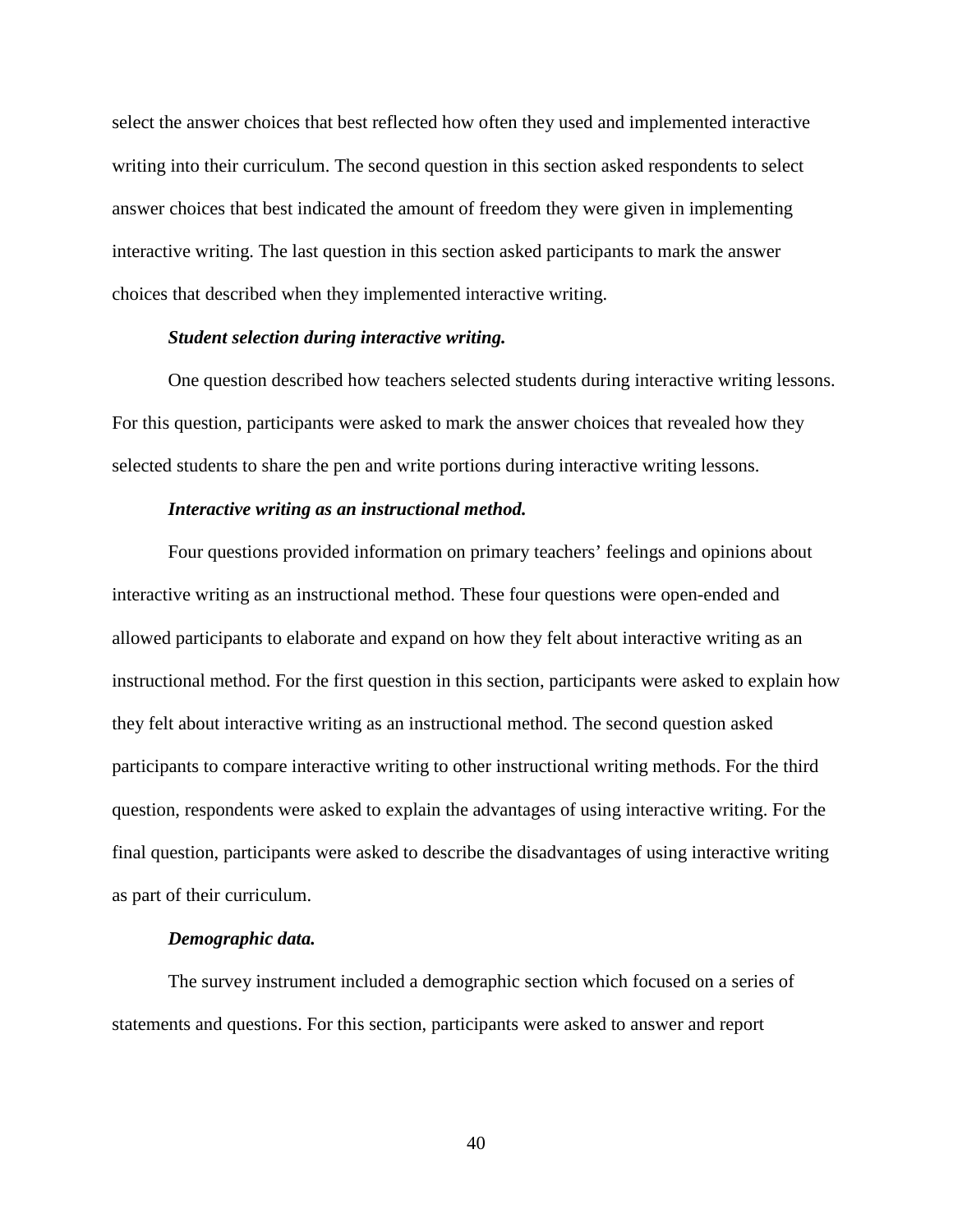descriptive information about themself. The questions and statements presented in the demographic section included the following:

- 1. Gender
- 2. Age
- 3. Ethnicity
- 4. What is the highest level of education you received?
- 5. How many years of teaching experience have you had?
- 6. What grade level do you currently teach?
- 7. What other grade levels have you taught?
- 8. In what type of classroom do you teach?
- 9. School demographics
- 10. School district

### **Administrator Survey.**

 An Administrator Survey was sent out to school administrators for this study. This quantitative survey was created by the primary researcher and was implemented into an online data collecting mechanism (Appendix E). The survey consisted of four questions and was used to further investigate if primary teachers in ESC Region 2 used interactive writing and if professional development opportunities were available to support the implementation of interactive writing.

 The questionnaire consisted of four questions. The first question was an open-ended question. It allowed administrators to explain if their primary teachers implemented interactive writing. This question also allowed administrators to explain the reasons why they did or did not implement interactive writing into their curriculum. The second question was also an open-ended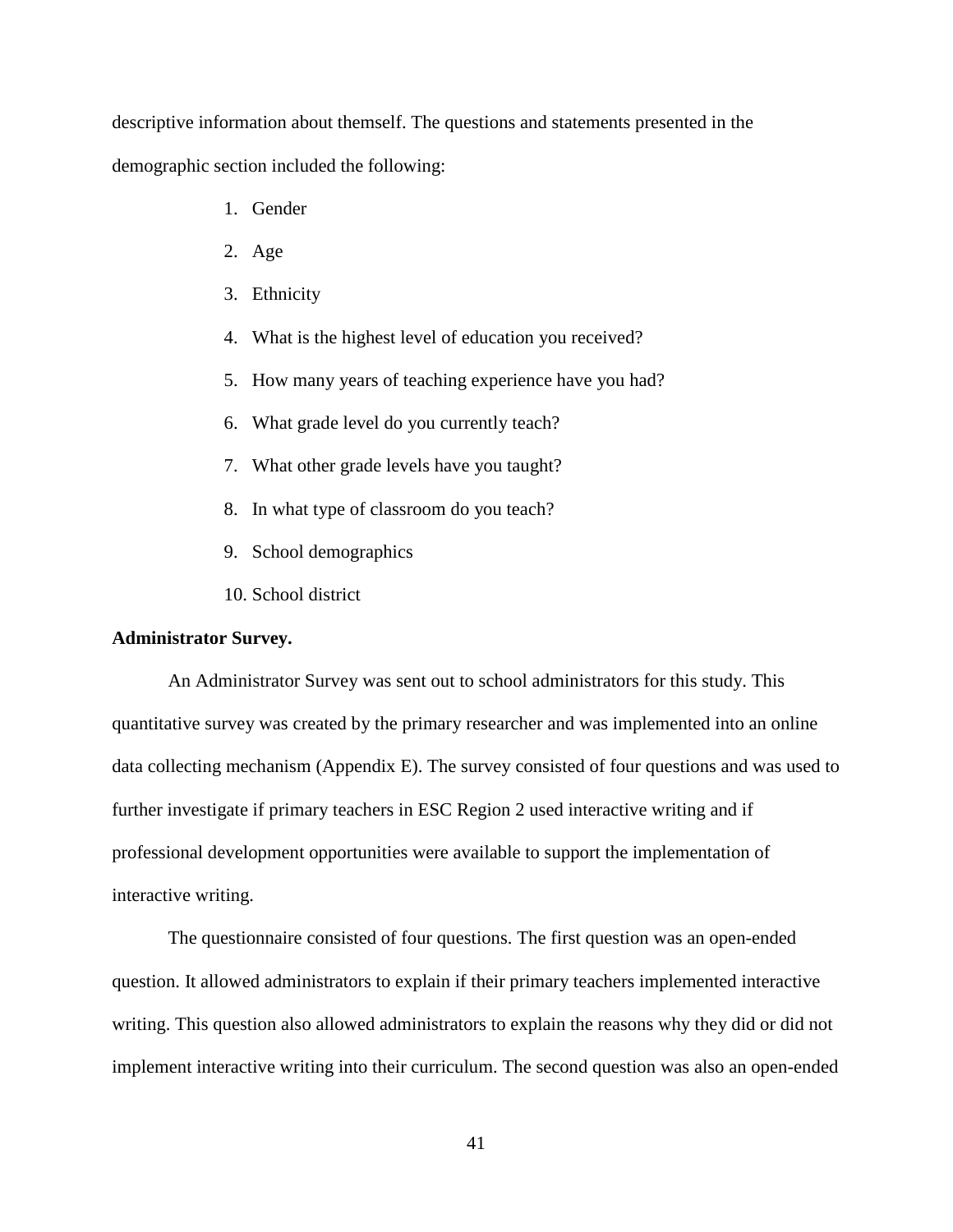question. This question asked administrators to describe how long their primary teachers had implemented interactive writing. The third question was an open-ended question that asked administrators if they provided professional development opportunities for their primary teachers on the implementation of interactive writing. The final question was a yes or no question. This question asked if administrators would be willing to have their primary teachers participate in an online survey about the use and implementation of interactive writing.

### **Interviews.**

 Face-to-face interviews were used as the qualitative method for this study. The primary researcher developed a series of three open-ended questions to help participants elaborate and expand on their survey responses (Appendix C). The first question asked participants to describe what a typical interactive writing lesson looked like in their classrooms. The second question asked participants to explain how interactive writing connected the process of both reading and writing. The final question asked participants to describe the challenges associated with the implementation of interactive writing.

#### **Participants**

This study utilized a purposeful sample, and only primary teachers within the ESC Region 2 area were included in the study. Located in South Texas, ESC Region 2 is comprised of 42 school districts. However, for the purpose of this study, only independent school districts were included. A total of 40 independent school districts were invited to participate in the study.

School email addresses were obtained for primary teachers within ESC Region 2. The researcher sent a description of the study and a link to the Interactive Writing Survey to the primary teachers in ESC Region 2. A survey code was attached to the email, and teachers accessed the Interactive Writing Survey via SurveyMonkey (SurveyMonkey LLC, 2010).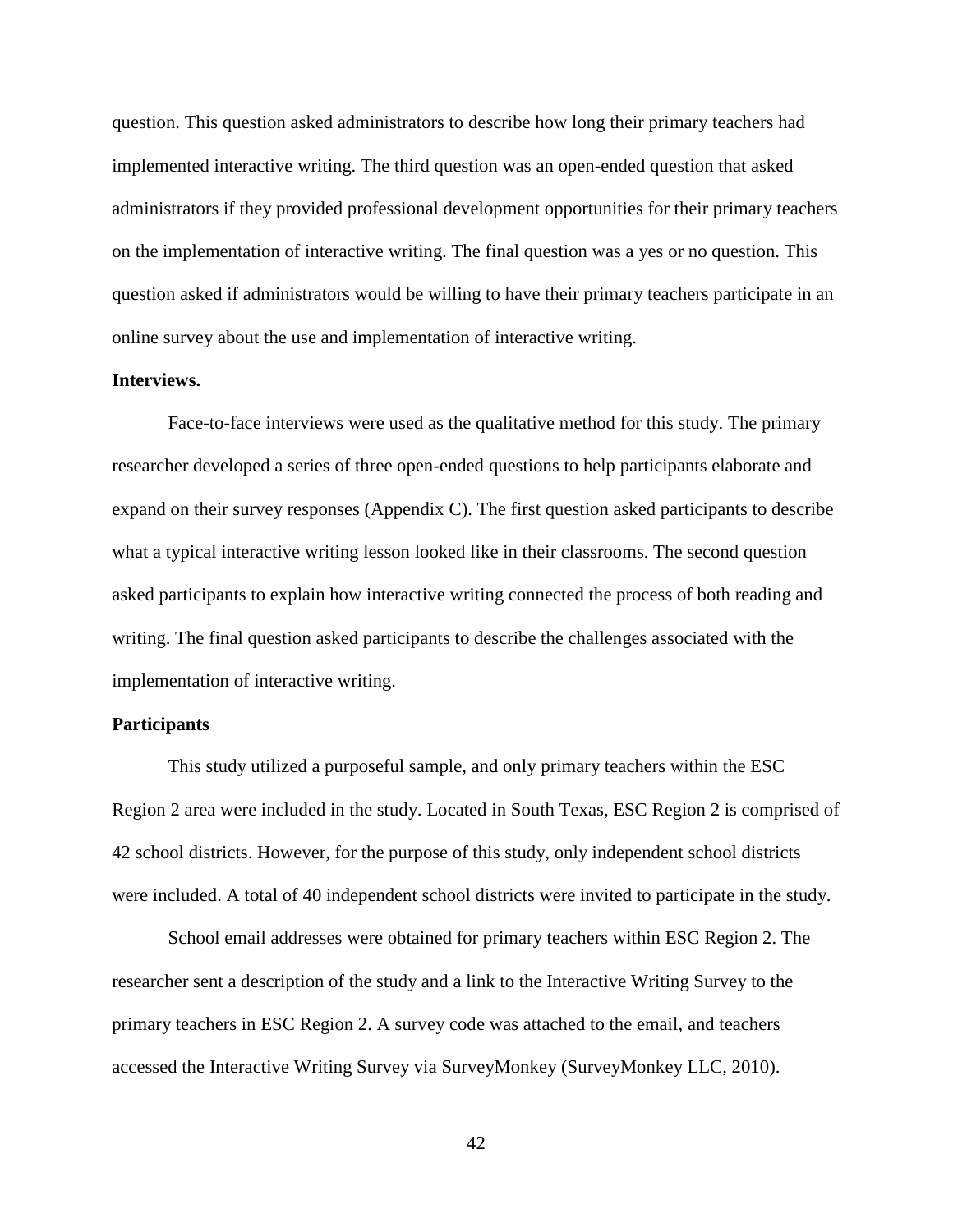The questionnaire and survey code were distributed to 1,325 primary teachers within the ESC Region 2. However, only primary teachers in independent school districts which stated that they were implementing interactive writing were included in the study. Those teachers who indicated that they did not implement interactive writing were not included in the study. A total of 152 primary teachers indicated that they implemented interactive writing and agreed to participate in the study, but not all of the questions on the Interactive Writing Survey were completed by all of the participants. A total of 135 participants responded and completed the majority of the questionnaire. Incomplete surveys were still included in the study. The item number and the amount of participants who responded to each question are presented in Table

3.1.

Table 3.1

| Item        | Number of Participants Who Responded |
|-------------|--------------------------------------|
| Question 1  | 152                                  |
| Question 2  | 119                                  |
| Question 4  | 118                                  |
| Question 5  | 119                                  |
| Question 8  | 106                                  |
| Question 9  | 111                                  |
| Question 10 | 114                                  |
| Question 11 | 111                                  |

*Number of Participants Who Responded* 

*Note.* Questions 3, 6, and 7 required participants to select as many answer choices that applied and were not included in the table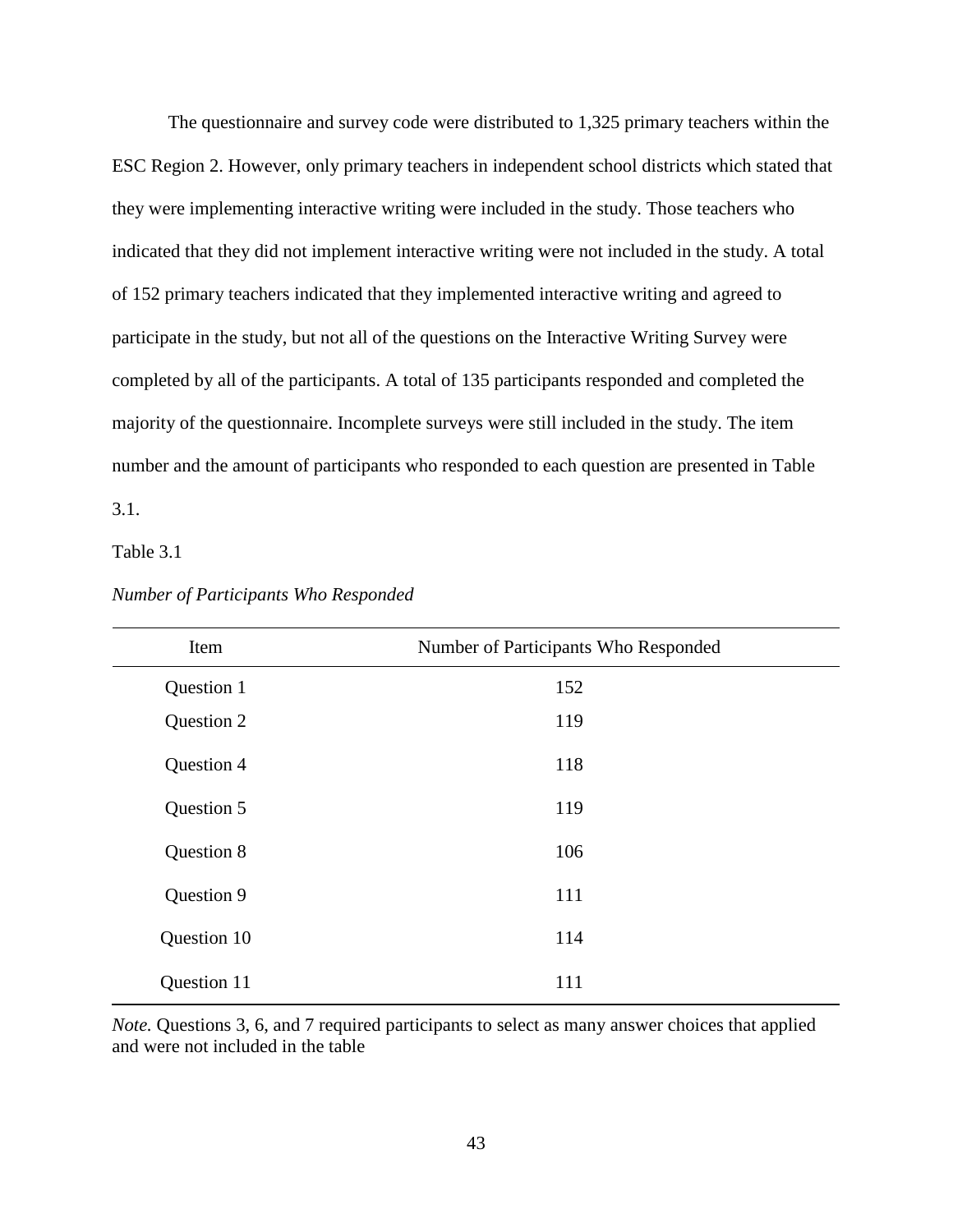Interview participants were selected on a volunteer basis. Participants were asked to include contact information on the online survey if they were interested in participating in a faceto-face interview. A total of 10 survey participants provided contact information and indicated that they would participate in the interview process. However, the researcher was unable to contact two of the participants due to inaccurate contact information. Therefore, a total of eight interviews were conducted for this study.

#### **Procedures for Data Collection**

The researcher first mailed a cover letter to administrators within the 40 independent school districts in ESC Region 2 (Appendix D). The letter identified the researcher, the researcher's educational affiliation, the purpose of the study, and information regarding the survey they received via school email. In addition, the letter encouraged administrators to participate in the survey and thanked each administrator for their participation in the study. One week after the contact letter was mailed, an email was sent, via school email, to administrators within the 40 independent school districts. The email included a brief description of the study and a four-question administrator survey on the use and implementation of interactive writing. In addition, a consent form (Appendix F), a copy of the teacher survey, and a link to the online teacher survey were attached to the email. However, no administrators responded to the administrator survey. Due to the lack of responses, the administrator survey was not used for this study. When the researcher did not receive emails from teachers, she went online and located the webpages for the primary campuses in the ESC Region 2 area. The researcher gathered the web addresses from the ESC Region 2 webpage and located others by calling those campuses that were not listed. The researcher then acquired names and email addresses for kindergarten, first, and second grade teachers and sent an invitation to participate and the survey link directly to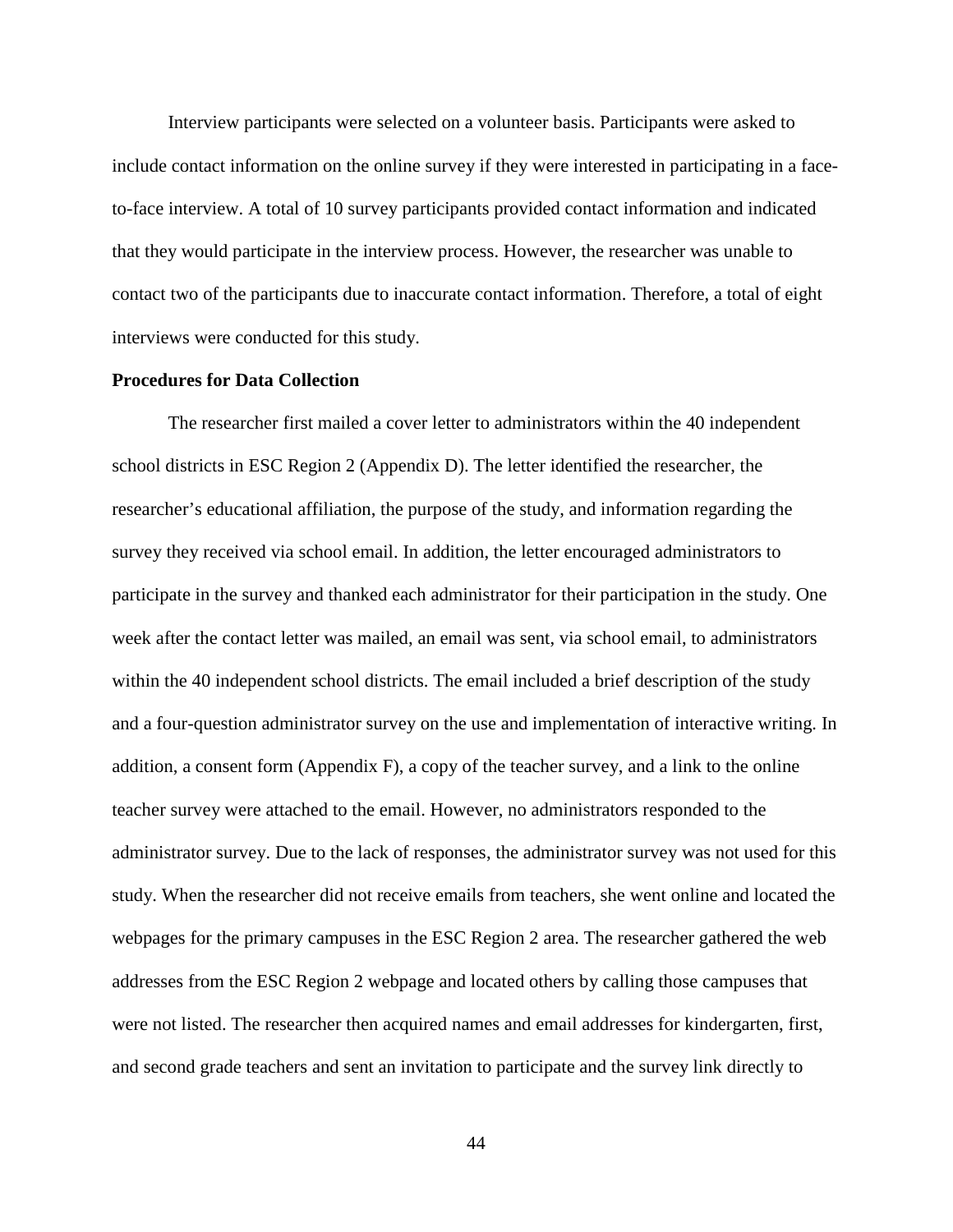those teachers. The email included a brief description of the study, a link to the online questionnaire, and a code for participants to enter at the survey site. In order to participate in the study, teachers were required to indicate that they implemented interactive writing. If a teacher noted that they did not implement interactive writing, they were unable to complete the survey and were not included in the study. Additionally, a reminder notice was sent out one week before the survey was due to help increase the number of responses.

Once the surveys were submitted, they were reviewed and analyzed by the researcher. Survey participants who provided contact information and volunteered to participate in the follow-up interview were included in the interview process. A total of eight interviews were conducted by the researcher, and a general interview guide approach was utilized as the framework for the interview sessions. According to McNamara (2009), a general guide approach allows researchers to adapt pre-structured questions as participants provide more in-depth responses.

An interview protocol was created prior to beginning the interview process. The interview protocol allowed the primary researcher to establish a questionnaire to record and document interview data (Johnson & Christensen, 2004). Additionally, practice interview sessions were conducted with a second researcher before teacher interviews were scheduled. The mock interview sessions allowed the researcher to practice the establishment of a natural conversation-based interview environment. Once the mock sessions were conducted, the researcher contacted the interview participants to schedule a face-to-face interview session. The interview sessions were conducted in quiet meeting rooms, classrooms, and school libraries to avoid distractions and interruptions. The researcher used the open-ended interview questions she created as a guide and asked participants to elaborate and expand on their initial survey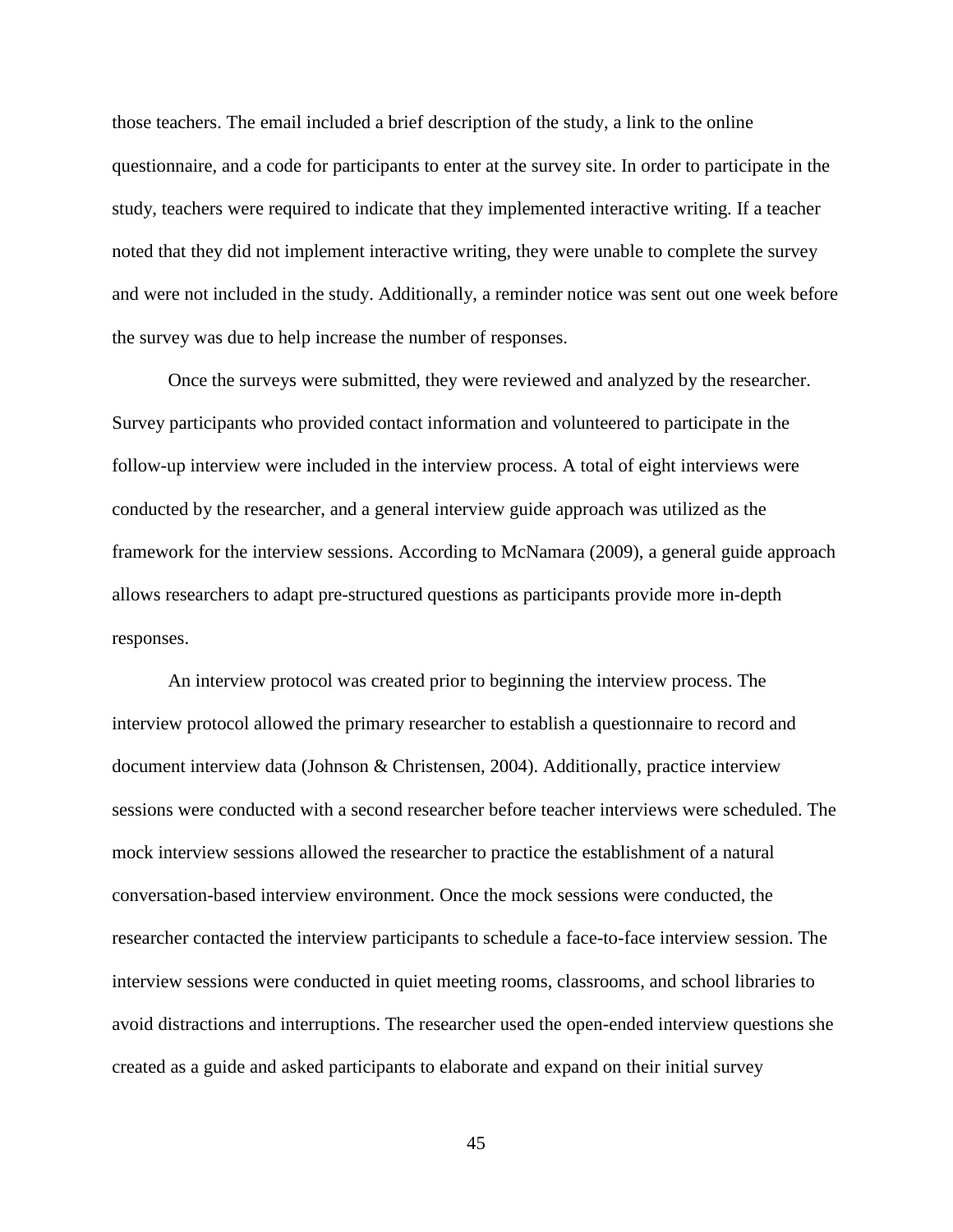responses during the interviews. The responses and conversations were audio recorded for clarity and accuracy. The researcher then analyzed the interview responses and sorted them into multiple categories before the transcription process began.

#### **Data Analysis**

Data was analyzed to answer the research questions for the study. The following paragraph provides a more in-depth understanding on how data was analyzed.

#### **Analysis of Survey.**

For this study, data was collected over a period of five weeks. The Interactive Writing Survey was used as the quantitative measure, and descriptive statistics were used to analyze how primary teachers used and implemented interactive writing as part of their curriculum.

The researcher used The Statistical Package for the Social Sciences (SPSS) to analyze the data for each item on the Interactive Writing Survey. The first research question examined the variations on the definition of interactive writing among primary teachers who implemented interactive writing as part of their curriculum. The data obtained for research question one was analyzed by using the following methods: content analysis, frequency, mean, and crosstabulation. A content analysis was used as a guide to review and analyze the open-ended responses for research question one. Content analysis utilizes various methods and techniques to analyze the data (Krippendorff, 2004; Neuendorf, 2002). Krippendorff (2004) purported that content analysis is a research method used to establish valid connections between the content and the text. The primary researcher independently reviewed the written responses and developed an emergent coding design. An emergent coding design allows the researcher to develop categories after reviewing and examining the data (Krippendorff, 2004). Recurring phrases and key words were used to create the categories for research question one. Four categories were established for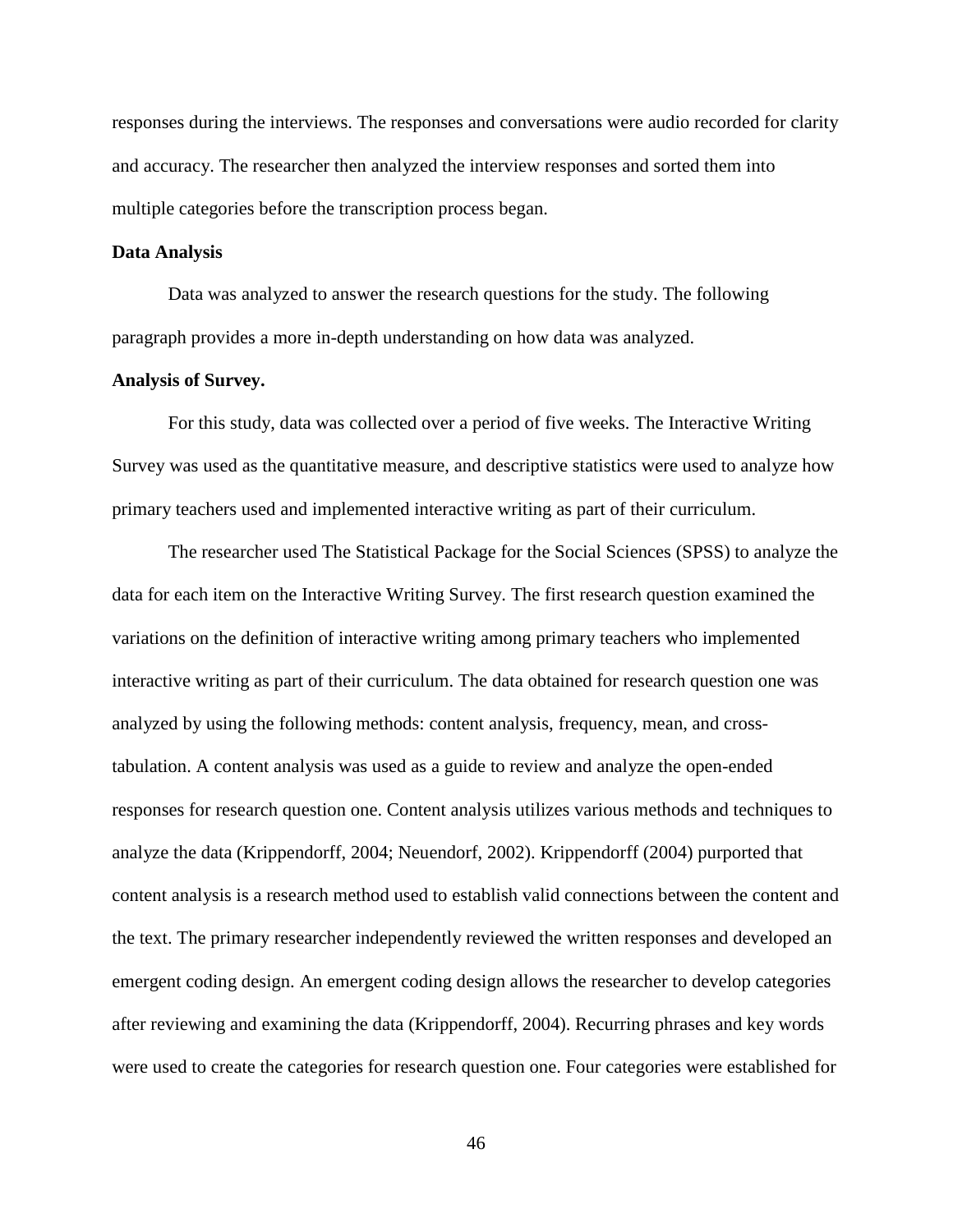research question one: writing done with teachers and students, the process of sharing the pen, a process similar to shared writing, and a method used to support letters/sounds/words.

The second research question examined how primary teachers implemented interactive writing as part of their curriculum. Four questions from the Interactive Writing Survey were used to answer research question two. The first question asked, *How often do you use interactive writing?* The second question asked, *To what extent do you have the freedom to implement interactive writing into your curriculum?* The third question asked, *When do you use interactive writing?* The fourth question asked, *How do you select students during interactive writing lessons?* The data obtained for research question two was analyzed by using the following methods: frequency, mean, cross-tabulation, Chi-square analysis, and effect size. Chi-square analysis was used to compare frequencies between categories.

Each open-ended question was reviewed by the researcher. Additionally, a second researcher reviewed the responses and categories as suggested by Creswell (2003). In total, the second researcher reviewed 561 responses and the survey categories that applied to each of the responses (Appendix G). However, there were several responses that required additional conversations between the second researcher and the primary researcher, as to which survey category they applied to. Once the categories were set for each of the questions, they were assigned a number and those numbers were then entered into an SPSS database.

#### **Analysis of Interviews.**

As previously noted, data was collected over a period of five weeks. Interviews were used as the qualitative measure for the study. Interviewing survey participants provided a more in-depth understanding about how they used and implemented interactive writing as part of their curriculum. A total of eight primary teachers volunteered to be interviewed for the study. The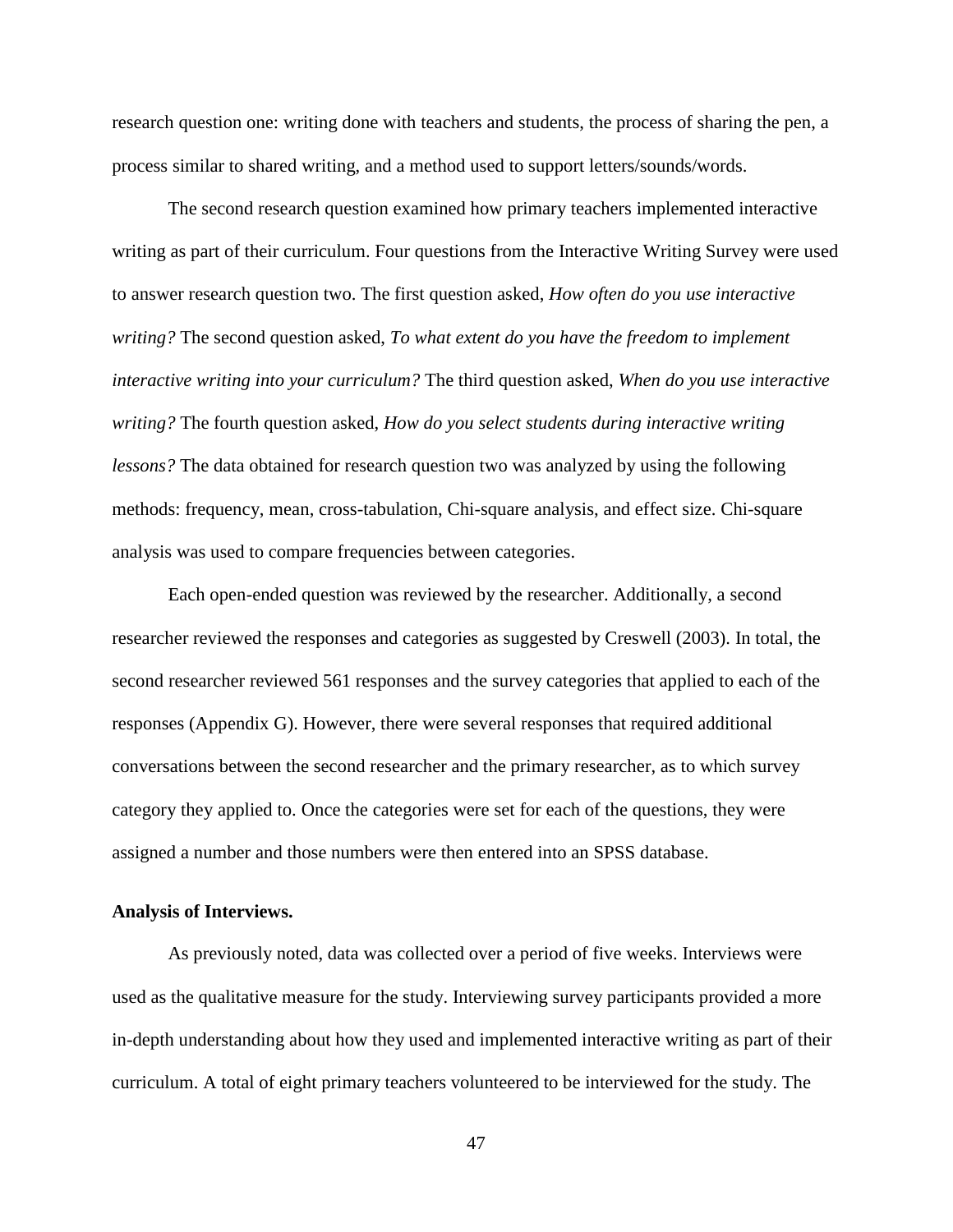face-to-face interviews were semi-structured (Brenner, 2006) and were guided by the following open-ended questions:

- 1. What would a typical interactive writing lesson look like in your classroom?
- 2. In your opinion, how does interactive writing support the reading and writing connection?
- 3. Have there been any challenges with the implementation of interactive writing?

Interviews were audio taped and conducted on average for 10 to 15 minutes. Brenner (2006) purported that the process of audiotaping during interview sessions provides clear, accurate data and enables the researcher to devote attention to the conversation with the interviewee. Each interview was reviewed several times and typed into separate files.

Interviews were transcribed verbatim and were structured line by line into detailed sentences, as described by Gee (2005). Thematic categories were established for the purpose of summarizing participants' interview responses about interactive writing as an instructional method. Open-coding and a thematic analysis approach were used to analyze interview responses and identify commonalities regarding the use and implementation of interactive writing (Grbich, 2007). According to Grbich, a thematic analysis approach enables researchers to focus on themes, patterns, recurring statements, words, and phrases. The themes and categories were used as the framework for the interpretation process of the study.

Themes and categories were developed for the three interview questions. Interview question one asked, *What would a typical interactive writing lesson look like in your classroom?* Three themes emerged from interview question one: (1) teachers described the subject or topic they used to implement interactive writing (2) teachers described the process of sharing the pen and (3) teachers described notes/ assessments/schedules. Interview question three asked, *Have*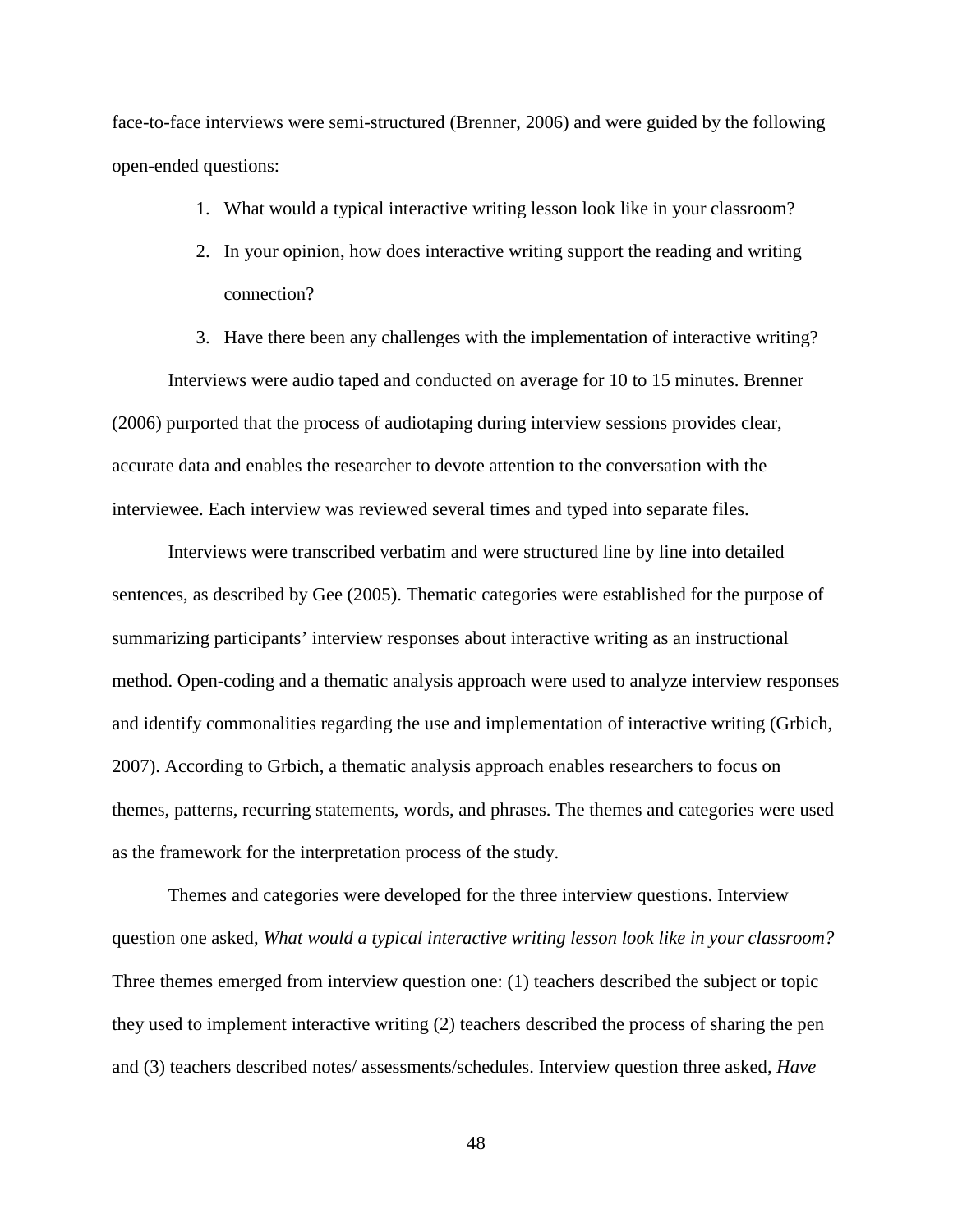*there been any challenges with the implementation of interactive writing?* Two themes emerged from interview question three: (1) time and (2) distractions during lessons/attention span of children. Emerging themes for questions one and two are presented in Table 3.2.

Research question three examined how interactive writing supported the reading and writing connection. The data obtained from interview question two was used to answer research question three. Interview question two asked, *In your opinion, how does interactive writing support the reading and writing connection?* Two themes emerged from interview participants' responses on how interactive writing supported the reading and writing connection: (1) reading and writing are connected when the writing is reread and (2) reading and writing are connected as language development, sentence structure, and print awareness are supported. Emerging themes for interview question three are presented in Table 3.2.

Table 3.2

## *Themes: Interview Questions*

| Interview Question 1        | Interview Question 2   | Interview Question 3                             |
|-----------------------------|------------------------|--------------------------------------------------|
| Subject or topic            | Time                   | When writing is reread                           |
| Sharing the pen             | Distractions/Attention | Language development,<br>sentence structure, and |
| Notes/Assessments/Schedules |                        | print awareness                                  |

#### **Summary**

This chapter defined the methodology used to conduct, gather, and analyze the data for this study. The purpose of the study, the research questions, and the design of the study were described in this chapter. Additionally, this chapter described and defined elements of the Interactive Writing Survey. The sections discussed in this chapter on the Interactive Writing Survey included questions on the definition of interactive writing, acquired knowledge on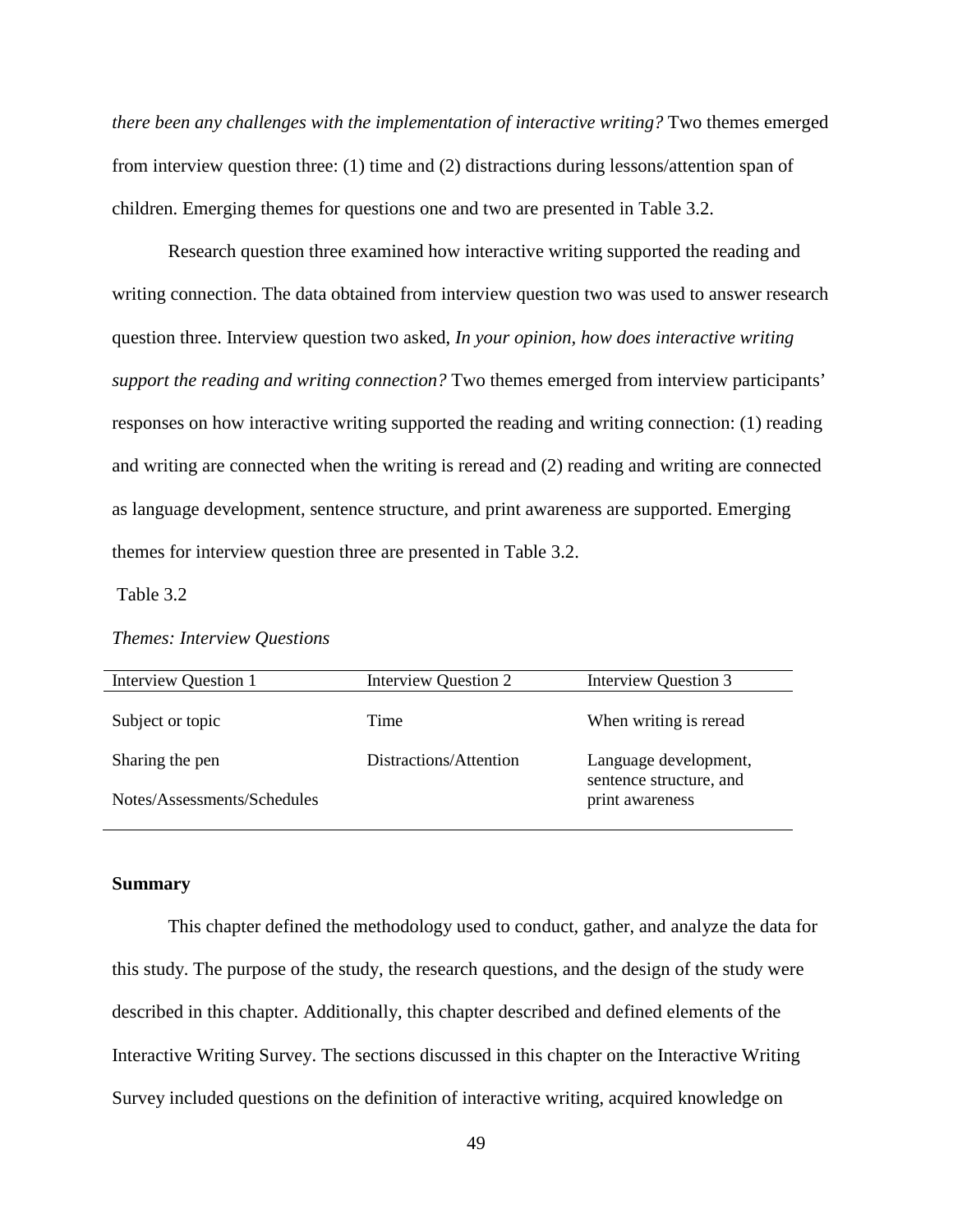interactive writing, the use of interactive writing, student selection during interactive writing, and interactive writing as an instructional method. In addition, this chapter discussed the methods used to analyze the data. Content analysis, frequency, mean, cross-tabulation, Chi-square analysis, and effect size were several of the methods used to analyze the data for the study. Additionally, this chapter discussed the three follow-up interview questions used to support the Interactive Writing Survey. Finally, this chapter reviewed the procedures used to transcribe and analyze the interview questions.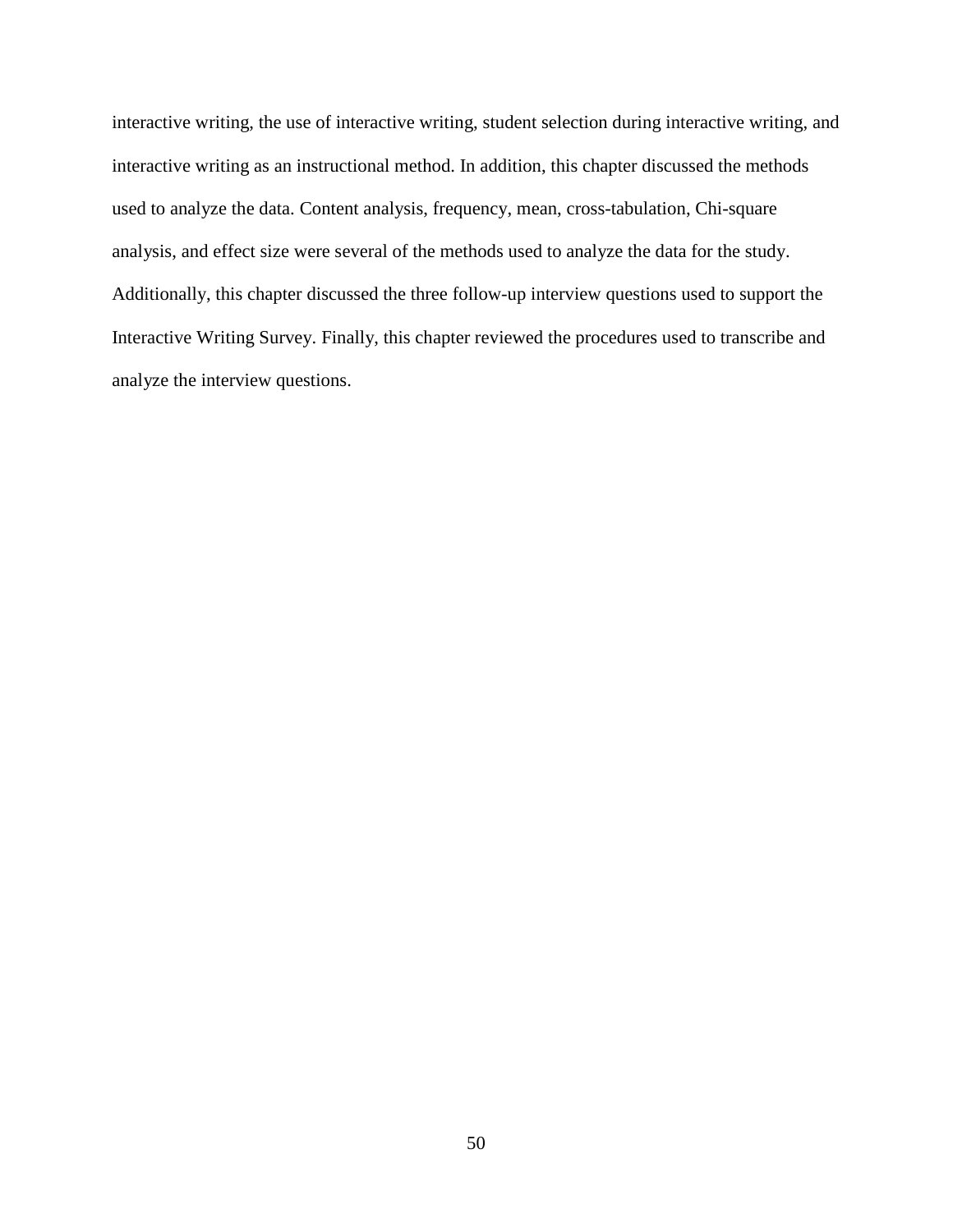## **Chapter IV**

## **Findings**

 This chapter presents the findings for the study. The Interactive Writing Survey and interview questions were used as the two forms of data for the study. The data was analyzed to investigate how primary teachers in the ESC Region 2 area defined and used interactive writing as part of their curriculum.

## **Demographic Profiles**

Demographic data was analyzed by frequencies to describe the sample for the study. Frequency distribution of the subjects is presented in Table 4.1.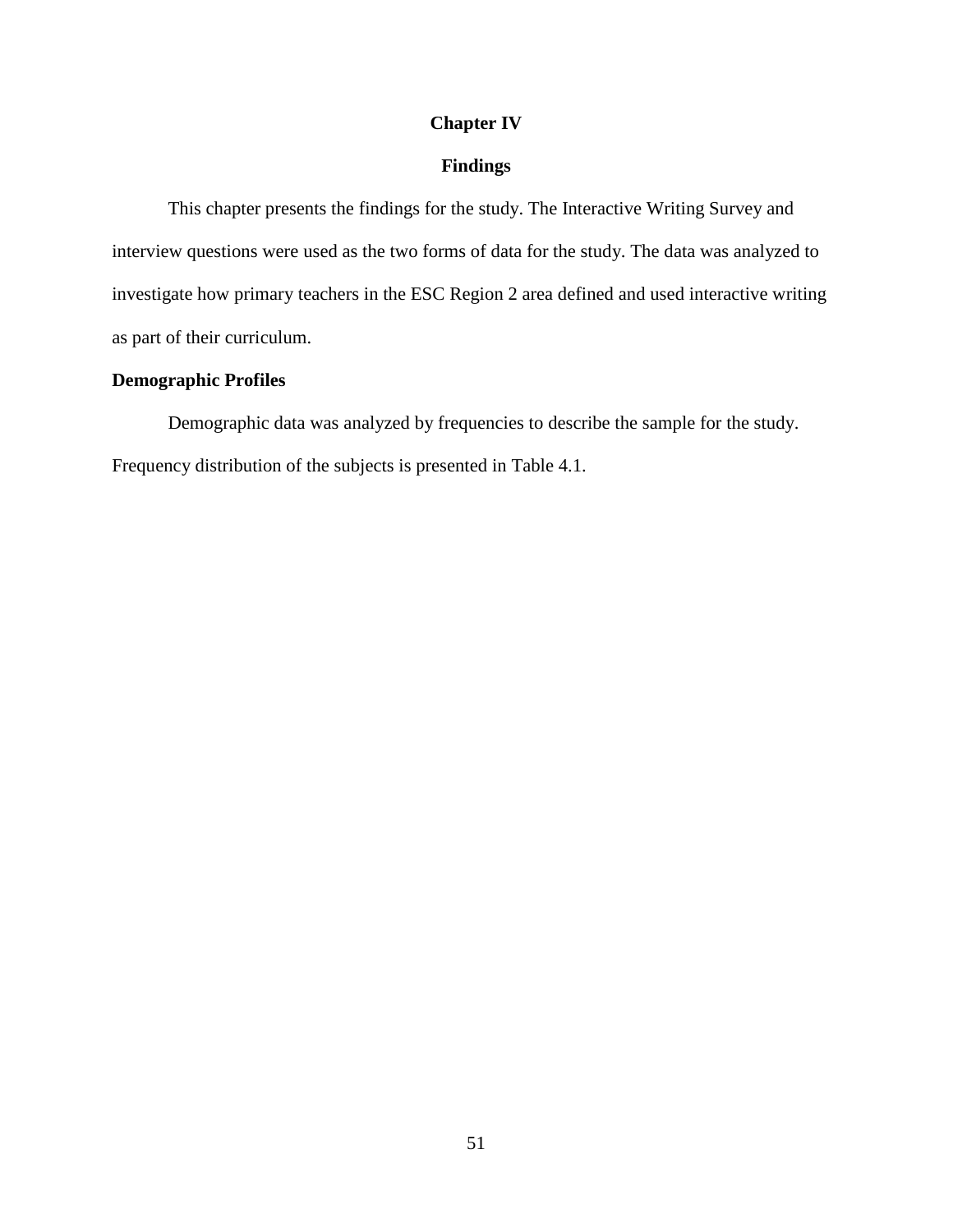## Table 4.1

| Title                      | ${\bf N}$      | $\%$       |
|----------------------------|----------------|------------|
| Gender                     |                |            |
| Female                     | 132            | 97         |
| Male                       | 3              | $\sqrt{2}$ |
| Age                        |                |            |
| $20 - 25$                  | $\mathbf{1}$   | 0.7        |
| 26-31                      | 40             | 29         |
| 32-35                      | 38             | 28         |
| 36-above                   | 56             | 41         |
| Ethnicity                  |                |            |
| African American           | $\overline{4}$ | 3.3        |
| Caucasian/White            | 41             | 34         |
| Hispanic/Mexican           | 66             | 55         |
| American                   | 9              | 7.5        |
| Grade Level                |                |            |
| Kindergarten               | 45             | 38         |
| 1st grade                  | 48             | 40         |
| 2nd grade                  | 26             | $22\,$     |
| <b>Teaching Experience</b> |                |            |
| 1-2 years                  | 3              | 2.2        |
| 3-5 years                  | 33             | 25         |
| 6-10 years                 | 50             | 38         |
| 11-15 years                | 20             | 15         |
| 16 plus                    | $27\,$         | $20\,$     |
| School Demographics        |                |            |
| ${\rm Low}$ ${\rm SES}$    | 19             | 24         |
| Title 1                    | 34             | 43         |
| Reading First              | $1\,$          | 1.2        |
| $\rm N/A$                  | $26\,$         | 33         |

*Demographic Distribution: Gender, Age, Ethnicity, Grade Level, Teaching experience, and School Demographics*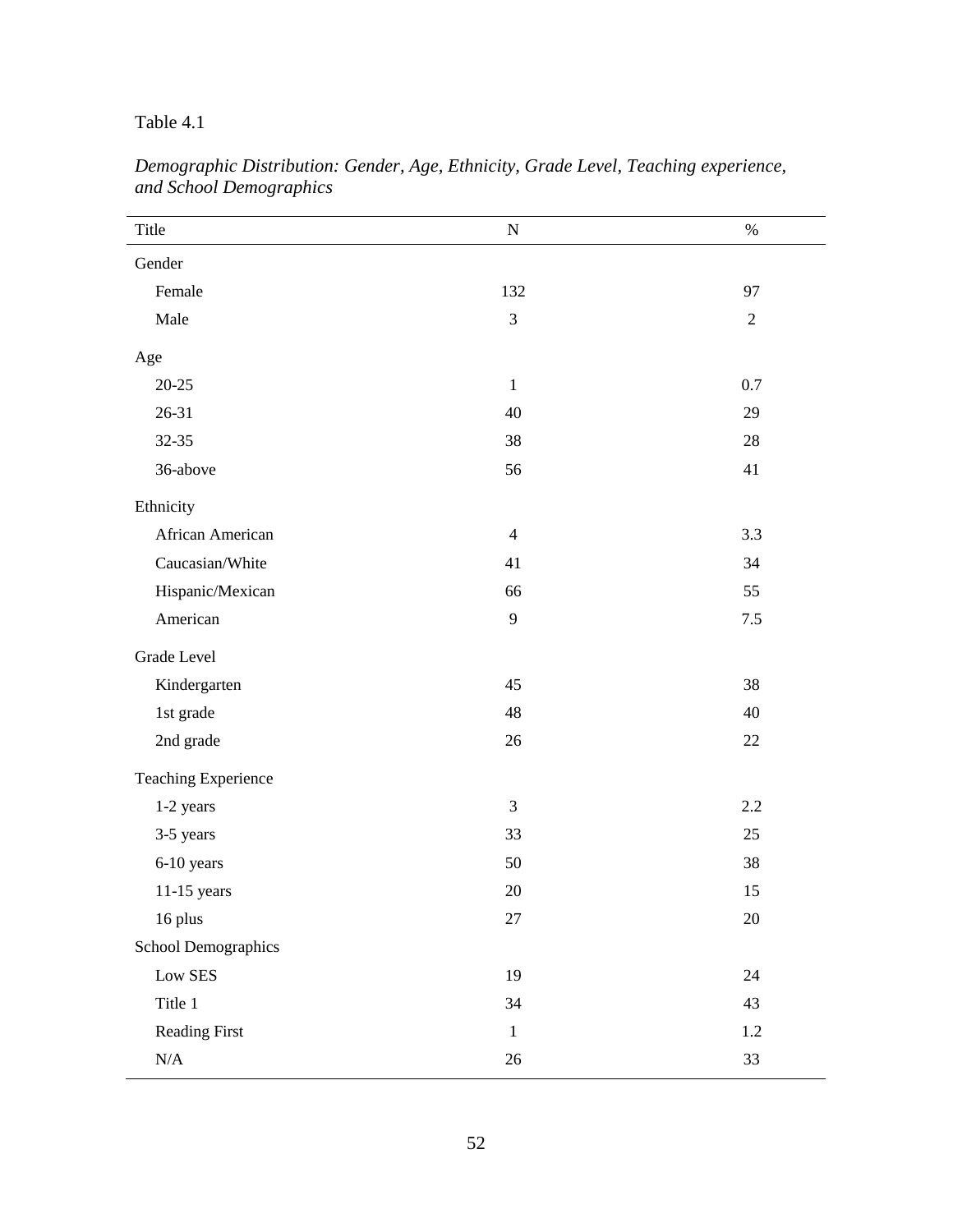Table 4.1 depicts the participants' demographic data in terms of gender, age, ethnicity, number of years taught, and grade level. In total, 152 primary teachers indicated that they implemented interactive writing and agreed to participate in the study. However, not all of the items of the demographic section were completed by all of the participants. A total of 135 participants responded and completed the majority of the questionnaire and the demographic section. Approximately 97% of the survey respondents were female participants. The age of the teachers ranged from 20 to 36 and above, with most teachers (41%) identifying themselves as 36 and above. A slightly higher percentage of Hispanic teachers, 55%, elected to participate than any other ethnic group. The grade level with the most participants was first grade (40%), followed by kindergarten teachers (38%), and finally second grade with 22% participation. The majority of participants (67%) identified their school as being either a Title 1 campus or a low socioeconomic campus.

#### **Interactive Writing Survey**

 The Interactive Writing Survey consisted of 11 questions. Item one on the questionnaire required each respondent to confirm that they used and implemented interactive writing as part of their curriculum in order to continue the completion of the survey. Participants who did not indicate that they used interactive writing were not included in the study. The data obtained from the Interactive Writing Survey was analyzed by frequencies and cross-tabulations in order to determine how participants defined and implemented interactive writing into their daily curriculum.

Survey question two on the survey addressed how participants defined interactive writing. Participants were asked to provide their definitions of interactive writing. The open-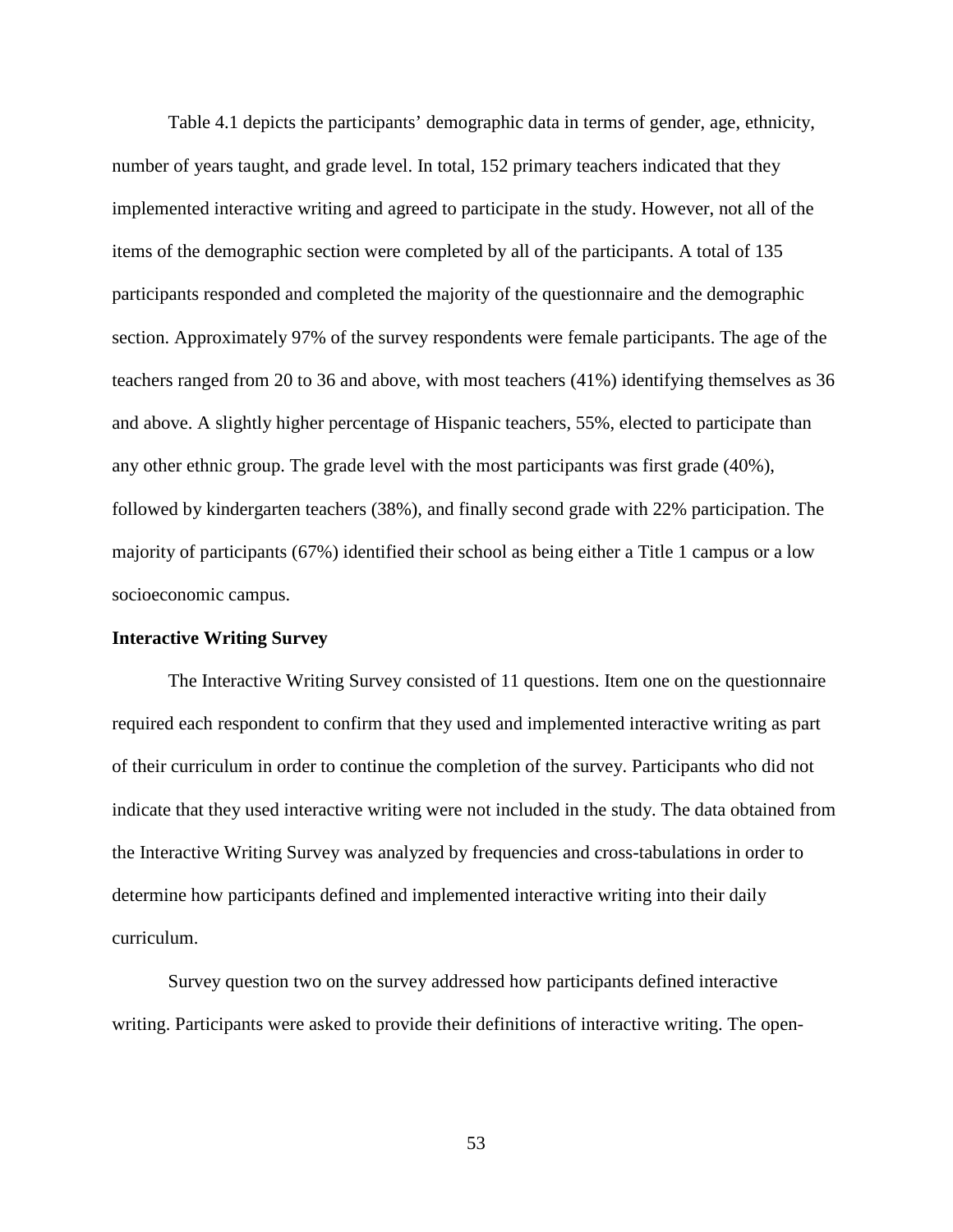ended survey question read, *What is your definition/understanding of interactive writing?* Responses to this survey item are presented in Table 4.2.

### Table 4.2

*Survey Question 2: What is your definition/understanding of interactive writing?*

| Definition                               | N   | %    |
|------------------------------------------|-----|------|
| Sharing the Pen                          | 42  | 35.2 |
| Writing done with teacher<br>and student | 41  | 34.4 |
| Hearing sounds/ letters/sight words      | 21  | 17.6 |
| Similar to shared writing                | 15  | 12.6 |
| Total                                    | 119 | 100  |

Table 4.2 shows the variations of the definition of interactive writing. Approximately 35% of respondents defined interactive writing as a method where the teacher and the students share the pen to complete a written piece. Almost the same percentage, 34%, of participants defined interactive writing as writing done with teachers and students, while only 13% defined interactive writing as a writing process similar to shared writing.

 The data obtained from the survey question was also analyzed by cross-tabulations to examine how each grade level defined interactive writing. The results are presented in Table 4.3.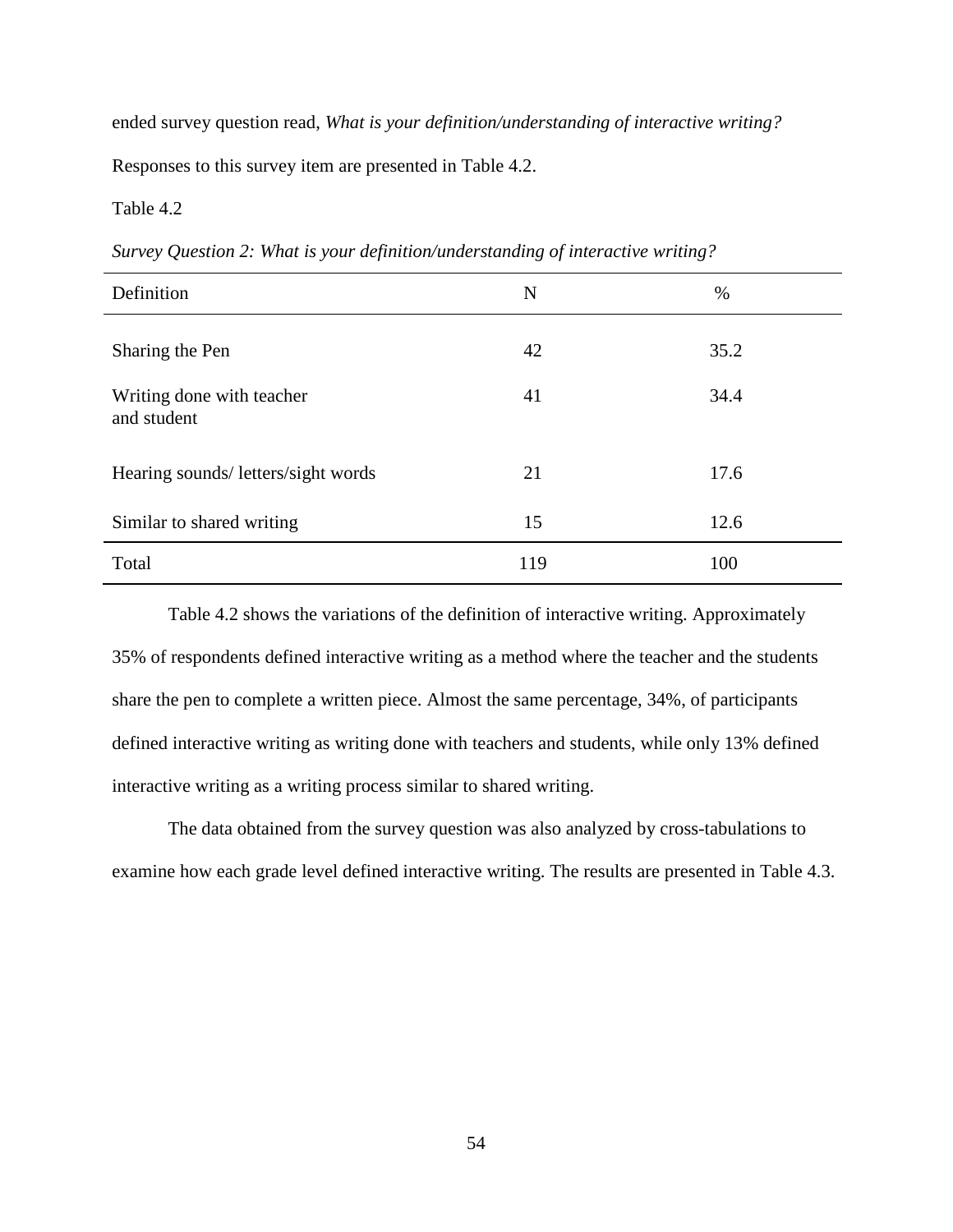## Table 4.3

# *Grade Level: What is your Definition of Interactive Writing?*

| Grade level              |    | Writing done<br>with teacher and<br>student |    | Sharing the Pen | Similar to shared<br>writing |      |             | Hearing sounds/<br>letters/sight words | Total       |     |
|--------------------------|----|---------------------------------------------|----|-----------------|------------------------------|------|-------------|----------------------------------------|-------------|-----|
|                          | N  | $\%$                                        | N  | %               | N                            | $\%$ | $\mathbf N$ | %                                      | $\mathbf N$ | %   |
| Kindergarten             | 15 | 33.3                                        | 15 | 33.3            | 6                            | 13.3 | 9           | 20.0                                   | 45          | 100 |
| $1st$ grade              | 16 | 33.3                                        | 16 | 33.3            | 6                            | 12.5 | 10          | 20.8                                   | 48          | 100 |
| 2 <sup>nd</sup><br>grade | 10 | 38.5                                        | 11 | 42.3            | 3                            | 11.5 | 3           | 7.7                                    | 26          | 100 |
| Total                    | 41 | 34.5                                        | 42 | 35.3            | 15                           | 12.6 | 21          | 17.6                                   | 119         | 100 |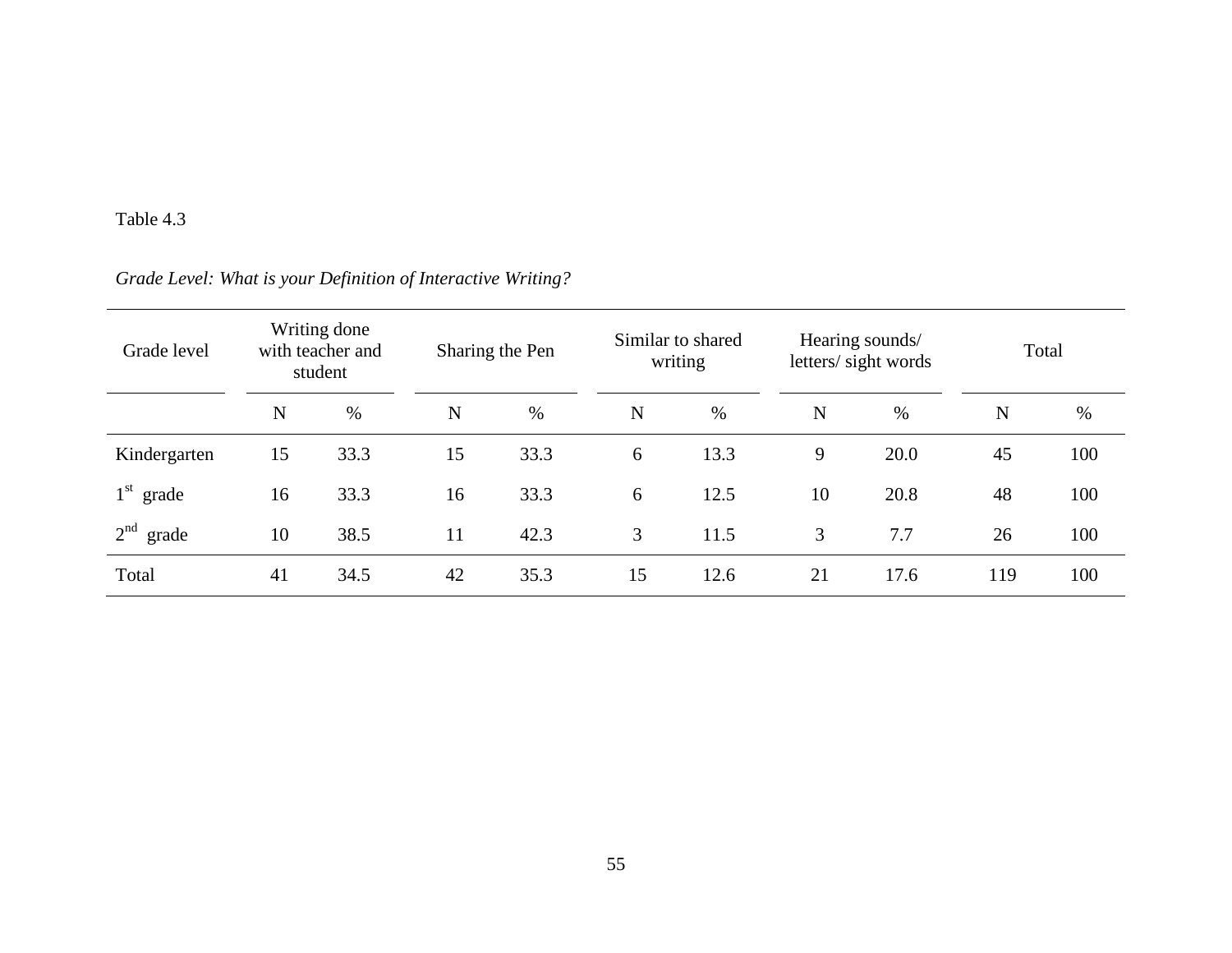Table 4.3 shows how each grade level defined interactive writing. The results indicated that the majority of kindergarten respondents (67%) defined interactive writing as either writing done with the teacher and students (33%) or the process where the teacher and the students share the pen (33%). The data also indicated that 33% of first grade respondents defined interactive writing as writing done by the teacher and the students. Similarly, 33% of first grade respondents also defined interactive writing as the process where the teacher and the students share the pen. Additionally, 42% of second grade participants defined interactive writing as the process where the teacher and the share the pen during the writing.

Survey question three asked participants to identify how they first learned about interactive writing. The multiple-choice question read, *How did you first find out about interactive writing*? Participants were asked to select as many answer choices that best reflected their overall response. The results are presented in Table 4.4.

Table 4.4

*Survey Question 3: How did you first find out about interactive writing?*

| Find out about IW               | N   | %    |
|---------------------------------|-----|------|
| <b>Professional Development</b> | 124 | 81.6 |
| <b>Outside Resources</b>        | 35  | 23.0 |
| University                      | 30  | 19.7 |

 Table 4.4 shows that out of 152 participants, approximately 82% indicated that they first learned about interactive writing through professional development opportunities (district trainings, onsite support, and classroom observations). Additionally, 23% of respondents noted that they first learned about interactive writing by accessing outside resources (internet, videos,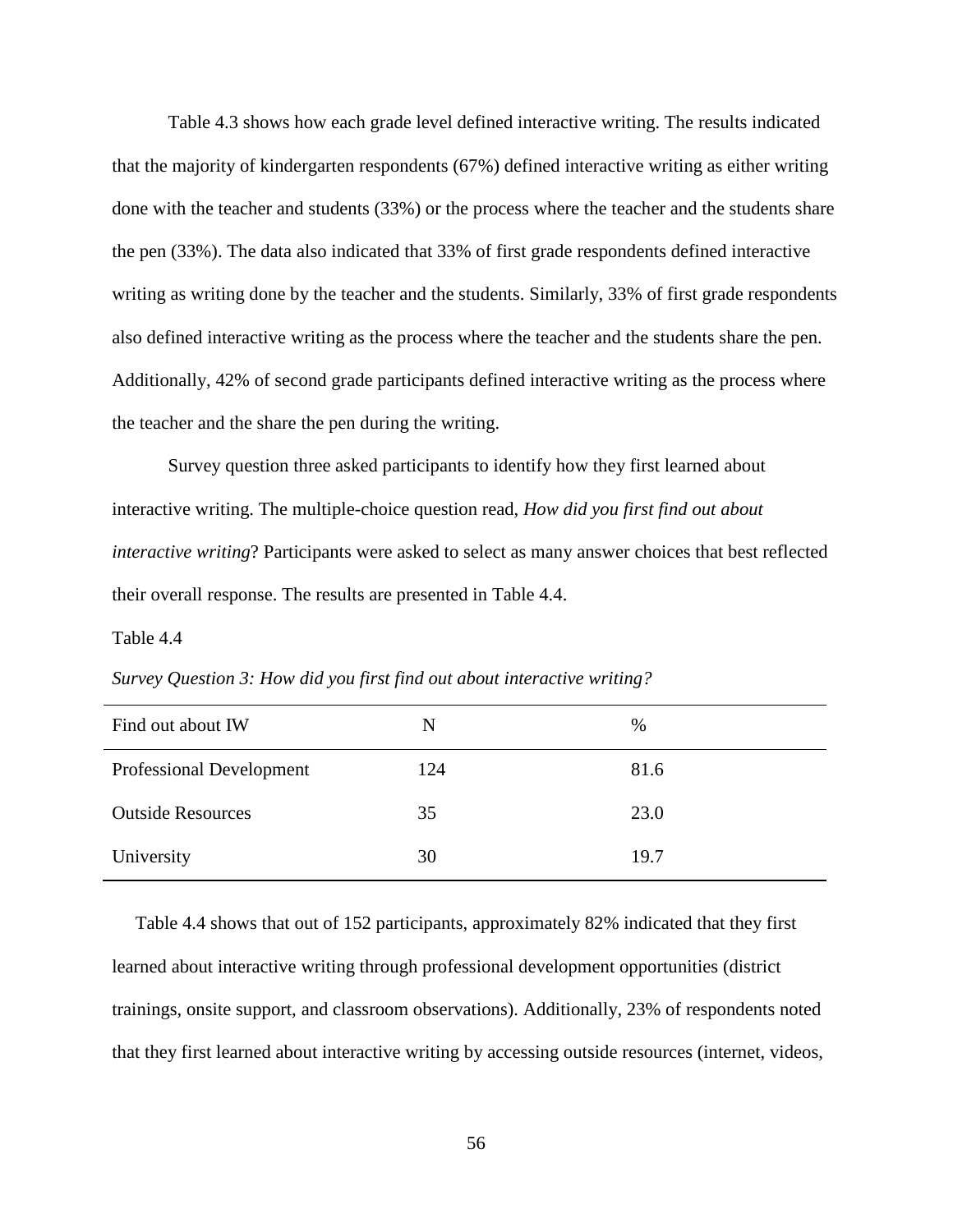literature, and friends), while 20% of participants indicated that they first learned about interactive writing through university support (undergraduate courses and graduate courses).

Survey question four asked participants to evaluate how often they implemented interactive writing into their curriculum. The multiple-choice question read, *How often do you use interactive writing*? Participants were asked to select a box that best represented how often they used interactive writing within a typical week. The responses to the question are presented in Table 4.5.

#### Table 4.5

| How often use IW         | N   | $\%$ |
|--------------------------|-----|------|
| Whenever I can fit it in | 28  | 23.5 |
| Once a week              | 5   | 4.2  |
| Twice a week             | 20  | 16.8 |
| At least 3 times a week  | 33  | 27.7 |
| At least once a day      | 24  | 20.1 |
| More than once a day     | 9   | 6.7  |
| Total                    | 118 | 100  |

*Survey Question 4: How often do you use interactive writing?* 

 The results for the question indicated that approximately 28% of participants noted that they implemented interactive writing "at least 3 times a week," while 24% of participants stated that they used interactive writing "whenever I can fit it in." A small percentage of respondents revealed that they implemented interactive writing "more than once a day," while an even smaller percentage noted that they used interactive writing "once a week" as part of their curriculum.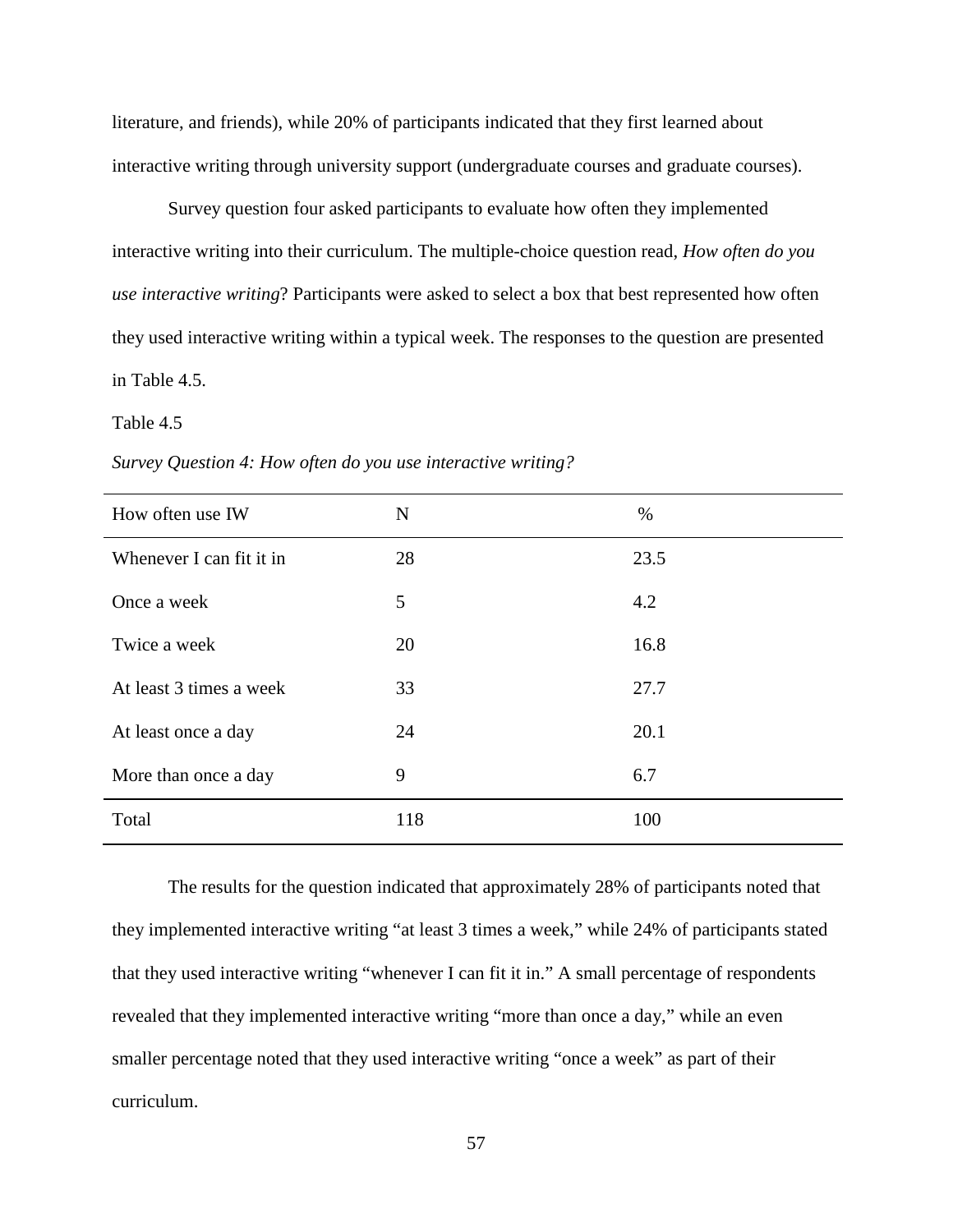Cross-tabulation was used to analyze how often each grade level implemented interactive writing into their curriculum. The results for this question are presented in Table 4.6.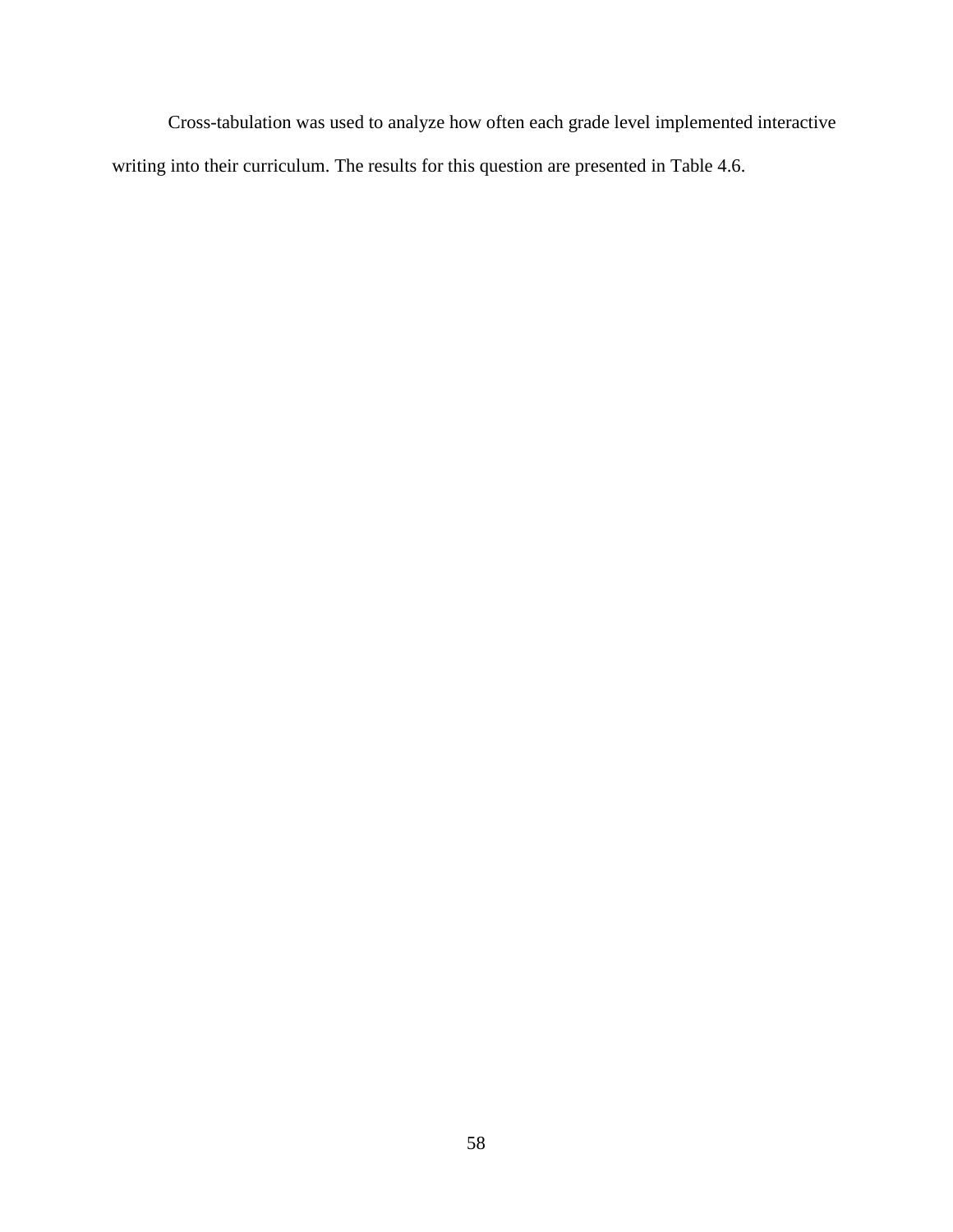## Table 4.6

# *Grade Level: How often do you use interactive writing?*

| Grade level  |             | Whenever I<br>fit it in |   | Once a<br>week |                | Twice a<br>week |    | At least 3<br>times a<br>week |                | At least<br>once a day |                | More than<br>once a day |     | Total |
|--------------|-------------|-------------------------|---|----------------|----------------|-----------------|----|-------------------------------|----------------|------------------------|----------------|-------------------------|-----|-------|
|              | $\mathbf N$ | $\%$                    | N | %              | $\mathbf N$    | $\%$            | N  | $\%$                          | N              | %                      | $\mathbf N$    | %                       | N   | $\%$  |
| Kindergarten | 8           | 17.8                    |   | 2.2            | 8              | 17.8            | 14 | 31.1                          | 12             | 26.7                   | $\overline{2}$ | 4.4                     | 45  | 100   |
| $1st$ grade  | 14          | 29.8                    | 3 | 6.4            | $7\phantom{.}$ | 14.9            | 10 | 21.3                          | 8              | 17.0                   | 5              | 10.6                    | 47  | 100   |
| $2nd$ grade  | 6           | 23.1                    |   | 3.8            | 5 <sup>5</sup> | 19.2            | 9  | 34.6                          | $\overline{4}$ | 15.4                   |                | 3.8                     | 26  | 100   |
| Total        | 28          | 23.7                    | 5 | 4.2            | 20             | 16.9            | 33 | 28.0                          | 24             | 20.3                   | 8              | 6.8                     | 118 | 100   |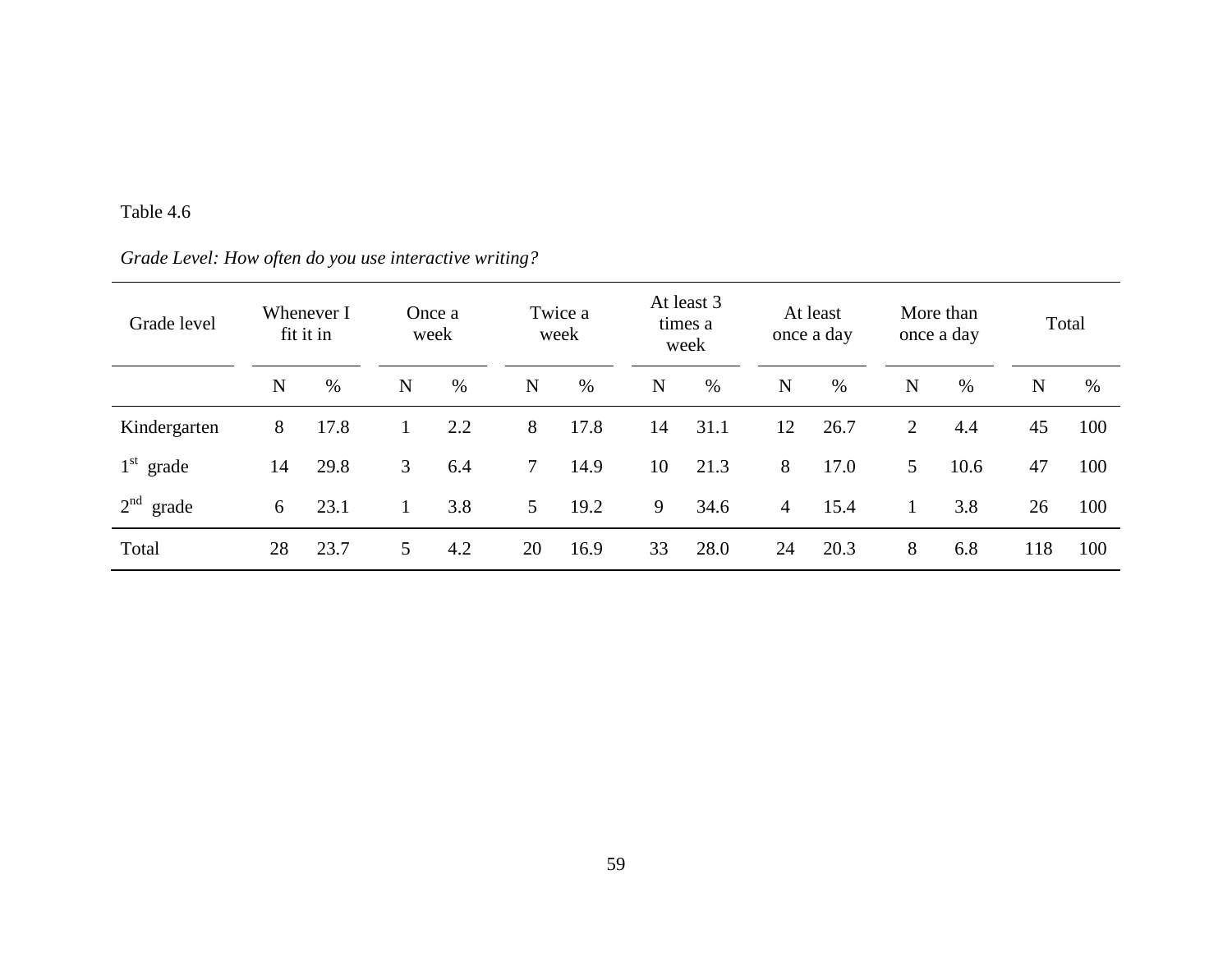A Chi-square analysis was conducted on frequency and use of interactive writing and grade levels. This analysis indicated that there was no statistically significant relationship between how often interactive writing was implemented and grade level taught,  $\chi^2(10) = 7.07$ , *p* =.719. The strength of the association between how often interactive writing was implemented and grade level taught revealed a small effect size, Cramer's *V* = .173 (Cohen, 1988).

Table 4.6 shows how often each grade level used interactive writing as part of their curriculum. Among the kindergarten teachers who responded, 31% noted that they used interactive writing "at least 3 times a week," while only 2% of kindergarten participants revealed that they implemented interactive writing "once a week" as part of their curriculum.

Additionally, the table shows that 30% of first grade participants noted that they used interactive writing "whenever I can fit it in," while only 6% indicated that they implemented interactive writing "once a week." Among the second grade teachers who responded, approximately 35% indicated that they used interactive writing "at least 3 times a week," while 4% noted that they used interactive writing "once a week" or "more than once a day."

Survey question five asked respondents to indicate the amount of freedom they had with the implementation of interactive writing into their curriculum. The multiple-choice question read, *To what extent do you have the freedom to implement interactive writing into your curriculum*? Participants were asked to select the box that best reflected the amount of freedom they had within their curriculum. The responses are presented in Table 4.7.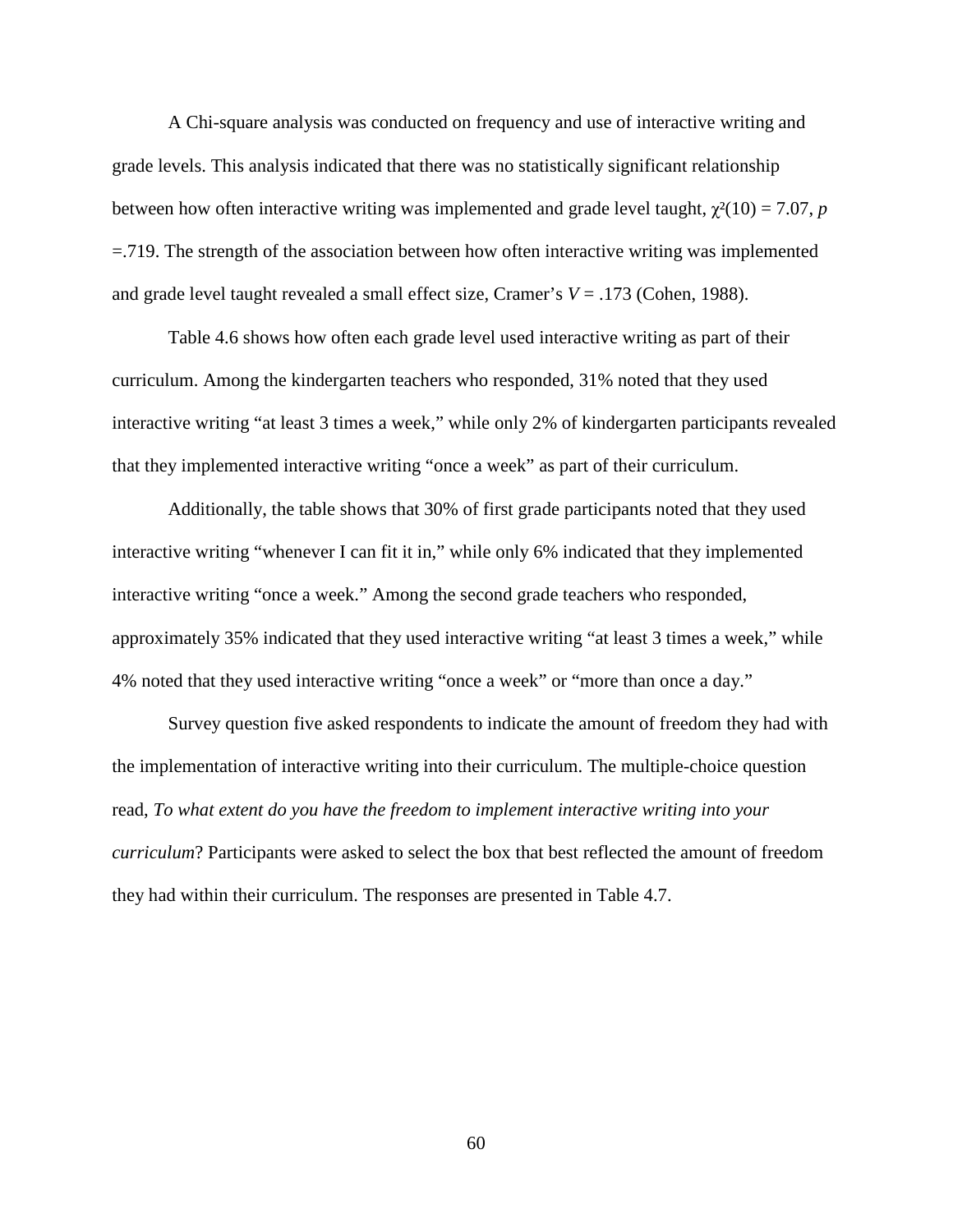*Survey Question 5: To what extent do you have the freedom to implement interactive writing into your curriculum?*

| Freedom to implement IW | N   | %    |
|-------------------------|-----|------|
| Very little freedom     | 3   | 2.5  |
| Some freedom            | 5   | 4.2  |
| Quite a bit of freedom  | 51  | 42.8 |
| Complete freedom        | 60  | 50.0 |
| Total                   | 119 | 100  |

 Table 4.7 shows that 50% of participants indicated that they had complete freedom with the implementation of interactive writing into their curriculum. A slightly smaller percentage (43%) indicated that they had quite a bit of freedom with the implementation of interactive writing, and only 4% noted that they had some freedom with the implementation of interactive writing into their curriculum.

The data obtained for the question in Table 4.7 was further analyzed through crosstabulation to evaluate each grade level's freedom on the implementation of interactive writing into their curriculum. The findings are presented in Table 4.8.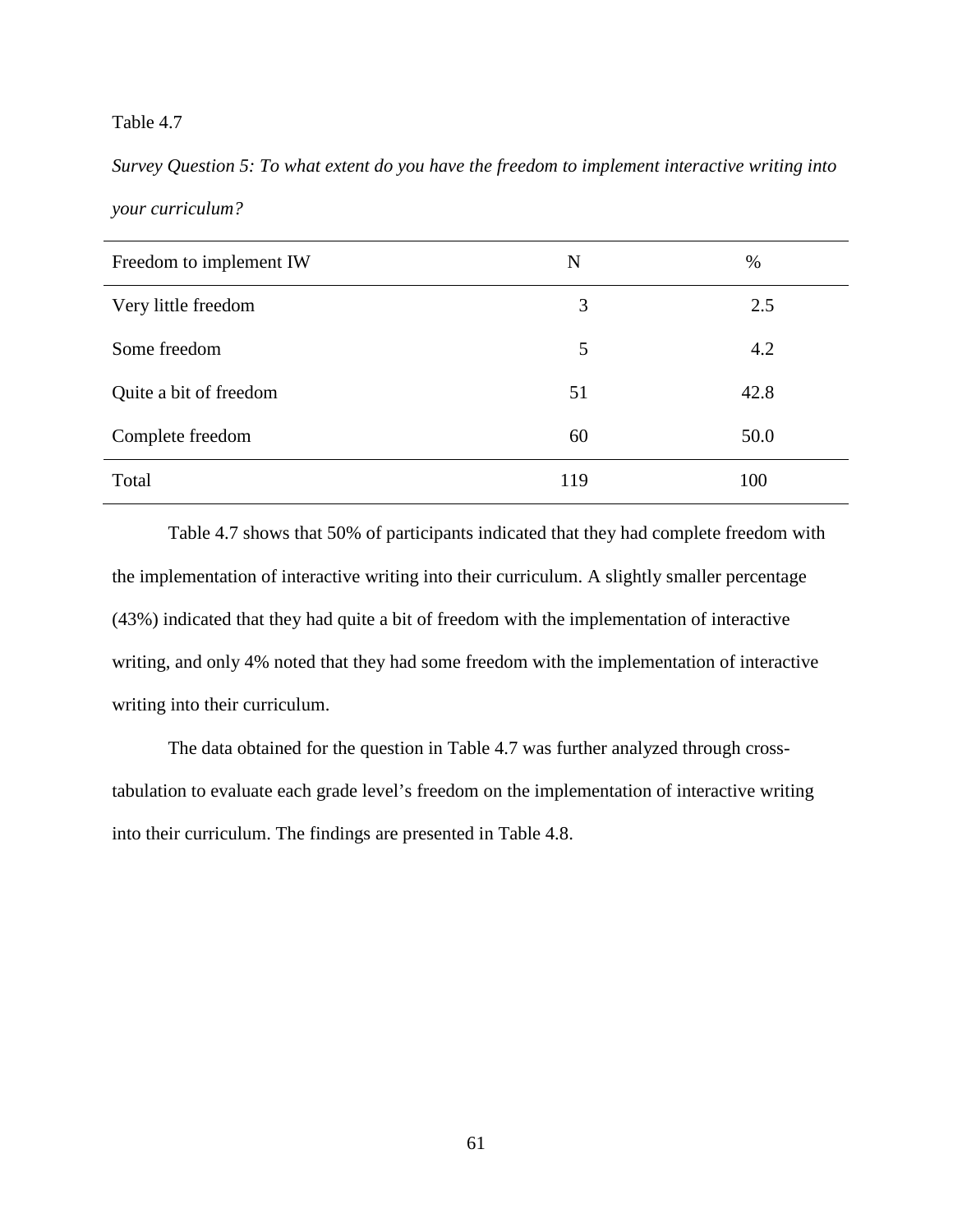| Grade Level: To what extent do you have the freedom to implement interactive writing into your curriculum? |  |
|------------------------------------------------------------------------------------------------------------|--|
|                                                                                                            |  |

| Grade level              |                | Very little<br>freedom | Some                   | Quite a bit<br>of<br>freedom<br>freedom |      |    | Complete<br>freedom |     | Total |
|--------------------------|----------------|------------------------|------------------------|-----------------------------------------|------|----|---------------------|-----|-------|
|                          | N              | %                      | $\%$<br>$\mathbf N$    | $\mathbf N$                             | $\%$ | N  | $\%$                | N   | $\%$  |
| Kindergarten             | $\overline{0}$ | $\overline{0}$         | 2.2                    | 21                                      | 46.7 | 23 | 51.1                | 45  | 100   |
| $1st$ grade              | 3 <sup>1</sup> | 6.3                    | 2.1                    | 19                                      | 39.6 | 25 | 52.1                | 48  | 100   |
| 2 <sup>nd</sup><br>grade | $\overline{0}$ | $\overline{0}$         | $\mathfrak{Z}$<br>11.5 | 11                                      | 42.3 | 12 | 46.2                | 26  | 100   |
| Total                    | 3 <sup>1</sup> | 2.5                    | 4.2<br>5               | 51                                      | 42.9 | 69 | 50.4                | 119 | 100   |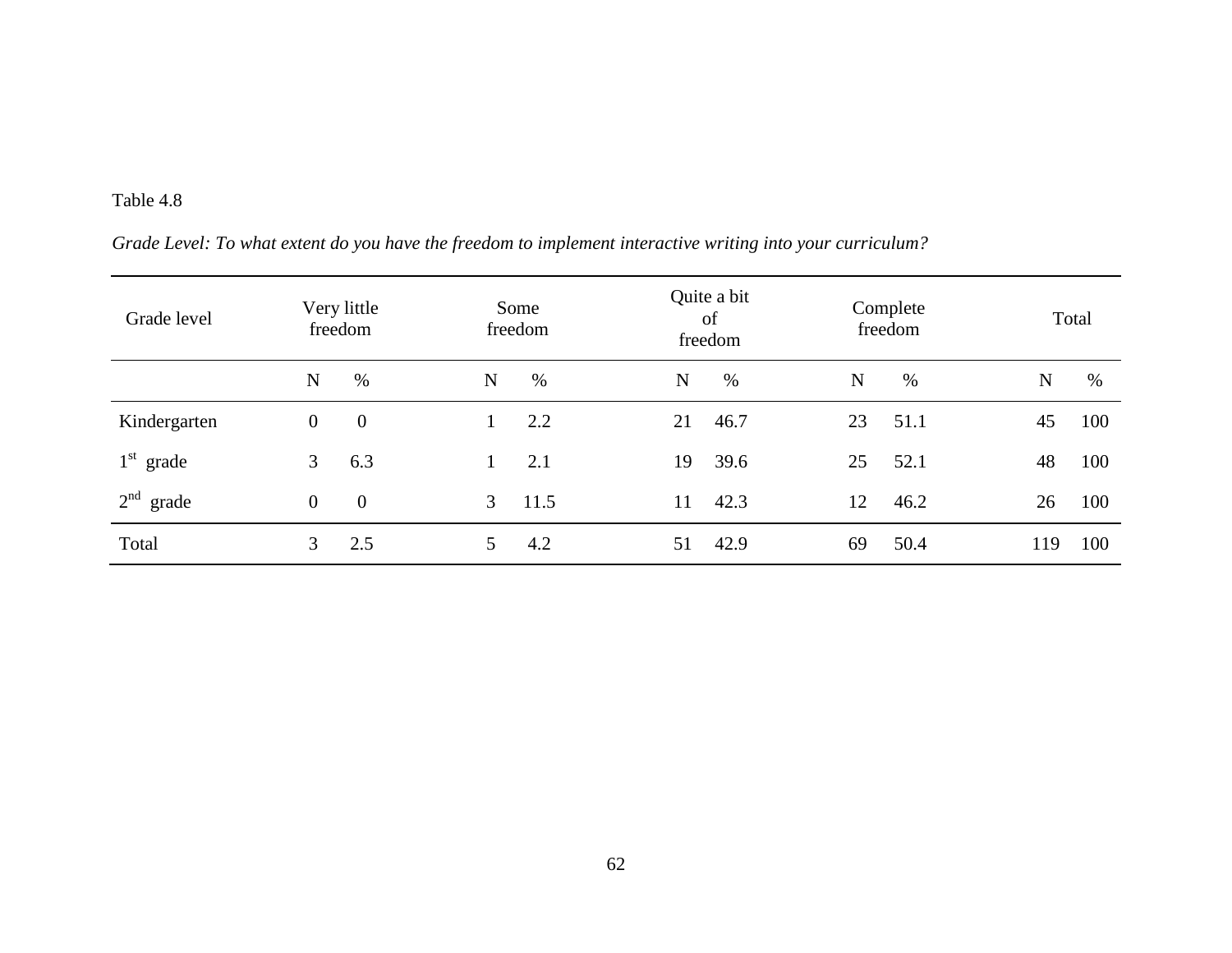A Chi-square analysis was conducted on frequency and freedom on the implementation of interactive writing and grade levels. This analysis indicated that there was no statistically significant relationship between the extent of freedom on the implementation of interactive writing and grade level taught,  $\gamma^2(6) = 9.10$ ,  $p = 168$ . The strength of the association between freedom on the implementation of interactive writing and grade level taught revealed a small effect size, Cramer's *V* = .196 (Cohen, 1988).

Table 4.8 shows each grade level's extent of freedom on the implementation of interactive writing. The majority of kindergarten respondents (51%) indicated that they had complete freedom with the implementation of interactive writing. A slightly smaller percentage (47%) revealed they had quite a bit of freedom with the implementation of interactive writing into their curriculum. Roughly 2% noted they had some freedom with the implementation of interactive writing. Additionally, the table shows that 52% of first grade respondents had complete freedom with the implementation of interactive writing. The table also shows that 40% of first grade respondents had quite a bit of freedom, while 2% had some freedom with the implementation of interactive writing into their curriculum. Among the second grade teachers who responded, approximately 46% indicated that they had complete freedom, while a slightly smaller percentage (43%) noted that they had quite a bit of freedom with the implementation of interactive writing into their curriculum.

Survey question six asked participants to note their use and implementation of interactive writing. The multiple-choice question read, *When do you use interactive writing*? Participants were asked to select the answer choices that best reflected when they used and implemented interactive writing into their curriculum. The results for the question are presented in Table 4.9.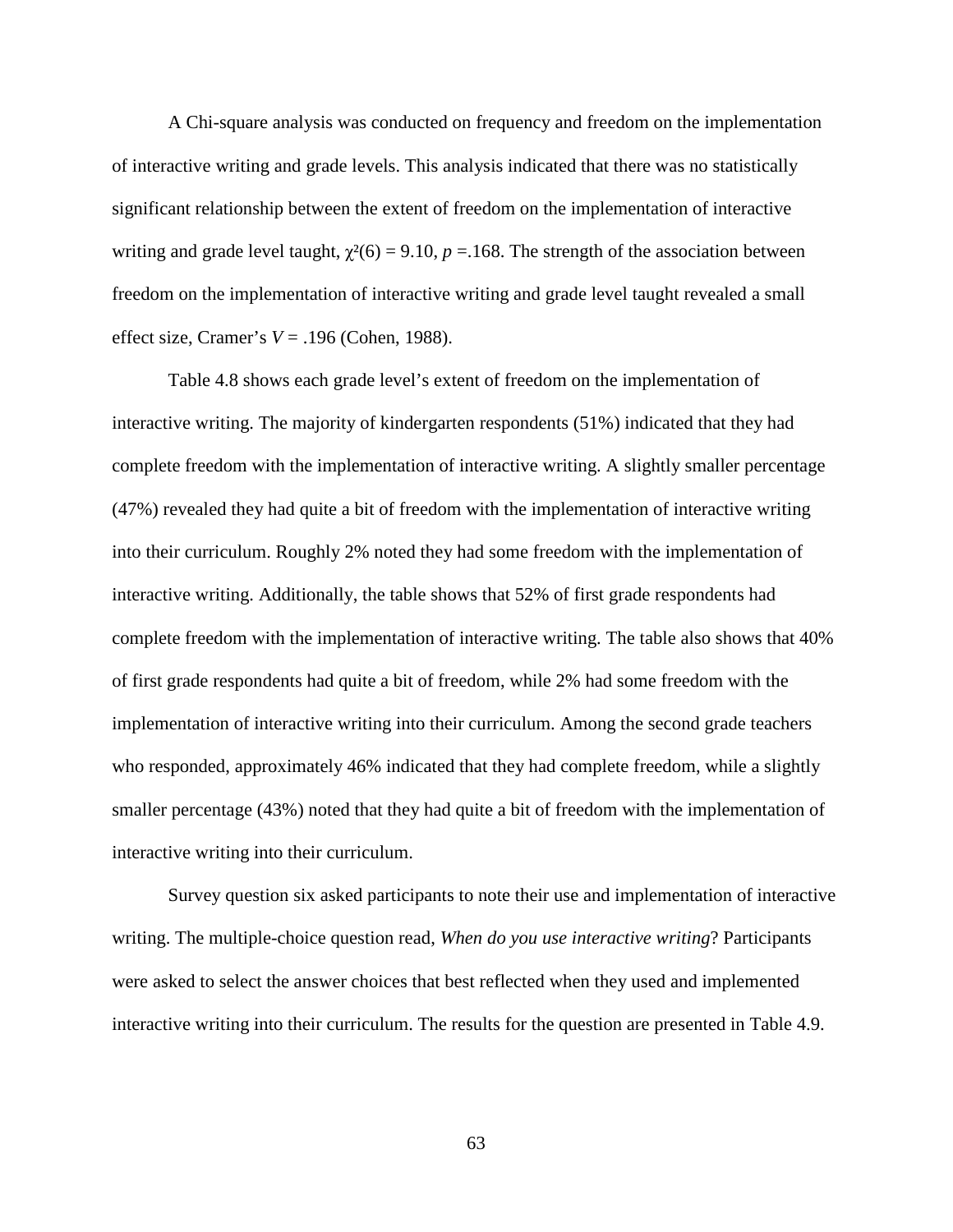*Survey Question 6: When do you use interactive writing?* 

| Use IW                     | N   | %    |
|----------------------------|-----|------|
| Whole group                | 110 | 72.4 |
| Extension of lesson        | 101 | 66.4 |
| <b>Small Group</b>         | 59  | 38.8 |
| Differentiated instruction | 35  | 23.0 |

 Table 4.9 shows that out of 152 participants, approximately 72% noted that they used interactive writing for whole group instruction. Similarly, 66% revealed that they implemented interactive writing to support the extension of the lesson (after read-alouds, after science lessons, after math lessons, and for morning message). Additionally, 39% implemented interactive writing during small group instruction, while 23% of respondents used interactive writing for differentiated instruction.

Survey question seven asked primary teachers to indicate how they selected students during interactive writing lessons. The multiple choice question read, *How do you select students during interactive writing*? Participants were asked to select as many answer choices that best reflected their overall response. The results are presented in Table 4.10.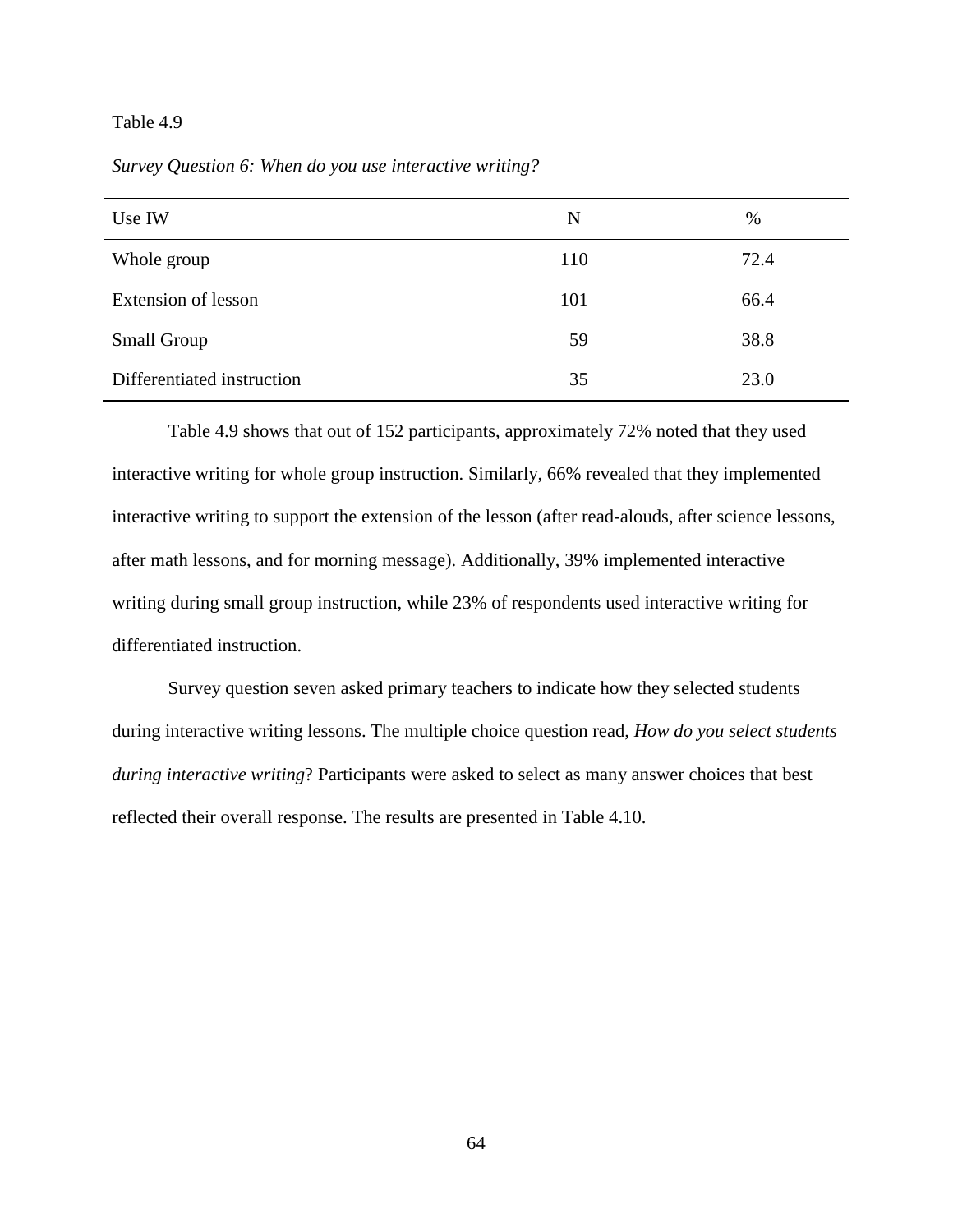*Survey Question 7: How do you select students during interactive writing lesson?* 

| Select students during IW lesson | N  | $\%$ |
|----------------------------------|----|------|
| Preplanned schedule/Notes        | 67 | 44.1 |
| Randomly                         | 54 | 35.5 |
| Students who raise their hands   | 49 | 32.2 |

 Table 4.10 shows that out of 152 participants, 44% noted that they used preplanned schedules/notes (preset schedule, writer's workshop notes, anecdotal notes, and assessment data) to select students during interactive writing lessons. Additionally, 36% indicated that they randomly selected students during interactive writing lessons, while 32% noted that they selected those students who raised their hands during interactive writing to participate in the writing.

Survey question eight asked participants to explain how they felt about interactive writing as an instructional method. The open-ended question read, *Explain how you feel about interactive writing as an instructional method.* Results for the question are presented in Table 4.11.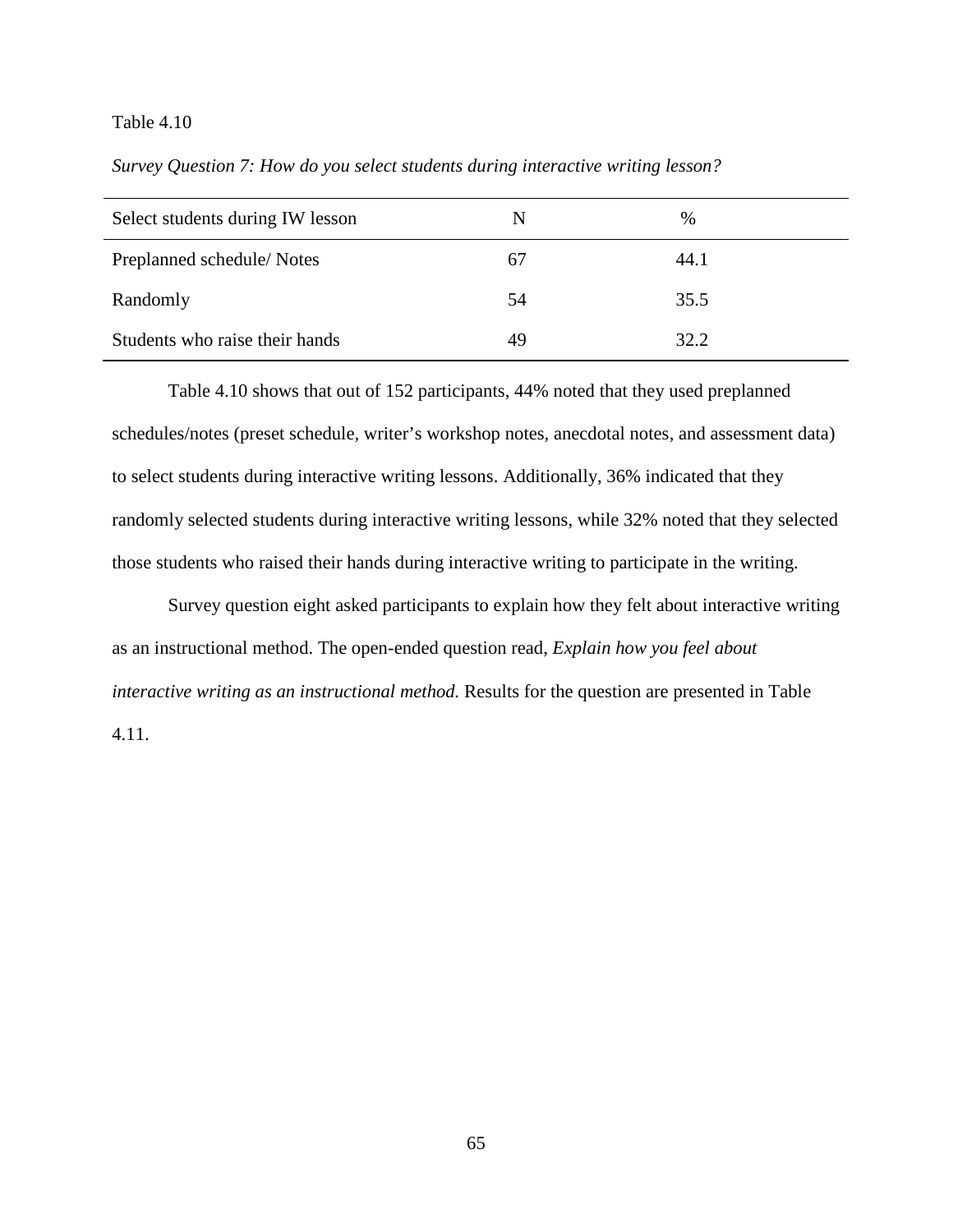| Feelings about IW                    | N    | $\%$ |
|--------------------------------------|------|------|
| Hearing letters, sounds, sight words | 33.9 | 36.0 |
| Differentiation                      | 17   | 16.0 |
| Supports the writing process         | 17   | 16.0 |
| Children take ownership of writing   | 17   | 16.0 |
| Mechanics/concepts of print          | 13   | 12.2 |
| Children develop as writers          | 6    | 5.6  |
| Total                                | 106  | 100  |

*Survey Question 8: Explain how you feel about interactive writing as an instruction method.* 

 Table 4.11 shows participants' feelings about interactive writing as an instructional method. Among those who responded, 36% noted interactive writing as a useful method for "hearing letters/sounds/sight words," while 6% reported interactive writing as most useful for children to develop as writers.

In order to examine each grade level's feelings about interactive writing as an instructional method, the data from the questionnaire was further analyzed by cross-tabulations. The results are presented in Table 4.12.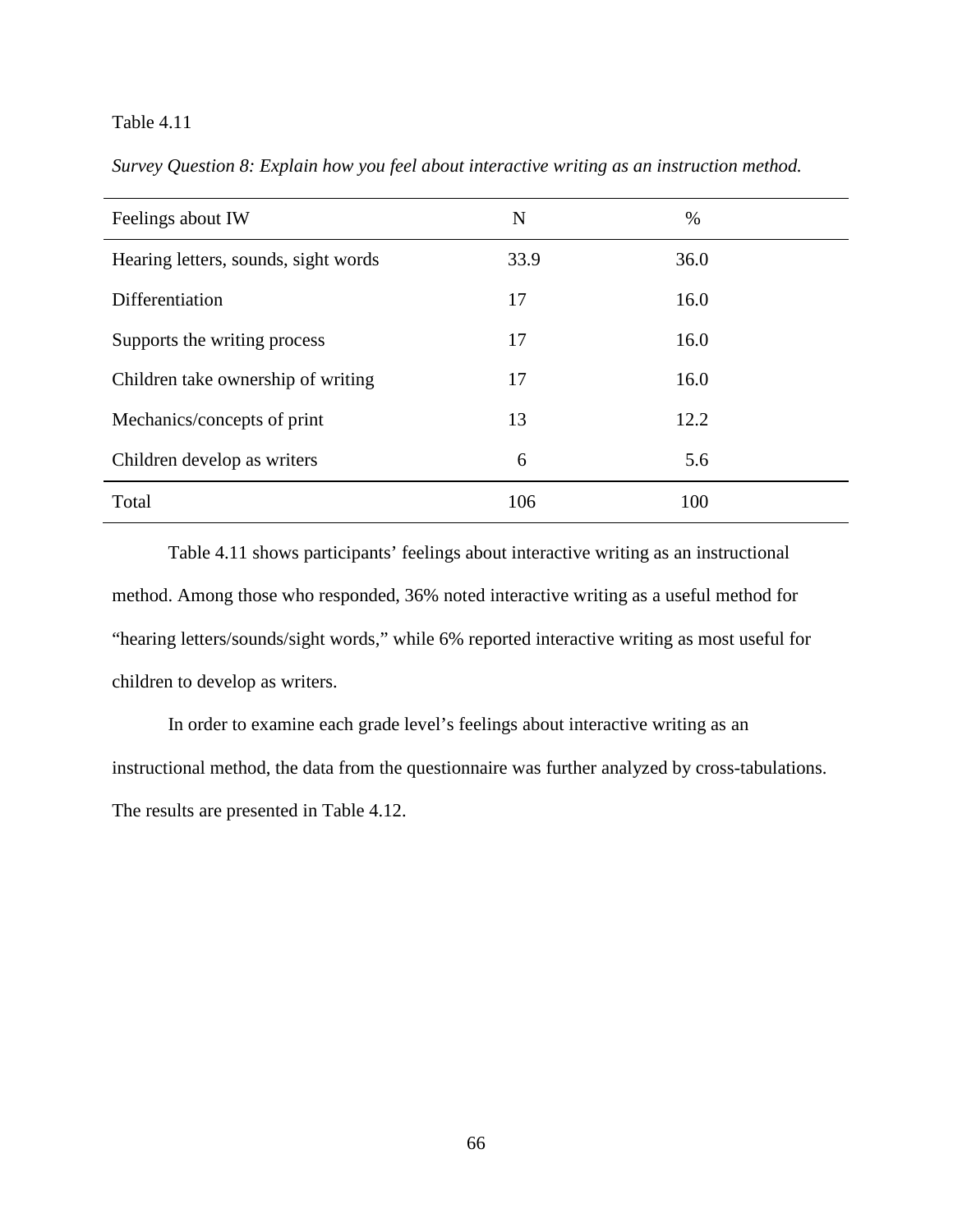### *Grade level: Explain how you feel about interactive writing as an instructional method.*

|                          |                | Children take<br>ownership of<br>writing |                | Differentiation |                | Hearing letters,<br>sounds, sight<br>words |                | Children<br>develop as<br>writers |    | Supports the<br>writing process |                | Mechanics/<br>concepts of<br>print |     | Total |
|--------------------------|----------------|------------------------------------------|----------------|-----------------|----------------|--------------------------------------------|----------------|-----------------------------------|----|---------------------------------|----------------|------------------------------------|-----|-------|
| Grade level              | N              | %                                        | N              | $\%$            | N              | $\%$                                       | N              | $\%$                              | N  | $\%$                            | N              | $\%$                               | N   | %     |
| Kindergarten             | 5              | 12.2                                     | 10             | 24.4            | 16             | 39.0                                       |                | 2.4                               | 5  | 12.2                            | $\overline{4}$ | 9.8                                | 41  | 100   |
| $1st$ grade              | 10             | 22.2                                     | $\overline{4}$ | 8.9             | 17             | 37.8                                       | 3              | 6.7                               | 5  | 11.1                            | 6              | 13.3                               | 45  | 100   |
| 2 <sup>nd</sup><br>grade | $\overline{2}$ | 10.0                                     | 3              | 15.0            | $\mathfrak{Z}$ | 15.0                                       | $\overline{2}$ | 10.0                              |    | 35.0                            | 3              | 15.0                               | 20  | 100   |
| Total                    | 17             | 16.0                                     | 17             | 16.0            | 36             | 34.0                                       | 6              | 5.7                               | 17 | 16.0                            | 13             | 12.3                               | 106 | 100   |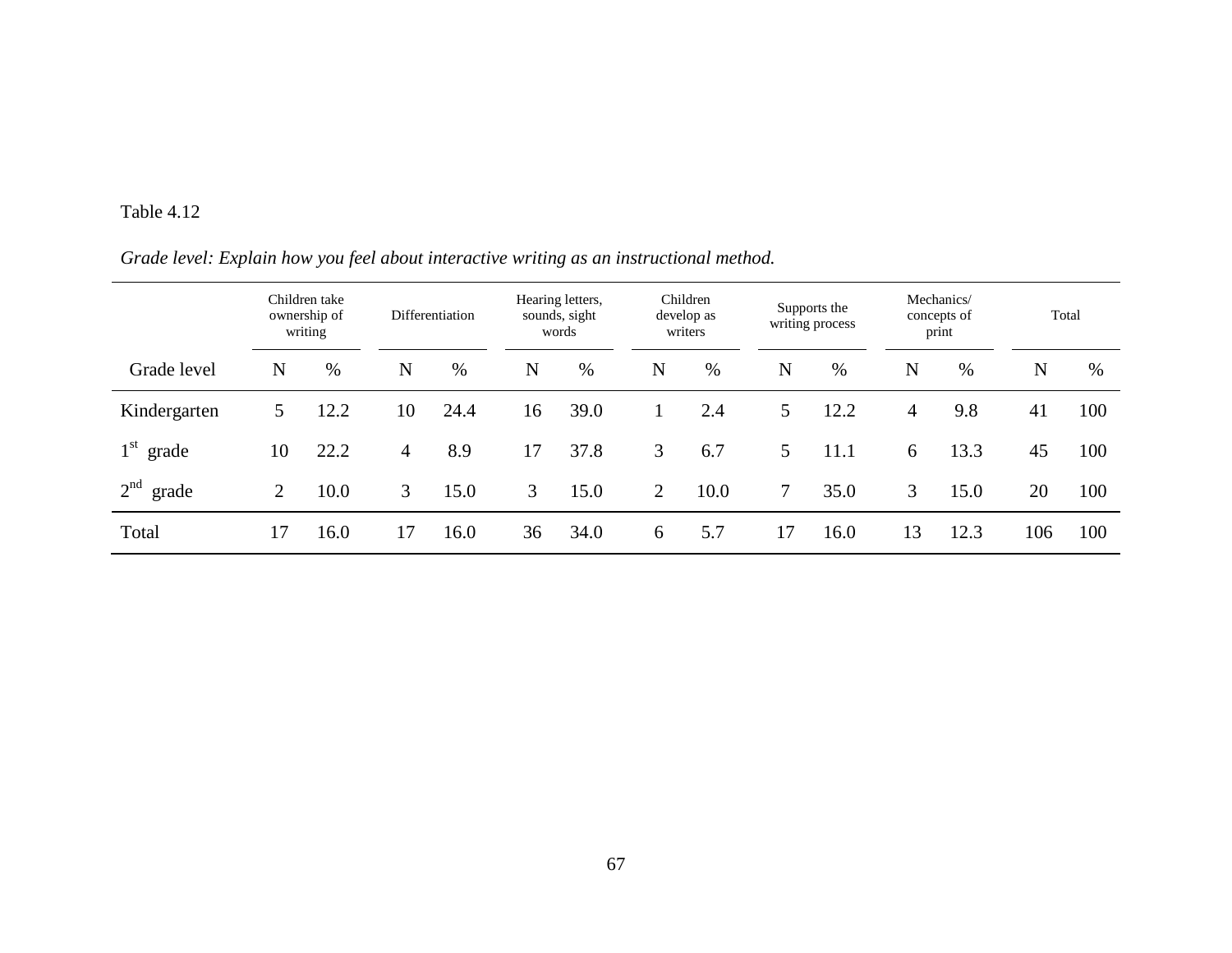Table 4.12 shows how each grade level described their feelings about interactive writing as an instructional method. Among those who responded, 39% of kindergarten teachers felt that interactive writing was an instructional method that was best used to support "hearing letters/sounds/sight words," while only 2% of kindergarten respondents noted interactive writing as an instructional method where children develop as writers. Similarly, 38% of first grade respondents indicated that interactive writing was useful for "hearing letters/sounds/sight words," while a small percent of first grade participants (7%) noted that children developed as writers with the implementation of interactive writing. Additionally, the results show that 35% of second grade respondents described interactive writing as an instructional method that supports the writing process.

Survey question nine asked participants to compare interactive writing to other instructional writing methods. The open-ended survey question read, *In your opinion, how does interactive writing compare to other instructional writing methods?* Table 4.13 presents the responses to the question.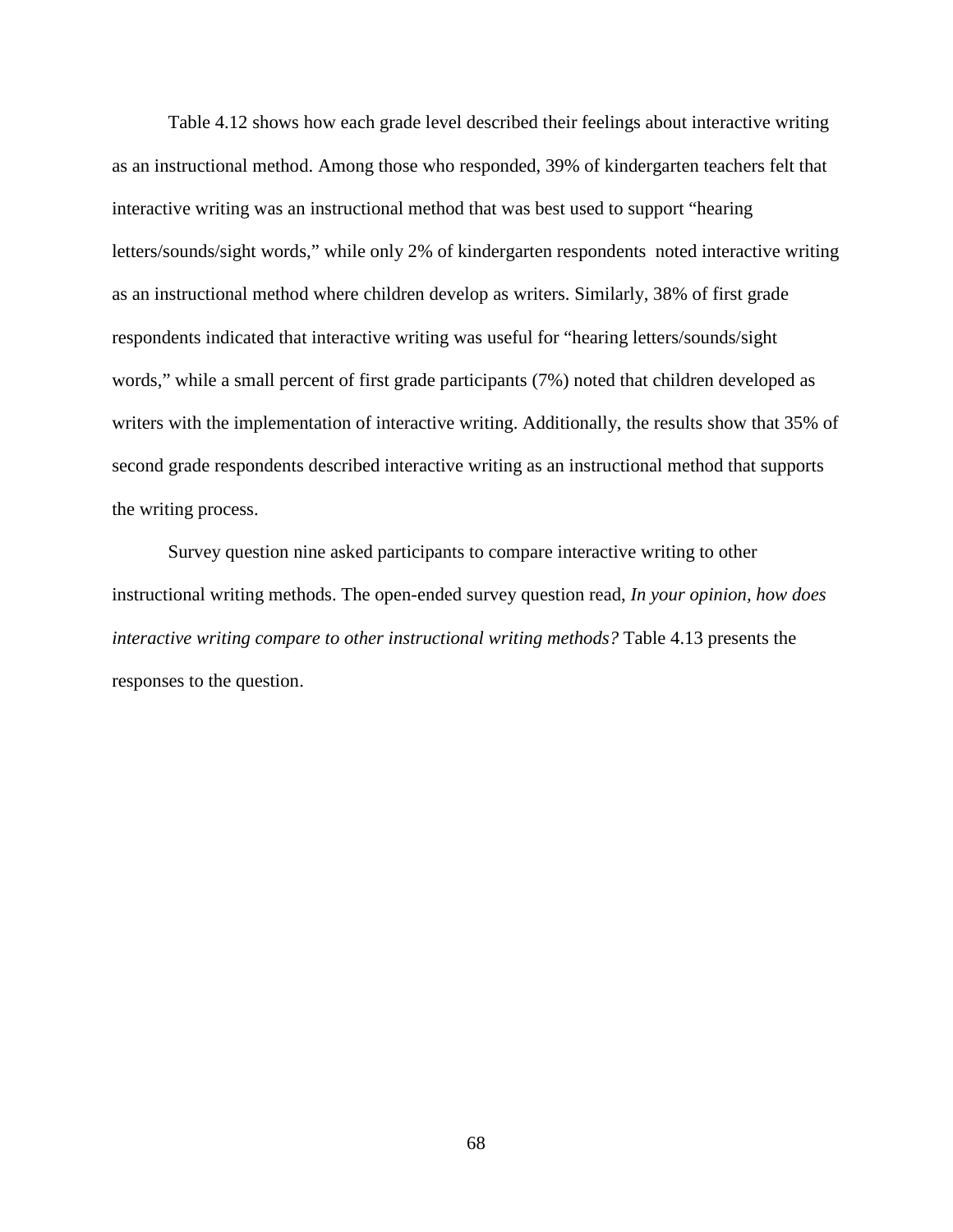*Survey Question 9: In your opinion, how does interactive writing compare to other instructional writing methods?* 

| Comparison                                | N              | $\%$ |
|-------------------------------------------|----------------|------|
|                                           |                |      |
| Positive/most effective                   | 40             | 36.0 |
| Letter Knowledge                          | 18             | 16.2 |
| Concepts of print/mechanics               | 17             | 15.3 |
| Negative/not good                         | 14             | 12.6 |
| Sharing the pen/participation of children | 11             | 9.9  |
| Supports academic needs                   | 7              | 6.3  |
| Phonics/phonemic awareness                | $\overline{4}$ | 3.6  |
| Total                                     | 111            | 100  |

 Table 4.13 shows participants' opinions on how interactive writing compared to other instructional methods. The majority of participants (36%) noted interactive writing as a "positive" or the "most effective" writing method, while only 4% of participants identified interactive writing as a writing method used to support phonics or phonemic awareness.

Cross-tabulation was used to analyze how each grade level compared interactive writing to other instructional writing methods. The results are presented in Table 4.14.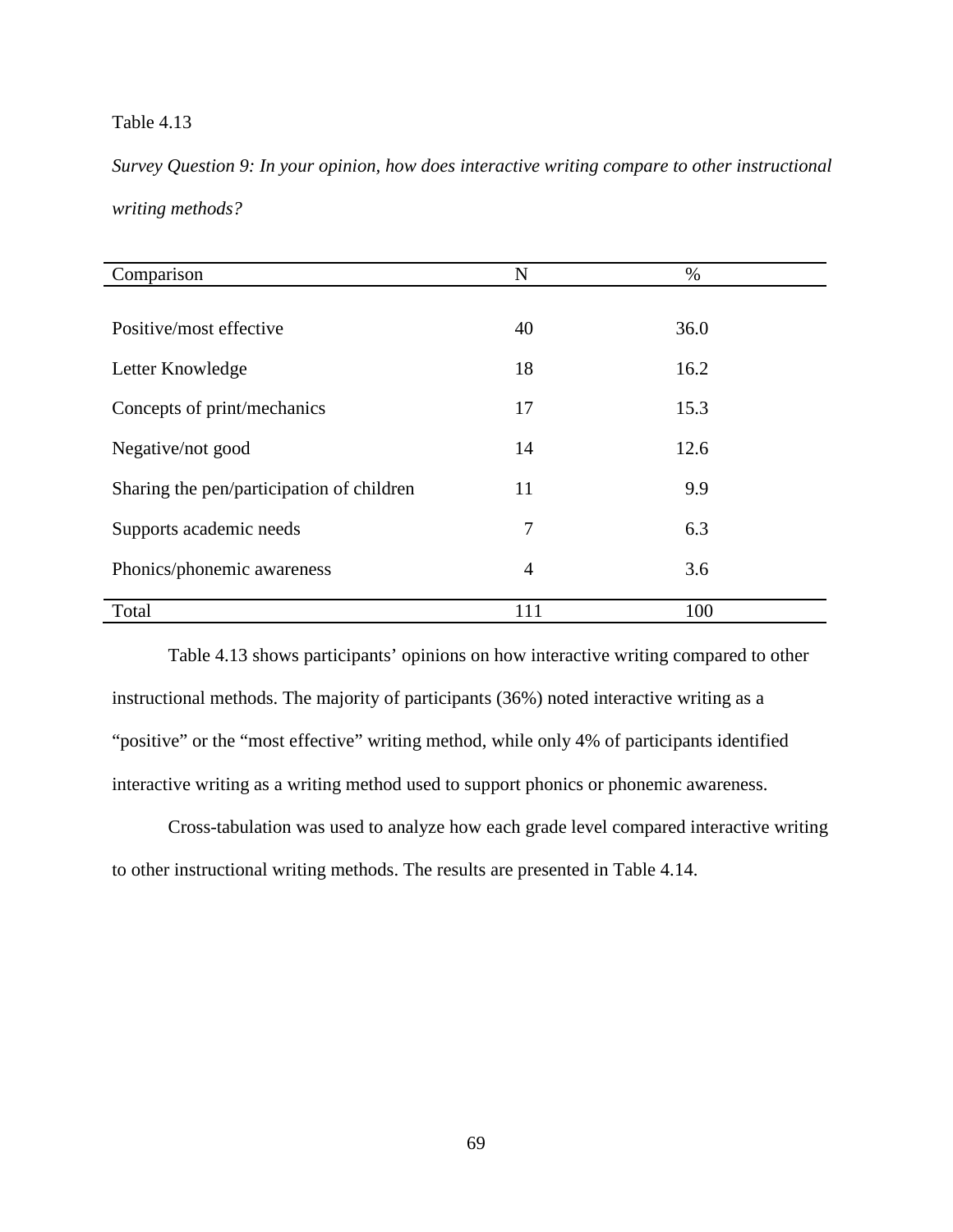### *Grade Level: In your opinion, how does interactive writing compare to other instructional writing methods?*

|                          |                | Letter<br>knowledge |                  | Phonics/<br>phonemic<br>awareness |             | Positive/<br>most<br>effective |             | Sharing the<br>pen/<br>participation<br>of children |        | Concepts of<br>print/<br>mechanics |                | Negative/not<br>good |          | <b>Supports</b><br>academic<br>needs |             | Total |
|--------------------------|----------------|---------------------|------------------|-----------------------------------|-------------|--------------------------------|-------------|-----------------------------------------------------|--------|------------------------------------|----------------|----------------------|----------|--------------------------------------|-------------|-------|
| Grade level              | N              | $\%$                | N                | $\%$                              | $\mathbf N$ | %                              | $\mathbf N$ | %                                                   | N      | $\%$                               | $\mathbf N$    | $\%$                 | N        | %                                    | $\mathbf N$ | %     |
| Kindergarten             | 10             | 23.3                | $\boldsymbol{0}$ | $\overline{0}$                    | 13          | 30.2                           | 2           | 4.7                                                 |        | 16.3                               |                | 16.3                 | 4        | 9.3                                  | 43          | 100   |
| $1st$ grade              | $\overline{4}$ | 8.9                 | 3                | 6.7                               | 21          | 46.7                           | 7           | 15.6                                                | 3      | 6.7                                | $\overline{4}$ | 8.9                  | 3        | 6.7                                  | 45          | 100   |
| 2 <sup>nd</sup><br>grade | $\overline{4}$ | 17.4                |                  | 4.3                               | 6           | 26.1                           | 2           | 8.7                                                 | $\tau$ | 30.4                               | 3              | 13.0                 | $\Omega$ | $\overline{0}$                       | 23          | 100   |
| Total                    | 18             | 16.2                | 4                | 3.6                               | 40          | 36.0                           | 11          | 9.9                                                 | 17     | 15.3                               | 14             | 12.6                 | 7        | 6.3                                  | 111         | 100   |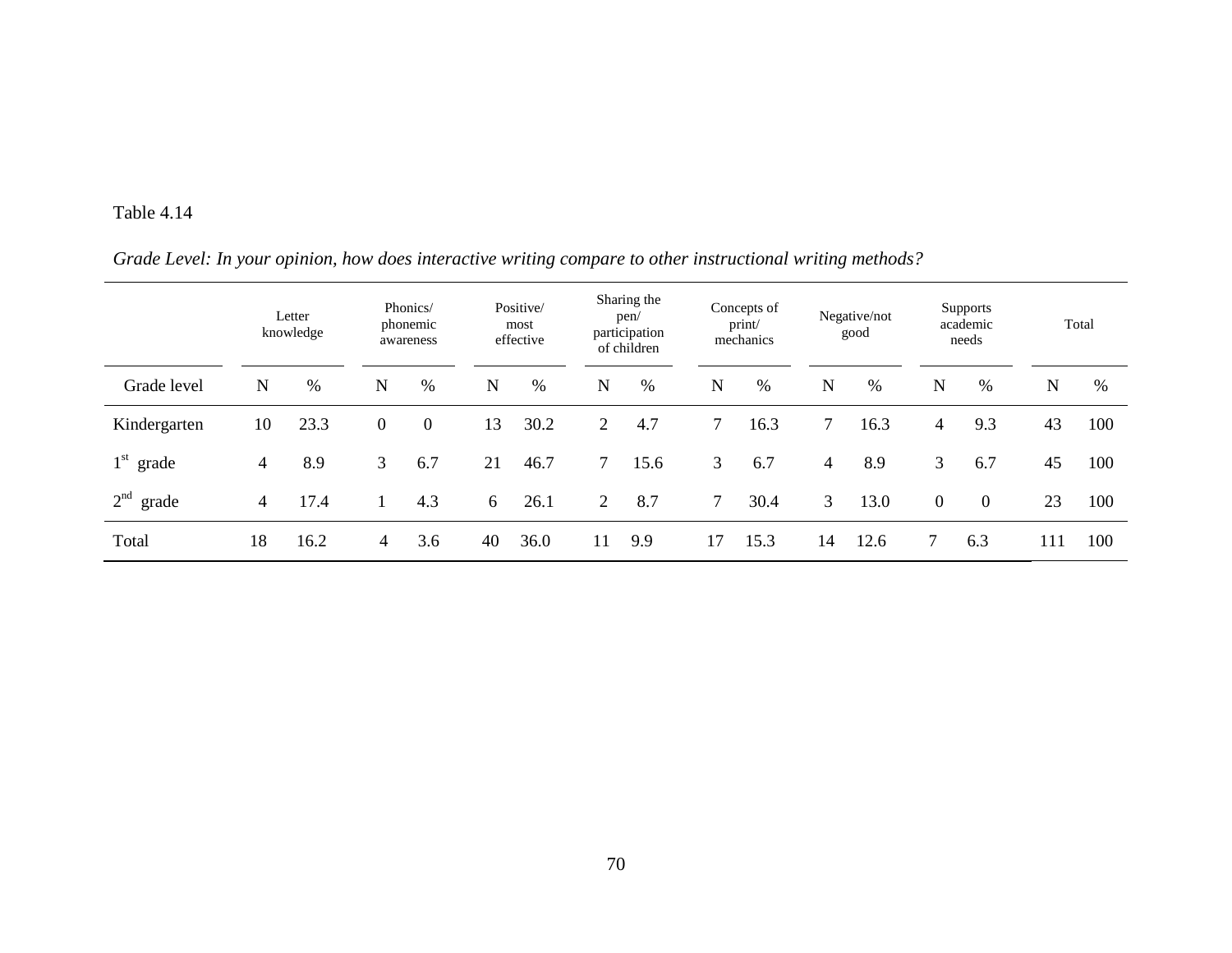Table 4.14 shows how each grade level compared interactive writing with other instructional writing methods. Among the kindergarten teachers who responded, approximately 30% noted interactive writing as "positive" or "most effective" when compared to other instructional writing methods. Additionally, 47% of first grade respondents reported interactive writing as "positive" or the "most effective" writing method. The results also showed that 30% of second grade participants reported interactive writing as most useful for teaching "concepts of print/mechanics" when compared to other writing methods, while a smaller percentage (26%) noted interactive writing as "positive" or the "most effective" writing method.

 Survey question 10 asked participants to note the advantages of using interactive writing as part of their curriculum. The open-ended question read, *What are the advantages of using interactive writing?* The results for the question are presented on Table 4.15.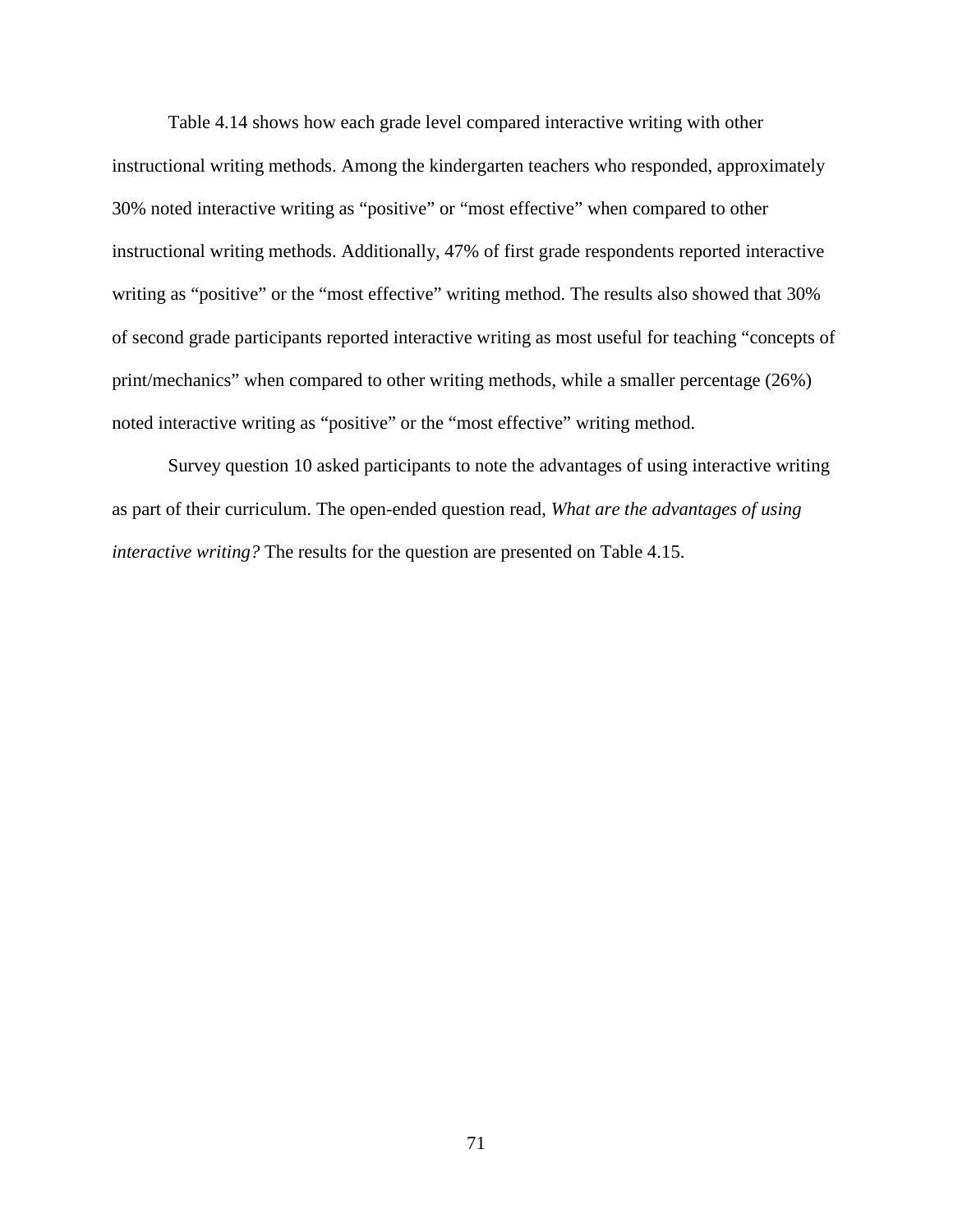| Advantages                             | N              | $\%$ |
|----------------------------------------|----------------|------|
| Children take ownership                | 29             | 25.4 |
| Differentiation                        | 22             | 19.2 |
| Supports hearing & recording sounds    | 19             | 16.6 |
| Supports the writing process/mechanics | 15             | 13.1 |
| Teacher guidance/ modeling             | 13             | 11.4 |
| Application                            | 9              | 7.8  |
| Sharing the pen                        | $\overline{7}$ | 6.1  |
| Total                                  | 114            | 100  |

*Survey Question 10: What are the advantages of using interactive writing?* 

 Table 4.15 shows the advantages of using interactive writing as part of the writing curriculum. Approximately 25% of participants indicated that the main advantage of using interactive writing was that "children take ownership" of the writing, while 25% noted differentiation as an advantage. The table also shows that 17% of participants noted that interactive writing supports the process of hearing and recording sounds, while only 6% reported the process of the teacher and the students "sharing the pen" as an advantage of interactive writing.

 A cross-tabulation was conducted to further examine, by grade level, the advantages of implementing interactive writing. The results are presented in Table 4.16.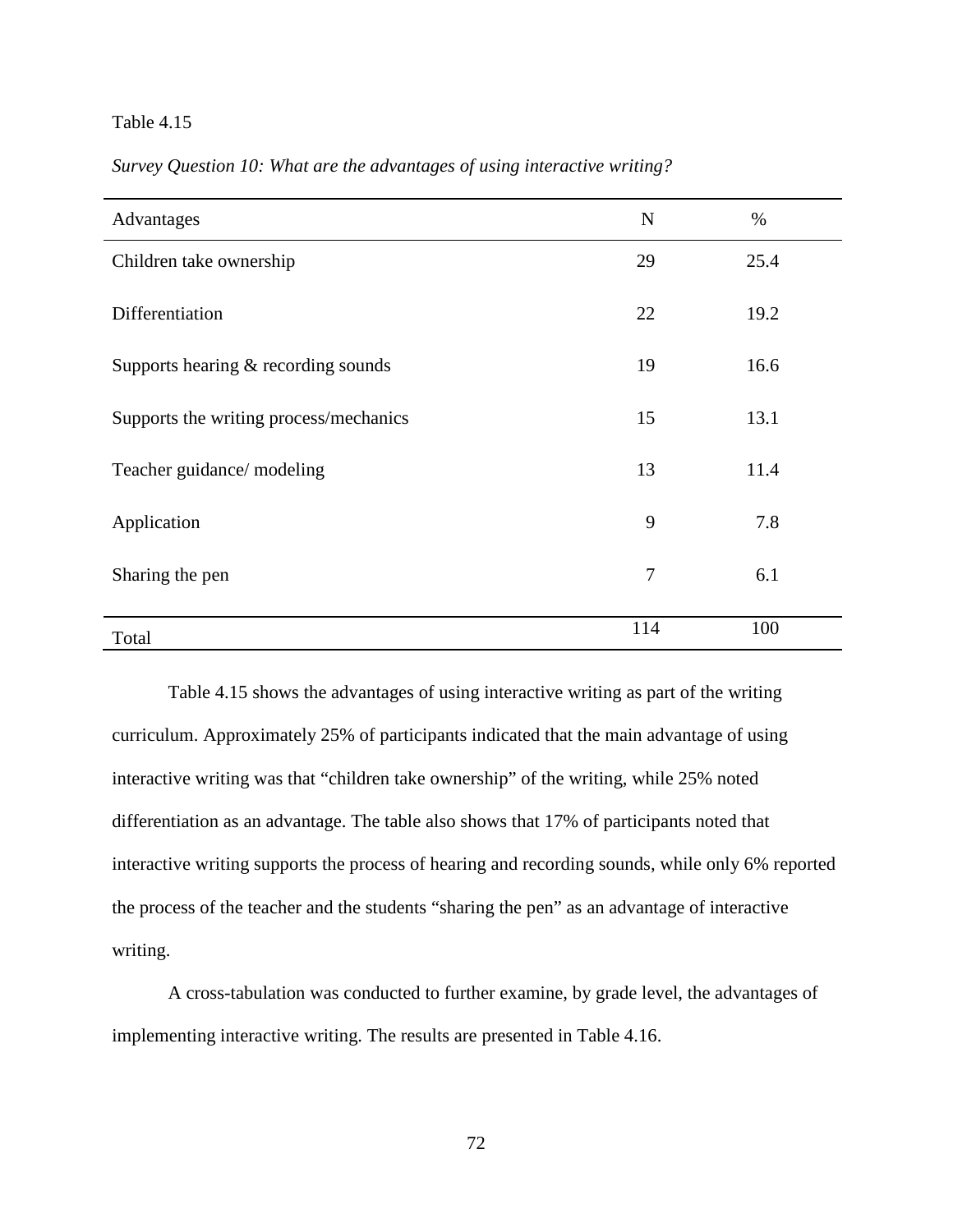## *Grade Level: What are the advantages of using interactive writing?*

|              |             | Children<br>take<br>ownership<br>of writing |             | Differentia-<br>tion |                | Teacher<br>guidance/<br>modeling |                | <b>Supports</b><br>the<br>writing<br>process/<br>mechanics |    | Supports<br>hearing $\&$<br>recording<br>sounds |                | <b>Sharing</b><br>the pen |              | Applica-<br>tion | Total |     |
|--------------|-------------|---------------------------------------------|-------------|----------------------|----------------|----------------------------------|----------------|------------------------------------------------------------|----|-------------------------------------------------|----------------|---------------------------|--------------|------------------|-------|-----|
| Grade level  | $\mathbf N$ | %                                           | $\mathbf N$ | $\%$                 | $\mathbf N$    | $\%$                             | N              | $\%$                                                       | N  | $\%$                                            | N              | $\%$                      | N            | $\%$             | N     | %   |
| Kindergarten | 8           | 17.8                                        | 11          | 24.4                 | $\overline{4}$ | 8.9                              | $\mathfrak{S}$ | 11.1                                                       | 9  | 20.0                                            | $\overline{4}$ | 8.9                       | 4            | 8.9              | 45    | 100 |
| $1st$ grade  | 13          | 28.9                                        | 5.          | 11.1                 | 6              | 13.3                             | $\mathfrak{S}$ | 11.1                                                       | 8  | 17.8                                            | 3              | 6.7                       | 5            | 11.1             | 45    | 100 |
| $2nd$ grade  | 8           | 33.3                                        | 6           | 25.0                 | 3              | 12.5                             | $\mathfrak{S}$ | 20.8                                                       | 2  | 8.3                                             | $\overline{0}$ | $\overline{0}$            | $\mathbf{0}$ | $\overline{0}$   | 24    | 100 |
| Total        | 29          | 25.4                                        | 22          | 19.3                 | 13             | 11.4                             | 15             | 13.2                                                       | 19 | 16.7                                            | 7              | 6.1                       | 9            | 7.9              | 114   | 100 |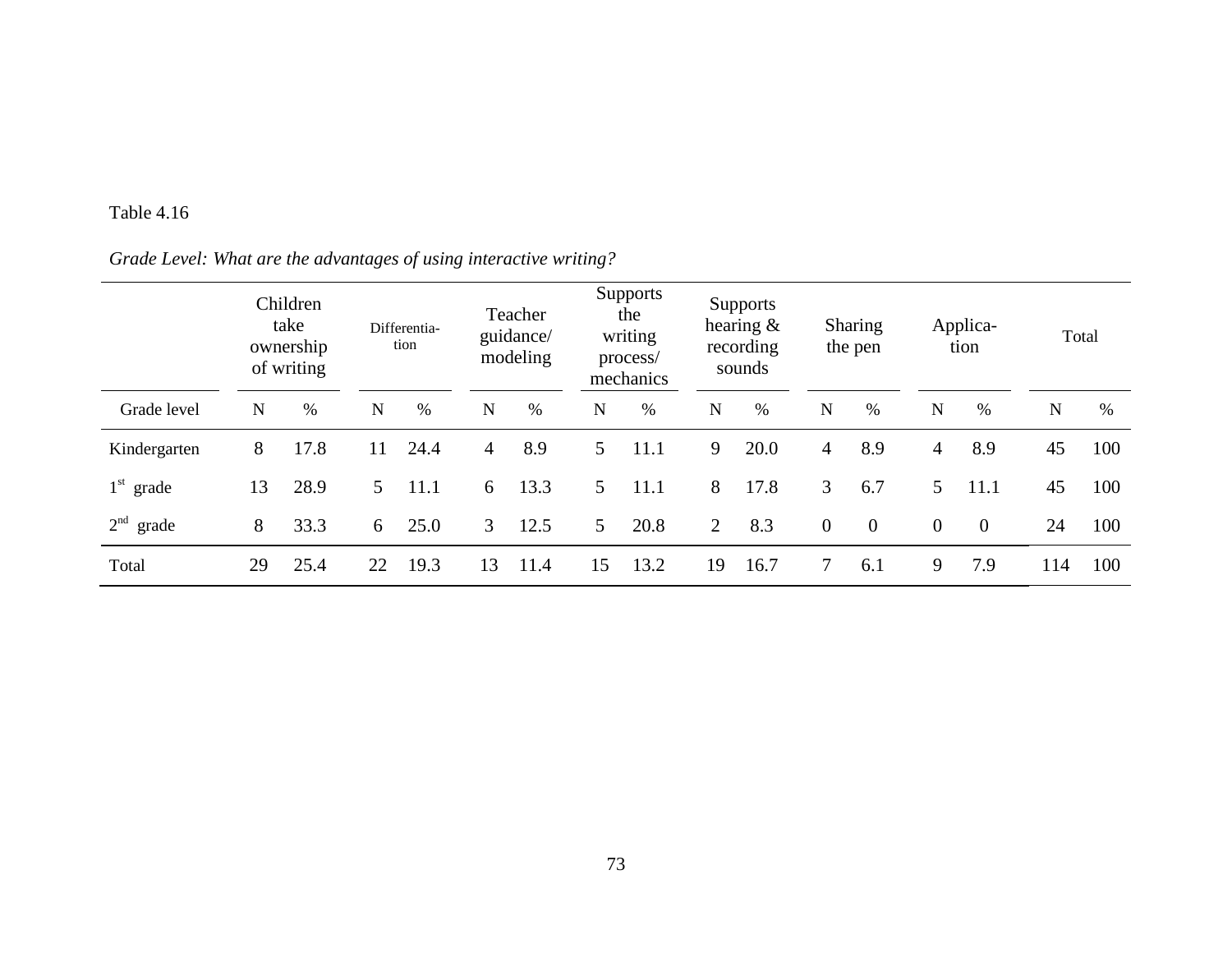Results for the cross-tabulation indicated that 24% of kindergarten participants noted "differentiation" as being a major advantage of interactive writing, while 20% indicated hearing and recording sounds as an advantage from the implementation of interactive writing. Among the first grade teachers who responded, 29% indicated that the major advantage of using interactive writing was that "children take ownership of the writing," while only 7% reported sharing the pen as an advantage of interactive writing. Additionally, 33% of second grade respondents indicated that the major advantage of using interactive writing was that "children take ownership of the own writing."

Survey question 11 asked participants to describe the disadvantages of using interactive writing as part of their writing curriculum. The open-ended question on the Interactive Writing Survey read, *What are the disadvantages of using interactive writing?* Responses to this question are presented in Table 4.17.

### Table 4.17

| Disadvantages          | $\mathbf N$ | $\%$ |
|------------------------|-------------|------|
| Time & distractions    | 64          | 57.6 |
| Children get impatient | 15          | 13.5 |
| Classroom management   | 14          | 12.6 |
| Planning               | 12          | 10.8 |
| No disadvantages       | 6           | 5.4  |
| Total                  | 111         | 100  |

*Survey Question 11: What are the disadvantages of using interactive writing?* 

Table 4.17 shows participants' responses regarding the disadvantages of the use and implementation of interactive writing. Over 50% of respondents noted "time and distractions" as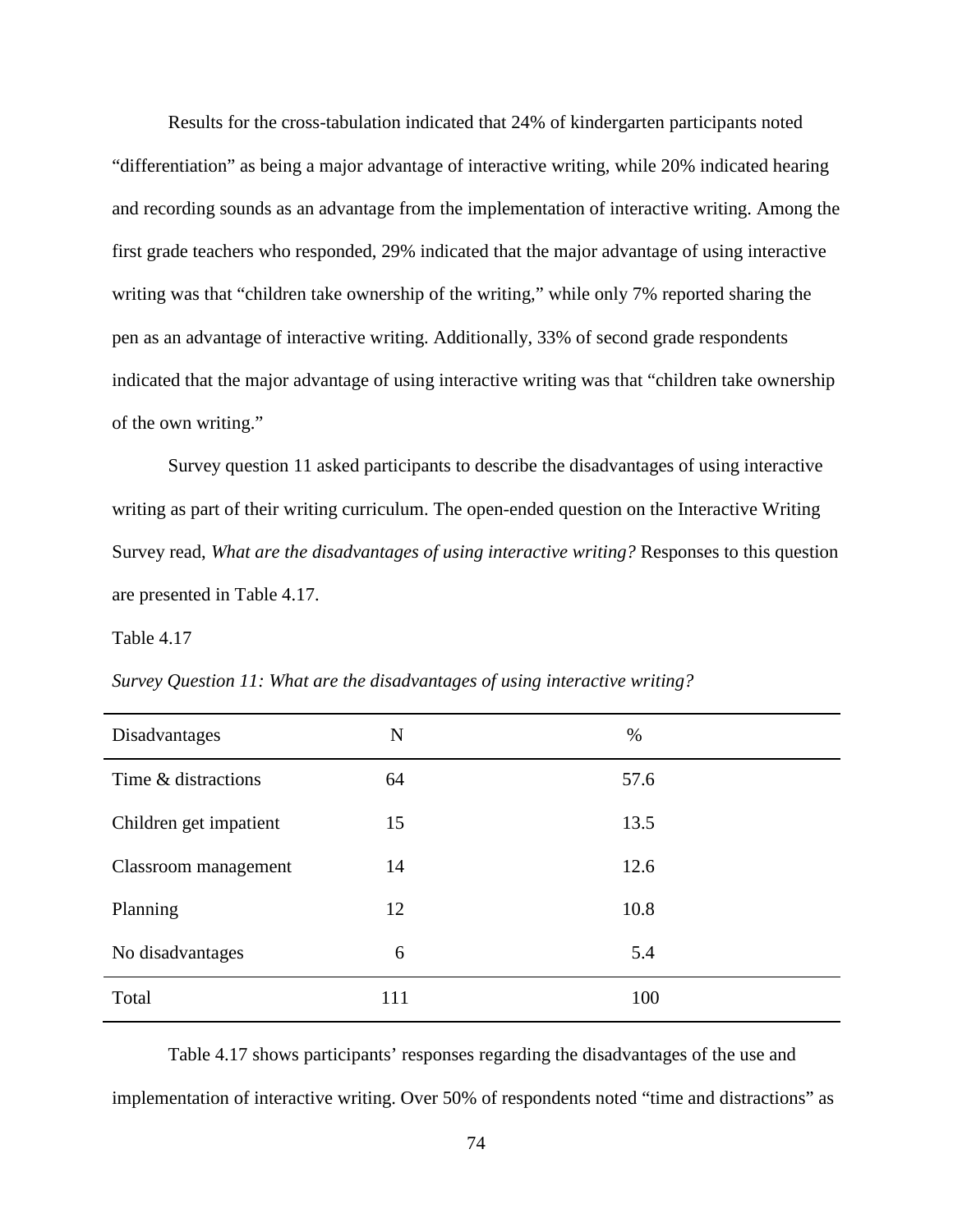being the major disadvantage when implementing interactive writing, while a very few (5%) reported "no disadvantages" when implementing interactive writing into their curriculum.

 The data was further analyzed through cross-tabulation to evaluate the disadvantages noted by each grade level when implementing interactive writing. The results are presented in Table 4.18.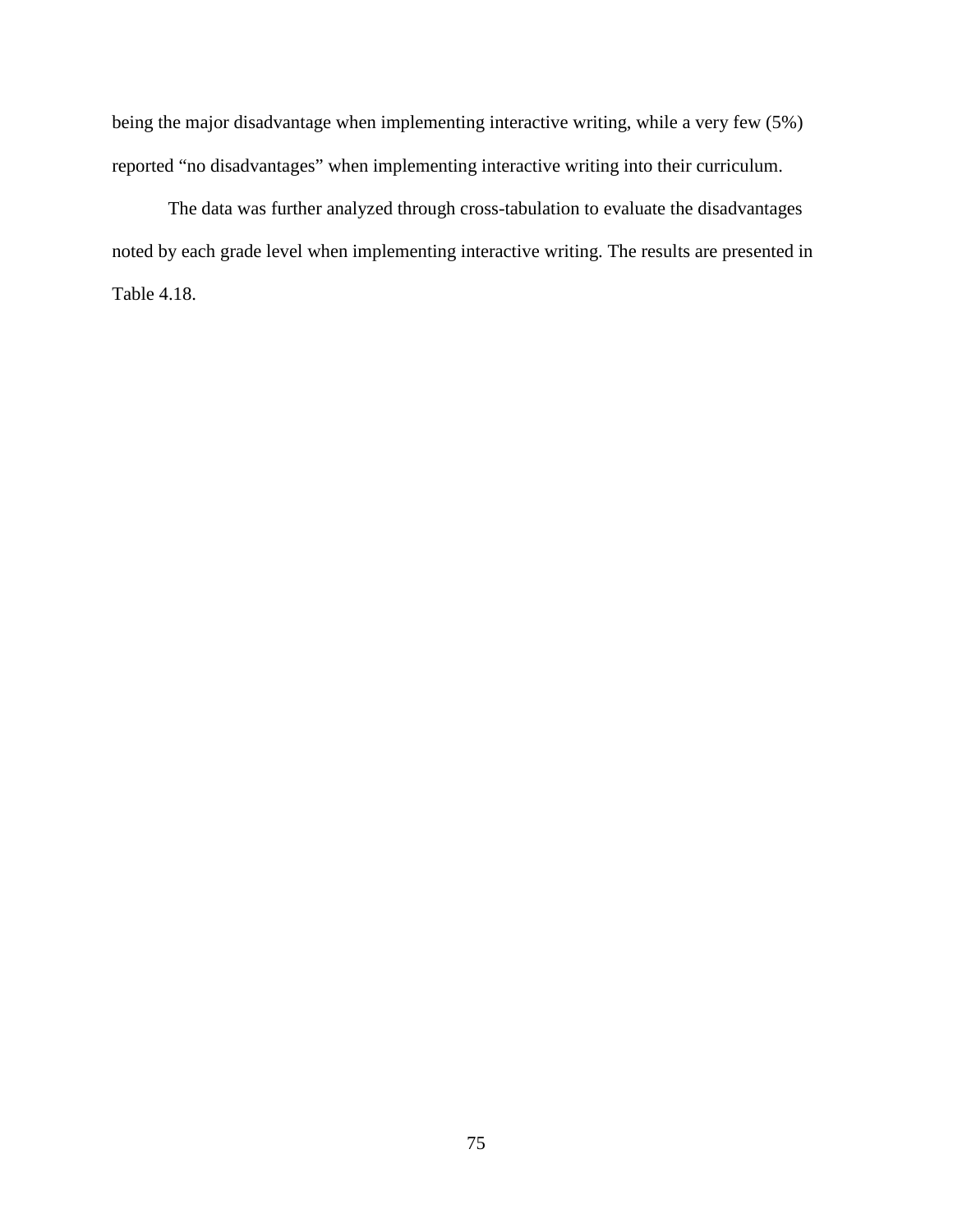## *Grade Level: What are the disadvantages of using interactive writing?*

|              | Time $\&$<br>distractions |      |                | Children get<br>impatient |                | Planning |                | Classroom<br>management |                | N <sub>o</sub><br>disadvantage<br>S |     | Total |  |
|--------------|---------------------------|------|----------------|---------------------------|----------------|----------|----------------|-------------------------|----------------|-------------------------------------|-----|-------|--|
| Grade level  | N                         | $\%$ | N              | %                         | $\mathbf N$    | $\%$     | N              | %                       | $\mathbf N$    | $\%$                                | N   | $\%$  |  |
| Kindergarten | 24                        | 55.8 | 6              | 14.0                      | $\overline{4}$ | 9.3      | $\tau$         | 16.3                    | $\overline{2}$ | 4.7                                 | 43  | 100   |  |
| $1st$ grade  | 26                        | 59.1 | $\overline{4}$ | 9.1                       | 6              | 13.6     | $\overline{4}$ | 9.1                     | $\overline{4}$ | 9.1                                 | 44  | 100   |  |
| $2nd$ grade  | 14                        | 58.3 | 5 <sup>5</sup> | 20.8                      | 2              | 8.3      | 3              | 12.5                    | $\overline{0}$ | $\overline{0}$                      | 24  | 100   |  |
| Total        | 64                        | 57.7 | 15             | 13.5                      | 12             | 10.8     | 14             | 12.6                    | 6              | 5.4                                 | 111 | 100   |  |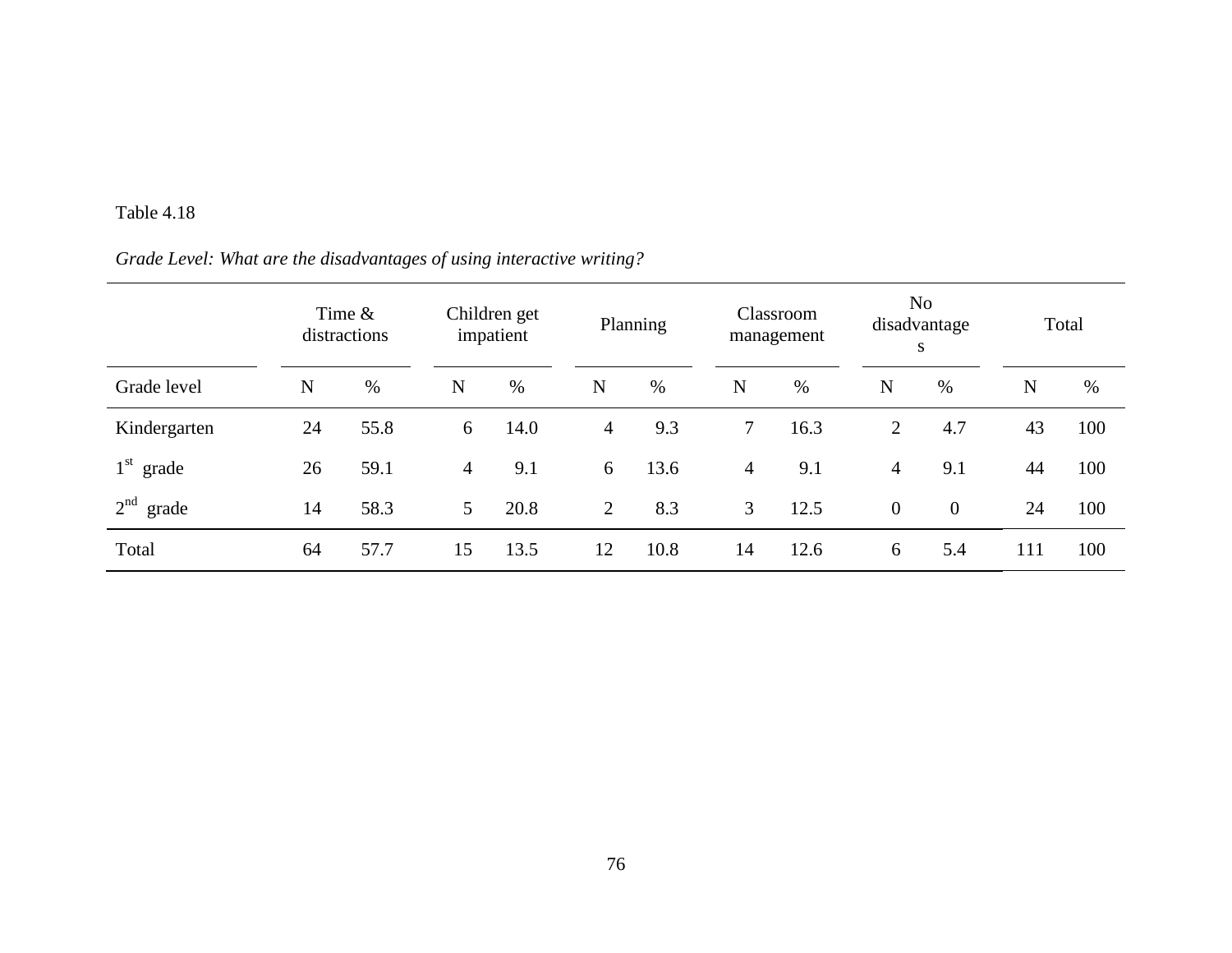Table 4.18 shows that 56% of kindergarten respondents selected "time and distractions" as being the biggest disadvantage when implementing interactive writing, while only 5% of kindergarten participants reported "no disadvantages" when using interactive writing. Similarly, 59% of first grade respondents indicated "time and distractions" as the major disadvantages when implementing interactive writing as part of their writing curriculum, while 14% noted the process of "planning" as being a disadvantage of interactive writing. Additionally, 58% of second grade participants specified "time and distractions" as the major disadvantages of using interactive writing as part of their instructional framework, while only 8% of second grade respondents noted "planning" as a disadvantage of interactive writing.

### **Interviews**

The interviews were used to expand upon the data previously obtained from the Interactive Writing Survey. Eight teachers participated in the interview segment of the study. Each interview participant completed the questionnaire, volunteered, and provided contact information for the primary researcher. The participants for the interviews consisted of eight female teachers. Three participants taught kindergarten, three taught first grade, and two of the interview participants taught second grade. Each interview was conducted in a classroom or a quiet environment and was audio taped and transcribed by the primary researcher. The overall format of the interview sessions was structured and guided by open-ended questions.

The interviews consisted of three open-ended questions that focused on features and aspects of interactive writing. The questions were:

- 1. What would a typical interactive writing lesson look like in your classroom?
- 2. In your opinion, how does interactive writing support the reading and writing connection?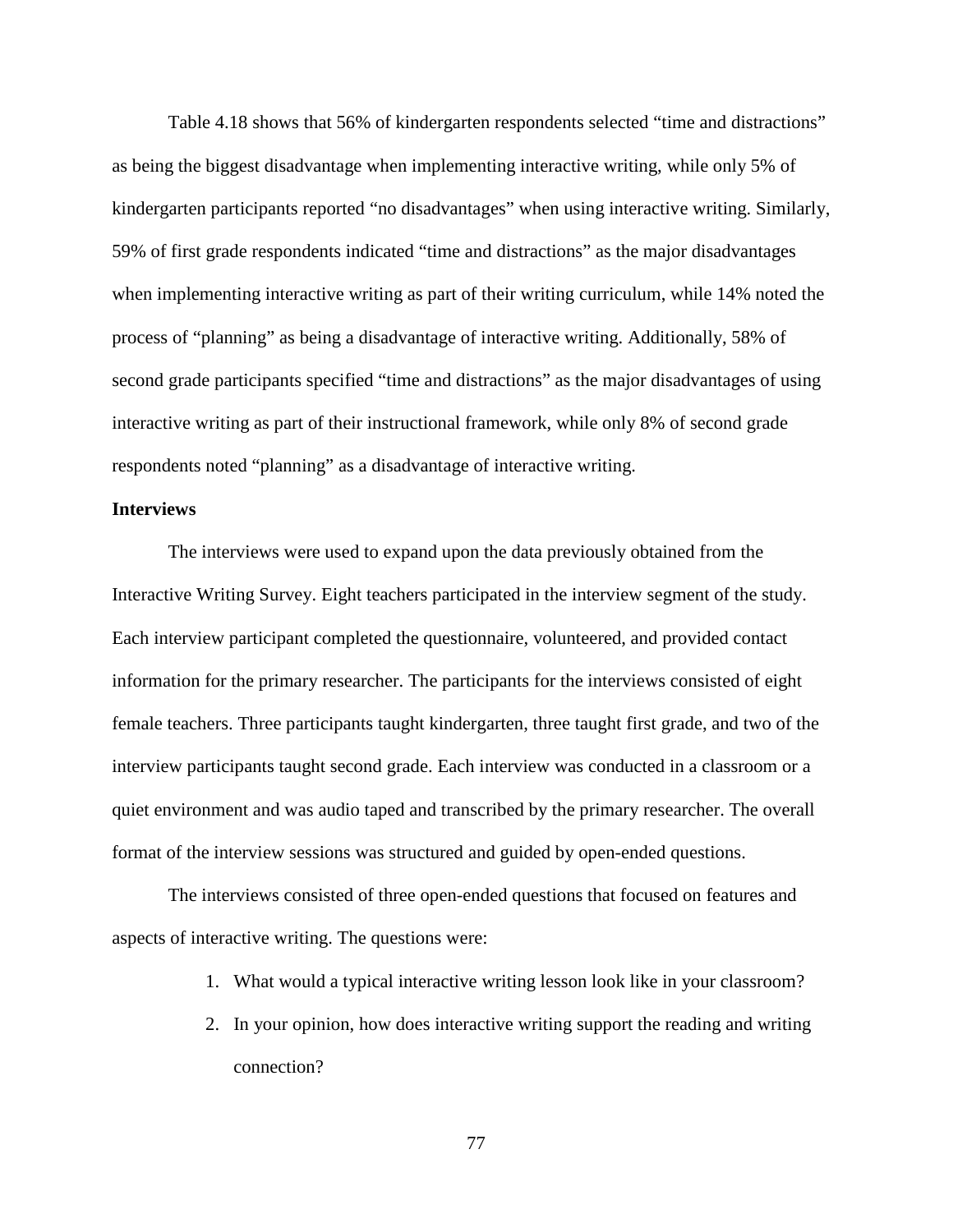3. Have there been any challenges with the implementation of interactive writing? The overall findings from the follow-up interviews are presented in the following section, organized and arranged by the interview questions.

## **Interview Question One: What would a typical interactive writing lesson look like in your classroom?**

Interview respondents described what a typical interactive writing lesson would look like in their classrooms. Comments regarding how participants described a typical interactive writing lesson focused on the structure of the lesson, the instructional decisions made during lessons, and examples of how they had implemented interactive writing. Three recurring themes emerged as participants described how interactive writing looked in their classrooms. The first theme was that participants began their description of an interactive writing lesson with an example of the subject area they used to implement interactive writing sessions. One participant described how her lessons were used for various subject areas.

Sometimes I just come up with the topic and other times we work together to figure it out. Sometimes the topic is related to language arts and other times it's about math or science. Either way, the writing is always related to what we are studying about or discussing in class.

Another participant supported the idea of using interactive writing as an extension for other subject areas. She stated, "Most of our lessons are science based or written after a read aloud." A first grade participant shared how she implemented interactive writing to support other subject areas. She said, "…I will have them answer a question or a math problem." She expanded on the notion of using interactive writing as an extension to other lessons as she described how she used interactive writing to teach features of an author and an illustrator. She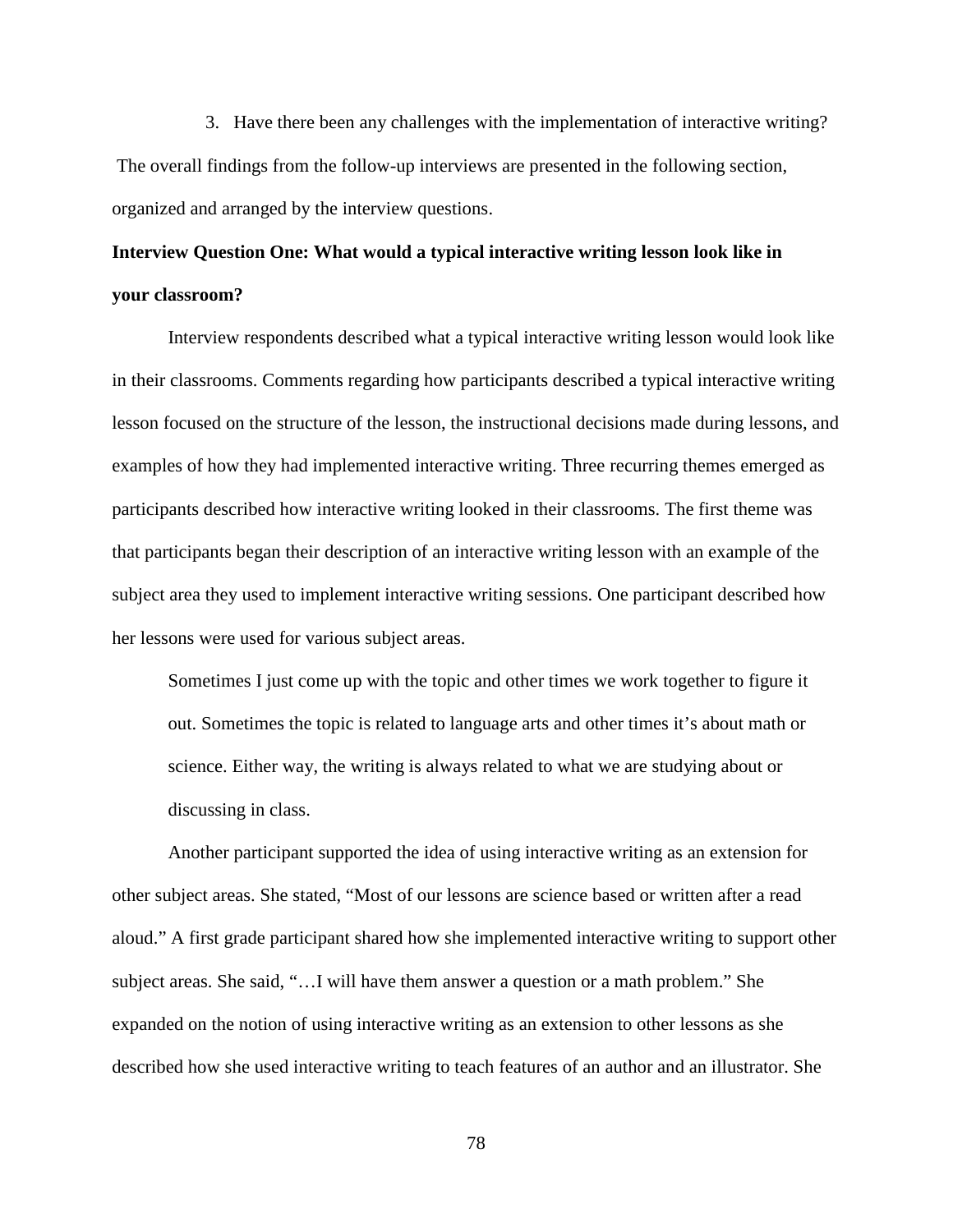stated, "We might even do an author study and have them write questions or ideas to the featured author…last week we wrote to Eric Carle. They had so many questions for him." Finally, a first grade participant further explained how she implemented interactive writing to support author studies or to practice various literary elements.

When the interactive writing begins, I would remind the children about the things they saw in the book. Like for example, I might have them use rhyming words like the author uses, or I might have them use alliteration like the author used.

Another common theme that transpired as participants described a typical interactive writing lesson was the concept of the teacher and the students sharing the pen to complete a written piece. The majority of interview participants described how they had students participate in the writing and the process of sharing the pen during the lesson. One participant described the process of the children coming up to share in the writing. In her description she said, "The children might be writing either part of a word or the whole word itself. They also might write new high frequency words." Another participant explained how her students shared in the writing. "I would make sure that I hand over the pen to different students to help them practice what they need with my assistance." One participant stated, "I call on students one at a time to help me write parts of the message." A first grade participant further described the concept of having the students write portions of the message during an interactive writing lesson.

For example, I might call on one of my students to help me write a particular word, maybe even a sight word. I would have that student write the portions that they hear, or that they can stretch out, and then I would write the remainder of the word. Together, we would complete the word and then as a group we would all go back and reread the entire written piece.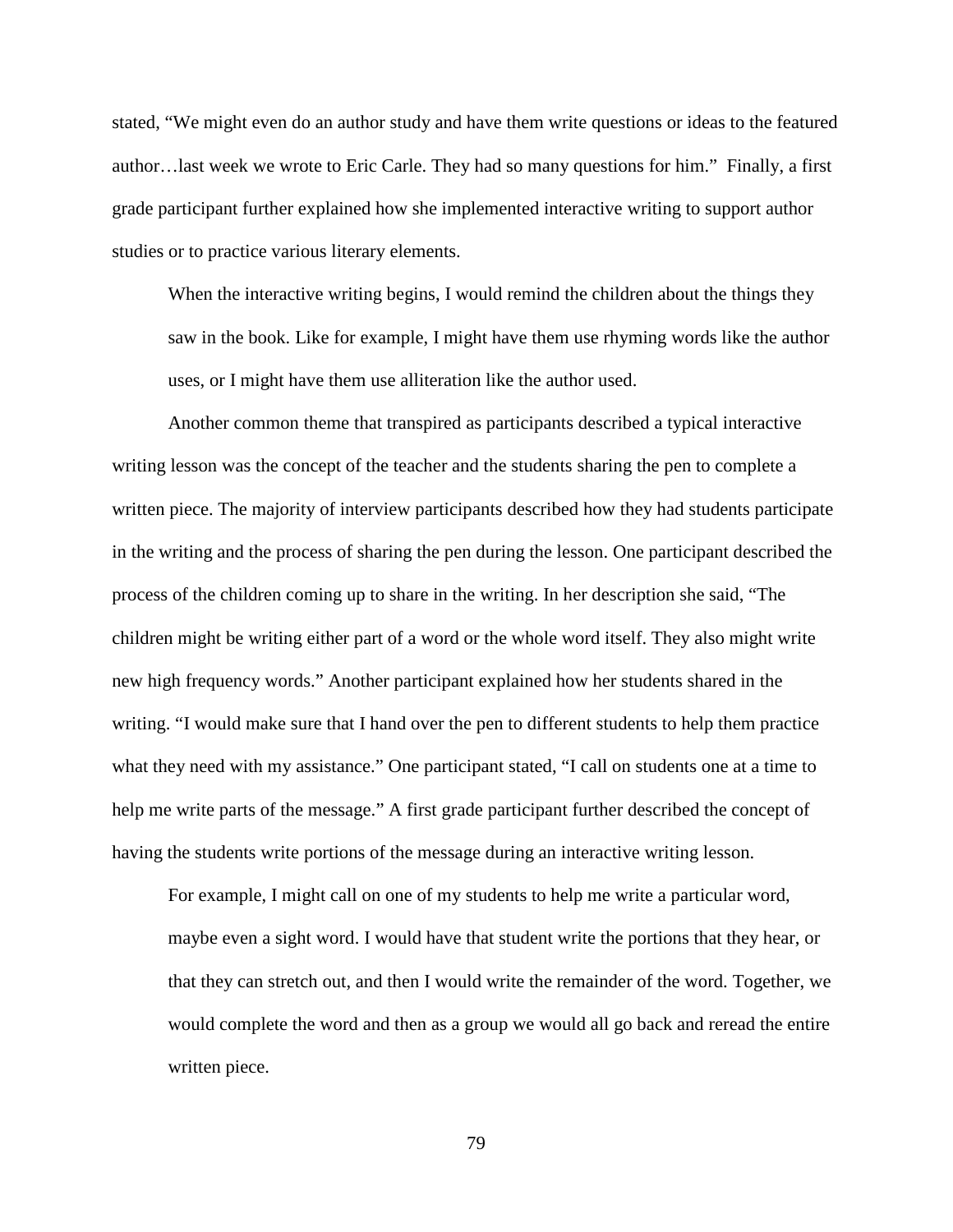Another participant described how interactive writing allowed students to share in the writing of sight words. In her description, she made the following statement:

…and we would do the writing together, sharing the pen…kids who are having difficulty with sight words, maybe I would have them come up and maybe find a word on the word wall and they would write that and we would just continue to work on it together until we have completed what we want to write.

 An additional theme that emerged was the concept of participants using preplanned notes, assessments, or schedules to guide instructional decisions and select students during interactive writing lessons. The majority of interview participants mentioned the use of notes or schedules as tools used to select students to help with the writing. A first grade participant stated, "I use the notes I take during writer's workshop or as they are working independently. These notes really help me figure out what I need to address and who I need to call on." She further expanded on the process of using instructional notes during interactive writing as she mentioned the following:

Without my notes, there is no way I could figure out who to call on. I literally refer to my notes around two to three times during my interactive writing lessons. And the kids just know that they have to wait to see what my notes say.

Another participant described how she used notes and observations to help guide the instructional decisions she makes during interactive writing lessons.

I really try to use my notes from writer's workshop to decide who I'm going to call on but it sometimes gets hard to manage. So, I rely on my mental notes or things that I have recently observed to help me with who to call on.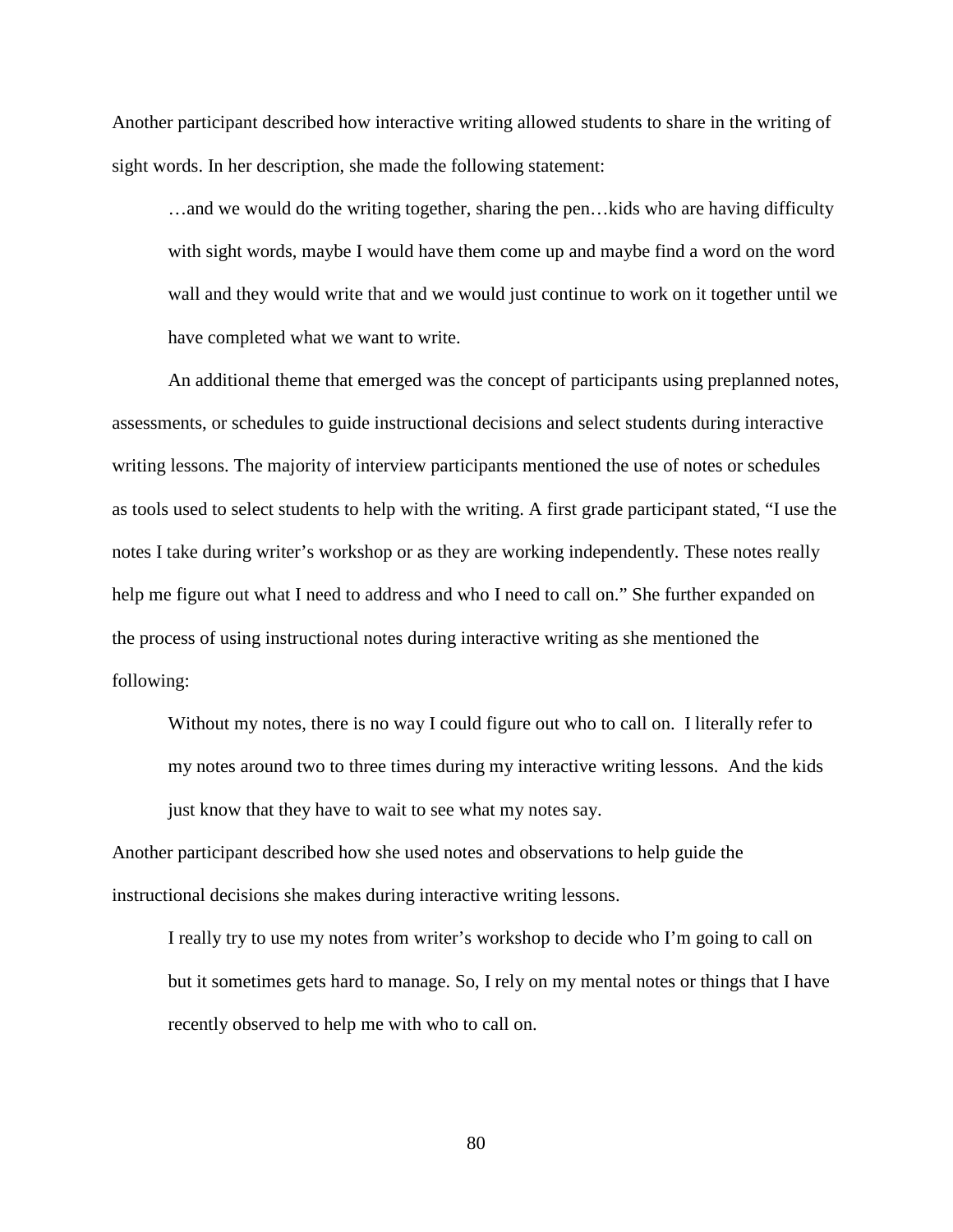A second grade participant described how she used assessments to decide which students she selected during interactive writing. "Well really I use the spelling tests that we take as a way to see who needs what during the writing lessons. And sometimes I use my own personal notes that I take while I work with my students."

## **Interview Question Two: In your opinion, how does interactive writing support the reading and writing connection?**

 Interview participants described their thoughts on how interactive writing supported the reading and writing connection. Statements regarding how interactive writing supported the reading and writing connection focused on how reading and writing are both taught through an interactive writing lesson and how the written piece is reread during the writing. There were two recurring themes that emerged as participants described how interactive writing supported the reading and writing connection. The first theme that emerged was that interview participants described how reading and writing are connected during interactive writing as students write and reread the written text. In describing how interactive writing supported the reading and writing connection, one participant made the following statement:

It really impacts their level of understanding. And then there is a bigger connection when they go back and reread what they have written. That's where I really see how interactive writing supports the reading and writing connection because kids go back to read their writings and that further connects them to their writings. And then in turn, students become stronger in both reading and writing because they get the opportunity to do both with the support of the teacher.

Another participant expressed the same belief that interactive writing supported both the reading and writing processes as students reread the written piece.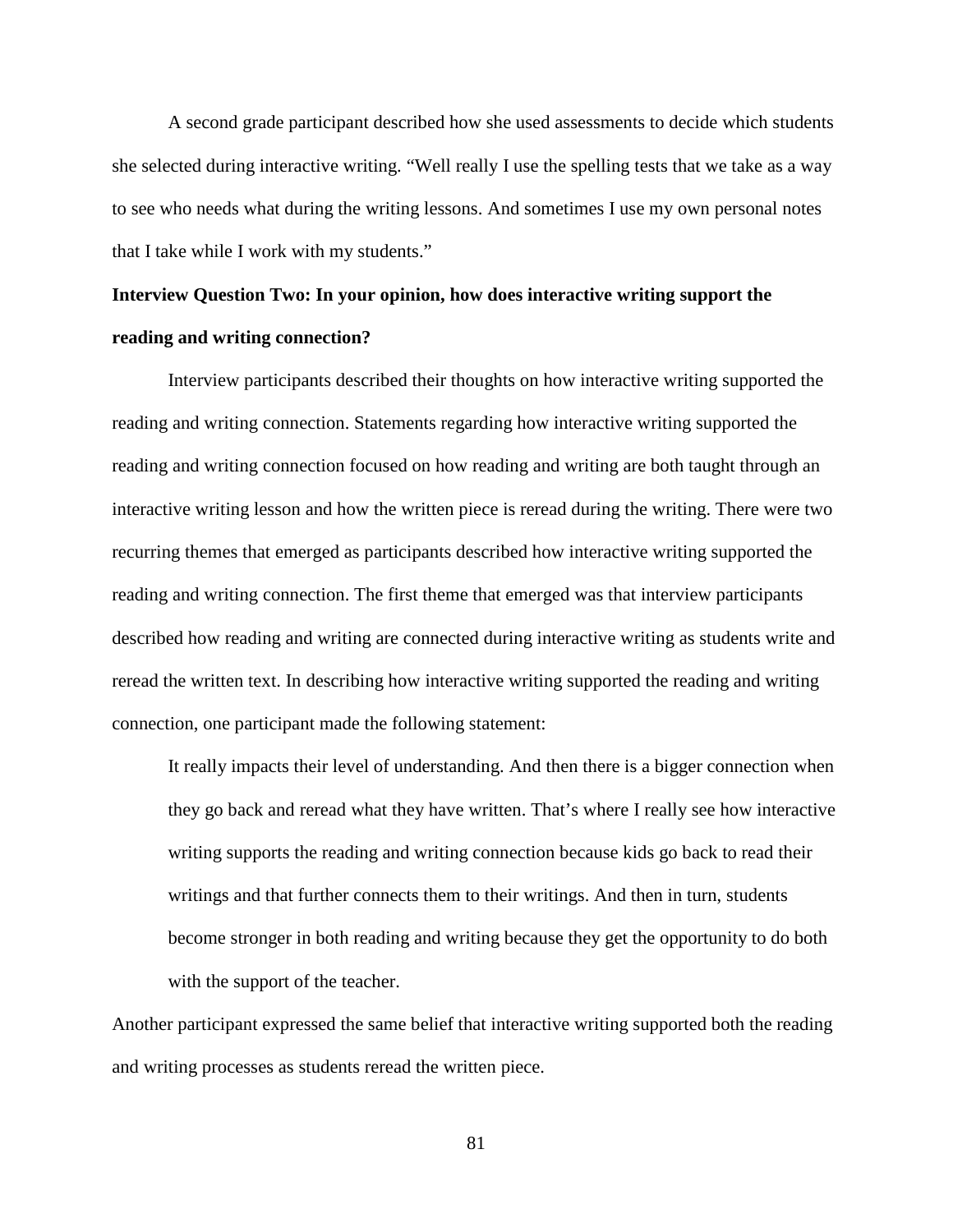Well, reading and writing are both such a big part of interactive writing, and when the teacher includes the children in reading and the writing, like with interactive writing, she kind of connects the processes together. Like for example, children can see and hear the structure of writing by actually helping with the writing and they can see and hear the process of reading by helping the teacher read the writing.

A veteran participant shared how her students enjoyed the process of writing and rereading the text after an interactive writing lesson.

They think it's so cool to become part of the writing and use the cool markers and come up and write and read back what they wrote, and you can really see how there is a strong connection between the reading, the writing, and the child.

The second theme that emerged was the idea that reading and writing are connected during an interactive writing lesson through the development of language, sentence structure, and print awareness. One participant described how interactive writing supported print awareness and how words convey meaning. "This way the children practice language skills and see how their words create a message and how we can work as a group to change and revise the writing." A first grade participant further described how interactive writing supported the reading and writing connection as students developed the concept of how words covey meaning. "We are constantly reading the words that we have written and then the kids are able to see how their words can form a written piece."

Another interview participant explained how interactive writing connected reading and writing, as it supported the development of correct sentence structure.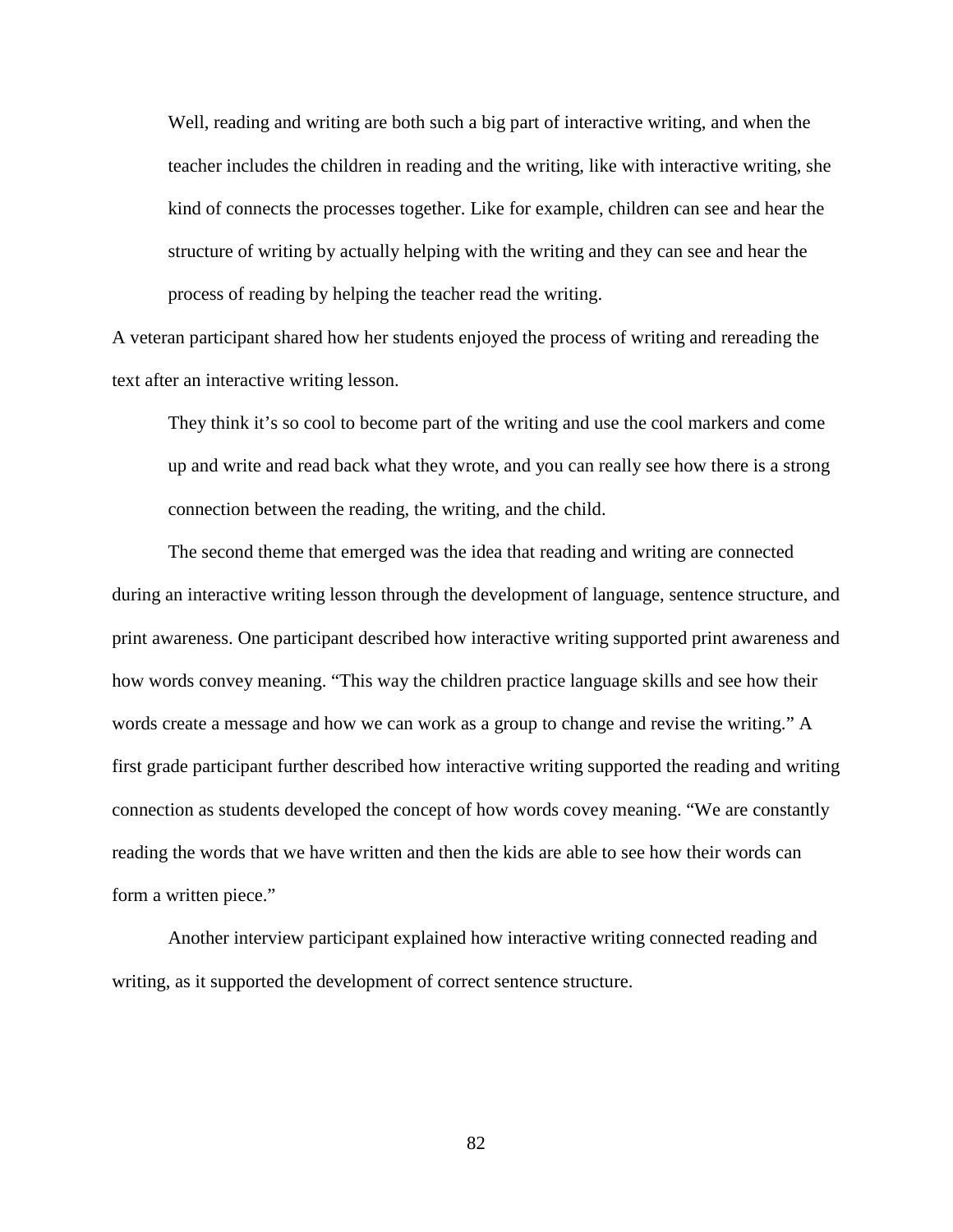Ultimately, it allows children to hear sentences written correctly because so often these children enter kindergarten with the inability to recognize complete sentences. So, I really

feel that interactive writing helps children develop the concept of a complete sentence. One participant further described how interactive writing connected reading and writing as students are exposed to print and speech.

Interactive writing supports the reading writing connection by connecting speech and thought together. Interactive writing shows how the two relate and support one another. This happens when children understand that speech can be written down and then read. Then with writing, they can take ownership to their understanding of a concept, the concept of reading and writing.

### **Interview Question Three: Have there been any challenges with the**

### **implementation of interactive writing?**

 Interview participants described the challenges involved with the implementation of interactive writing. There were two recurring themes that emerged from the findings. The first theme was that participants stated that interactive writing lessons were challenging to implement because they took too long to complete. Statements that supported this theme included, "Time is a big challenge for me when I implement interactive writing…it's hard to find the time to do the writing and other times it's just finding time to cover what you want to cover during the lesson" and "…one of the challenges with interactive writing that I have faced is the amount of time it takes to finish a piece." One participant identified time as a distraction of interactive writing as she stated, "…I get frustrated with children who are constantly talking and interrupting the writing process…it just seems too long for them. Sometimes it is too long for me." Another participant described how the lack of time caused challenges with the implementation of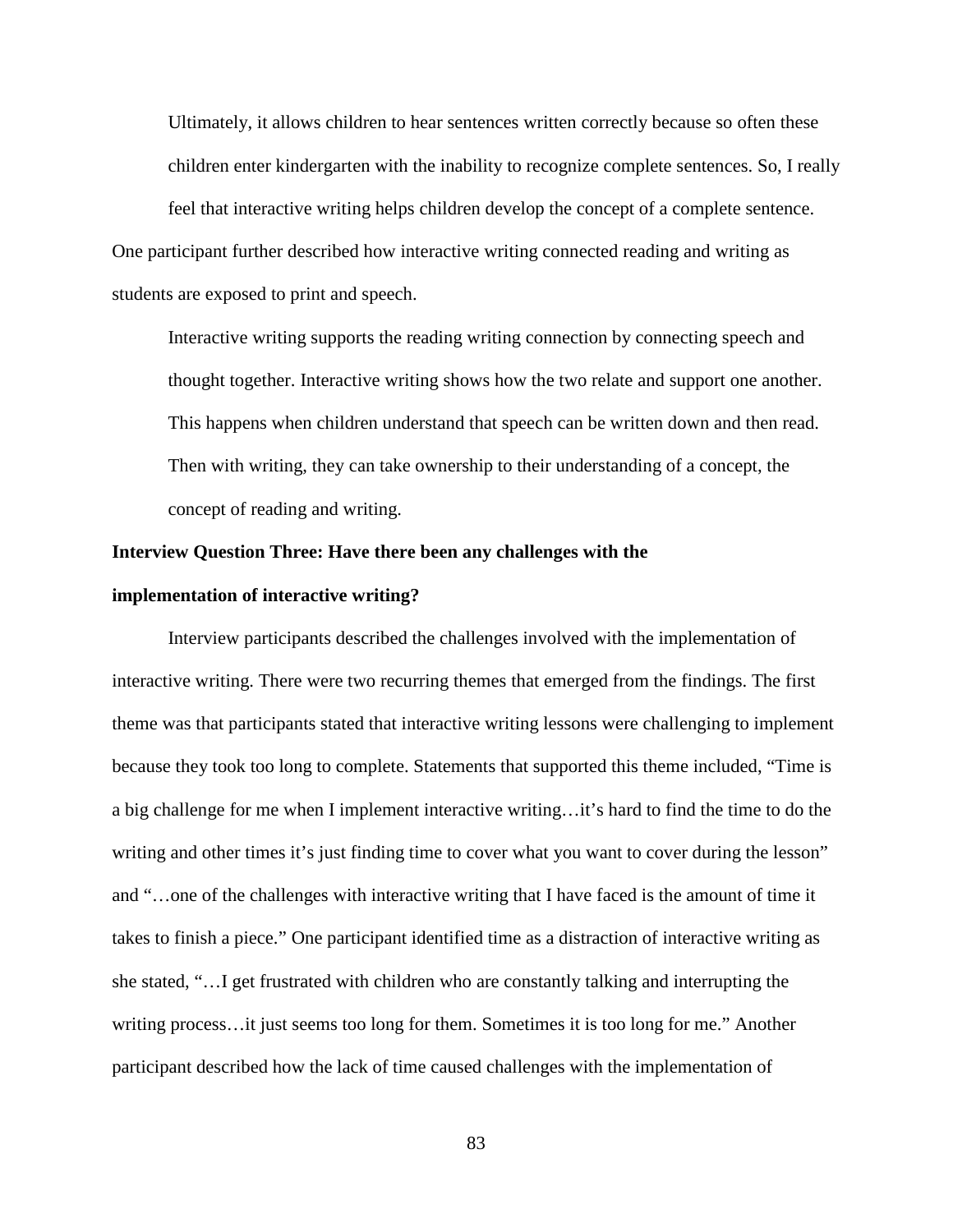instructional elements. She stated, "…you know there is always a time factor thing. As I mentioned earlier, it always seems as if there is not enough time in the day to get everything done or completed." One kindergarten participant further described the challenge of finding the time to implement interactive writing into her daily curriculum.

Because you know so much happens during the day, and it just doesn't allow for you to incorporate writing into the day. Honestly, sometimes I feel like I am having to do so much, and then writing is the last thing that I worry about.

Another participant explained how she is often challenged with the time she has to manage and fit in various instructional writing methods. She stated, "I also find it challenging to decide and juggle interactive writing with writer's workshop, so I often pick writer's workshop over interactive writing and I just try and make my mini lessons more like interactive writing."

The second theme that emerged was the challenge of the students becoming distracted during interactive writing lessons. Participants stated that students would often become unfocused and distracted during the writing lesson. One participant described the challenge of keeping students engaged in the writing. "Yes it can be very challenging getting them to sit down and pay attention and just fitting interactive writing into the daily schedule." Another participant expanded on the challenge of having the students stay focused and engaged during an interactive writing lesson.

Probably the most challenging issue with interactive writing is keeping the whole class engaged while one student is up at the front actually doing the writing. They sometimes get very chatty and unfocused when they are not the ones doing the writing, and that and gets very frustrating from a teacher's perspective.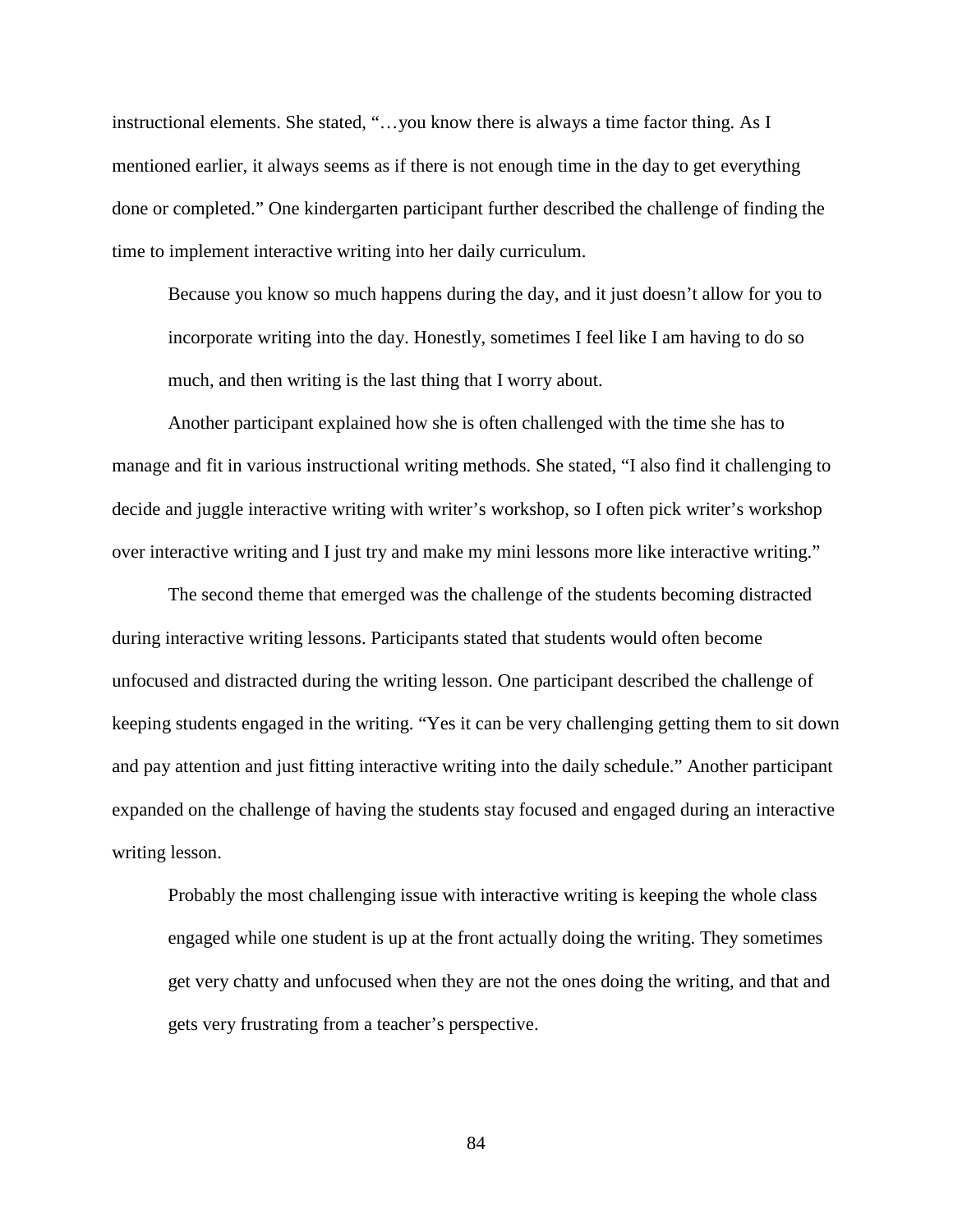A kindergarten participant also described how she is challenged with redirecting students during interactive writing lessons.

However, when I implement interactive writing I would say the most challenging aspect of the entire process is getting the kids to stay focused. They always seem to pay more attention to what everyone else is doing and with who is coming and going. I feel like I'm always having to redirect the children, and sometimes I feel that it's just too long to have them sit on the floor.

One participant further described the frustration with keeping children focused during an interactive writing lesson.

…it can also be difficult when the children begin to talk, especially when the lesson begins to unravel and they become more interested in what their classmates are doing and not with what is being learned through the writing.

Another participant described the elements within the classroom that caused distractions during interactive writing lessons.

The kids who are easily distracted tend to pick items from the carpet and can be distracting to other children. Also, a lot of my students are easily distracted by individuals who are going to the restroom or those who are coming in and out of the room...seems like the longer we are on the carpet, the more distractions come up and they become less focused on the lesson.

#### **Summary**

 The purpose of this research study was to determine if primary teachers in ESC Region 2 used interactive writing, describe how they defined interactive writing, and explain how primary teachers implemented interactive writing. The results indicated that respondents in the ESC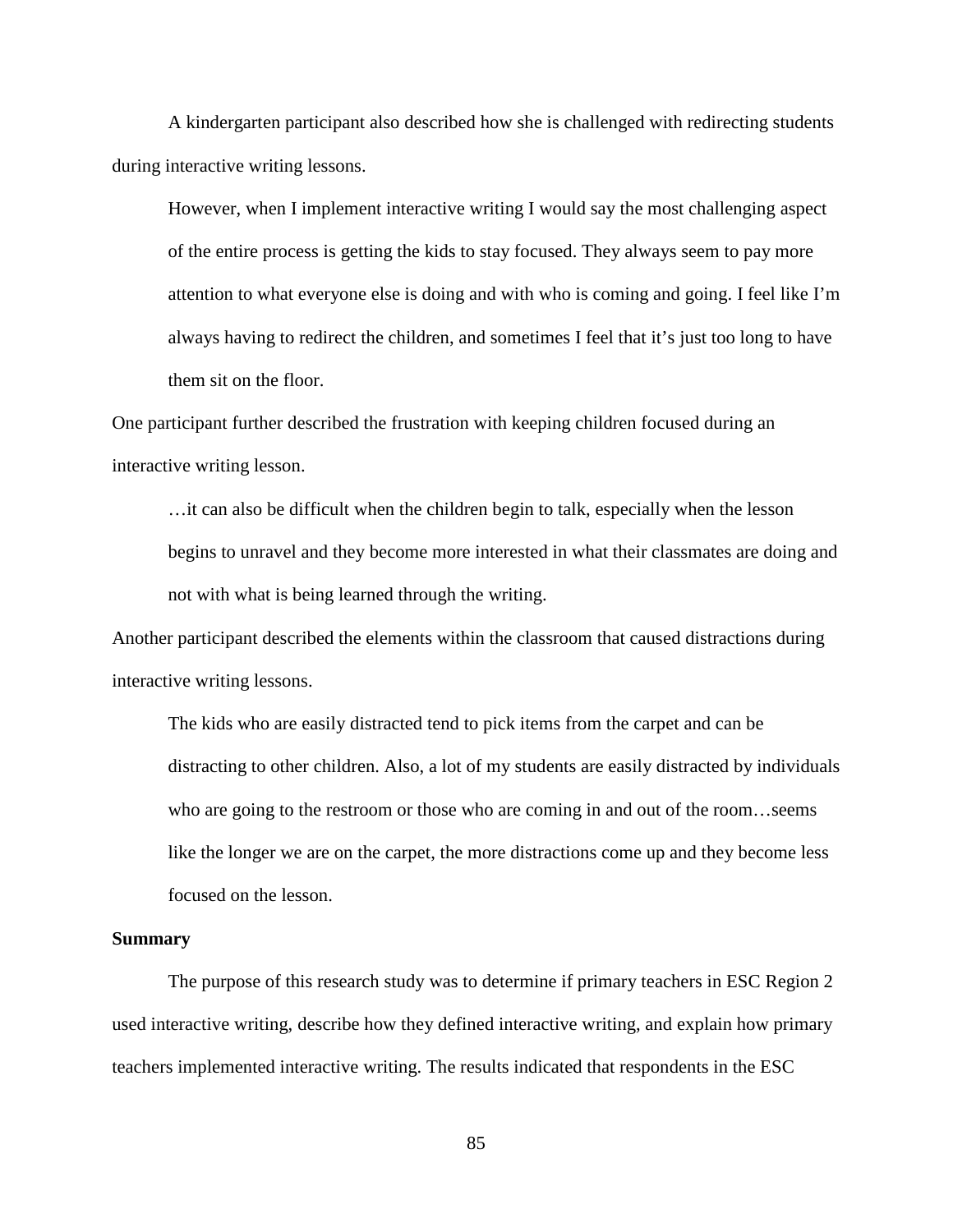Region 2 area are using interactive writing and described how they defined and implemented interactive writing as part of their instructional framework. Narrative responses further captured what a typical interactive writing lesson looked like in a primary classroom, how respondents felt interactive writing supported the reading and writing connection, and the challenges that occurred with the implementation of interactive writing.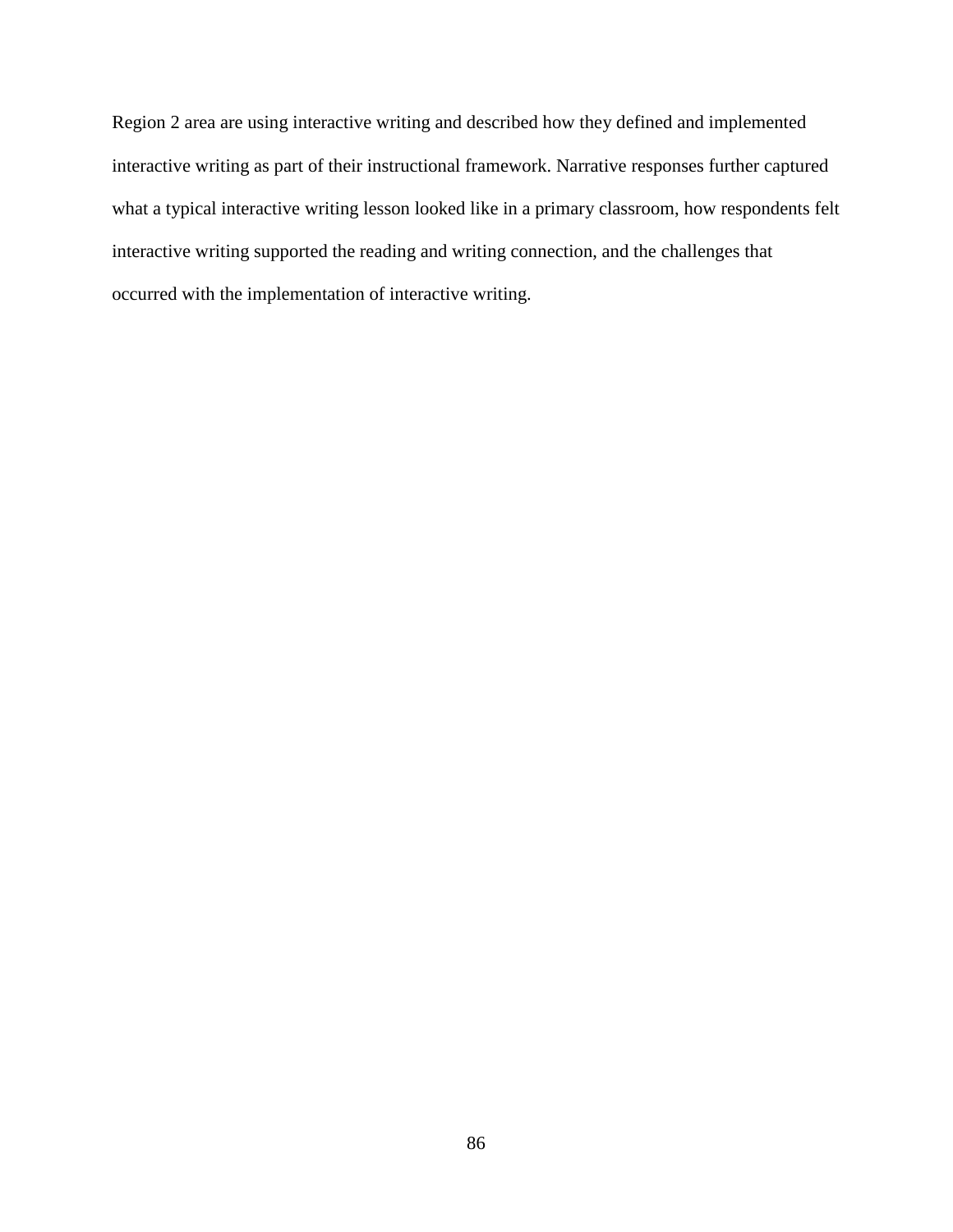### **Chapter 5**

### **Discussion**

 This chapter is divided into three major sections and presents an overall discussion of the study. A summary of the Interactive Writing Survey, a discussion of the follow-up interviews, a discussion of the findings, and a final summary will be presented at the end of the chapter to review the discussions of the major sections.

### **Overall Findings**

 The overall findings for this study suggested that respondents understood the elements of interactive writing and were able to provide a definition for interactive writing as an instructional method. Second, the participants noted that they discovered interactive writing through various forms of professional development opportunities and reported that they implemented interactive writing either during a weekly timeframe or when they had the opportunity to integrate it into their curriculum. Third, there was no statistically significant relationship between how often interactive writing was implemented and grade level taught. Fourth, participants noted that they had complete freedom with the implementation of interactive writing. The analysis indicated that there was no statistically significant relationship between the extent of freedom on the implementation of interactive writing and grade level taught. Fifth, respondents reported that they used interactive writing for whole group instruction and to support content-area lessons. The extension areas mentioned by participants were the following: read-alouds, science lessons, math lessons, and with morning message instruction. Sixth, the study revealed that participants most often selected students based on preplanned schedules or notes. Examples of the pre-planned schedules were the following: preset schedules, writer's workshop notes, anecdotal notes, and assessment data. Seventh, participants noted that interactive writing was an effective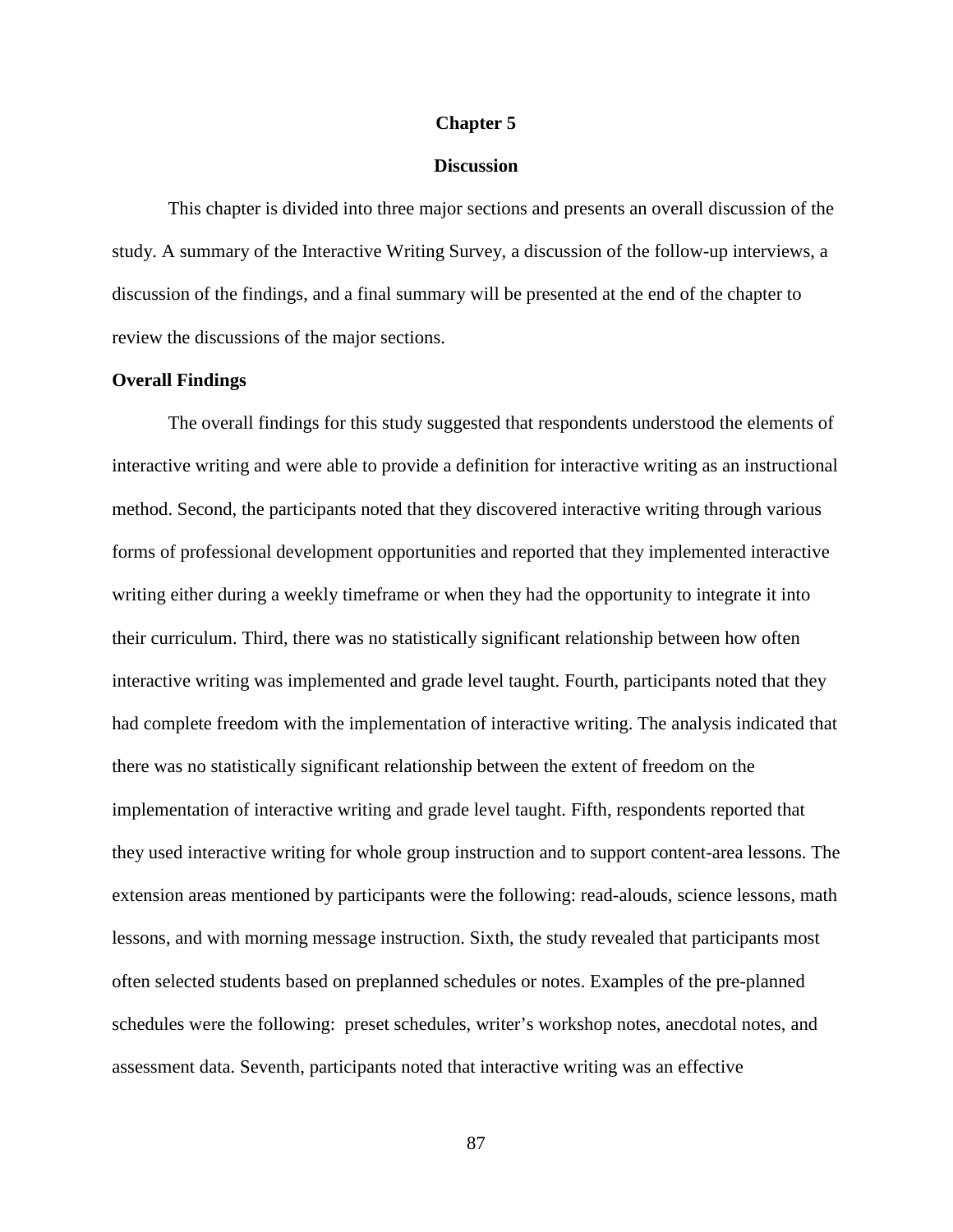instructional method useful for hearing letters, sounds, and sight words. Finally, respondents indicated that an advantage of interactive writing was that children took ownership of their writing, while time and distractions were noted as being the major disadvantage when implementing interactive writing.

 This study was guided by three research questions. The following sections review the research questions, discuss the findings, identify limitations for the study, and provide suggestions for further research. The discussion for this chapter will be arranged by the research questions, additional findings, and a summary of the findings.

# **Research Question One: What are the variations on the definition of interactive writing among primary teachers in the Education Service Center (ESC) Region 2 area who are implementing interactive writing?**

The number of survey respondents represented 11.5% of primary teachers in ESC Region 2 and thus the discussion is limited to those who responded. In addition, the uniqueness of the region examined must be considered when discussing the findings for the study. South Texas residents, including those in ESC Region 2, have been reported to have a high poverty rate and an increased number of at risk children (Castro, 2011). For the 2009-2010 school year, The Office of the Texas Comptroller reported ESC Region 2 as being one of four regions in Texas with a large number of economically disadvantaged children (Window on State Government, 2010).

### **Survey.**

The results of this study showed that respondents defined interactive writing as an instructional process that involves "sharing the pen" to complete a written form of text. This finding coincides with Button et al. (1996) definition of interactive writing and the process of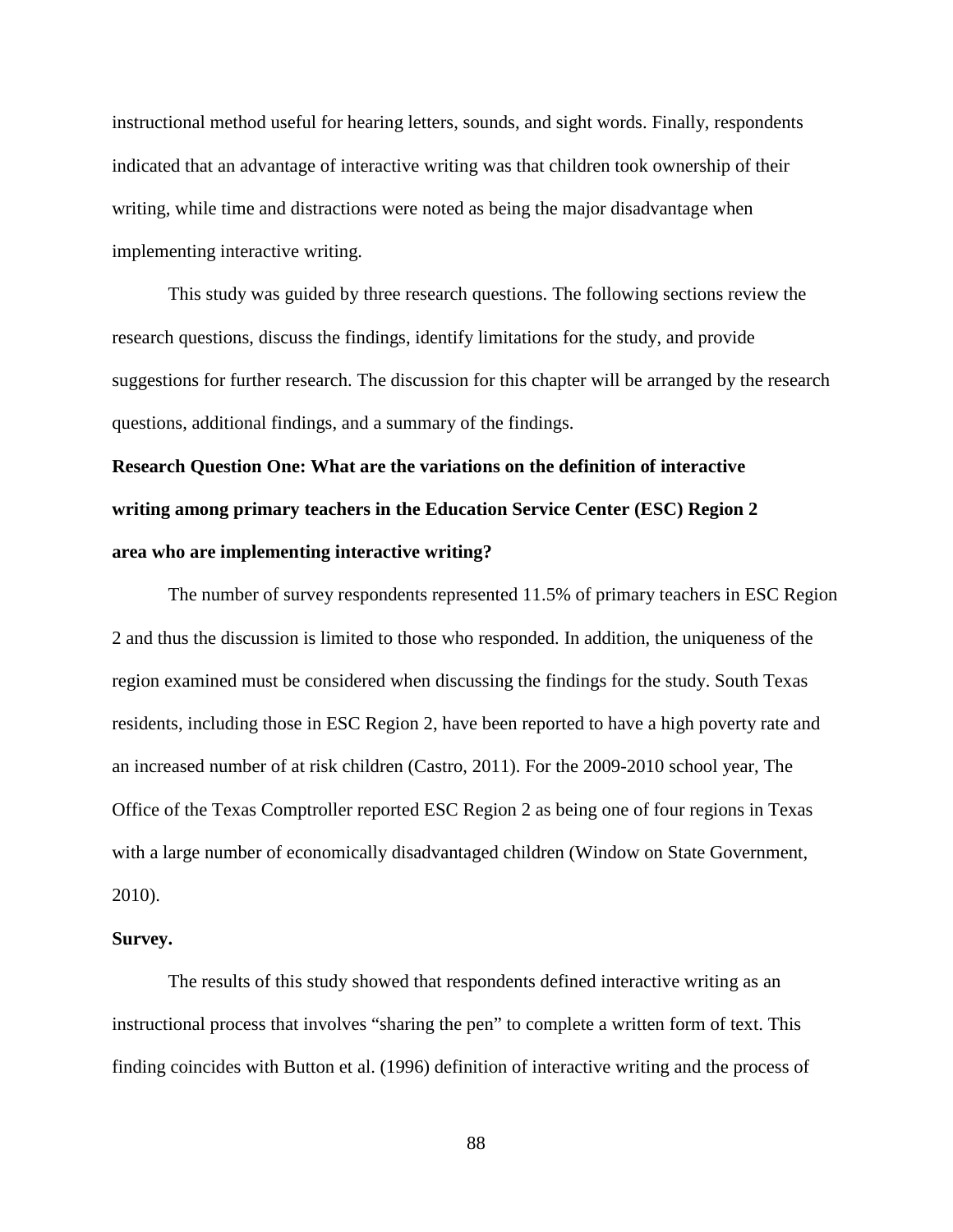sharing the pen during the writing process. Button et al. purported that teachers provided instructional opportunities during interactive writing lessons and that "…children take an active role in the writing process by actually holding the pen and doing the writing" (p. 447). In a recent study, Williams et al. (2012) investigated the effects of using a practice form as a tool during interactive writing lessons to mediate instructional aspects of writing. Williams et al. defined interactive writing as an approach to writing that explicitly allows the teacher to demonstrate letter to sound correspondence, concepts of print, and spelling patterns. An additional aspect of their definition was the idea that interactive writing involved the process of the teacher and the children sharing the pen during the writing lesson. The definitions noted in the research were consistent with how respondents from the current study defined interactive writing. Researchers and respondents from the current study both included the concept of sharing the pen in their definitions of interactive writing.

The findings from the current study also suggested that participants defined interactive writing as "writing done with the teacher and students." This finding was supported by the research and the idea of the teacher and the students working together to complete a writing piece during an interactive writing lesson. In fact, Pinnell and McCarrier (1994) defined interactive writing as a writing strategy that enables teachers and students to collaborate thoughts and ideas, implement conventions of print, and hear and record sounds in words as they compose a written piece. Jones et al. (2010) investigated the effects of interactive writing and writer's workshop on kindergarten children's reading abilities. Jones et al. defined interactive writing and indicated that "During interactive writing, the students and the teacher negotiate the writing topic and the details of the text to be written" (p. 328). These definitions supported the idea of the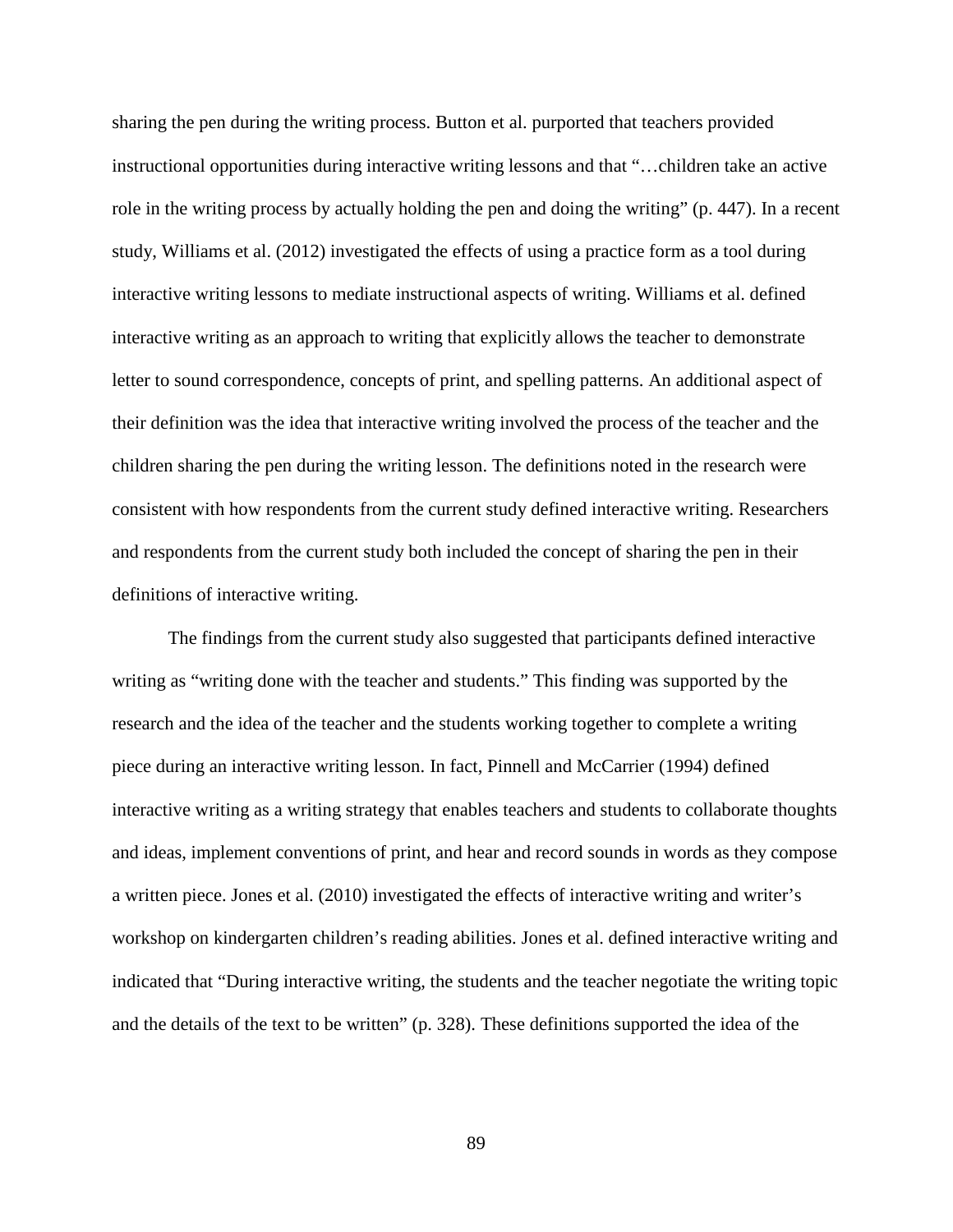teacher and the students working together during the writing process and align with how respondents in ESC Region 2 defined interactive writing as an instructional approach.

Other researchers (Craig, 2006; O'Connor, 2004; Roth, 2009) investigated the effects of interactive writing and how it impacted language structure, print related concepts, and identifying sounds within words. However, no research has explored how primary teachers defined and implemented interactive writing. Therefore, the data for the current study provided insight on how primary teachers defined interactive writing. The findings suggested that the primary teachers who responded were knowledgeable in the understanding of interactive writing and were able to define interactive writing as an instructional writing method. The results further indicated that participants were able to provide key words and phrases in their definitions of interactive writing.

Although respondents defined interactive writing and provided key terms and phrases in their definitions, only 11.5% of the primary teachers in ESC Region 2 responded. Therefore, it cannot be assumed the majority of primary teachers in this region would define interactive writing in a similar manner. It is probable that those teachers who did respond were already vested in its use and had a conceptually useful definition and understanding of interactive writing.

#### **Interviews.**

For the current study, respondents defined interactive writing as either an instructional method where the teacher and the students work together on the writing or the process where the teacher and the students work at sharing the pen to complete the writing. Both of these definitions are common phrases found in the literature of interactive writing. Williams and Pilonieta (2012) emphasized the process of sharing the pen during an interactive writing lesson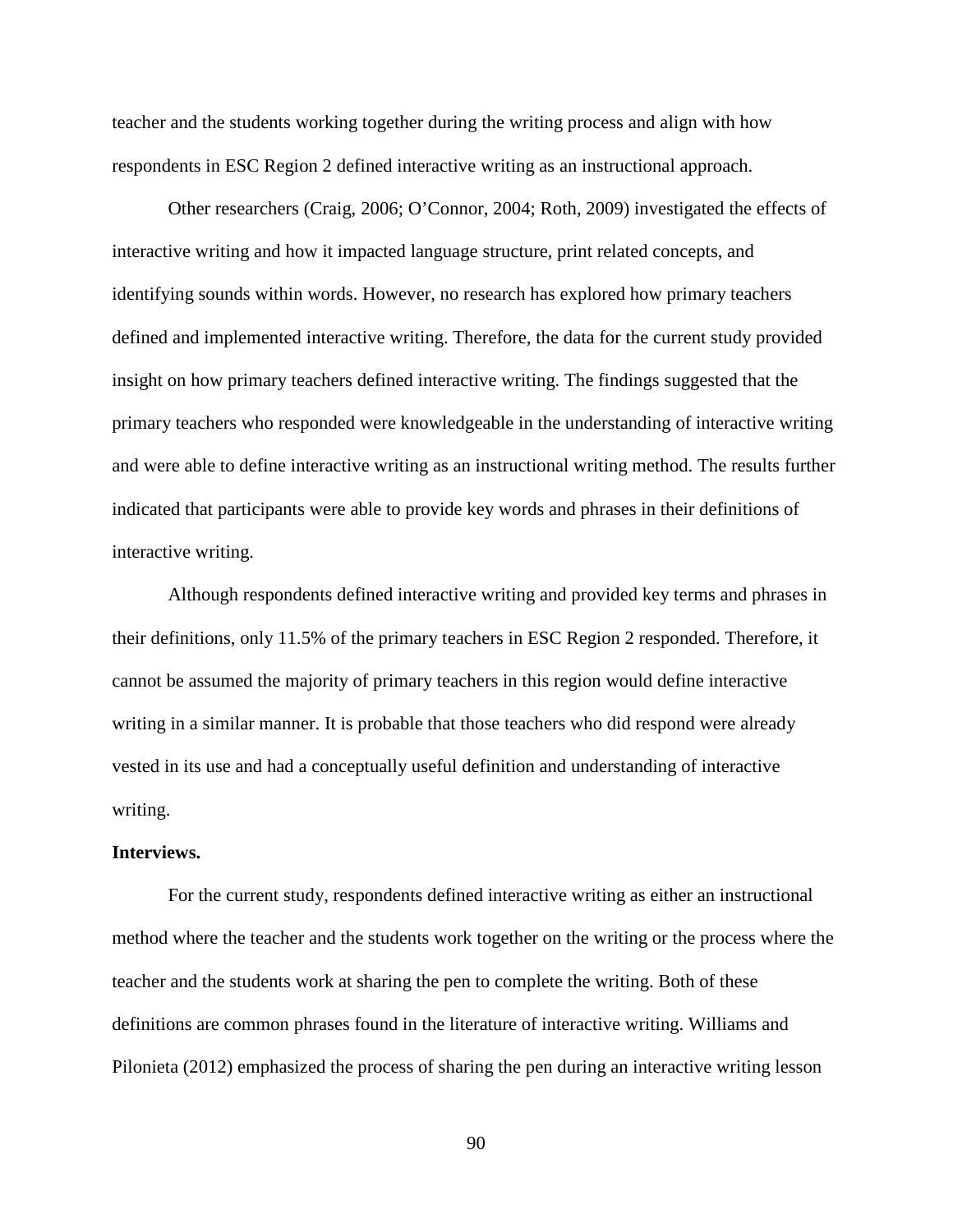and explained how the teacher scaffolds instruction and selects students to write portions of the text that are specific to their academic needs. Interview participants further elaborated on their definitions of interactive writing as they described a typical interactive writing lesson in their classrooms. Responses such as, "the children would then come up and help me with the writing" and "I call on students one at a time to come and help me write parts of the message" were similar statements made by interview participants. One participant provided examples and further expanded on the process of the teacher and the students sharing the pen during an interactive writing lesson.

Sometimes my lessons begin with me using the pen to model a specific teaching point. For example, I may focus on using the "ing" ending on words. So, I would have certain children come up to help me complete sentences that include words or phrases with the "ing" ending.

 Another participant's statement supported the finding that interactive writing is an instructional writing method where the teacher and the students share the writing and the pen during the lesson. She explained how she focused on specific instructional areas as she selected students to participate and help with the writing.

 We would write together sharing the pen…maybe if we had been discussing sharks I would start out by calling those kids who need help with beginning sounds or letters. Those kids would be called up to help me share the pen. I may call on a student to come write the /sh/ sound for shark. So they would come up and I would help them write that, and then I would help them with the rest of the word.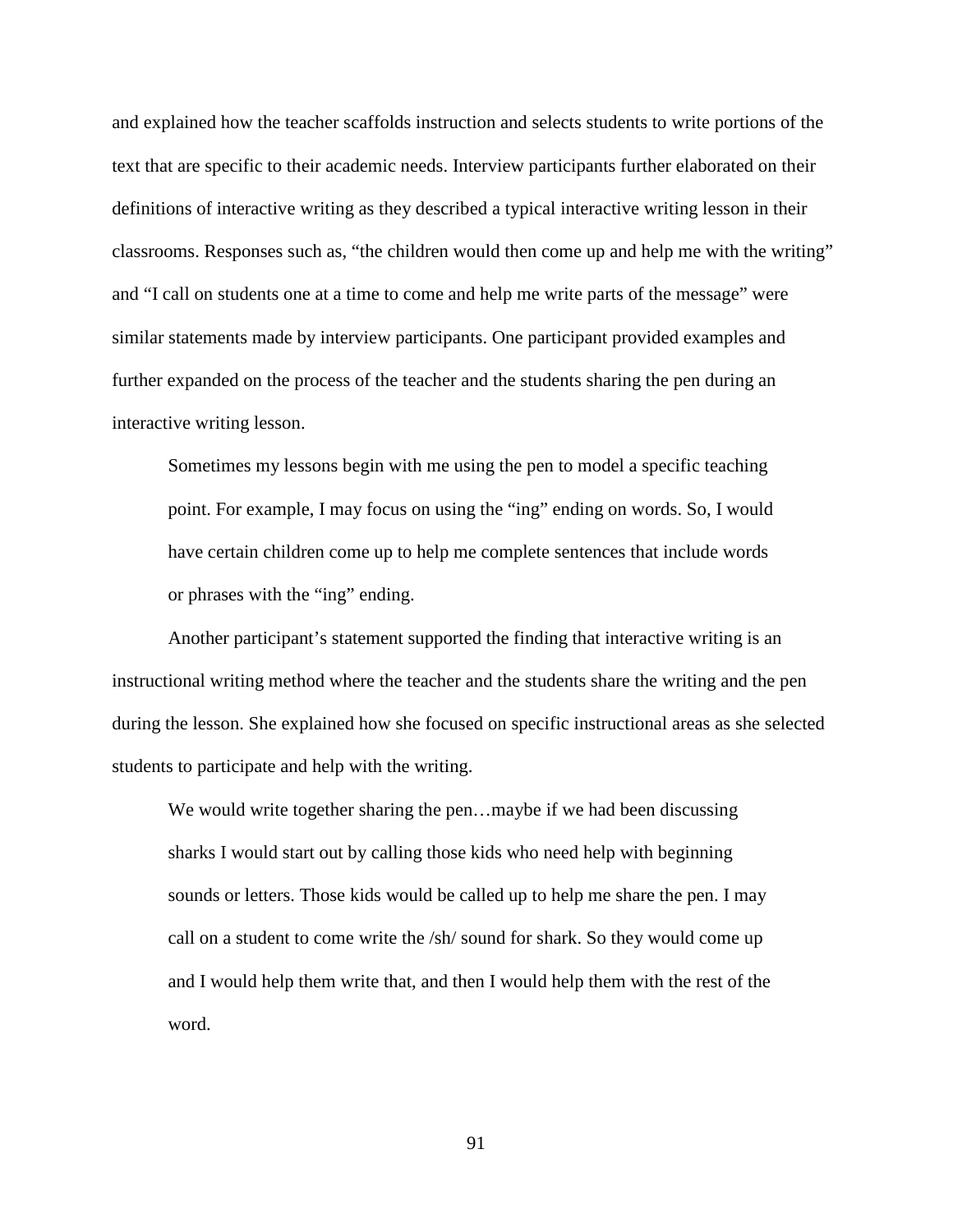Overall, the findings from the survey and the interview responses suggested that the participants involved in the study were knowledgeable, had similar understandings, and were able to define interactive writing. These findings were consistent with past researchers (Boroski, 2004; Collom, 2004) and their definitions of interactive writing as an instructional writing method. The definitions provided by the respondents were often simple and short. However, the overall understanding and knowledge of interactive writing was demonstrated through the terms and phrases used in their definitions.

## **Research Question Two: How are primary teachers in ESC Region 2 implementing interactive writing?**

### **Survey.**

The data suggested that participants had complete freedom with the implementation of interactive writing. Additionally, the data indicated that there was no statistically significant relationship between freedom on the implementation of interactive writing and grade level. These findings cannot determine if complete freedom on the implementation of interactive writing enabled participants to use interactive writing more frequently. It can only be assumed that participants in ESC Region 2 were given the freedom to implement interactive writing during their daily curriculum. However, because the number of respondents represented 11.5% of primary teachers in ESC Region 2, it cannot be assumed that all primary teachers share a similar freedom of implementation.

The results suggested that respondents implemented interactive writing at least three times a week. The analysis also indicated that there was no statistically significant relationship between how often interactive writing was being implemented and grade level. Although the findings did not determine a statistically significant relationship, the data did support the premise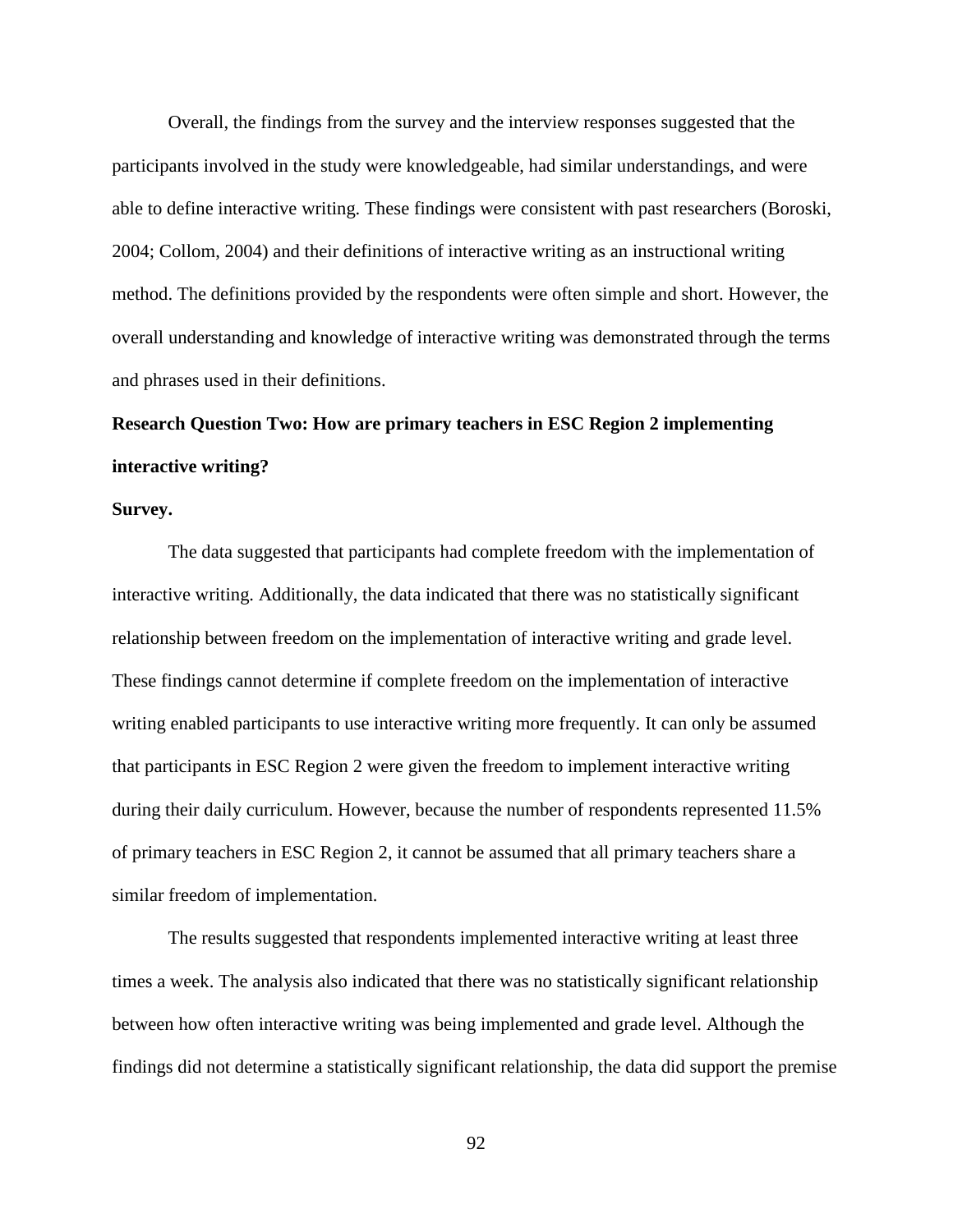of implementing interactive writing throughout the week. In fact, Schaefer (2004) suggested that daily and weekly interactive writing opportunities allowed children to develop writing strategies, language patterns, listening skills, and speaking skills. Button et al. (1996) described the implementation of daily interactive writing lessons with kindergarten students during whole group literacy instruction. In their study, daily interactive writing lessons were implemented throughout the entire school year. Although the findings for the current study only described interactive writing as being implemented at least three times during the week, the idea of consistent, interactive writing lessons was a common element described in both the literature and the current study.

 In contrast, the findings for the current study also indicated that participants implemented interactive writing on an occasional basis or "whenever I can fit it in." This finding was not consistent with the literature or how often researchers suggest to implement interactive writing. Williams and Hufnagel (2005) documented the implementation of daily interactive writing lessons for kindergarten children. Williams and Hufnagel suggested that daily interactive writing sessions improved kindergarten children's use of alphabetic principles and their ability to implement writing strategies. In fact, scholars (Filippini, 2009; McCarrier et al., 2000) purported that interactive writing should be implemented throughout daily or weekly instruction. Therefore, this finding was not supported by the literature. The data suggested that some respondents simply used interactive writing as an instructional filler and were not consistently using interactive writing as a daily or weekly instructional writing method. This finding may be related to the strict schedule guidelines placed on teachers. Based on the researcher's experience as a consultant in districts within the ESC Region 2, primary teachers often have specific areas of literary instruction they are expected to implement into their curriculum. These areas of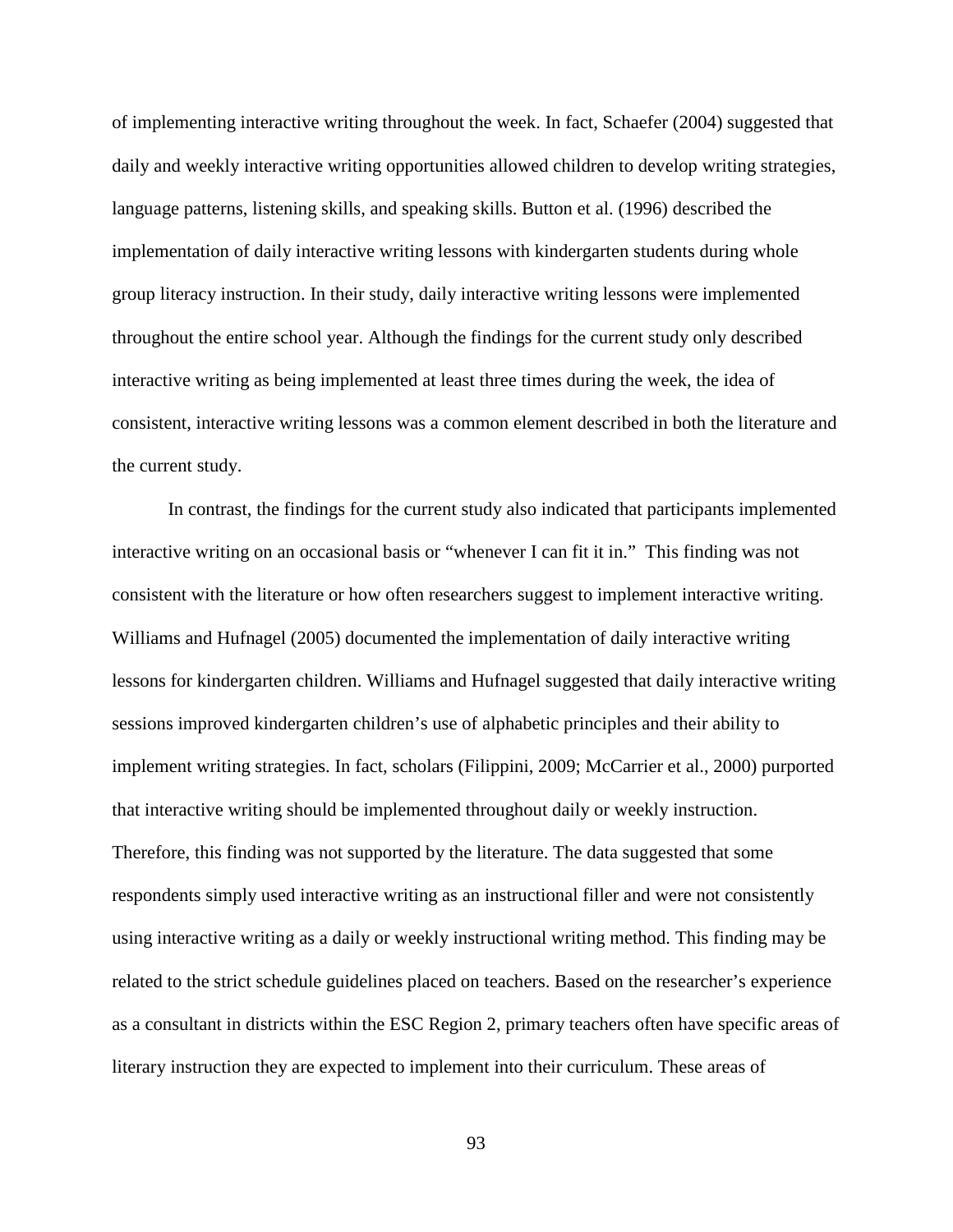instruction include writer's workshop, guided reading, shared writing, and shared reading. Although these literary areas are crucial for the academic development of young children, they are often lengthy and time consuming to implement. In addition, it may be a challenge for teachers to decide which literary area to include within their daily curriculum. Therefore, interactive writing may not be an instructional method selected by teachers to be implemented on a daily basis.

The results for the study revealed that participants used interactive writing in whole group settings. This result is an element of interactive writing that was supported by the literature. Interactive writing lessons are suggested to be conducted during whole group sessions. McCloskey (2004) explained that during whole group interactive writing "…everyone in the class receives explicit instruction and modeling at the same time" (p. 9). Collom (2004) emphasized the importance of implementing interactive writing as a collaborative whole group writing experience. It has been suggested to conduct whole group interactive writing sessions at the large meeting area of a classroom. Button et al. (1996) documented the implementation of daily whole group interactive writing sessions with kindergarten children. Button et al. further described how children were seated near the teacher and the easel at the large meeting area of the classroom during interactive writing sessions. Similarly, respondents from the current study also indicated that they used interactive writing during whole group instruction.

The analysis of data also indicated that participants used interactive writing to support the extension of lessons or subject areas. Respondents noted the following extension lessons: read alouds, science lessons, math lessons, and during morning message. The research reviewed suggested that interactive writing can be used to support various subject areas, and it can be integrated into daily curriculum to deepen the understanding of complex instructional elements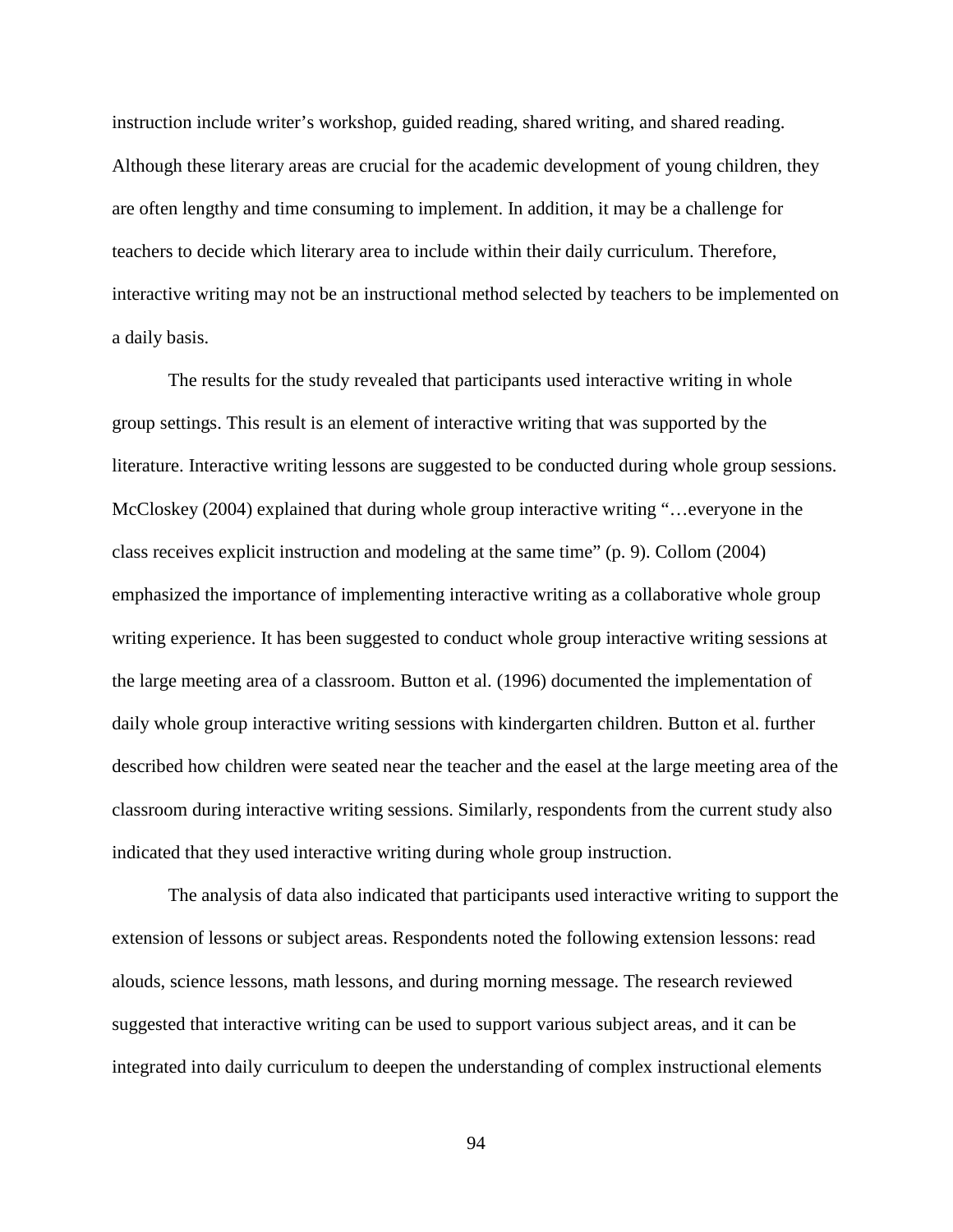(Christenson, 2004; Kasner, 2004; McCarrier et al., 2000). This finding coincides with the existing literature as it suggested that participants used and implemented interactive writing to support various instructional elements. Christenson (2004) emphasized that interactive writing lessons can be used to support science experiments, to report classroom science observations, to generate science based graphic organizers, and for labeling classroom pets. The integration of interactive writing into various instructional settings allows children to practice elements from various subject areas while strengthening their language skills, writing skills, and reading abilities.

In examining how teachers selected students to participate in the writing during interactive writing lessons, the findings from the current study indicated that respondents selected students based on pre-planned schedules or notes. The areas selected by participants included preset schedules, writer's workshop notes, assessment data, and anecdotal notes. As discussed in the literature, prior studies (Button et al., 1996; Clay, 1991; McCarrier et al., 2000; Williams & Lundstrom, 2007) suggested the use of data and artifacts to guide the teacher's scaffolding decisions during interactive writing and other forms of writing instruction. Button et al. (1996) explained that "…the *Observation Survey*, anecdotal notes, and writing checklists" (p. 453) were used as an instructional guide during interactive writing lessons. This coincides with the findings of the current study in which pre-planned schedules or notes were noted to support student selection during interactive writing lessons. In fact, McCarrier et al., (2000) suggested that without the use of data or anecdotal notes, interactive writing instruction is unstructured and "hit or miss" (p. 191). Therefore, the use of data and documentation during an interactive writing lesson allows teachers to model specific literary elements and focus on each child's instructional needs.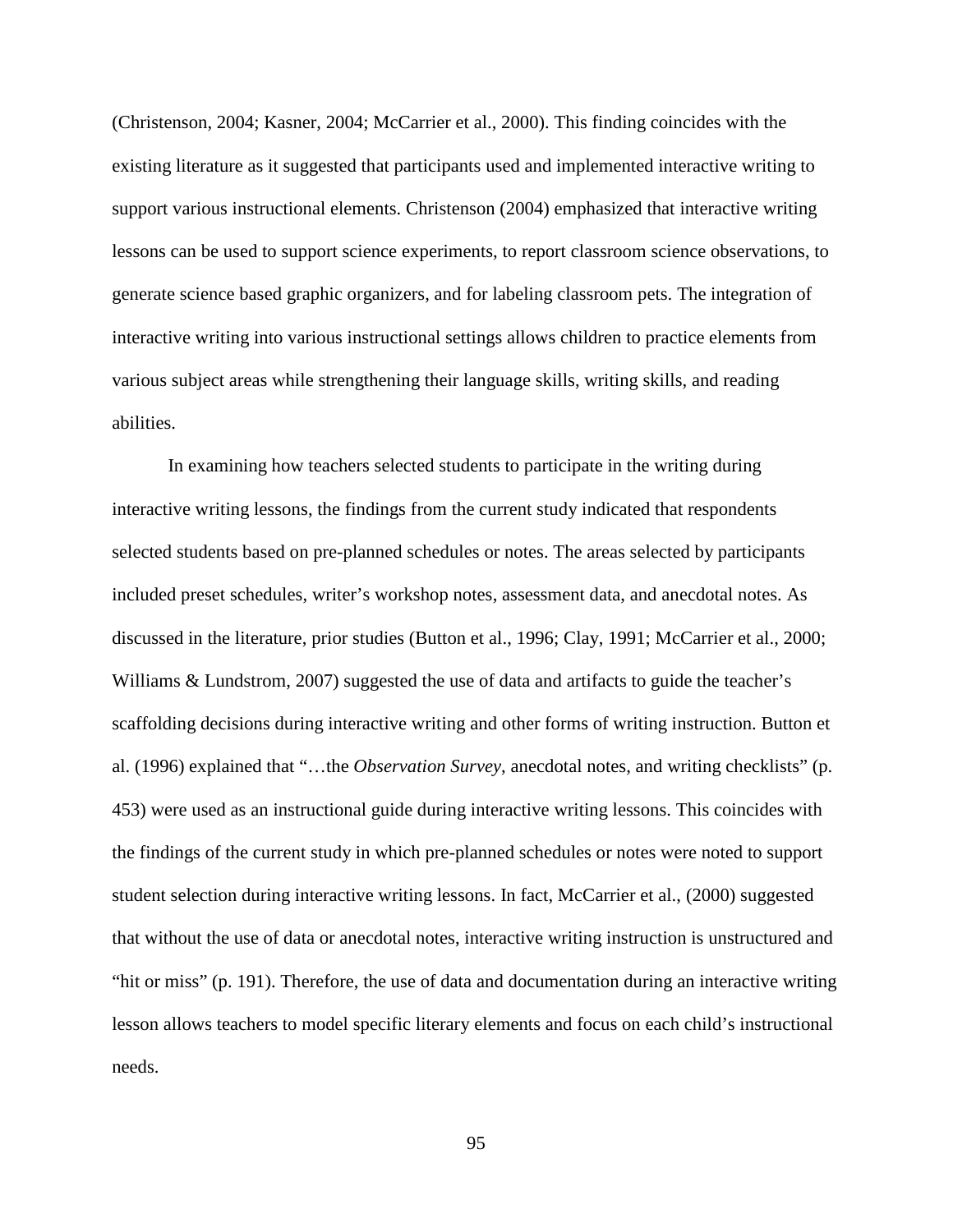### **Interviews.**

According to the findings from the survey, respondents indicated that they implemented interactive writing at least three times a week, and a slightly smaller percentage of respondents indicated that they implemented interactive writing whenever they were able to fit it into their curriculum*.* Interview participants noted the implementation of interactive writing on a daily basis or several times during the week*.* In this case, interview responses only supported the survey finding of interactive writing being implemented at least three times a week and not the concept of interactive writing being implemented "whenever I can fit it in." In fact, the majority of interview participants mentioned the use of daily or weekly interactive writing lessons. One respondent indicated that she used interactive writing in her classroom "at least a couple of times a week," while another interview participant mentioned that she always begins her day with an interactive writing lesson that she incorporates into her morning message. Another interview participant stated, "I typically begin my daily language block with some form of an interactive writing lesson." The statements made by interview participants about the implementation of daily interactive writing lessons were supported by the literature. In fact, scholars (Becker, 2004; Roth, 2009) emphasized that interactive writing should be utilized as part of a daily curriculum. Williams and Hufnagel (2005) purported that daily interactive writing lessons provided opportunities for children to develop various literary elements and independent writing skills.

The majority of participants interviewed for the current study described their interactive writing lessons as a whole group interaction that occurred at the meeting area of their classrooms. Whole group interactive writing lessons and the idea of conducting lessons at the carpet or meeting area are common elements of interactive writing found in the literature. Button et al. (1996) documented how children should be seated at a large meeting area, such as the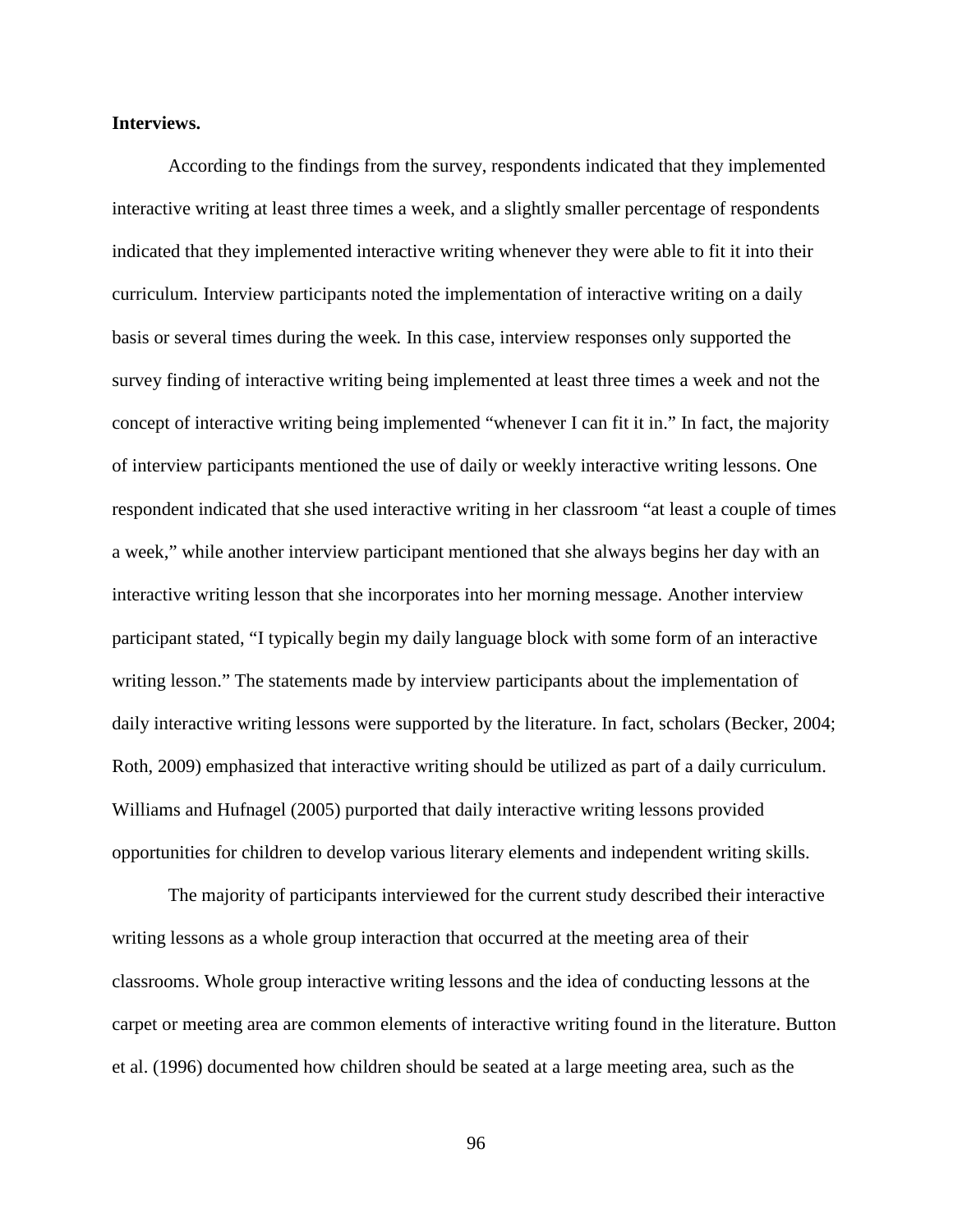carpet, for whole group interactive writing lessons. Similarly, in the current study, one participant explained how she gathered all of her students to the carpet for interactive writing lessons. She stated, "For interactive writing I always bring the kids to the carpet, it's our meeting area, and I have them face the easel." Another respondent explained, "I have the children at the carpet and I call on them one at a time to come up and write part of the message." Additionally, one respondent indicated that she had students gather at the carpet to set the tone for their discussions during interactive writing lessons. She explained, "Interactive writing lessons in my class are like a social event. Everyone gathers at the carpet, and together we discuss the plan for the writing and express our thoughts and ideas associated with the writing."

 The data from the current study also indicated that participants implemented interactive writing as an extension to other subjects or lessons. They described how they implemented interactive writing after science lessons, math lessons, and to support read alouds. Leonard (2004) described an interactive writing lesson where the students retold familiar stories and focused on story plots, literary themes, and repetitive patterns within the stories. Clark (2004) described the importance of using interactive writing to teach poetry elements. She explained how students brainstormed, generated, and published their poetry pieces. Similarly, when describing how they implemented interactive writing, interview participants explained how they used interactive writing to support other subject areas or as an extension of a lesson. One participant stated, "Sometimes we do what I call daily news, where the children help me write a piece back to the author…like from a book we just finished reading." Other statements that supported the idea of implementing interactive writing as an extension to other subject areas included, "…the writing is usually based on something that we have read together" and "most of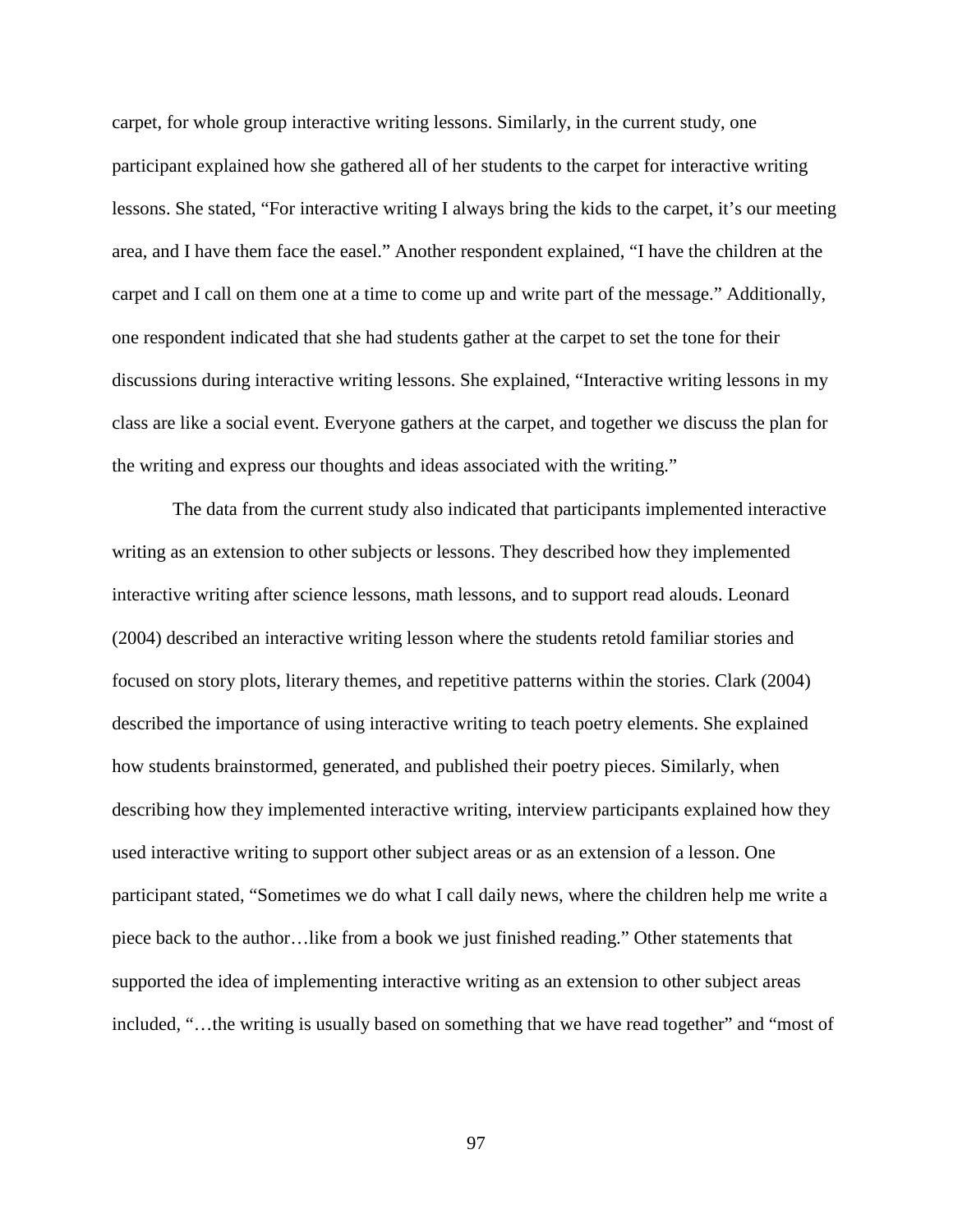our lessons are science based or written after a read aloud." Another participant described how she used interactive writing as an extension to read alouds.

I often use read alouds to point out certain things that the author uses as a writer, and those are the things that I want the students to be aware of…when the interactive writing lesson begins I would remind the children about the things they saw in the book. Like for example, I might have them use rhyming words like the author uses or I might have them use alliteration like the author used.

 Overall, the data from the survey and the interview showed that participants involved in the study incorporated interactive writing as an extension to other subject areas or lessons. The responses from both the survey and interviews support one another and are consistent with the literature.

The results of this study revealed that respondents selected students during interactive writing lessons based on pre-planned schedules or notes. Past research (Button et al., 1996; Clay, 1991; McCarrier et al., 2000; Williams & Lundstrom, 2007) emphasized the importance of using anecdotal notes or ongoing data to support the teacher's instructional decisions during an interactive writing lesson. In addition to the use of pre-planned schedules or notes, interview participants also noted that they used observations and documentation to select students during interactive writing lessons. One interview participant mentioned that she used anecdotal notes from her writer's workshop conferences to guide the instructional decisions she made during her interactive writing lessons. She stated, "I try to use the notes I take during writer's workshop or as they are working independently. These notes really help me figure out what I need to address and who I need to call on." Additional statements to support the notion of using pre-planned schedules or other forms of data during interactive writing lessons included, "I use the spelling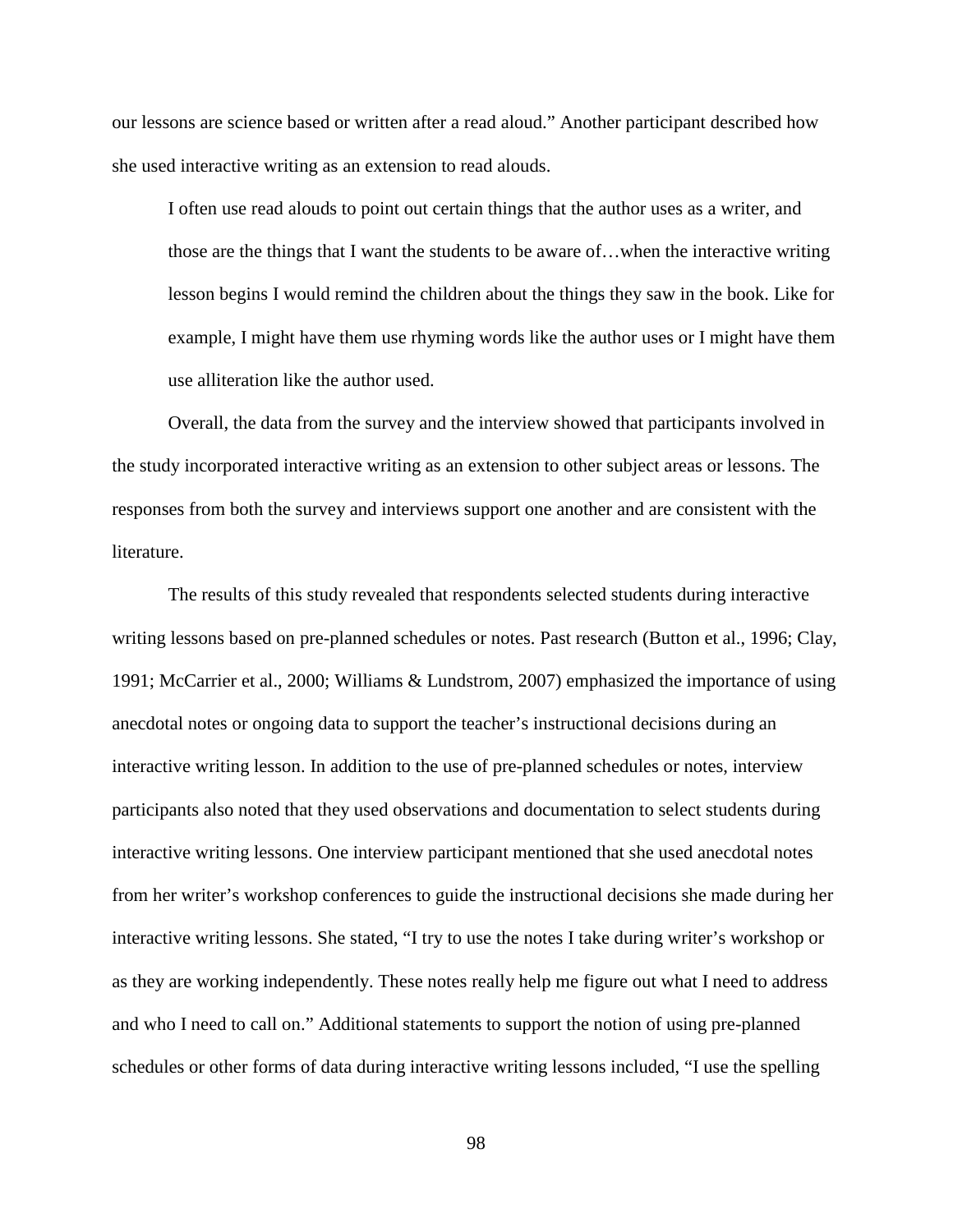tests that we take as a way to see who needs what during the writing lesson," and "I look at my notes and I call them according to their needs." One participant provided an example and further elaborated on the idea of using preplanned schedules or notes during interactive writing lessons. She said, "I also select students to come up and write with me if it's something that they need to work on. For example, I may call on little Johnny to write a particular blend if it's something that I know he has been struggling with."

The statements made by participants on both the survey and interviews revealed how respondents implemented interactive writing into their curriculum. Overall, the data suggested that participants in ESC Region 2 utilized interactive writing at least three times a week or whenever they could fit it into their curriculum. Additionally, respondents suggested that their interactive writing lessons were conducted in a whole group setting and were used as an extension to various subject areas. Participants further described the use of pre-planned notes, schedules, and documentation to select students during interactive writing lessons.

# **Research Question Three: How does interactive writing support the reading and writing connection for primary teachers in ESC Region 2?**

#### **Interviews.**

Overall, a large majority of interview respondents described how interactive writing supported the reading and writing connection. These participants viewed interactive writing as an instructional writing method that connected both the reading and writing processes. In fact, one respondent provided examples on how interactive writing allows children to think, read, write, and connect to the piece they are constructing. She explained, "Interactive writing allows children to connect the reading and writing processes, and when children go back and reread their writings, they are becoming better readers." Another respondent further explained how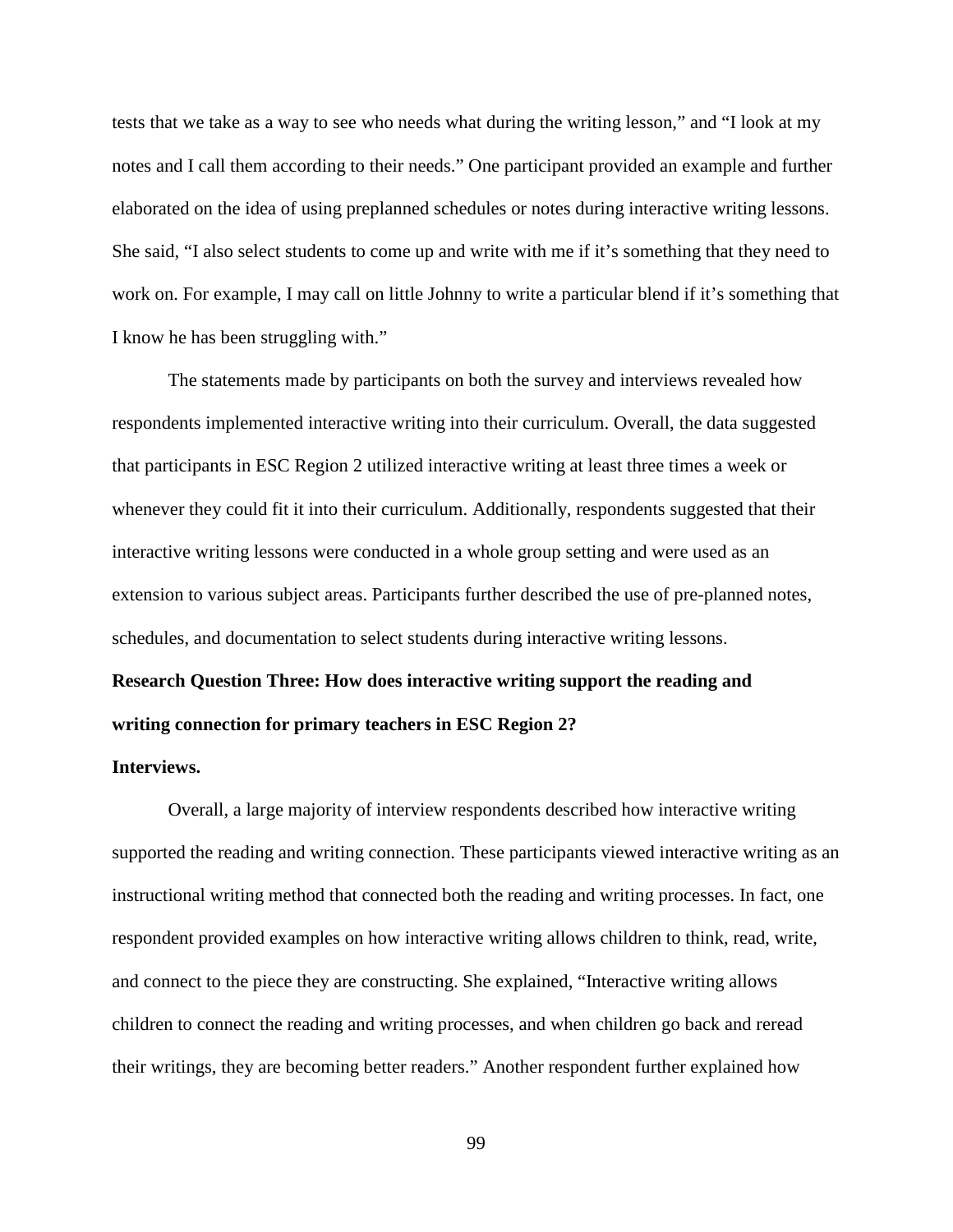interactive writing supported the reading and writing connection as she provided an example of this process.

Well, reading and writing are both such a big part of interactive writing, and when the teacher includes the children in the reading and the writing, like with interactive writing, she kind of connects the two processes together. Like for example, children can see and hear the structure of writing by actually helping with the writing, and they can see and hear the process of reading by helping the teacher read the writing.

 Other studies (Calkins, 1983; Cramer, 1998; Shanahan, 1984) have investigated the reading and writing connection. Clay's (1975) study documented five year old children and their writing abilities. Her observations concluded that writing contributes to the development of early reading skills, and when children write, they develop crucial literary skills such as letter and sound correspondence, sentence structure, concepts about print, and thinking strategies. Clay's findings were evident in one interview participant's comment which indicated that interactive writing supported the concept of how words convey meaning as she stated, "We are constantly reading the words that we have written and then the kids are able to see how their words can form a written piece." Another participant described how interactive writing allowed children to make a connection between reading and writing as they are guided by the teacher through both processes.

So I think they are able to write what we are working on because we are working on it together, and I can show and guide them with writing strategies as we go through the writing lesson. And in turn, there becomes more of a connection between reading and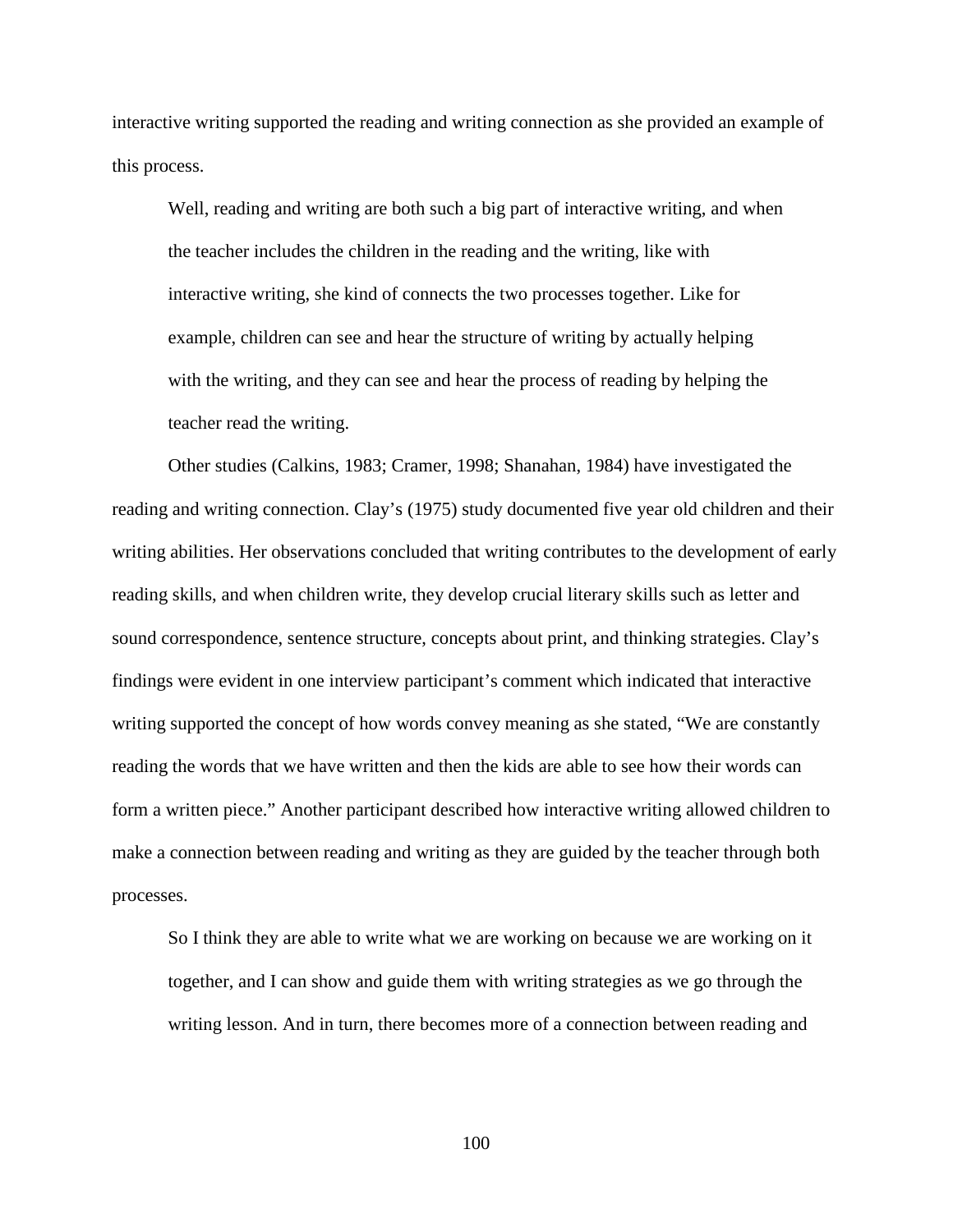writing because as they become better readers, they are also becoming better writers and they become very proud of themselves.

One participant expressed the same belief that interactive writing supported both the reading and writing processes. When asked how interactive writing supported the reading and writing connection, she made the following statement.

It really impacts their level of understanding. And then there is a bigger connection when they go back and reread what they have written. That's where I really see how interactive writing supports the reading and writing connection because kids go back to read their writings and that further connects them to their writings. And then in turn, students become stronger in both reading and writing because they get the opportunity to do both with the support of the teacher.

The statements provided by the interview participants in regards to how interactive writing supported the reading and writing connection were consistent with the findings documented in the research. Additionally, these comments supported the findings from Read's (1971) study which provided an understanding of how children used the process of stretching out sounds in words to develop a stronger understanding towards language development. In fact, the majority of interview participants expressed the concept of stretching out words in writing to develop oral language. Read's findings were evident in one participant's comment which expressed how interactive writing supported the concept of stretching out words based on the sounds heard during the writing process. She articulated the idea of stretching out sounds when she stated, "So those kids who come up would maybe work on the formation for each letter they hear or how to write that letter. They may also be asked to write letters based on sounds or blends." This explanation of how interactive writing supported the process of hearing sounds in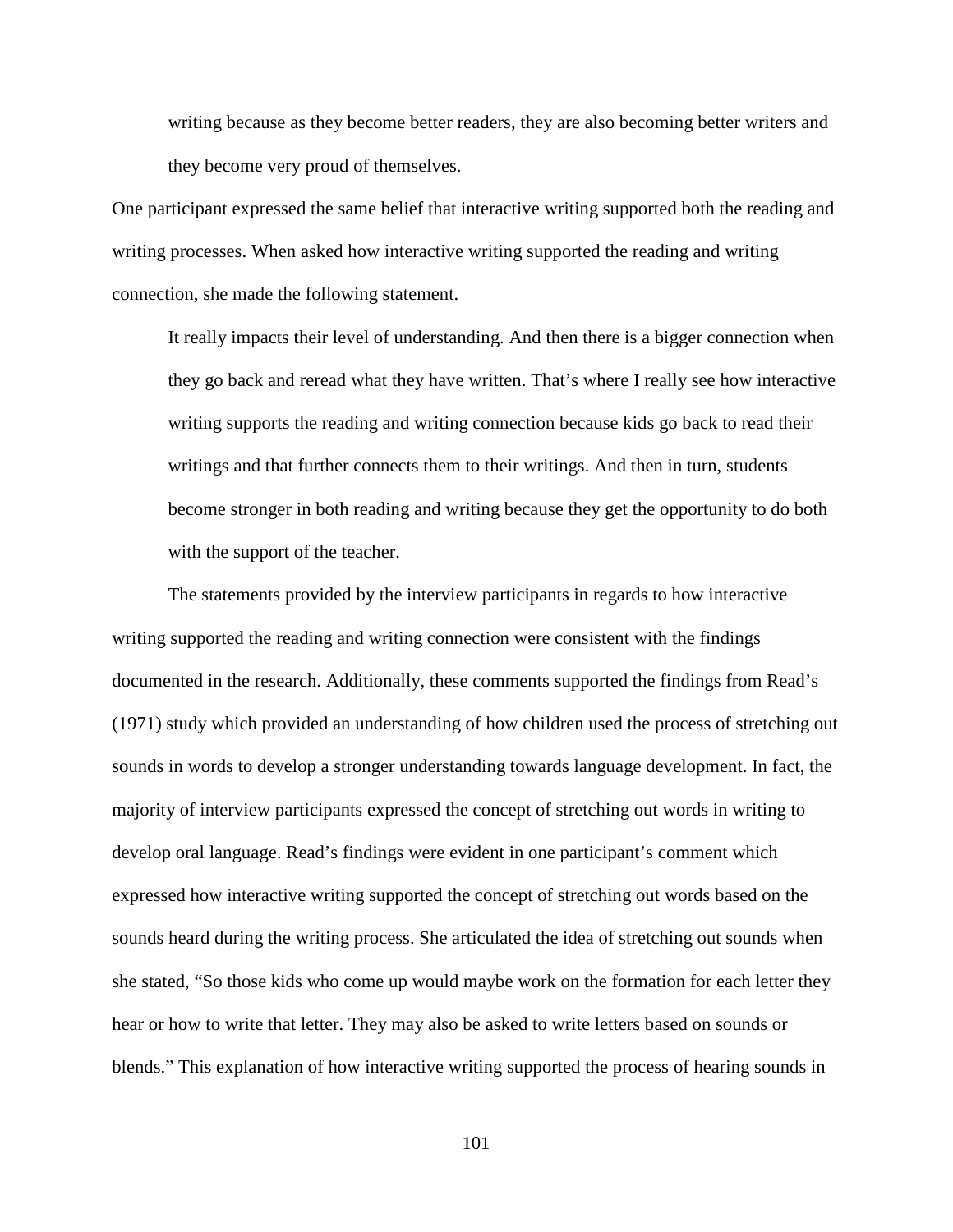words was consistent with the findings from Read's (1971) study on language development and writing words based on sounds.

 Bissex's (1980) case study further documented how writing and reading are supported by one another. In her study, she discovered that her son was able to read as he spelled words in his writings. This same concept of supporting reading through writing was described by several interview participants as they explained how children would reread the messages they created during interactive writing lessons. In fact, Bissex's findings were evident in one teacher's comment, which illustrated how children go back and reread the written message during an interactive writing lesson. She stated, "With interactive writing, they are able to develop an idea and support one another throughout the writing process. Then, they in turn love to go back and read the writing they helped create." Another participant captured the concept of developing reading skills through the process of writing as she described how interactive writing supported the reading and writing connection.

Interactive writing supports the reading/writing connection by connecting speech and thought together. Interactive writing shows how the two relate and support one another. This happens when children understand that speech can be written down and then read. Then with writing, they can take ownership to their understanding of a concept…the concept of reading and writing.

These descriptions on how interactive writing supported the reading and writing connection as children write and go back to reread the written piece are consistent with the observations documented in Bissex's study. Her study described how writing words helped to support her son through the reading process. Participants illustrated this same finding as they explained how interactive writing supported both reading and writing.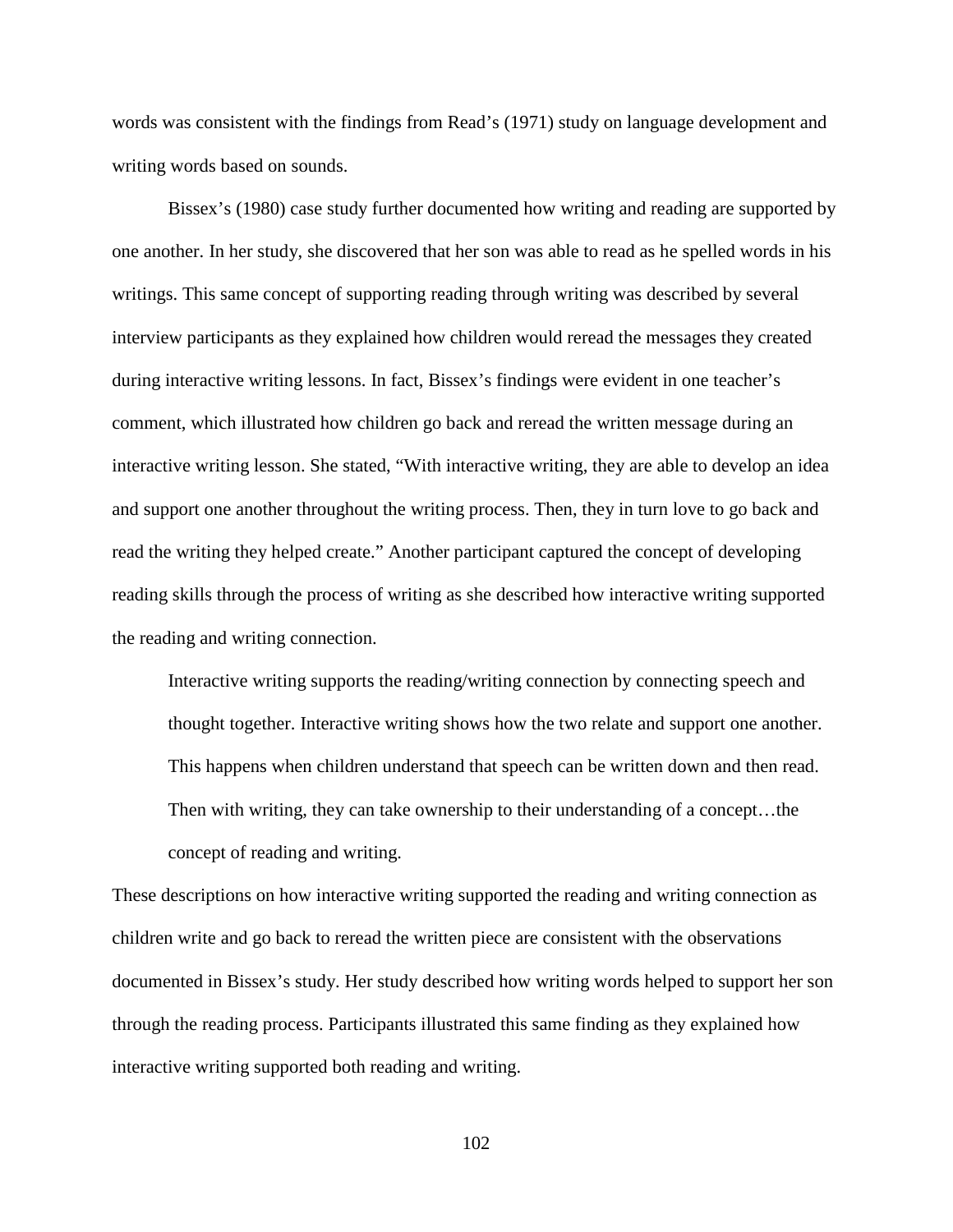#### **Additional Findings**

 Additional findings for the study included how participants developed an understanding of interactive writing, how participants felt about interactive writing as an instructional method, how they compared interactive writing to other instructional writing methods, and the advantages and disadvantages of implementing interactive writing. The research suggested that respondents developed an understanding of interactive writing through professional development opportunities. District trainings, onsite training support, and classroom observations were the three forms of professional development noted by teachers. These forms of professional development were consistent with how researchers have suggested the development and understanding of interactive writing should be supported. In fact, McCarrier et al. (2000) suggested that teachers meet as a team of learners to build a greater understanding of interactive writing as an instructional method. During these meetings, teachers share interactive writing lesson plans with grade-level members and learn strategies from others. Self-reflecting interactive writing rubrics, colleague observations, curriculum alignment discussions, and selfreflecting interactive writing journals are examples of professional development opportunities that researchers have proposed for teachers to implement on their campuses (Crippen, 2004; McCarrier et al., 2000).

An additional finding suggested that participants felt that interactive writing was most effective in supporting the concepts of hearing letters, sounds, and sight words. These literary concepts are supported by the research and the impact interactive writing has on academic development. In fact, Craig (2006) emphasized how interactive writing lessons can be used to support letter to sound correspondence, letter recognition, concepts of print, and elements of phonemic awareness. Further, interactive writing sessions are used to instructionally support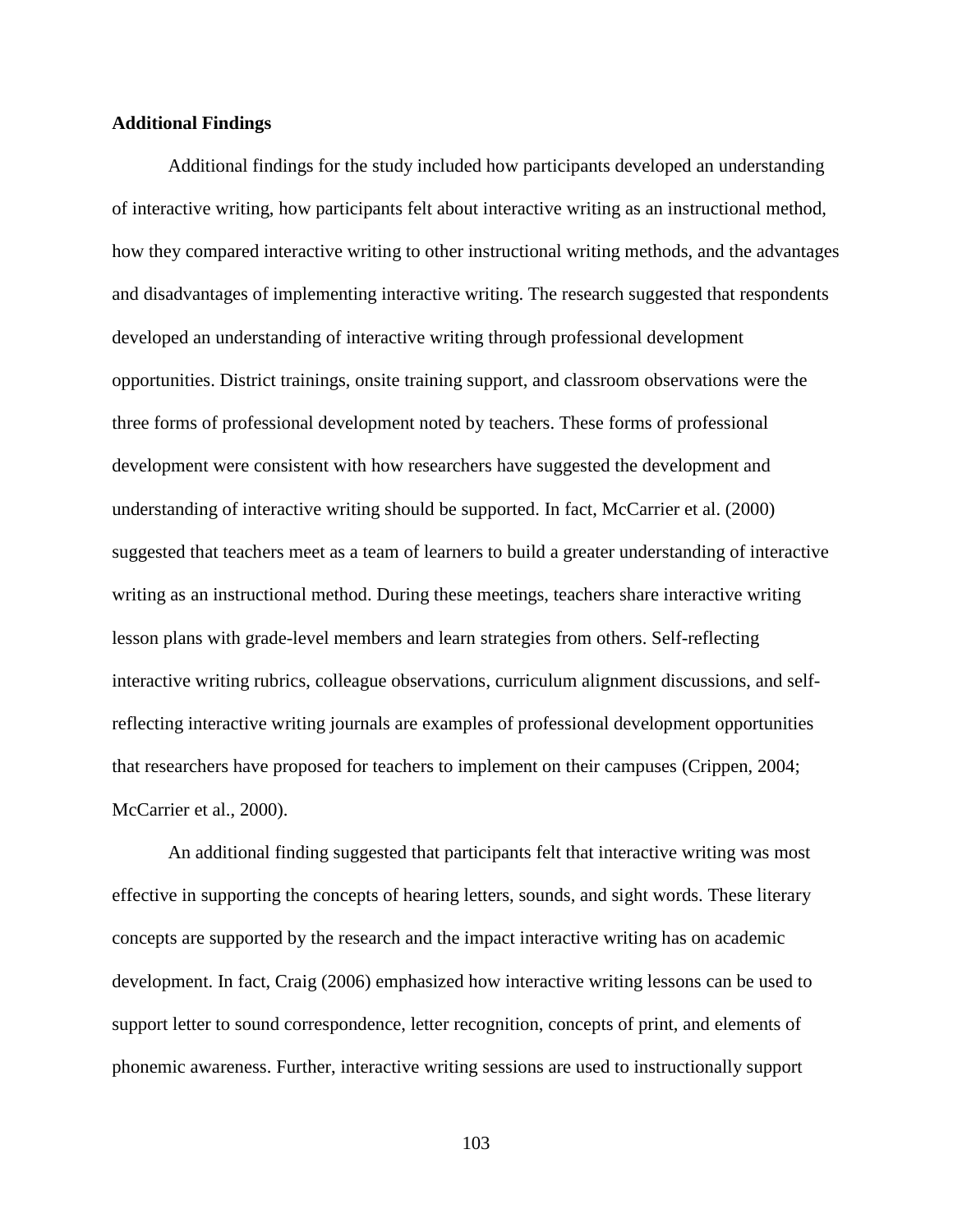children with aspects of the writing process. Overall, the instructional elements described by survey participants were consistent with the literature and the idea that interactive writing can be implemented to effectively teach various literary elements.

The majority of survey and interview participants identified time and distractions as being the greatest challenges and disadvantages with the implementation of interactive writing. Participants believed that interactive writing lessons took too long to complete and that children often would become distracted during the lesson. Statements that supported this notion included, "Time is a big challenge for me when I implement interactive writing…it's hard to find the time to do the writing and other times it's just finding time to cover what you want to cover during the lesson" and "…one of the challenges with interactive writing that I have faced is the amount of time it takes to finish a piece." These statements and beliefs were not supported or documented in the research. In fact, McCarrier et al. (2000) suggested that interactive writing lessons should be short, powerful, and based on instructional needs. Button et al. (1996) explained that interactive lessons were not intended to be lengthy and time consuming. They also noted that interactive writing lessons should last for 15 minutes at the beginning of the year and gradually increase to 20-30 minutes at the end of the school year (Button et al., 1996).

Participants also described how they felt interactive writing compared to other instructional methods. The majority of the respondents felt that interactive writing was a positive writing method and the most effective in teaching aspects of writing. This finding coincides with the literature and the effective elements of interactive writing described by scholars (Becker, 2004; Schaefer, 2004; Williams & Pilonieta, 2012).

 In this study, a large majority of participants noted "differentiation" and "children take ownership" of the writing as the two major advantages of implementing interactive writing. The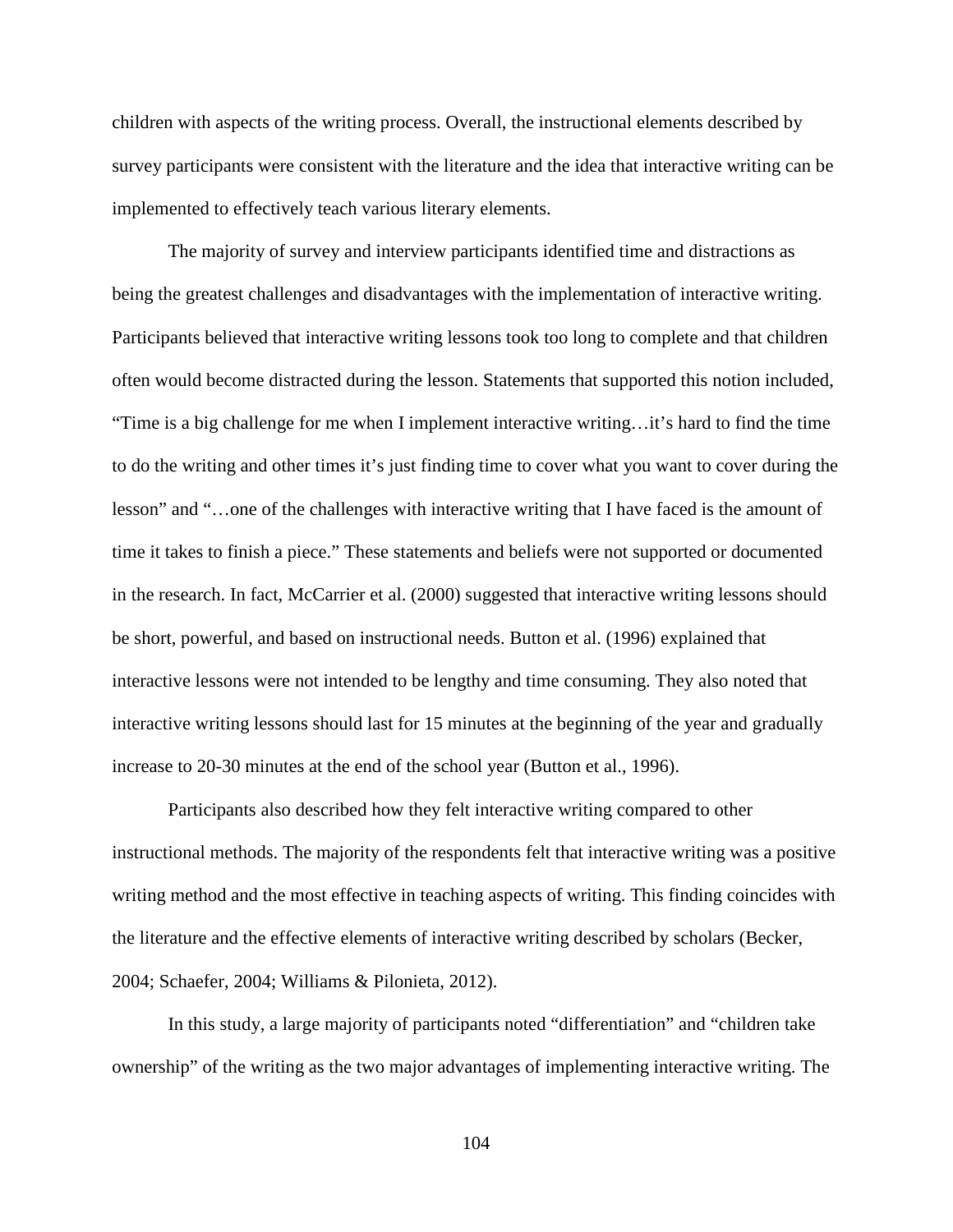concept of differentiation during interactive writing is an instructional element that aligns with the literature. In fact, McCarrier et al. (2000) maintained that interactive writing supported various academic needs by differentiating the instruction during a lesson. McCarrier et al. described interactive writing as a transition tool used to support the developmental needs of early writing instruction. In addition, researchers (O'Connor, 2004; Sherry, 2010) have used interactive writing as an intervention model or as a method to differentiate instruction for struggling learners.

#### **Implications**

This study shows that teachers' insights and understandings about a particular instructional method, such as interactive writing, can provide useful information on the implementation and understanding of the method. Through the surveys and interviews, administrators and literacy coaches can identify areas of weakness, or a lack of understanding, with regard to the use of interactive writing. This information can then be used as a framework to further understand strategies and techniques to implement during interactive writing lessons. Primary teachers can then use the information to guide professional conversations or develop support teams that aim to focus on elements of interactive writing.

The data obtained from this study suggested that participants are able to provide a knowledgeable definition of interactive writing. Participants in this study had specific phrases and terms that were included in their definitions. Respondents defined interactive writing as writing done with the teacher and the students and the process of sharing the pen during. This information is useful for administrators and literacy coaches, as it means that participants have a knowledgeable understanding about interactive writing and are able to define the key terms and phrases associated with an interactive writing lesson.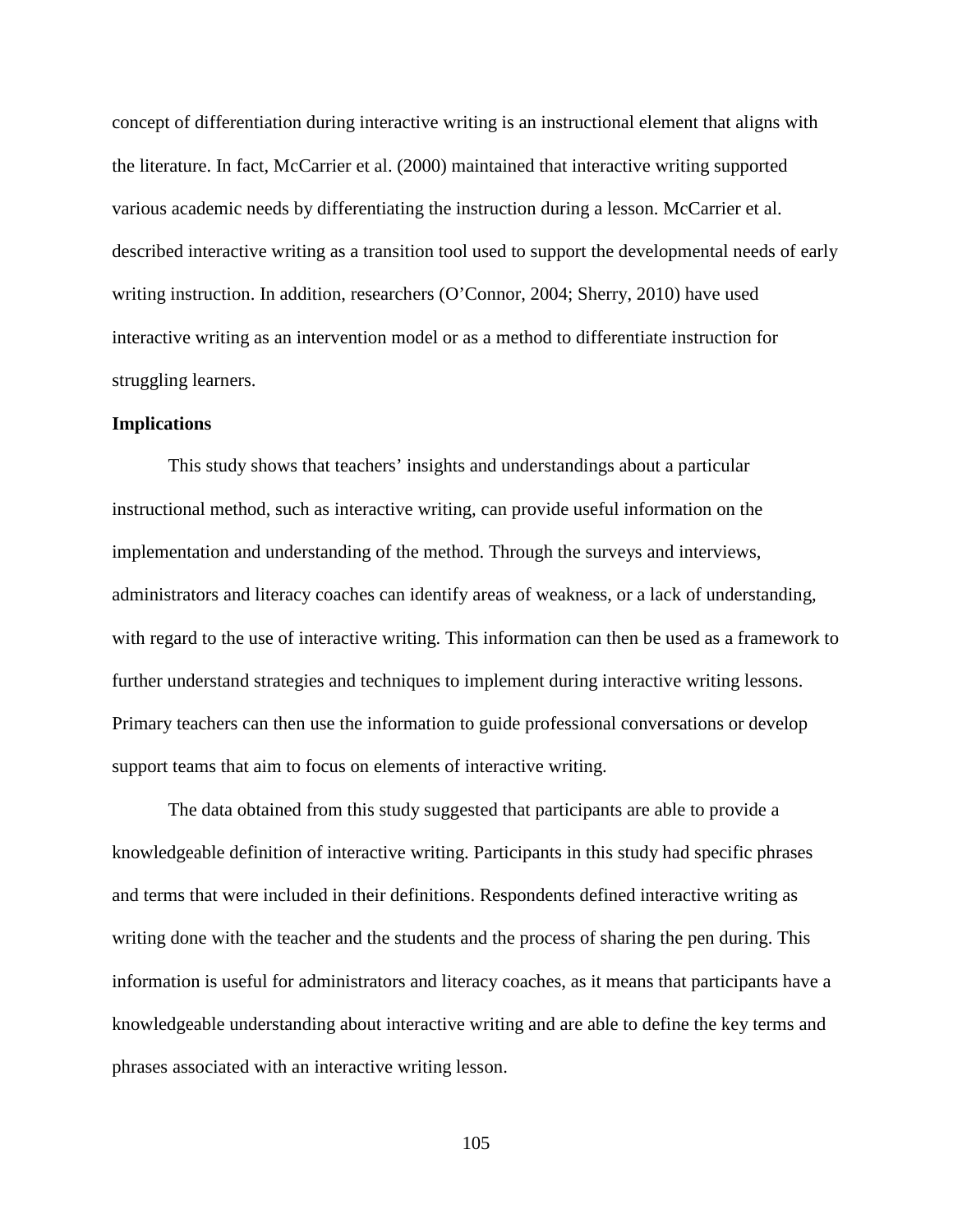Respondents also indicated that they first learned about interactive writing through professional development opportunities. Therefore, it can be assumed that professional development opportunities are effective on the initial introduction of interactive writing for the 11.5% of primary teachers who responded. It is crucial for teachers to be provided with training opportunities that are professionally supportive and informative. Teachers should organize professional development opportunities with colleagues. These professional training sessions, must enable teachers to observe, plan, and review elements of interactive writing with their peers. The establishment and continuation of professional development opportunities that focus on aspects of interactive writing can be useful and effective for both novice and experienced teachers.

 Participants also noted that they had complete freedom with the implementation of interactive writing, and that they engaged in interactive writing at least three times a week. With this information, it can be assumed that participants are incorporating interactive writing several times a week into their curriculum. McCarrier et al. (2000) purported that daily interactive writing sessions are most effective for primary aged children. Therefore, this information can be used to design professional development trainings that focus on structuring daily interactive writing sessions into classroom curriculum. The establishment of professional trainings and ongoing support may enable teachers to develop and implement a schedule that incorporates daily interactive writing sessions.

The data also suggested that participants used interactive writing during whole group instruction. A slightly smaller amount indicated that they utilized interactive writing to support the extension of a lesson. Therefore, it can be assumed that participants use interactive writing for multiple writing purposes. With this information, primary teachers can organize peer training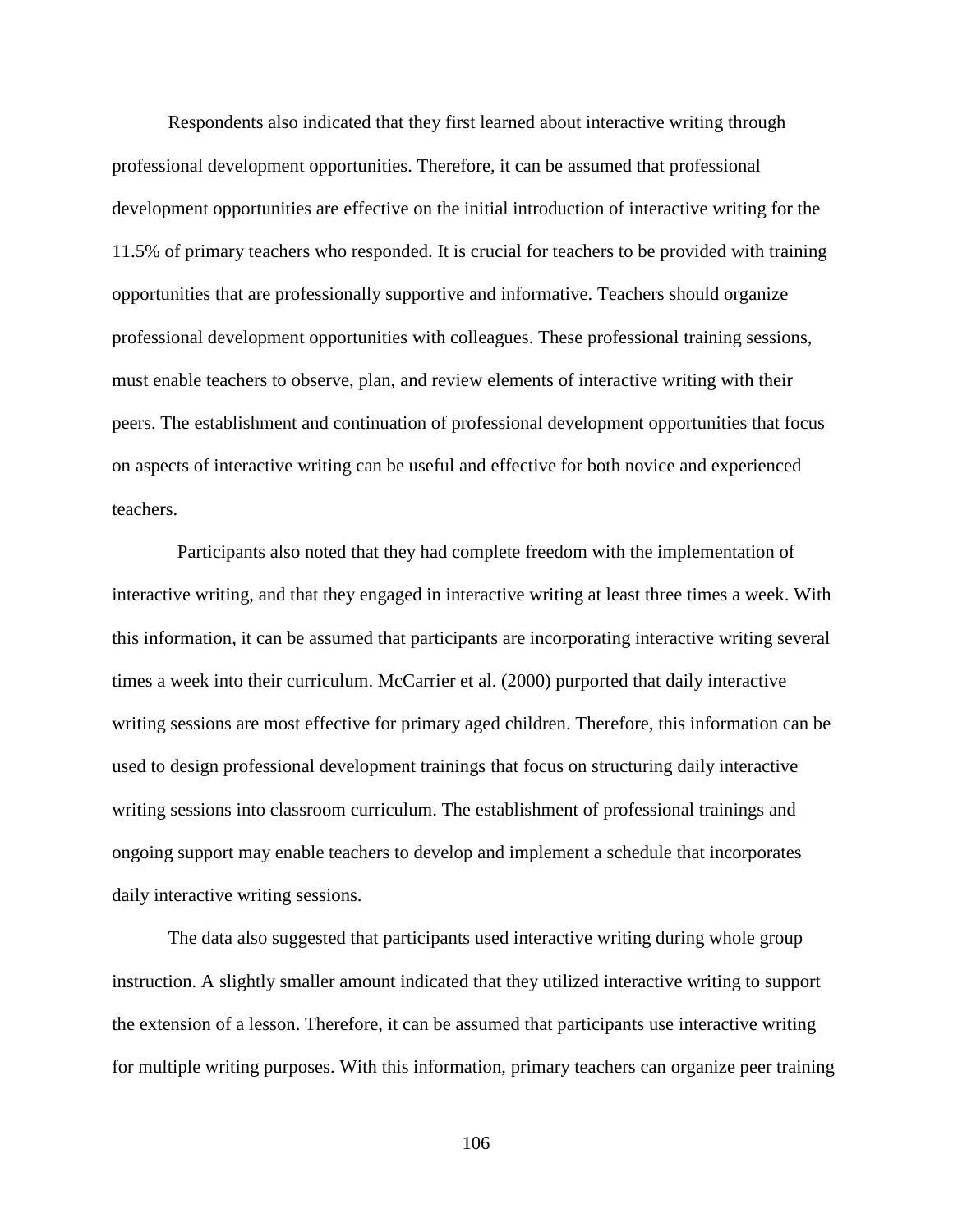sessions that offer support and examples on how to implement interactive writing into multiple subject areas. Administrators and literacy coaches can then design and organize grade level trainings that further support and model strategies and ideas for the implementation of interactive writing.

Participants in the study indicated that they used preplanned schedules and notes to select students during interactive writing lessons. It can be assumed that respondents are knowledgeable and understand the importance of preplanning interactive writing instruction and the importance of selecting students to write based on their academic needs. This information can then be used to structure professional training opportunities that focus on the most effective forms of data to use for the selection of students during interactive writing lessons. During these trainings, teachers can offer insight and provide examples of the data forms or preplanned schedules that are most useful for them.

Based on the survey and the statements made by participants about interactive writing being too long and time consuming, it can be assumed that respondents are implementing their interactive writing lessons longer than 15 minutes, and as a result, have become frustrated with the distractions that arise from lengthy whole group lessons. Therefore, further professional development trainings should be implemented to instruct and guide primary teachers on the importance of providing short, instructional based, interactive writing lessons. Additionally, teachers should be provided with trainings on the implementation of instructional tools, such as individual whiteboards, as a method to prevent distractions during interactive writing lessons. The implementation of shorter writing sessions and the use of instructional tools during lessons may ultimately enable teachers to become less frustrated with the implementation of interactive writing.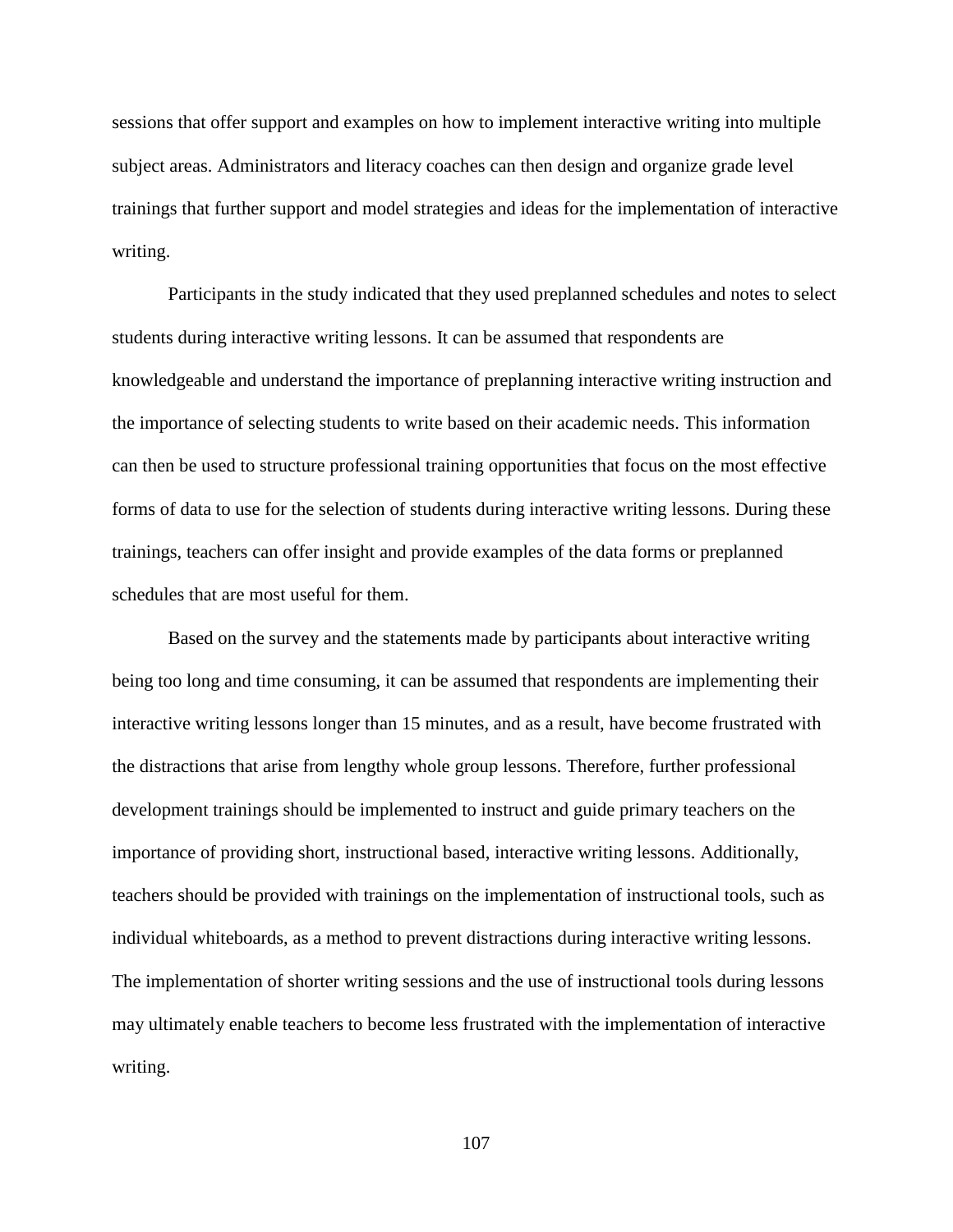Overall, with information regarding the understanding and implementation of interactive writing, administrators and literacy coaches have the ability to design and organize staff development opportunities to support the professional needs of the teachers. Therefore, the more information curriculum supervisors, administrators, and reading coaches know about primary teachers' understandings and implementations of interactive writing, the more background information and modeled examples they can provide on specific areas of interactive writing.

#### **Limitations**

This study examined how primary teachers in ESC Region 2 defined and implemented interactive writing as part of their curriculum. There were several limitations for the study. First, the survey used for the study was designed by the primary researcher and is subject to a question of reliability. A second limitation was the small sample size. The number of respondents represented 11.5% of primary teachers in ESC Region 2, and was not a strong representation of the population.

 A third limitation for the study was the time frame used to collect and analyze the data. Participants were given a five-week time frame to complete the online survey. Although reminders were distributed to encourage participation, a small percentage of primary teachers participated in the study. Additionally, teacher emails were obtained through district webpages and by contacting the campuses directly; however, some primary teachers may have been overlooked due to outdated webpages or inactive email accounts.

 An additional limitation was that the open-ended responses were analyzed and categorized by the primary researcher and reviewed and checked by a second researcher. Although each response was thoroughly reviewed and analyzed, it is still subject to a question of reliability. Additionally, upon reflection of the instrument, the survey choice "whenever I can fit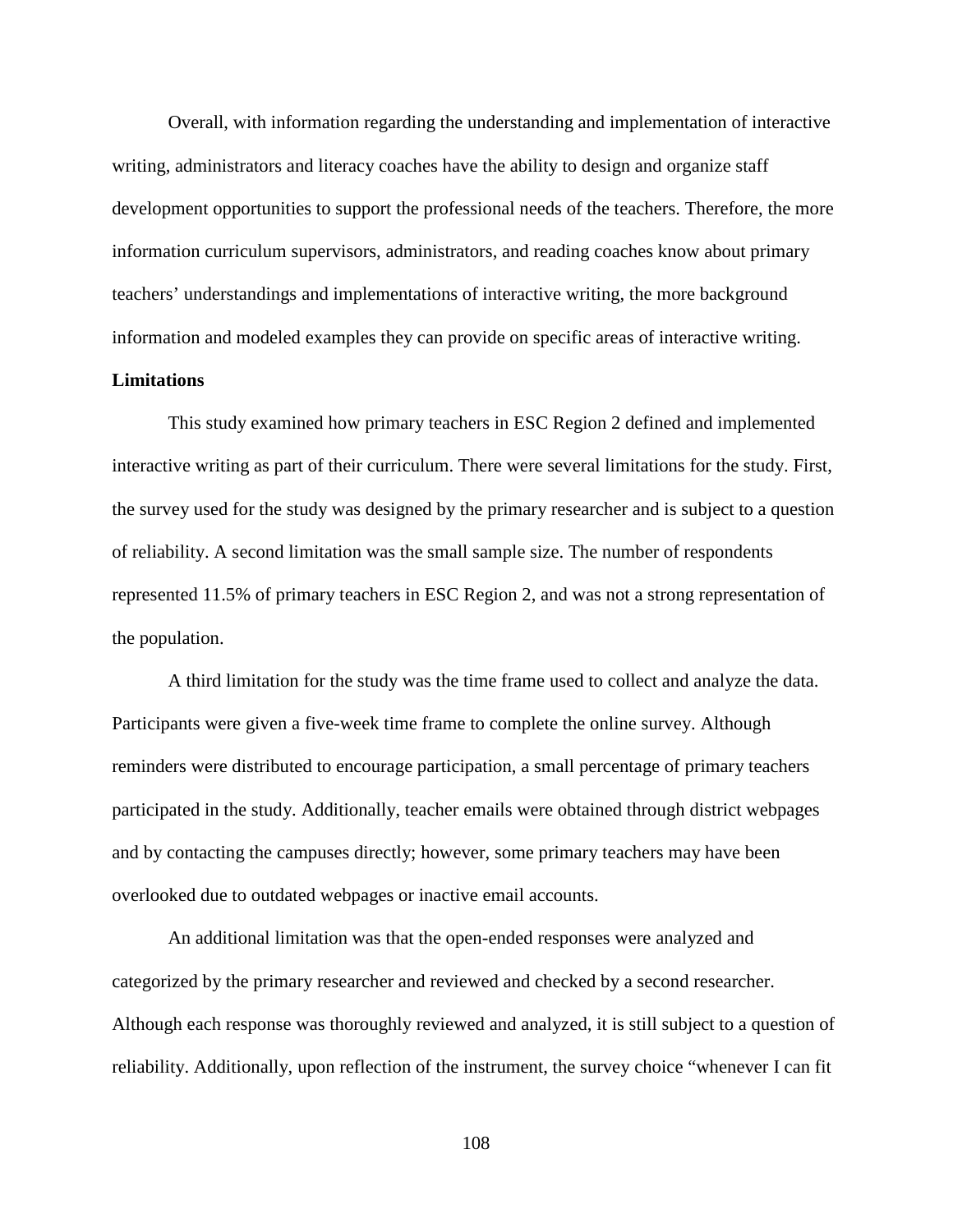it in" can be interpreted as a choice that refers to as often as I can fit interactive writing into a daily or weekly timeframe. Finally, some sections of the survey were not completely filled out; therefore incomplete surveys were a limitation for the study.

#### **Recommendations for Future Research**

The following suggestions should be investigated for future research:

- This study focused on primary teachers' understanding and use of interactive writing as an instructional method. Further research would benefit from exploring other grade levels' use and implementation of interactive writing.
- A teacher survey and face-to-face interviews were the instruments used to collect data for this study. Additional forms of data collection, such as teacher observations, would further explain the extent to which interactive writing is being implemented and used as a part of daily writing curriculum.
- This study focused on how knowledgeable primary teachers within ESC Region 2 were with the implementation of interactive writing. Future research would benefit from focusing on how knowledgeable primary teachers are in general with the implementation of interactive writing. More specifically, primary teachers from different regions with varying socioeconomic statuses.
- Data collection for this study did not involve case studies or student created artifacts. Additional layers of data would further describe how primary teachers implement interactive writing into their writing curriculum.
- This study examined how primary teachers defined and implemented interactive writing as part of their curriculum. Further research on the various types of literature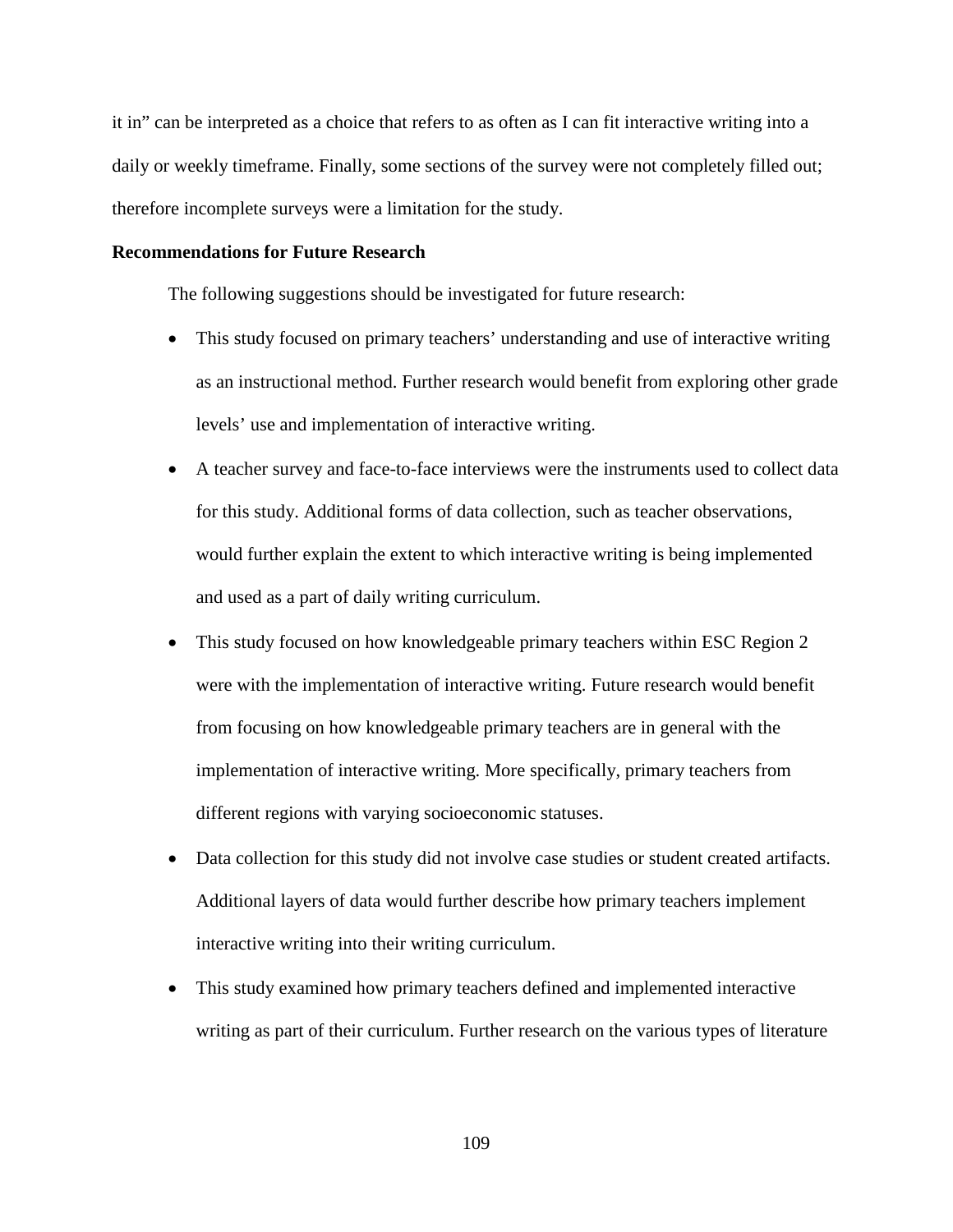used to support interactive writing lessons would be beneficial in understanding how interactive writing is implemented.

• Technology was not examined in this study. Therefore, it would be informative to investigate how primary teachers have implemented interactive writing with technological elements.

#### **Summary**

 This chapter discussed the findings and reviewed the research questions used to guide the study. The outline for this study was structured and based upon a sufficient amount of information about primary teachers' understanding of interactive writing and how primary teachers used and implemented interactive writing as part of their curriculum. The reviewed research was both qualitative and quantitative in nature and focused on interactions during lessons, scaffolding decisions, and the effects of interactive writing as an instructional method. However, the research did not examine how teachers defined and implemented interactive writing as part of their curricular framework. Therefore, this study adds to the existing body of research about interactive writing and how participants defined and implemented interactive writing as an instructional element. The findings for the study indicated that participants in ESC Region 2 defined interactive writing as being an instructional writing method where the teacher and the students work together in the writing process while sharing the pen. In addition, the findings suggested that participants implemented interactive writing at least three times a week or whenever they are able to fit it into their curricular schedule. The findings also indicated that participants involved in the study used interactive writing in a whole group setting, with the guidance of a pre-planned schedule or notes, and implemented interactive writing as an extension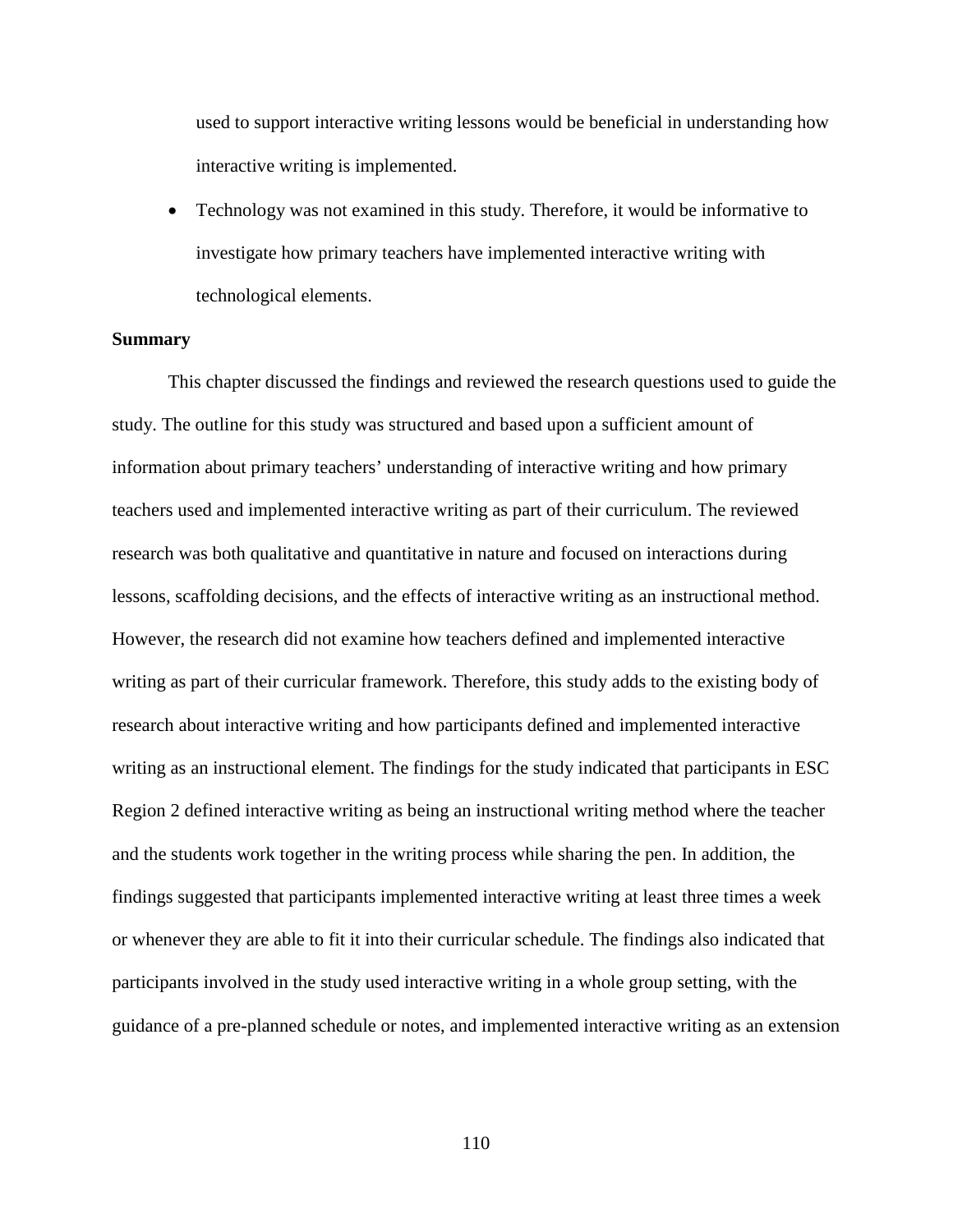for other subject areas. Additionally, interview participants described challenges with the use of interactive writing and how it supported the reading and writing connection.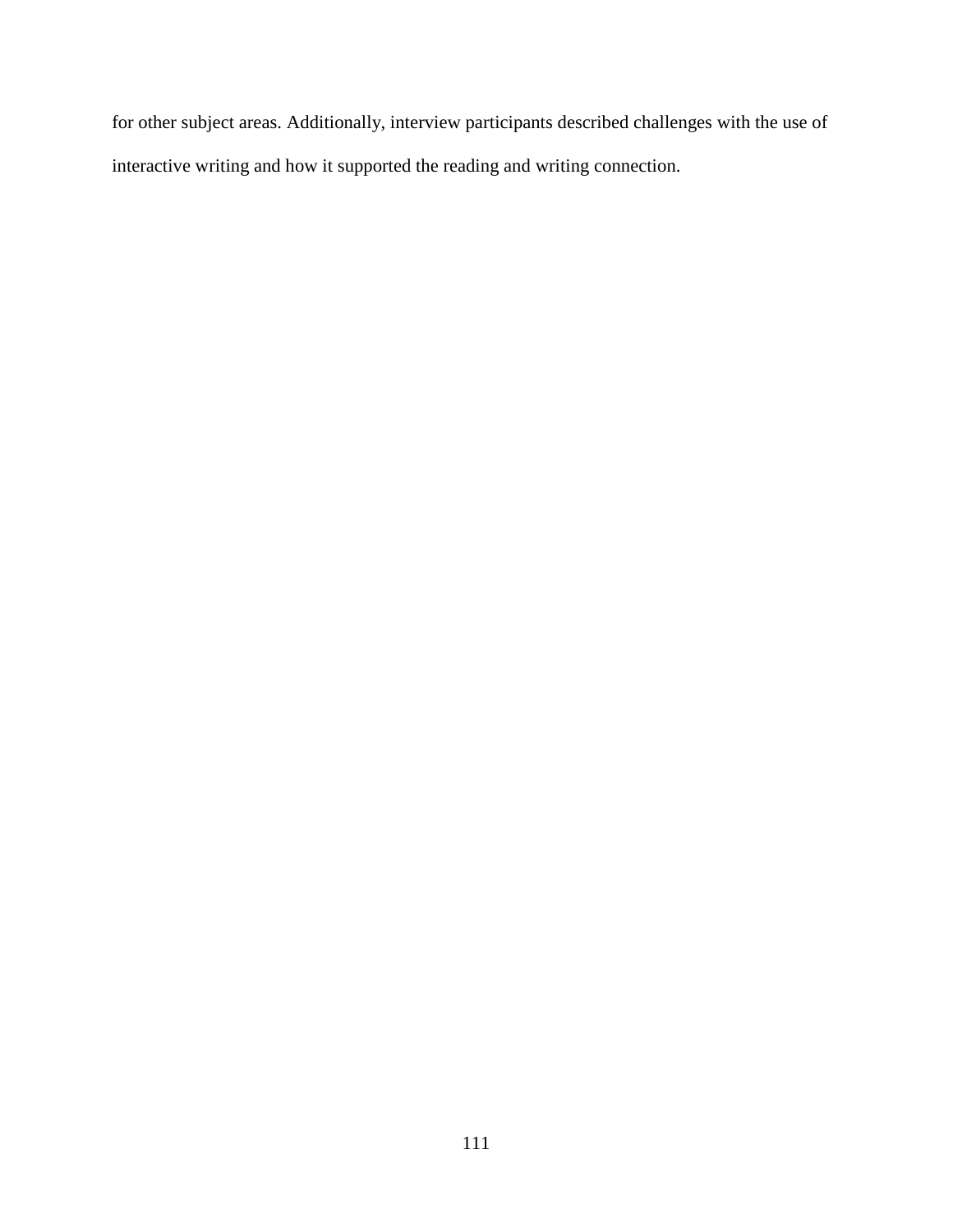#### **References**

Adam, M. (1991). *Beginning to read: Thinking and learning about print*. Cambridge. Cambridge, MA: Massachusetts Institute of Technology Press.

Ashton-Warner, S. (1963). *Teacher*. New York, NY: Simon & Shuster.

Atwell, N. (1998). *In the middle*. Portsmouth, NH: Heinemann.

Becker, M. (2004). A picture is worth a thousand words. In G. Tompkins & S. Collom (Eds.), *Sharing the pen: Interactive writing with young children* (pp. 42-45). Upper Saddle River, NJ: Pearson Education.

- Biddle, M. (2007). When opportunity knocks: Integrating language arts and the daily calendar. *International Reading Association, 60*(5), 488-493.
- Bissex, G. (1980). *Gnys at work: A child learns to write and read*. Cambridge, MA: Harvard University Press.
- Boroski, L. (2004). An introduction to interactive writing. In G. Tompkins & S. Collom (Eds.), *Sharing the pen: Interactive writing with young children* (pp. 1-4). Upper Saddle River, NJ: Pearson Education.
- Brenner, M. E. (2006). Interviewing in educational research. In J. L. Green, G. Camilli, & P. B Elmore (Eds.), *Handbook of complementary methods in education research* (pp. 357-370). Mahwah, NJ: Lawrence Erlbaum.
- Button, K., Johnson, M. J., & Furgerson, P. (1996). Interactive writing in a primary classroom. *The Reading Teacher, 49*(6), 446-455.
- Calkins, L. (1983). *Lessons from a child: On the reaching and learning of writing*. Exeter, NH: Heinemann.

Calkins, L. (1994). *The art of teaching writing.* Portsmouth, NH: Heinemann.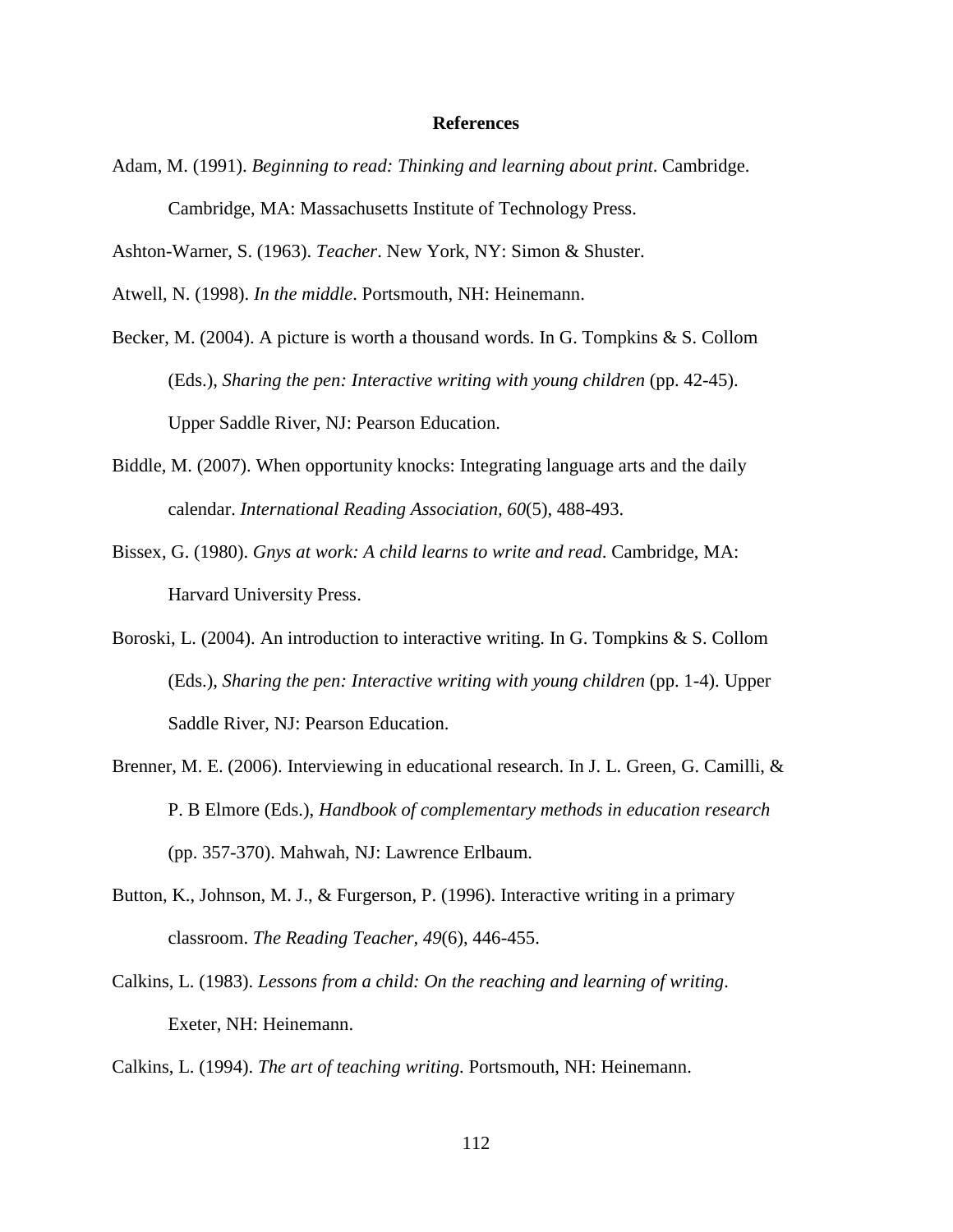Castro, E. D. (2011, November). *Poverty 101.* Retrieved from Center for Public Policy Priorities website: http://www.cppporg/files/8/2/2011\_11\_Poverty101.pdf

- Clark, K. (2004). Powering the poet's pen: Writing poetry interactively. In G. Tompkins & S. Collom (Eds.), *Sharing the pen: Interactive writing with young children* (pp. 62-66). Upper Saddle River, NJ: Pearson Education.
- Clay, M. M. (1975). *What did I write?* Auckland, New Zealand: Heinemann Educational Books.
- Clay, M. M. (1991). *Becoming literate: The construction of inner control*. Portsmouth, NH: Heinemann.
- Clay, M. M. (1993). *An observation survey of early literacy achievement*. Portsmouth, NH: Heinemann.
- Clay, M. M. (1998). *By different paths to common outcomes*. York, ME: Stenhouse Publishers.
- Christenson, A. (2004). Science and interactive writing. In G. Tompkins & S. Collom (Eds.), *Sharing the pen: Interactive writing with young children* (pp. 66-70). Upper Saddle River, NJ: Pearson Education.
- Chomsky, C. (1971). Write first, read later. *Childhood Education. (47)*, 296-299.
- Cohen, J. (1988). *Statistical power analysis for the behavioral sciences* ( $2<sup>nd</sup>$  ed). Hillsdale, NJ: Lawerence Erlbaum Associates.
- Collom, S. (2004). The writing continuum: Levels of teacher support. In G. Tompkins  $\&$ S. Collom (Eds.), *Sharing the pen: Interactive writing with young children* (pp. 5-8). Upper Saddle River, NJ: Pearson Education.

Craig, S. A. (2006). The effects of an adapted interactive writing, intervention on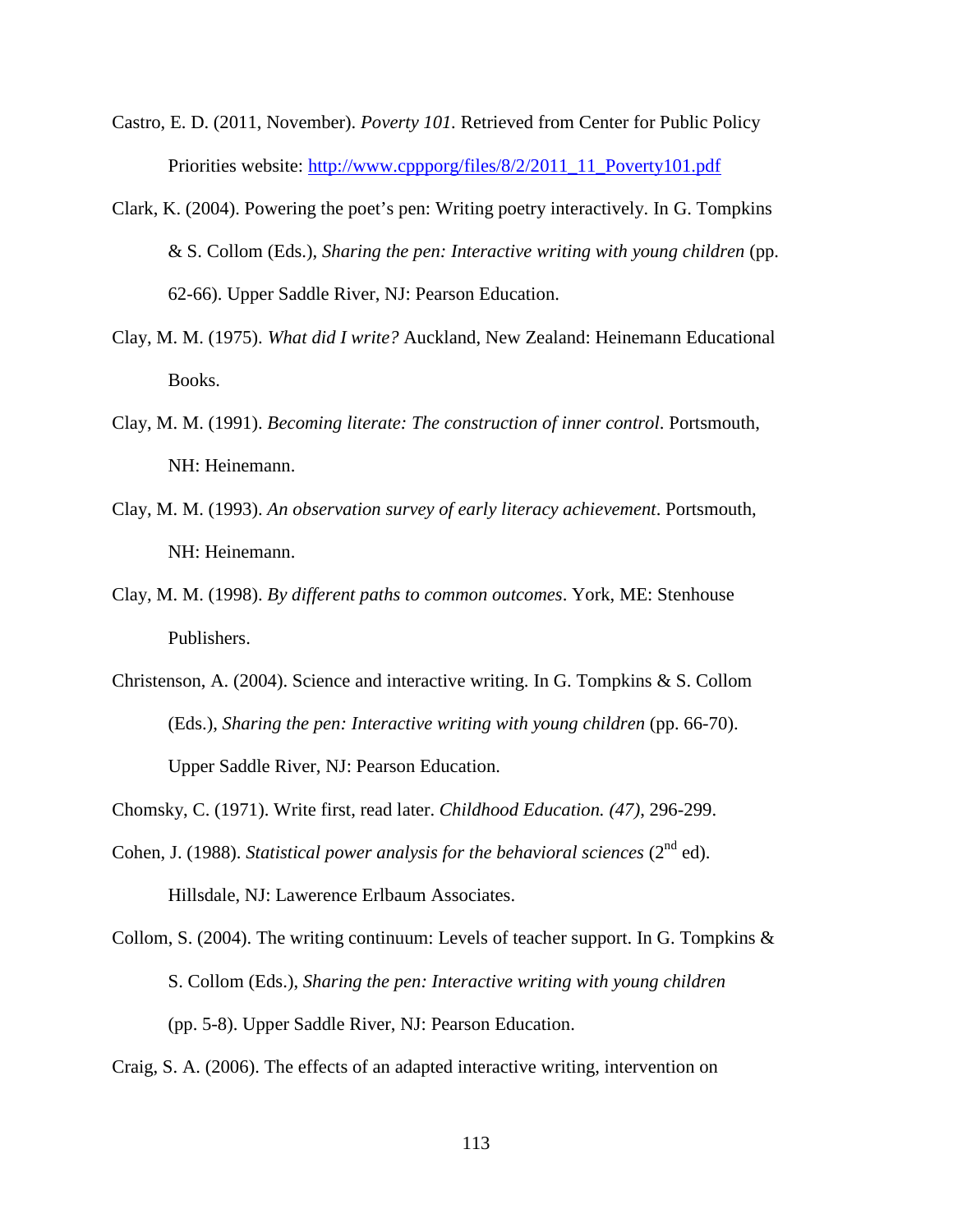Kindergarten children's phonological awareness, spelling, and early reading development: A contextualized approach to instruction. *Journal of Educational Psychology, 100*, 907- 919.

- Cramer, R. L. (1998). *The spelling connection: Integrating reading, writing, and spelling instruction*. New York, NY: The Guilford Press.
- Creswell, J. W. (2003). *Research design: Qualitative, quantitative, and mixed methods approaches*. Thousand Oaks, CA: Sage.
- Crippen, M. (2004). Using interactive writing as an assessment tool. In G. Tompkins & S. Collom, (Eds.), *Sharing the pen: Interactive writing with young children*  (pp. 89-92). Upper Saddle River, NJ: Pearson Education.
- Cunningham, P. (2000). *Phonics they use: Words for reading and writing*. New York: Addison Wesley Longman.
- Cunningham, P. M., & Allington, R. L. (2003). *Classrooms that work: They can all read and write*. Needham Heights, MA: Allyn & Bacon.
- Dahl, N., & Farnan, N. (2003). Children's writing: Research and practice. In J. Flood, J. M. Jensen, D. Lapp, & J.R. Squire (Eds.), *Handbook of research on teaching the English language arts* (pp. 993-1007). Mahwah, NJ: Lawrence Erlbaum Associates.
- Dorn, L., French, C., & Jones, T. (1998). *Apprenticeship in literacy: Transitions across reading and writing*. York, ME: Stenhouse Publishers.
- Dyson, A. H. (2002). Writing and children's repertories: Development unhinged. In S. B. Neuman & D. K. Dickinson (Eds.), *Handbook of early literacy research* (pp. 126- 141). New York, NY: Guilford Press.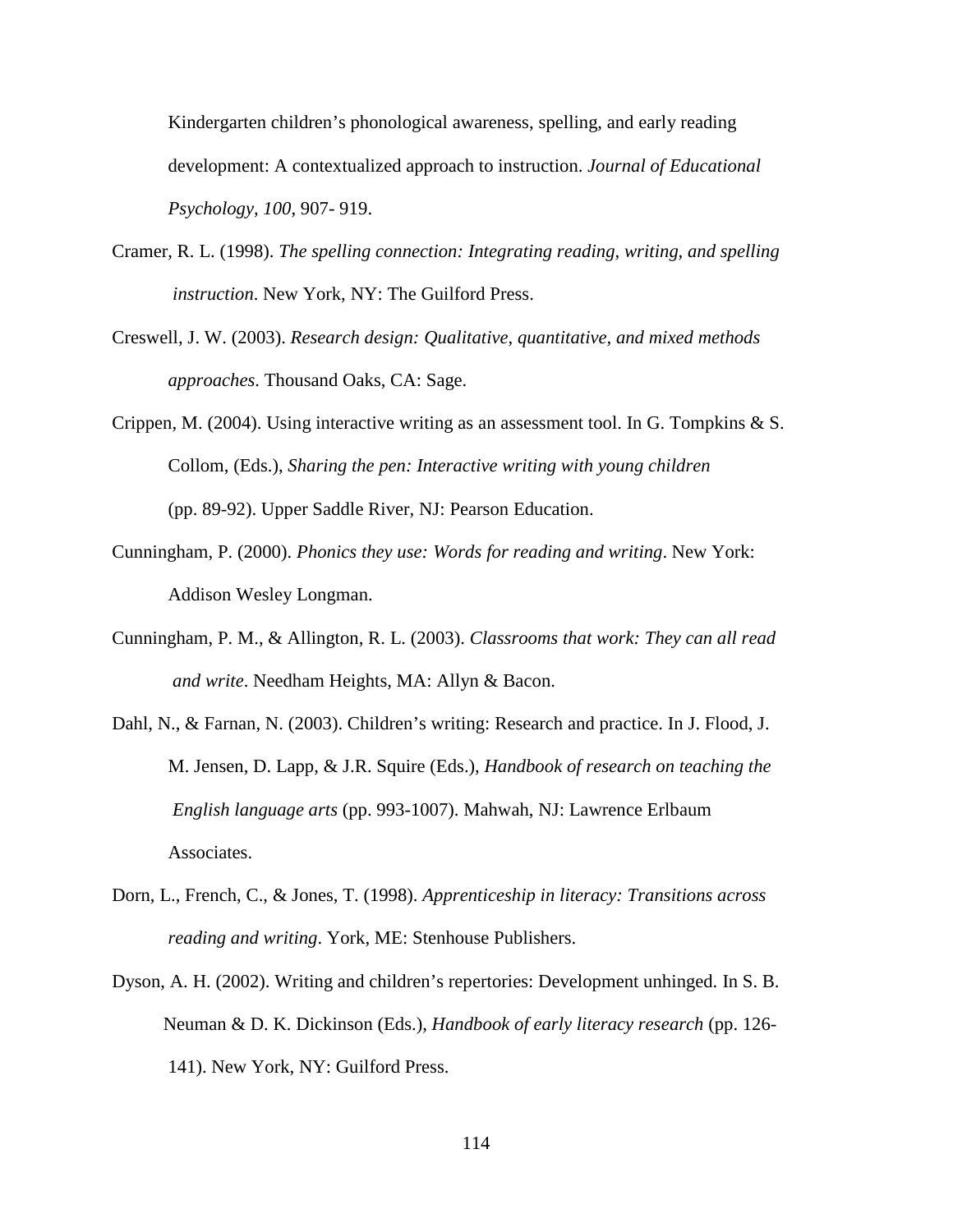- Ehri, C. L. (1987). Learning to read and spell words. *Journal of Literacy Research, 19*(1), 5-31.doi: 10.1080/10862968709547585
- Ehri, C. L., & Roberts, T. (2006). The roots of learning to read and write: Acquisition of letters and phonemic awareness. In D. K Dickinson & S. B. Neuman (Eds.), *Handbook of early literacy research: Volume 2* (pp. 113-131). New York, NY: Guilford Press.
- Ferreiro, E. (1978). What is written in a written sentence? A developmental answer. *Journal of Education, 160*(2), 5-39.
- Filippini, D. (2009). *Discovering a voice: Using read-alouds and interactive writing to assist kindergarten students in writing sentences that are more descriptive and parallel spoken language* (Doctoral dissertation). Retrieved from ProQuest Digital Dissertations. (AAT1471211)
- Fountas, I. C., & Pinnell, G. S. (1996). *Guided reading*. Portsmouth, NH: Heinemann.
- Fountas, I. C., & Pinnell, G. S. (1999). *Voices on word matters: Learning about phonics and spelling in literacy.* Portsmouth, NH: Heinemann.
- Gardner, H. (1980). *Artful scribbles: The significance of children's drawings*. New York, NY: Basic Books.
- Gee, J. P. (2005). An instruction to discourse analysis: Theory and method (2<sup>nd</sup> ed.). London, England: Taylor & Francis.
- Gentry, J. R. (2005). Instructional techniques for emerging writers and special needs students at kindergarten and grade 1 levels. *Reading and Writing Quarterly, 21*, 113-134.
- Goodman, K. S. (1993). *Phonics phacts*. Portsmouth, NH: Heinemann.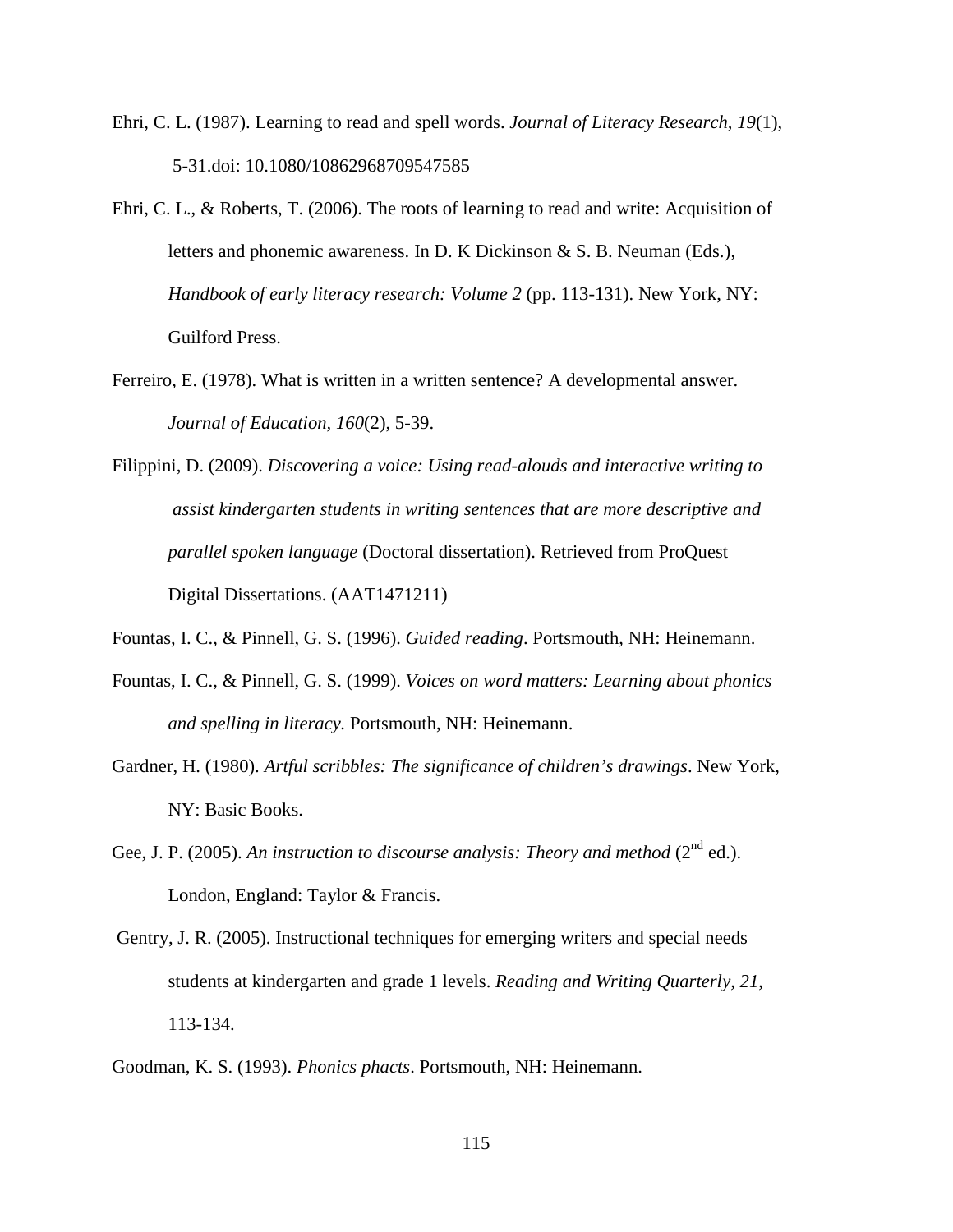Graves, H. D. (1983). *Writing: Teachers & children at work*. Exeter, NH: Heinemann Educational Books.

Graves, H. D. (1991). *A fresh look at writing*. Portsmouth, NH: Heinemann.

- Graves, H. D. (1994). *The reading/writing teacher's companion: Build a literate classroom*. Portsmouth, NH: Heinemann.
- Grbich, C. (2007). *Qualitative data analysis: An introduction.* London, England: SAGE Publications, Inc.
- Heath, S. B. (1983). *Ways with words: Language, life and work in communities and classrooms*. Cambridge, England: Cambridge University Press.
- Henry, J. (1999). Becoming a writer: Learning through interactive writing. In I. Fountas & G. Pinnell (Eds.), *Voices on word matters: Learning about phonics and spelling in the literacy classroom* (pp. 37-45). Portsmouth, NH: Heinemann.
- Herrell, L. A. (2004). The missing piece of the puzzle. In G. Tompkins & S. Collom (Eds.), *Sharing the pen: Interactive writing with young children* (pp. 102-105). Upper Saddle River, NJ: Pearson Education.
- Holdaway, D. (1984). *Stability and change in literacy learning*. Exeter, NH: Heinemann.
- Howell, S. M. (2008). *Interactive writing in preschool: A qualitative study of a literacy coach, two preschool teachers, and four-year-old children* (Doctoral dissertation). Retrieved from ProQuest Digital Dissertations. (AAT 3333067)
- Johnson, B., & Christensen, L. (2004). *Educational research: Quantitative, qualitative, and mixed approaches*. Boston, MA: Pearson Education, Inc.
- Jones, D. C. (2008). *The effects of interactive writing instruction on kindergarten students'acquisition of early reading skills* (Doctoral Dissertation). Retrieved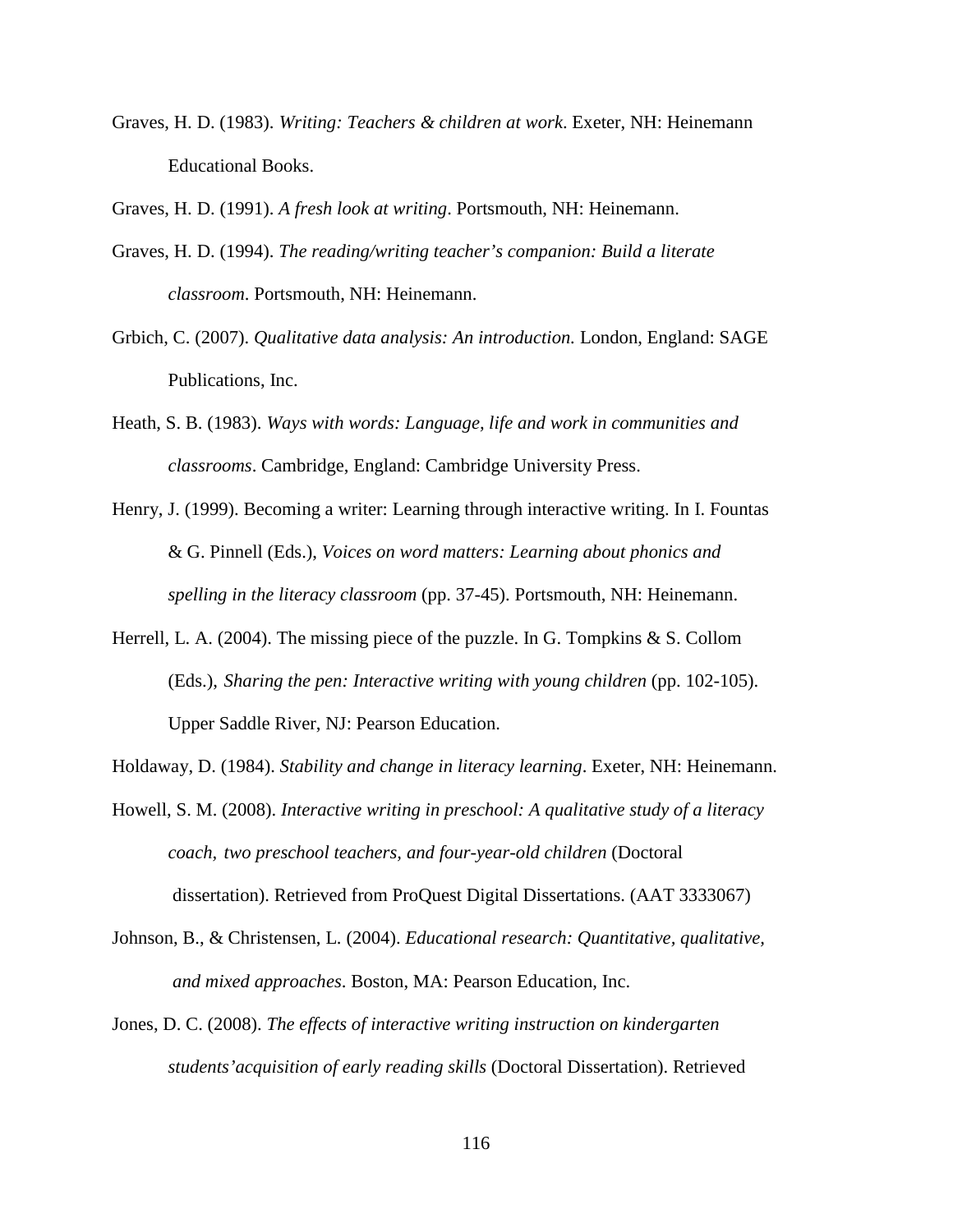from ProQuest Digital Dissertations. (AAT 3320275)

- Jones, D. C., Reutzel, R. D., & Fargo, D. J. (2010). Comparing two methods of writing instruction: Effects on kindergarten students' reading skills. *The Journal of Educational Research, 103*, 327-341. doi: 10.108/00220670903383119
- Kasner, T. (2004). Recycled writing. In G. Tompkins & S. Collom (Eds.), *Sharing the pen: Interactive writing with young children* (pp. 71-72). Upper Saddle River, NJ: Pearson Education.
- Kasner, T. (2004). Teaching skills and strategies through interactive writing. In G. Tompkins & S. Collom (Eds.), *Sharing the pen: Interactive writing with young children* (pp. 58-70). Upper Saddle River, NJ: Pearson Education.
- Kissel, B. (2008). Promoting writing and preventing writing failure in young children. *Preventing School Failure, 52*(4), 53-56.
- Krippendorff, K. (2004). *Content analysis: An introduction to its methodology*. Thousand Oaks, CA: Sage Publications, Inc.
- Leonard, D. (2004). Setting sail on a sea of words: A passage into story innovations. . In G. Tompkins & S. Collom (Eds.), *Sharing the pen: Interactive writing with young children* (pp. 45-54). Upper Saddle River, NJ: Pearson Education.
- Leonard, D. (2004). Wonder walls: Creating research murals with young children. In G Tompkins & S. Collom (Eds.), *Sharing the pen: Interactive writing with young children* (pp. 27-34). Upper Saddle River, NJ: Pearson Education.
- McCarrier, A., & Patacca, I. (1999). Kindergarten explorations of letters, sounds, and words. In I. Fountas & G. Pinnell (Eds.), *Voices on word matters: Learning about phonics and spelling in the literacy classroom* (45-56). Portsmouth, NH: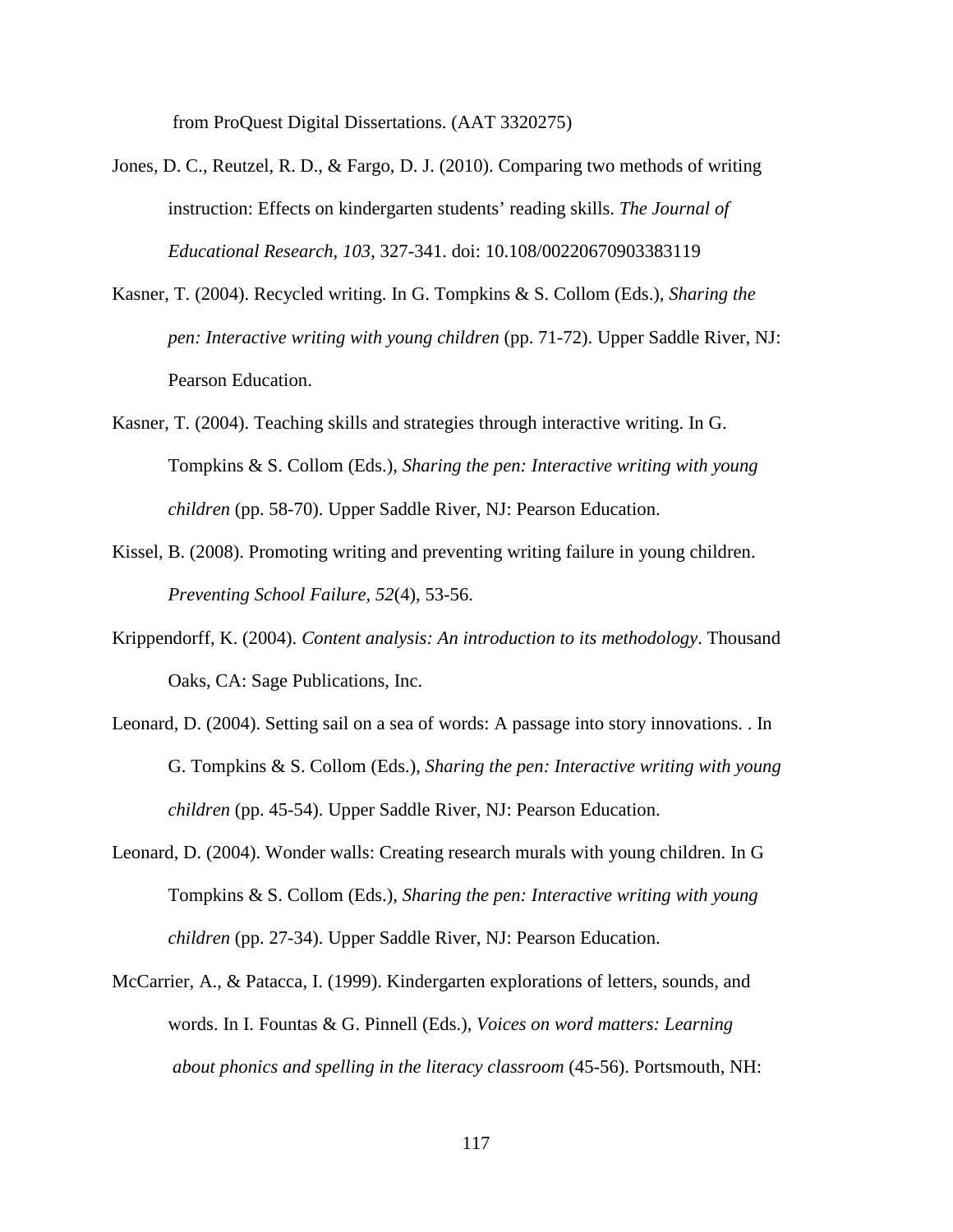Heinemann.

- McCarrier, A., Pinnell, G., & Fountas, I. (2000). *Interactive writing: How language & literacy come together, k-2*. Portsmouth, NH: Heinemann.
- McCloskey, S. (2004). Grouping options of support student success. In G. Tompkins & S. Collom (Eds.), *Sharing the pen: Interactive writing with young children* (pp. 9- 13). Upper Saddle River, NJ: Pearson Education.
- McCormick, T. W. (1988). *Theories of reading in dialogue: An interdisciplinary study*. New York, NY: University Press of America.
- McKenzie, M. G. (1985). *Shared writing: Apprenticeship in writing in language matters.*  London, England: Centre for Language in Primary Education*.*
- McNamara, C. (2009). *General guidelines for conducting interviews*. Retrieved March 15, 2012, from http://managementhelp.org/evaluatn/interview.htm
- Morrow, L., & Strickland, D. (2000). *Beginning reading and writing.* New York, NY: Teachers College Press.
- Neuendorf, K. A. (2002). *The content analysis guidebook*. Thousand Oaks, CA: Sage Publications, Inc.
- O'Connor, B. K. (2004). The value of interactive writing as an intervention for the literacy acquisition of struggling first-grade students. In J. R. Dugan, P. E. Linder, M. B. Sampson, B. A Brancato, & L. Elish-Piper (Eds.), *Celebrating the power of literacy* (pp.155-181). Pittsburg, KS: College Reading Association.
- Patterson, E., Schaller, M., & Clemens, J. (2008). A closer look at interactive writing. *The Reading Teacher, 61*(6), 496-497. doi: 10.1598/RT.616.8

Pinnell, G. S., & Fountas, I. (1998). *Word matters: Teaching phonics and spelling in the*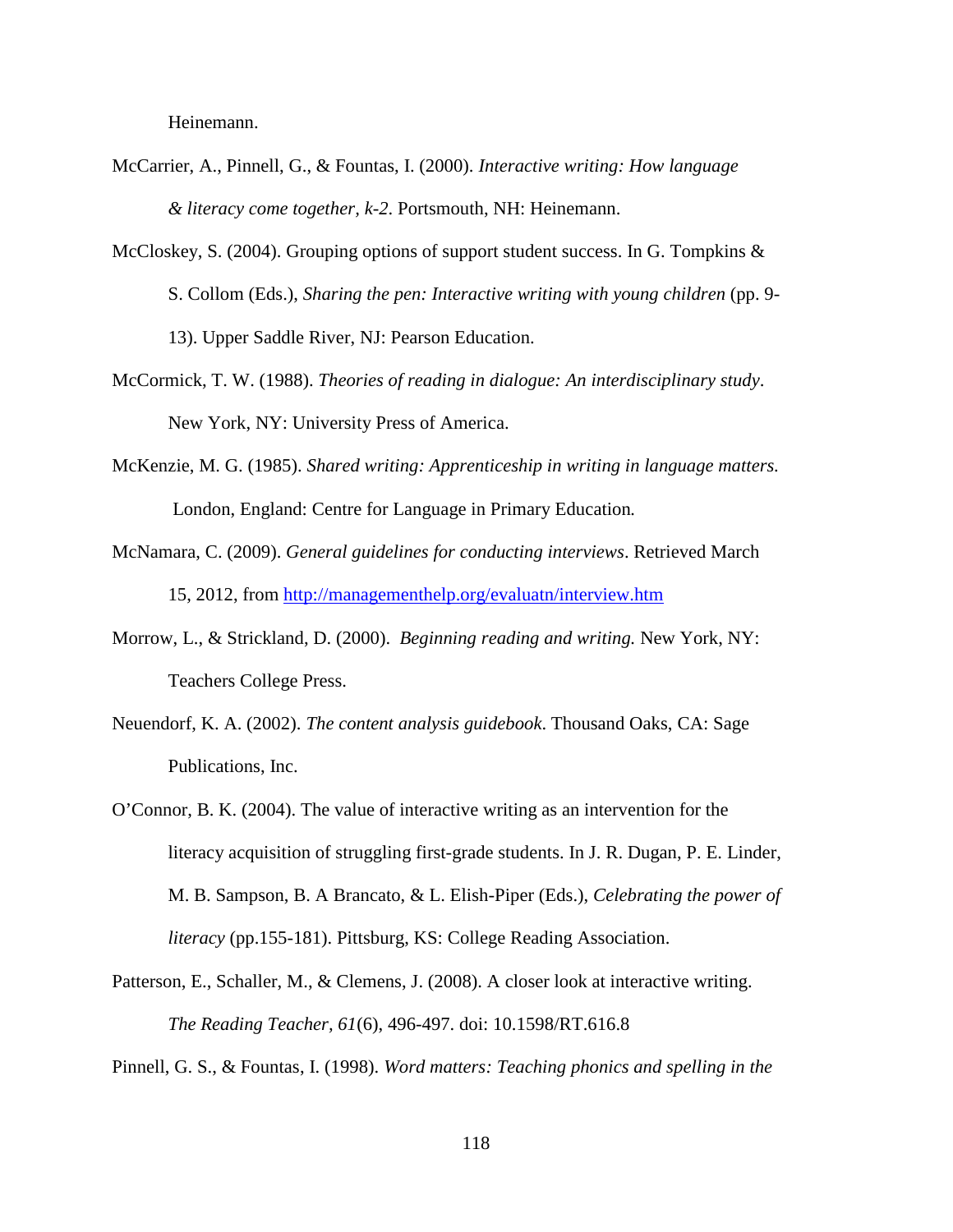*reading/writing classroom.* Portsmouth, NH: Heinemann.

- Pinnell, G. S., & McCarrier, A. (1994). Interactive writing: A transition tool for assisting in learning to read and write. In E. Hiebert & B. Taylor (Eds.), *Getting reading right from the start: Effective early literacy interventions* (p. 149-170). Needham, MA: Allyn & Bacon.
- Read, C. (1971). Pre-school children's knowledge of English phonology. *Harvard Educational Review, 41* (1), 1-34.

Read, C. (1986). *Children's creative spelling*. Boston, MA: Routledge & Kegan Paul.

- Richards, D., & Hawes, S. (2003). *Primary writing: A practical guide for teachers of young children*. Norwood, MA: Christopher-Gordon Publisher.
- Roth, K. (2009). *Interactive writing: Investigating the effectiveness of a dynamic approach to writing instruction for first graders* (Doctoral dissertation). Retrieved from ProQuest Digital Dissertations. (AAT 3357300)
- Routman, R. (2000). *Conversations*. Portsmouth, NH: Heinemann.
- Routman, R. (2005). *Writing essentials*. Portsmouth, NH: Heinemann.
- Schaefer, C. (2004). Beyond the pen: Interactive writing on the computer. In G. Tompkins & S. Collom (Eds.), *Sharing the pen: Interactive writing with young children* (pp. 73-77). Upper Saddle River, NJ: Pearson Education.
- Schaefer, C. (2004). Weekly news: Beyond show and tell. In G. Tompkins & S. Collom (Eds.), *Sharing the pen: Interactive writing with young children* (pp. 35- 41). Upper Saddle River, NJ: Pearson Education.
- Schickedanz, J. (1999). *Much more that the ABC's: The early stages of reading and writing.* Washington, DC: National Association for the Education of Young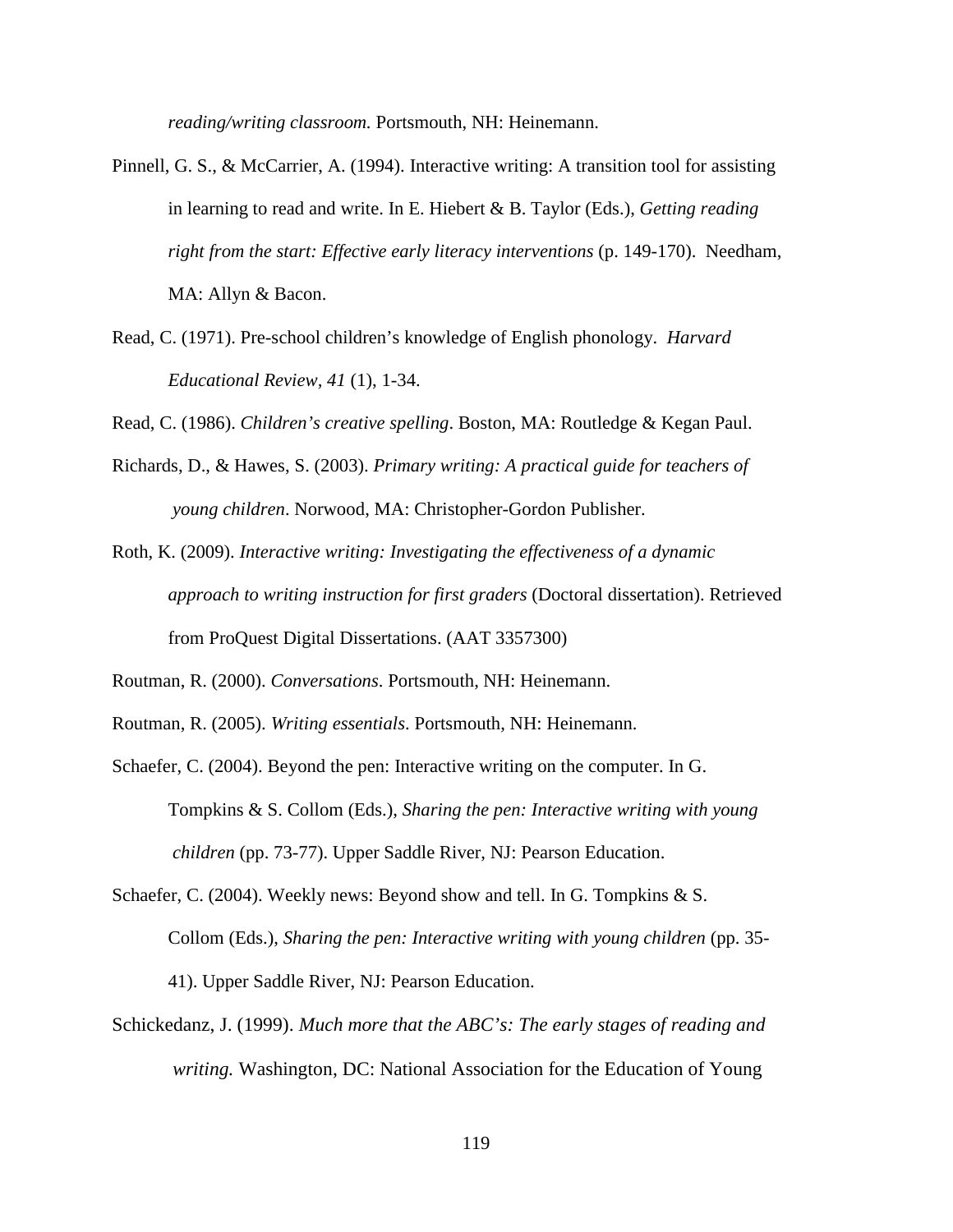Children.

- Shanahan, T. (1984). Nature of reading-writing relation: An exploratory multivariate analysis. *Journal of Educational Psychology, 76*(3), 466-477.
- Sherry, T. L. (2010). *Teaching concepts about print to English language learners and native speakers: Using interactive writing in a kindergarten classroom*  (Doctoral dissertation). Retrieved from ProQuest Digital Disserations. (AAT 3419994)
- Sipe, L. (2001). Invention, convention, and intervention: Invented spelling and the teacher's role. *The Reading Teacher*, *55*(3), 264-273.
- Smith, N. B. (2002). *American reading instruction*. Newark, DL: International Reading Association.
- Stellakis, N., & Kondyli, M. (2004). The emergence of writing: Children's writing during the pre-alphabetic spelling phase. *Educational Studies in Language and Literature, 4*, 129-150.
- SurveyMonkey, LLC. (2010). California: Palo Alto.
- Teale, W. H., & Sulzby, E. (1986). Emergent literacy as a perspective for examining how young children become writers and readers. In W. H. Teale & E. Sulzby (Eds.), *Emergent literacy: Writing and reading* (pp. vii-xxv). Norwood, NJ: Ablex Publishing Corporation.
- Wilde, S. (1999). How children learn to spell: Evidence from decades of research. In I. Fountas & G. Pinnell (Eds.), *Voices on word matters* (pp. 173-188). Portsmouth, NH: Heinemann.
- Wiley, B. (1999). Interactive writing: The how and why of teaching and learning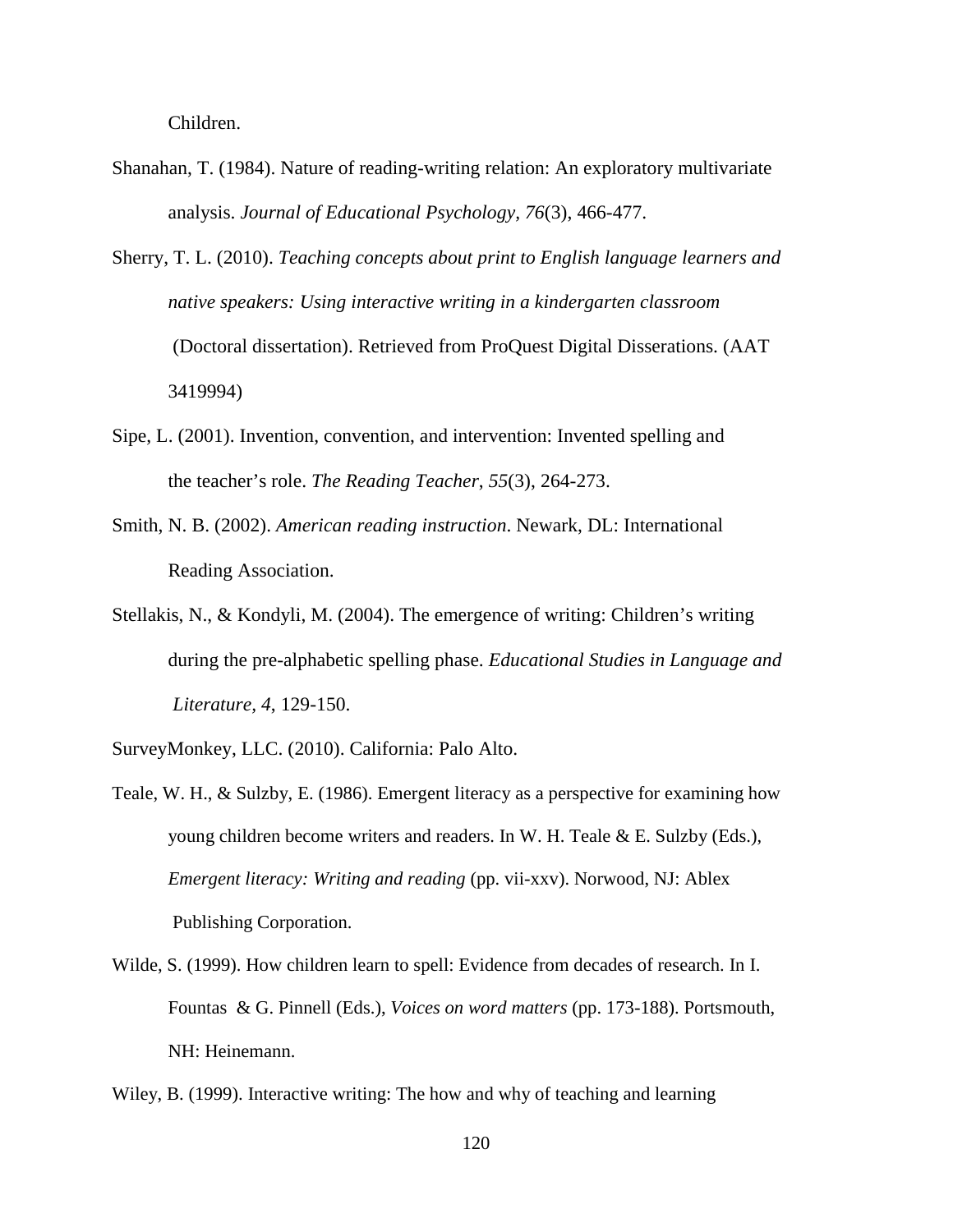letters, sounds, and words. In I. Fountas & G. S. Pinnell (Eds.), *Voices on word matters*, Portsmouth, NH: Heinemann.

- Williams, C. (2011). Adapted interactive writing instruction with kindergarten children who are deaf or hard of hearing. *American Annals of the Deaf, 156*(1), 23-34.
- Williams, C., & Hufnagel, K. (2005). The impact of word study instruction on kindergarten children's journal writing. *Research in the Teaching of English, 39*(3), 233-270.
- Williams, C., & Lundstrom, P. R. (2007). Strategy instruction during word study and interactive writing activities. *The Reading Teacher, 61*(3), 204-212. doi: 10.1598/RT.61.3.1
- Williams, C., Pilonieta, P. (2012). Using interactive writing instruction with kindergarten and first-grade English language learners. *Early Childhood Education Journal, 40*, 145-150. doi: 10.1007/s10643-012-0508-y
- Williams, C., Sherry, T., Robinson, N., & Hungler, D. (2012). The practice page as a mediational tool for interactive writing instruction. *The Reading Teacher, 65*(5), 330-340. doi: 10.1002/TRTR.01051
- Window on State Government. (2010). *Texas in focus: South Texas*. Retrieved from http://www.window.state.tx.us/specialrpt/tif/southtexas/education.html
- Vygotsky, L. S. (1978). *Mind in society: The development of higher psychological processes*. Cambridge, MA: Harvard University Press.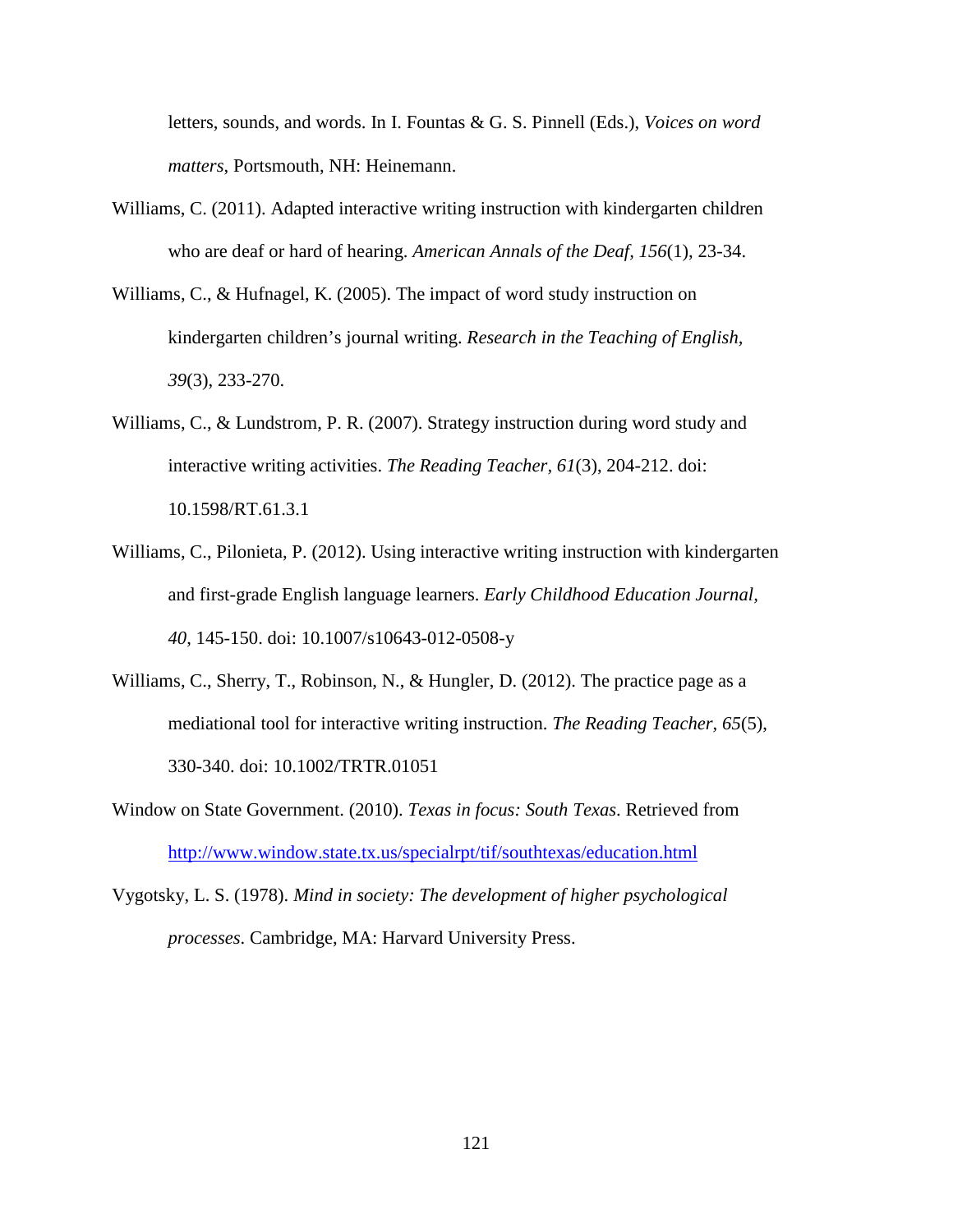# **Appendix A**

|                                                                                                     | 1. Do you implement interactive writing as part of your curriculum? Yes<br>N <sub>0</sub> |                                                                                                                                                                                                                                      |                                               |  |
|-----------------------------------------------------------------------------------------------------|-------------------------------------------------------------------------------------------|--------------------------------------------------------------------------------------------------------------------------------------------------------------------------------------------------------------------------------------|-----------------------------------------------|--|
|                                                                                                     |                                                                                           | 2. If you answered yes, what is your definition/understanding of interactive writing?                                                                                                                                                |                                               |  |
|                                                                                                     |                                                                                           |                                                                                                                                                                                                                                      |                                               |  |
|                                                                                                     |                                                                                           |                                                                                                                                                                                                                                      |                                               |  |
|                                                                                                     | 3. How did you first find out about interactive writing? (check those that apply)         |                                                                                                                                                                                                                                      |                                               |  |
|                                                                                                     | from district training                                                                    | from undergraduate courses                                                                                                                                                                                                           | by observing an interactive<br>writing lesson |  |
|                                                                                                     | from onsite training<br>support                                                           | from graduate courses                                                                                                                                                                                                                | from a friend                                 |  |
|                                                                                                     | By watching videos                                                                        | from literature                                                                                                                                                                                                                      | from the internet                             |  |
|                                                                                                     |                                                                                           | Other <u>the contract of the contract of the contract of the contract of the contract of the contract of the contract of the contract of the contract of the contract of the contract of the contract of the contract of the con</u> |                                               |  |
|                                                                                                     | 4. How often do you use interactive writing?                                              |                                                                                                                                                                                                                                      |                                               |  |
|                                                                                                     | more than once a day                                                                      | at least once a day                                                                                                                                                                                                                  | once a week                                   |  |
|                                                                                                     | twice a week                                                                              | at least 3 times a week                                                                                                                                                                                                              | whenever I can fit it in                      |  |
|                                                                                                     | <b>Other</b>                                                                              |                                                                                                                                                                                                                                      |                                               |  |
| 5. To what extent do you have the freedom to implement interactive writing into your<br>curriculum? |                                                                                           |                                                                                                                                                                                                                                      |                                               |  |
|                                                                                                     | no freedom                                                                                | very little<br>freedom                                                                                                                                                                                                               | some freedom                                  |  |
|                                                                                                     | quite a bit of freedom                                                                    | complete freedom                                                                                                                                                                                                                     |                                               |  |
|                                                                                                     | Other                                                                                     |                                                                                                                                                                                                                                      |                                               |  |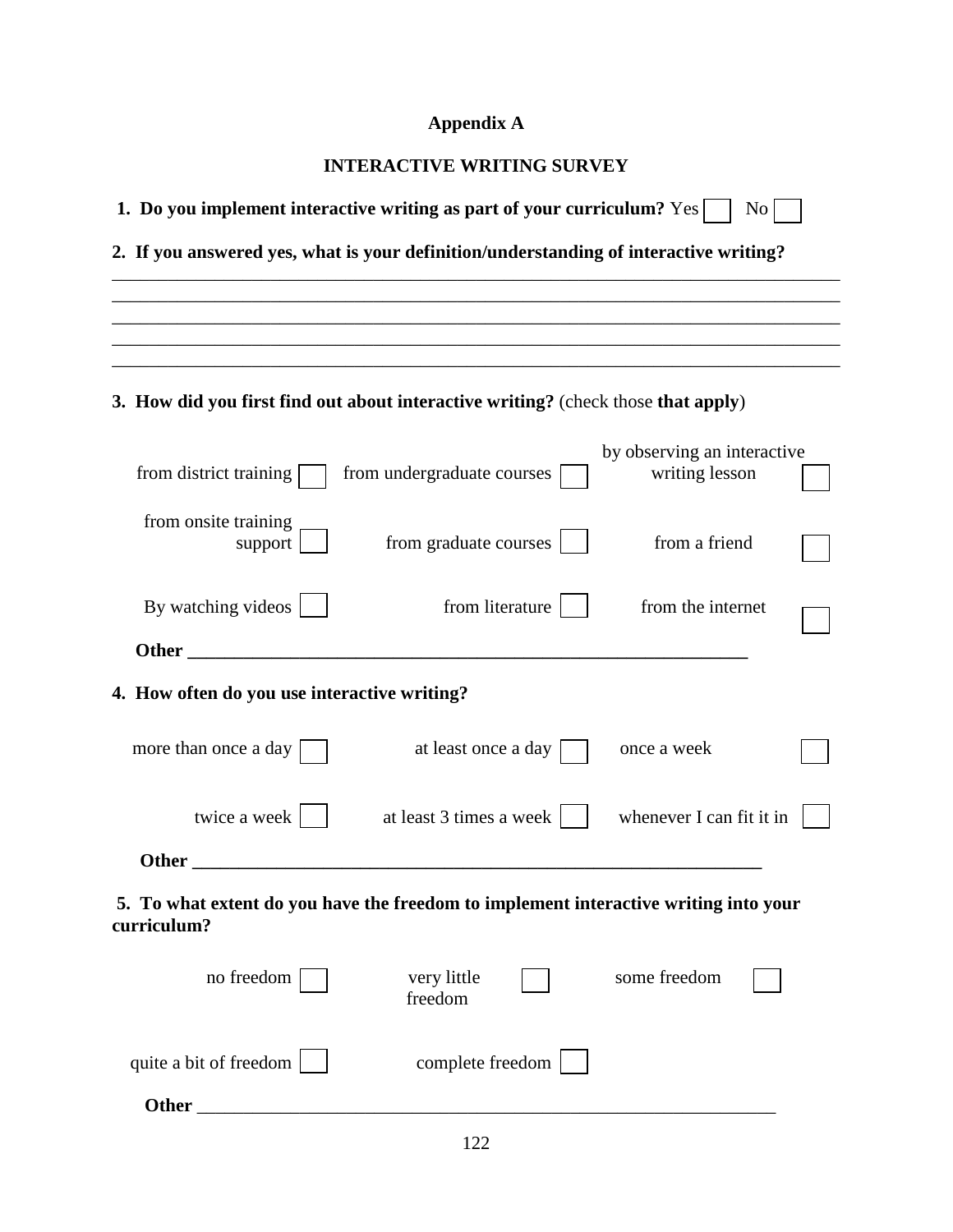# **6. When do you use interactive writing? (check those that apply)**

| after read-alouds                                                                                   | after science lessons                                                                                                      | after math lessons    |
|-----------------------------------------------------------------------------------------------------|----------------------------------------------------------------------------------------------------------------------------|-----------------------|
| to support at-risk<br>students                                                                      | for advanced writers                                                                                                       | for whole group       |
| for small group $\boxed{\phantom{a}}$                                                               | for morning message                                                                                                        | for writer's workshop |
| Other                                                                                               |                                                                                                                            |                       |
| 7. How do you select students during interactive writing lesson? (check those that<br>apply)        |                                                                                                                            |                       |
| I have a preset schedule                                                                            | I call on students randomly [                                                                                              | I use assessment data |
| I call on those students                                                                            | who raise their hand $\boxed{\phantom{a}}$ I use writer's workshop notes $\boxed{\phantom{a}}$ I use other anecdotal notes |                       |
|                                                                                                     |                                                                                                                            |                       |
| 8. Explain how you feel about interactive writing as an instructional method.                       |                                                                                                                            |                       |
| 9. In your opinion, how does interactive writing compare to other instructional writing<br>methods? |                                                                                                                            |                       |
| 10. What are the advantages of using interactive writing?                                           |                                                                                                                            |                       |
| 11. What are the disadvantages of using interactive writing?                                        |                                                                                                                            |                       |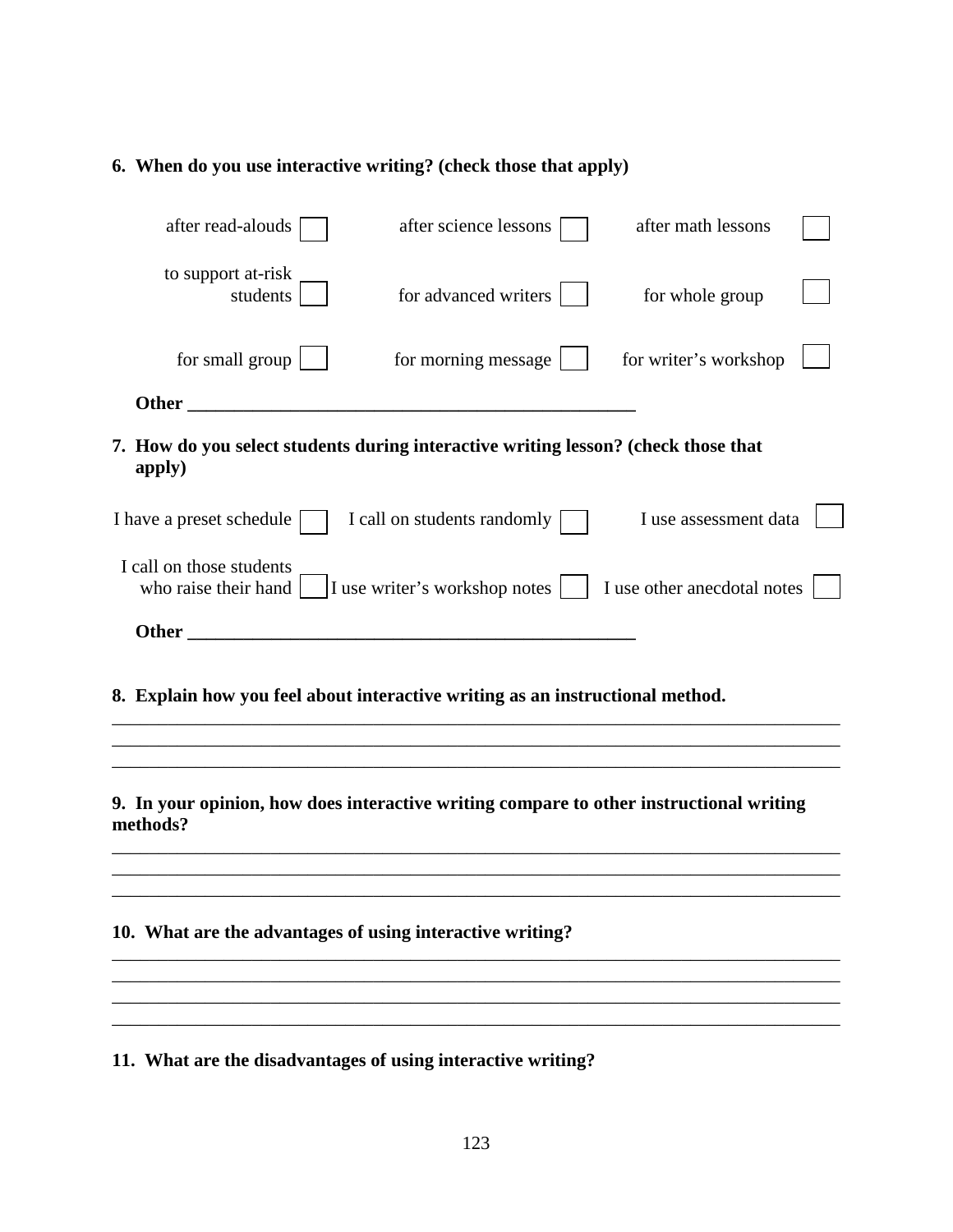For demographic information only:

- A. Gender
	- \_\_\_\_\_\_Female
	- \_\_\_\_\_\_Male
- B. Age
	- \_\_\_\_\_\_20-25 \_\_\_\_\_\_26-31
	- \_\_\_\_\_\_32-35
	- \_\_\_\_\_\_36-and above
- C. Ethnicity
	- \_\_\_\_\_\_Native American
	- \_\_\_\_\_\_Asian
	- \_\_\_\_\_\_African American
	- \_\_\_\_\_\_Hispanic
	- \_\_\_\_\_White
	- \_\_\_\_\_\_Unknown
- D. What is the highest level of education you received?
	- \_\_\_\_\_\_Bachelor's degree
	- \_\_\_\_\_\_Post bachelor's degree
	- \_\_\_\_\_\_Master's degree
	- \_\_\_\_\_\_Master's degree plus 15 hours
	- Doctorate
- E. How many years of teaching experience have you had?
	- $\frac{1-2 \text{ years}}{2}$
	- $\frac{3-5 \text{ years}}{2}$
	- \_\_\_\_\_\_6-10 years
	- \_\_\_\_\_\_\_\_\_\_\_11-15years
	- $16$  plus
- F. What grade level do you currently teach?
	- \_\_\_\_\_\_Kindergarten
	- $\frac{1}{s}$  grade
	- $2<sup>nd</sup>$  grade
- G. What other grade levels have you taught?
	- \_\_\_\_\_\_Pre-kindergarten
	- $\frac{3^{rd}}{2^{rd}}$  grade
	- $\frac{1}{4}$ th grade
	- $5^{th}$  grade
	- $\frac{1}{2}$ 6<sup>th</sup> grade
	- $2^{th}$  grade

\_\_\_\_\_\_\_\_\_\_\_\_\_\_\_\_\_\_\_\_\_\_\_\_\_\_\_\_\_\_\_\_\_\_\_\_\_\_\_\_\_\_\_\_\_\_\_\_\_\_\_\_\_\_\_\_\_\_\_\_\_\_\_\_\_\_\_\_\_\_\_\_\_\_\_\_\_\_ \_\_\_\_\_\_\_\_\_\_\_\_\_\_\_\_\_\_\_\_\_\_\_\_\_\_\_\_\_\_\_\_\_\_\_\_\_\_\_\_\_\_\_\_\_\_\_\_\_\_\_\_\_\_\_\_\_\_\_\_\_\_\_\_\_\_\_\_\_\_\_\_\_\_\_\_\_\_ \_\_\_\_\_\_\_\_\_\_\_\_\_\_\_\_\_\_\_\_\_\_\_\_\_\_\_\_\_\_\_\_\_\_\_\_\_\_\_\_\_\_\_\_\_\_\_\_\_\_\_\_\_\_\_\_\_\_\_\_\_\_\_\_\_\_\_\_\_\_\_\_\_\_\_\_\_\_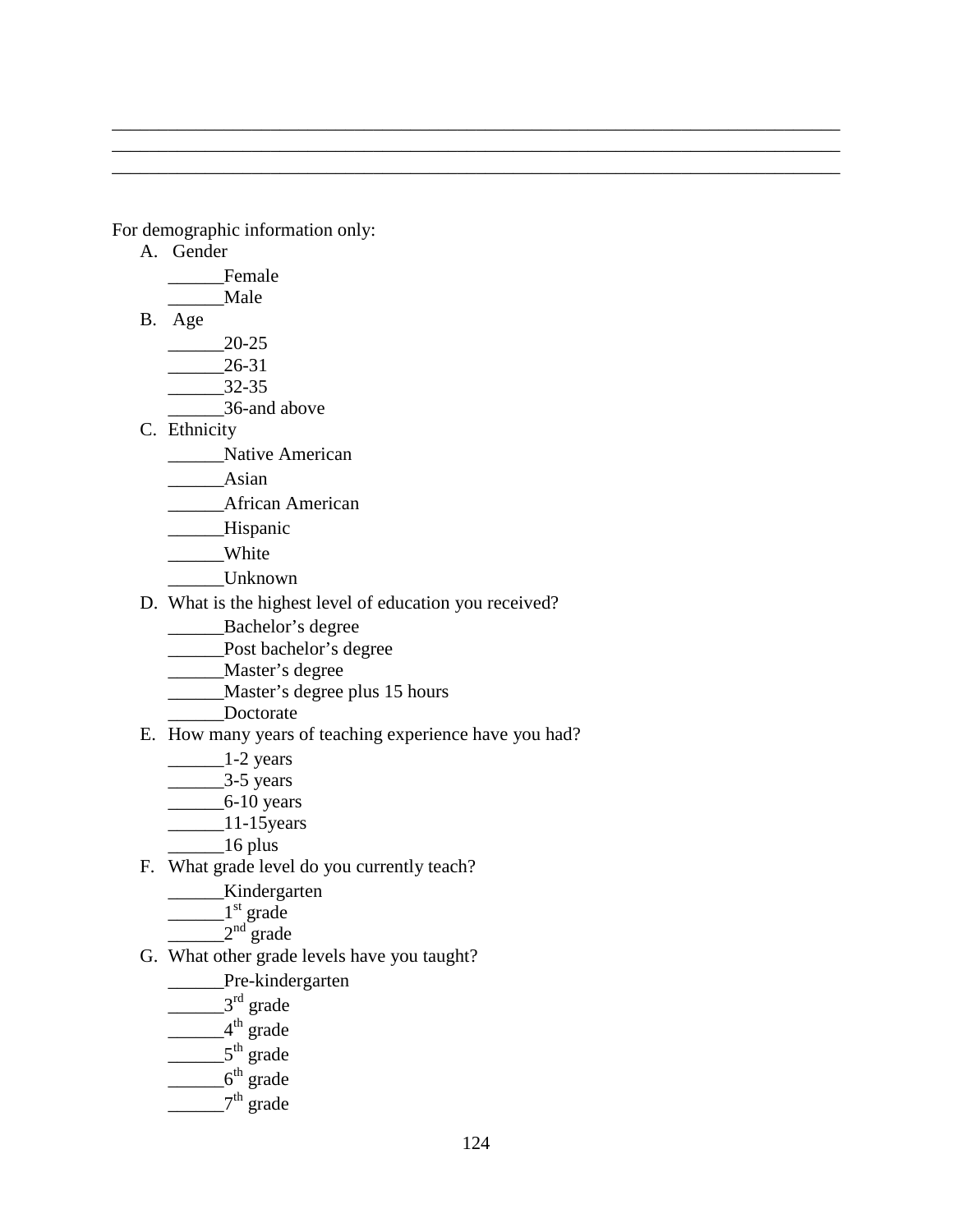$2^{\text{th}}$  grade  $9<sup>th</sup>$  grade \_\_\_\_\_\_\_other

H. In what type of classroom do you teach in?

\_\_\_\_\_\_Self- contained (where you have the same children all day long)

\_\_\_\_\_\_Inclusion

\_\_\_\_\_\_Co-teaching

\_\_\_\_\_\_Departmentalized

I. School Demographics

\_\_\_\_\_\_Low SES

\_\_\_\_\_\_Title 1

\_\_\_\_\_\_Reading First

 $N/A$ 

J. School District\_\_\_\_\_\_\_\_\_\_\_\_\_\_\_\_\_\_\_\_\_

**Thank you for participating in this survey. If you would like to further explain your survey answers and participate in an interview, please fill out the information below.**  Name: \_\_\_\_\_\_\_\_\_\_\_\_\_\_\_\_\_\_\_\_\_\_\_\_\_\_\_\_\_\_\_\_\_\_\_\_\_\_\_\_\_\_\_\_\_\_\_ E-mail:\_\_\_\_\_\_\_\_\_\_\_\_\_\_\_\_\_\_\_\_\_\_\_\_\_\_\_\_\_\_\_\_\_\_\_\_\_\_\_\_\_\_\_\_\_\_\_

Phone #:\_\_\_\_\_\_\_\_\_\_\_\_\_\_\_\_\_\_\_\_\_\_\_\_\_\_\_\_\_\_\_\_\_\_\_\_\_\_\_\_\_\_\_\_\_\_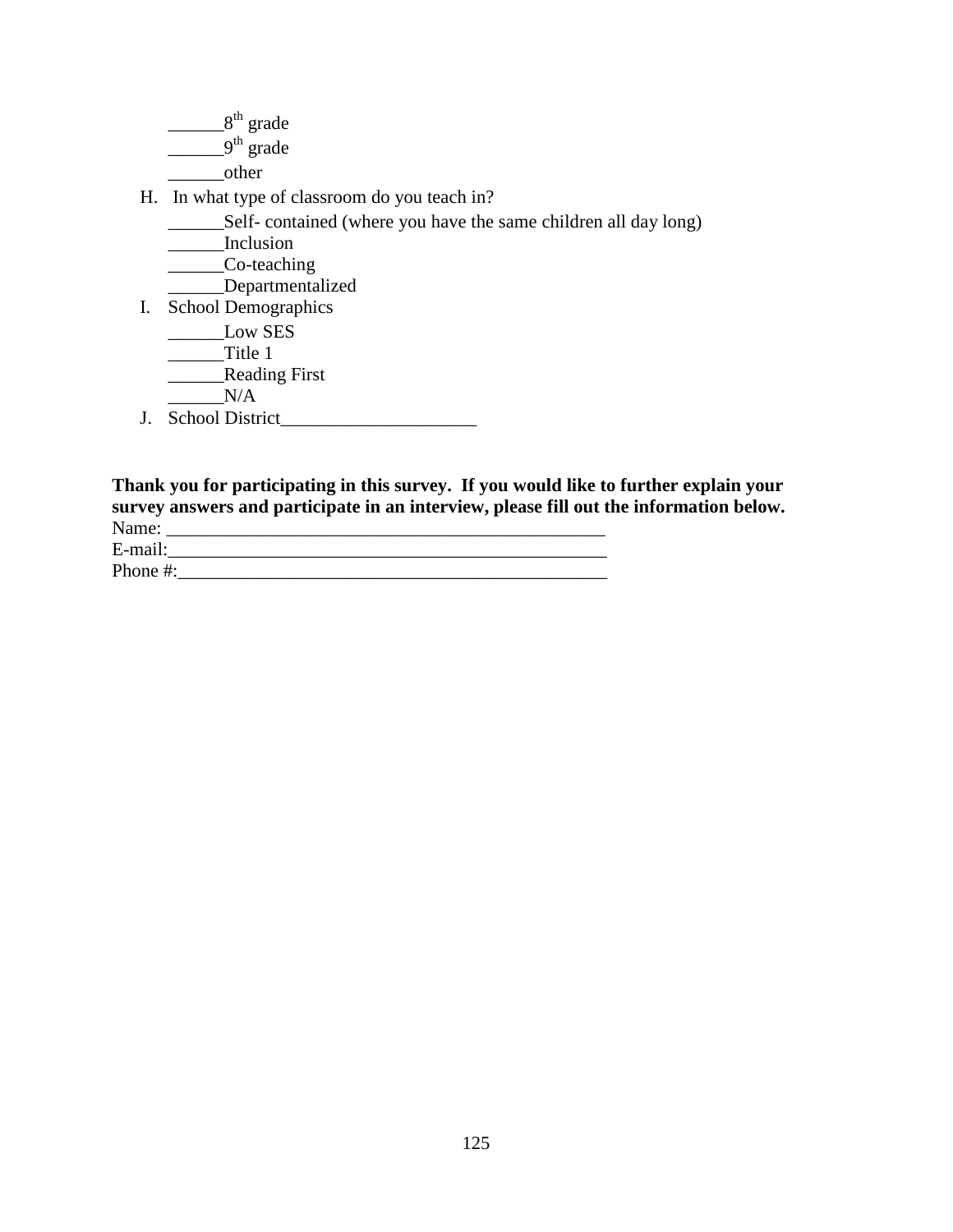#### **Appendix B**

# **CONSENT TO PARTICPATE IN RESEARCH**

# **The Use and Implementation of Interactive Writing as an Instructional Method for Primary Teachers in ESC Region2**

This study will describe the understanding and implementation of interactive writing as an instructional method for the literacy framework of primary teachers in a South Texas Educational Region. The study will be conducted by Rachelle Fabela, a doctoral candidate in the Curriculum and Instruction department in the College of Education at Texas A&M University-Corpus Christi. She is conducting this study for her dissertation.

#### **PURPOSE OF THE STUDY**

The purpose of this inquiry is to describe the extent to which primary teachers in a South Texas educational region are utilizing interactive writing as an instructional method and note any variations on their definitions of interactive writing.

# **PROCEDURES**

You will be asked to complete an online survey that will take about 15 to 20 minutes of your time. The survey will include questions regarding your personal definition of interactive writing, the implementation of interactive writing, the trainings you received on interactive writing, and insight regarding how you learned about interactive writing. After you complete the survey, you will be asked if you would be willing to participate in a face to face interview. If you choose to volunteer, the interview will allow you to further expand upon your survey responses.

# **POTENTIAL RISKS AND DISCOMFORTS**

There are no risks associated with the participation in this study.

# **POTENTIAL BENEFITS TO SUBJECTS AND/OR TO SOCIETY**

The potential benefit of this study is that it will provide valuable insight about the understanding and implementation of interactive writing. Knowing this information will be valuable for teachers, literacy coaches, principals, and curriculum supervisors, as it will deepen the understanding and utilization of interactive writing as part of the literacy framework.

# **PAYMENT FOR PARTICIPATION**

There will be no payment for participation.

# **CONFIDENTIALITY**

The information obtained from the study will remain confidential and kept under lock and key in a filing cabinet in the principal researcher's home/office. Pseudonyms will be used in place of actual names to protect each participant's identity.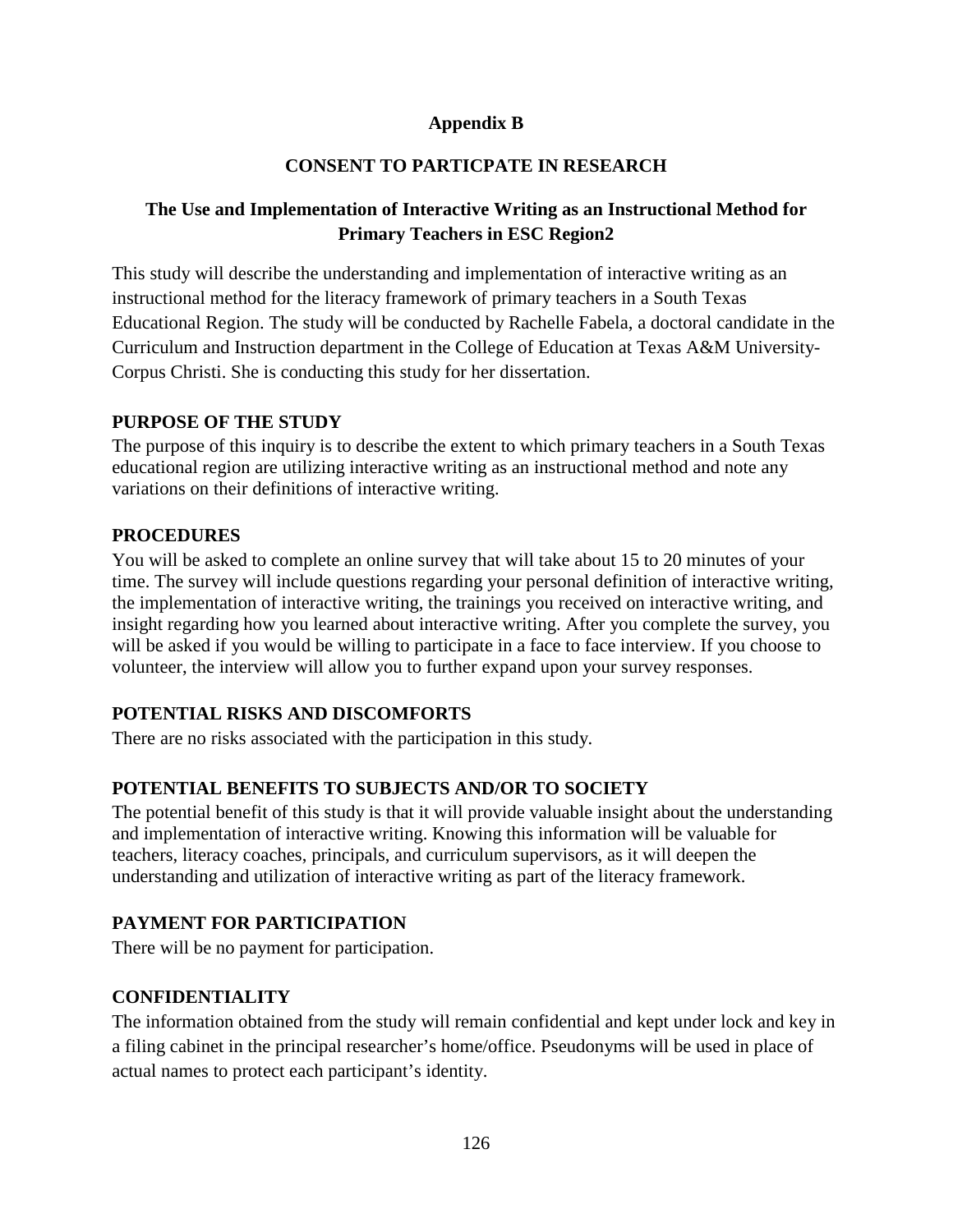# **PARTICIPATION AND WITHDRAWL**

Participation in this study is strictly voluntary, and you may withdraw at any time without any consequences.

# **IDENTIFICATION OF INVESTIGATORS**

If you have any questions or concerns about this study, you are encouraged to contact Rachelle Fabela at (361) 774-0912 or email her at fabchelle@yahoo.com. You may also contact her committee chair members, Dr. Daniel Pearce or Dr. Corinne Valadez, at Texas A&M University-Corpus Christi (361) 825-5881or (361) 825-3336.

# **SIGNATURE OF RESEARCH SUBJECT**

\_\_\_\_\_\_\_\_\_\_\_\_\_\_\_\_\_\_\_\_\_\_\_\_\_\_\_\_\_\_\_\_\_\_\_\_\_\_\_\_\_

**You will be provided with a copy of this information for your records.** 

**I have read the above information. I have asked questions and received answers to my satisfaction, and I agree to participation in this study.** 

\_\_\_\_\_\_\_\_\_\_\_\_\_\_\_\_\_\_\_\_\_\_\_\_\_\_\_\_\_\_\_\_\_\_\_\_\_\_\_\_\_ \_\_\_\_\_\_\_\_\_\_\_\_\_

Printed Name of Participant

Signature of Participant Date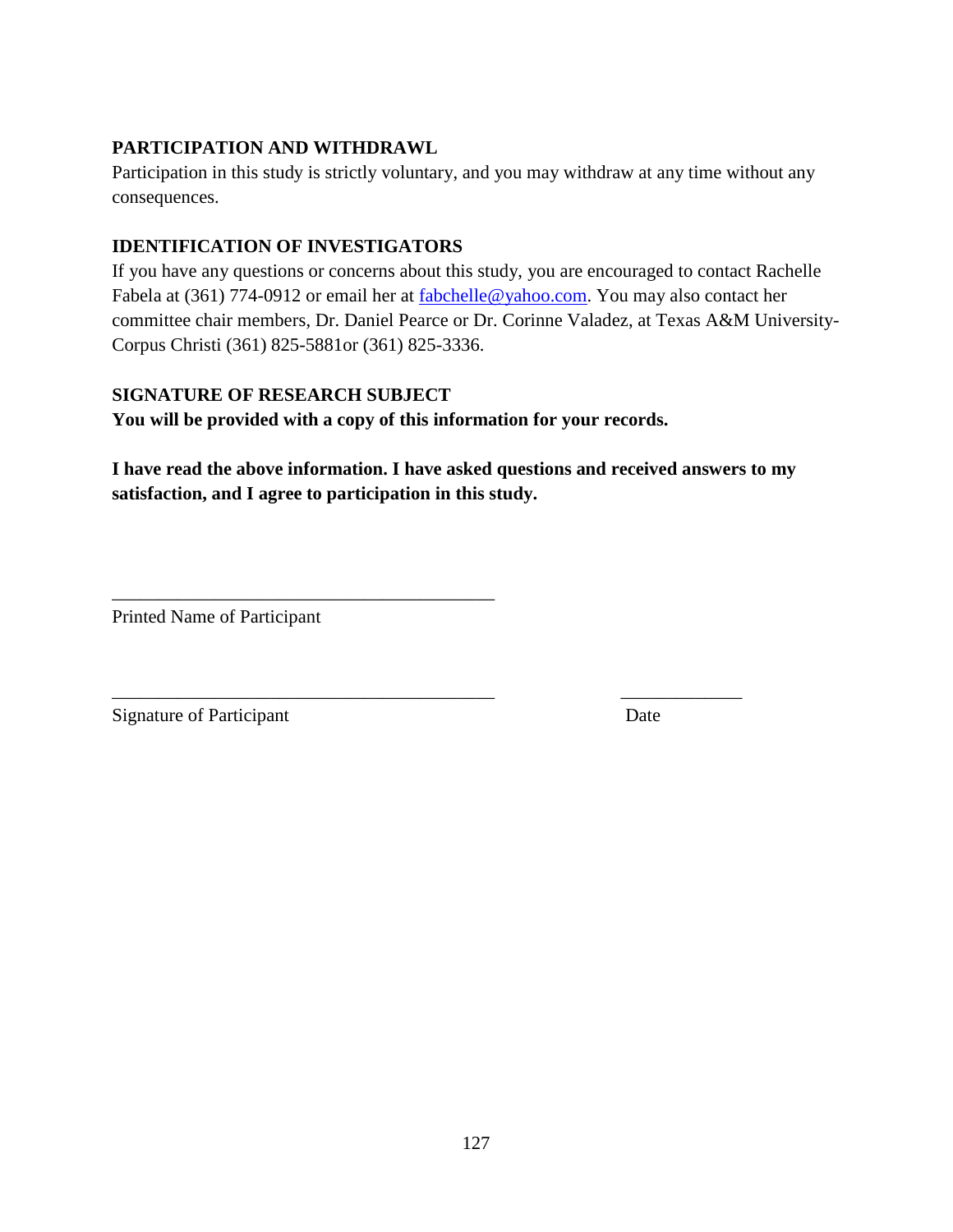#### **Appendix C**

# **INTERVIEW QUESTIONS**

The following questions will be included during the follow-up interview. However, questions may be modified once the data from the surveys has been analyzed. Additionally, there may be changes during interviews as participants elaborate and expand on their answers. Elaboration and expansion may spark the need to ask additional questions.

- 1. What would a typical interactive writing lesson look like in your classroom?
- 2. In your opinion, how does interactive writing support the reading and writing connection?
- 3. Have there been any challenges with the implementation of interactive writing?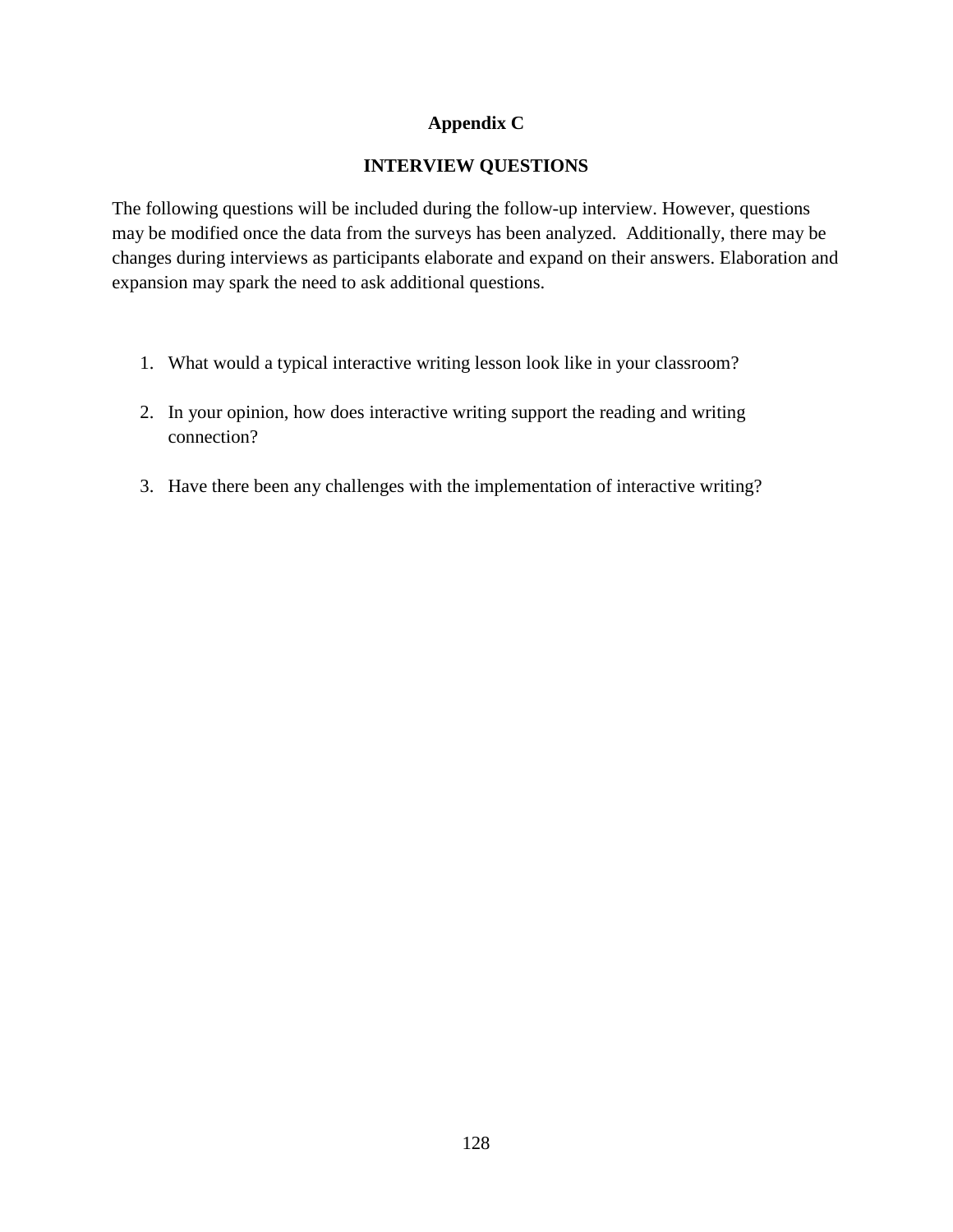### **Appendix D**

### **COVER LETTER**

Dear Respondent,

My name is Rachelle Fabela and I am a doctoral candidate in the Department of Curriculum and Instruction at Texas A & M−Corpus Christi. I am inviting you participate in a research project to investigate South Texas primary teachers' use and understanding of interactive writing. What I am asking you to do is fill out an initial survey and forward a survey to your teachers. Participation will not take a large amount of either you or your teachers' time.

You will be receiving an administrator questionnaire and a teacher survey attachment via email. The administrator questionnaire asks a few questions about your primary teachers' use of interactive writing. I am asking you to look over the questionnaire, and if you choose to participate, complete it and send it back to me via email. It should take you about five minutes to complete. Once the administrator survey is complete and has been submitted, I am asking that you forward the teacher survey link to your campus' primary (K-2) teachers. Your primary teachers will then click on the survey link, enter a code, and respond to a brief survey about the use and implementation of interactive writing. The teacher survey will take approximately 15 minutes to complete.

The results of this project will deepen the understanding and use of interactive writing as an instructional method. Through your participation, I hope to understand the extent to which primary teachers in South Texas are implementing interactive writing. The results of the survey will be valuable for teachers, literacy coaches, principals, and curriculum supervisors.

Thank you in advance for your participation in this research study. If you have any questions or concerns about completing the questionnaire or participating in this study, please contact me by phone at 361-774-0912 or via email fabchelle@yahoo.com. You may also contact my faculty advisors, Dr. Daniel Pearce and Dr. Corinne Valadez, at Texas A&M University-Corpus Christi (361) 825-5881 or (361) 825-3336.

Sincerely,

Rachelle Fabela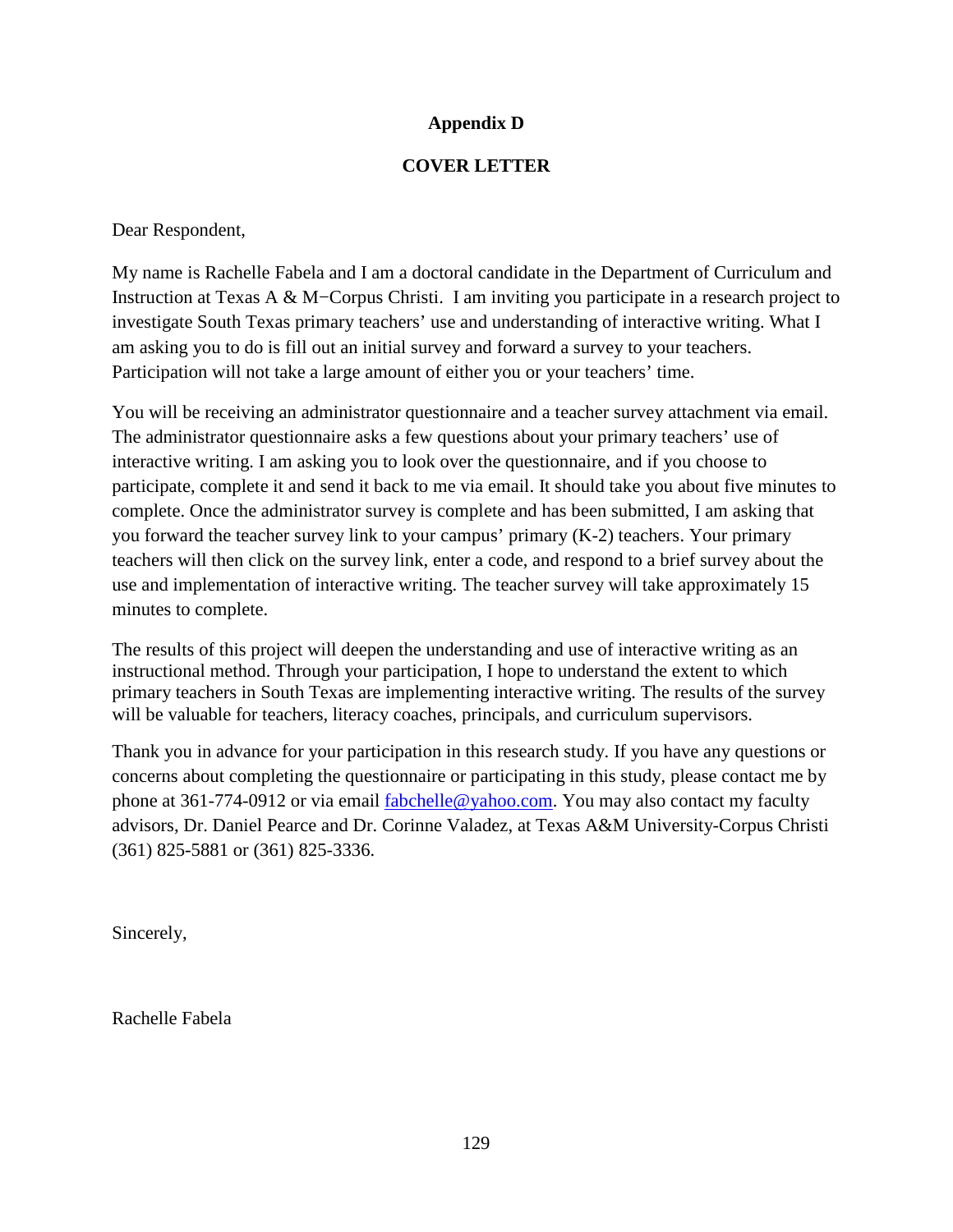#### **Appendix E**

#### **ADMINISTRATOR SURVEY**

1. Do your primary teachers (K-2) implement interactive writing? Why or why not?

2. If your primary teachers do implement interactive writing, is it a policy of your district?

\_\_\_\_\_\_\_\_\_\_\_\_\_\_\_\_\_\_\_\_\_\_\_\_\_\_\_\_\_\_\_\_\_\_\_\_\_\_\_\_\_\_\_\_\_\_\_\_\_\_\_\_\_\_\_\_\_\_\_\_\_\_\_\_\_\_\_\_\_\_\_\_

\_\_\_\_\_\_\_\_\_\_\_\_\_\_\_\_\_\_\_\_\_\_\_\_\_\_\_\_\_\_\_\_\_\_\_\_\_\_\_\_\_\_\_\_\_\_\_\_\_\_\_\_\_\_\_\_\_\_\_\_\_\_\_\_\_\_\_\_\_\_\_\_ \_\_\_\_\_\_\_\_\_\_\_\_\_\_\_\_\_\_\_\_\_\_\_\_\_\_\_\_\_\_\_\_\_\_\_\_\_\_\_\_\_\_\_\_\_\_\_\_\_\_\_\_\_\_\_\_\_\_\_\_\_\_\_\_\_\_\_\_\_\_\_\_

\_\_\_\_\_\_\_\_\_\_\_\_\_\_\_\_\_\_\_\_\_\_\_\_\_\_\_\_\_\_\_\_\_\_\_\_\_\_\_\_\_\_\_\_\_\_\_\_\_\_\_\_\_\_\_\_\_\_\_\_\_\_\_\_\_\_\_\_\_\_\_\_ \_\_\_\_\_\_\_\_\_\_\_\_\_\_\_\_\_\_\_\_\_\_\_\_\_\_\_\_\_\_\_\_\_\_\_\_\_\_\_\_\_\_\_\_\_\_\_\_\_\_\_\_\_\_\_\_\_\_\_\_\_\_\_\_\_\_\_\_\_\_\_\_

\_\_\_\_\_\_\_\_\_\_\_\_\_\_\_\_\_\_\_\_\_\_\_\_\_\_\_\_\_\_\_\_\_\_\_\_\_\_\_\_\_\_\_\_\_\_\_\_\_\_\_\_\_\_\_\_\_\_\_\_\_\_\_\_\_\_\_\_\_\_\_\_ \_\_\_\_\_\_\_\_\_\_\_\_\_\_\_\_\_\_\_\_\_\_\_\_\_\_\_\_\_\_\_\_\_\_\_\_\_\_\_\_\_\_\_\_\_\_\_\_\_\_\_\_\_\_\_\_\_\_\_\_\_\_\_\_\_\_\_\_\_\_\_\_

3. How long has your district had primary teachers implement interactive writing?

\_\_\_\_\_\_\_\_\_\_\_\_\_\_\_\_\_\_\_\_\_\_\_\_\_\_\_\_\_\_\_\_\_\_\_\_\_\_\_\_\_\_\_\_\_\_\_\_\_\_\_\_\_\_

\_\_\_\_\_\_\_\_\_\_\_\_\_\_\_\_\_\_\_\_\_\_\_\_\_\_\_\_\_\_\_\_\_\_\_\_\_\_\_\_\_\_\_\_\_\_\_\_\_\_\_\_\_\_

4. Has your district provided professional development opportunities for your primary teachers to learn how to implement interactive writing?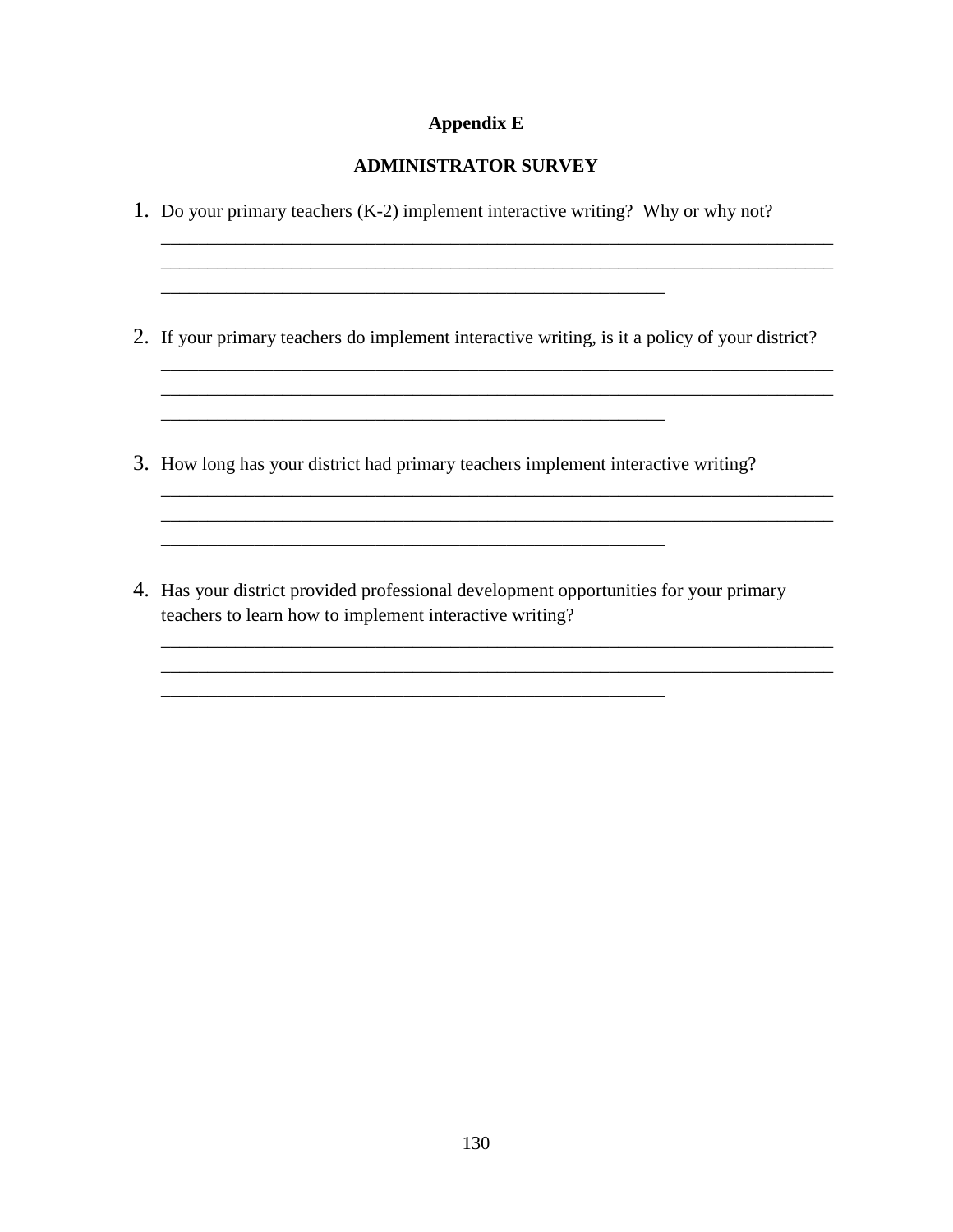## **Appendix F**

# **CONSENT TO PARTICPATE IN RESEARCH**

# **The Use and Implementation of Interactive Writing as an Instructional Method for Primary Teachers in Region 2**

This study will describe the understanding and implementation of interactive writing as an instructional method for the literacy framework of primary teachers in a South Texas Educational Region. The study will be conducted by Rachelle Fabela, a doctoral candidate in the Curriculum and Instruction department in the College of Education at Texas A&M University-Corpus Christi. She is conducting this study for her dissertation.

#### **PURPOSE OF THE STUDY**

The purpose of this inquiry is to describe the extent to which primary teachers in a South Texas educational region are utilizing interactive writing as an instructional method and note any variations on their definitions of interactive writing.

#### **PROCEDURES**

You are being asked to complete a brief survey via email. This survey will include questions involving the implementation of interactive writing, professional development opportunities for interactive writing, and approval for your primary teachers to participate in an online survey. If you choose to participate, you will be asked to forward the survey link (via school email) to your primary (k-2) teachers. Your participation in this email survey indicates willingness for your primary teachers to participate in an online survey, with the understanding that teacher participation is strictly voluntary.

#### **POTENTIAL RISKS AND DISCOMFORTS**

There are no risks associated with the participation in this study.

#### **POTENTIAL BENEFITS TO SUBJECTS AND/OR TO SOCIETY**

The potential benefit of this study is that it will provide valuable insight about the understanding and implementation of interactive writing. Knowing this information will be valuable for teachers, literacy coaches, principals, and curriculum supervisors, as it will deepen the understanding and utilization of interactive writing as part of the literacy framework.

# **PAYMENT FOR PARTICIPATION**

There will be no payment for participation.

#### **CONFIDENTIALITY**

The information obtained from the study will remain confidential and kept under lock and key in a filing cabinet in the principal researcher's home/office. Pseudonyms will be used in place of actual names to protect each participant's identity.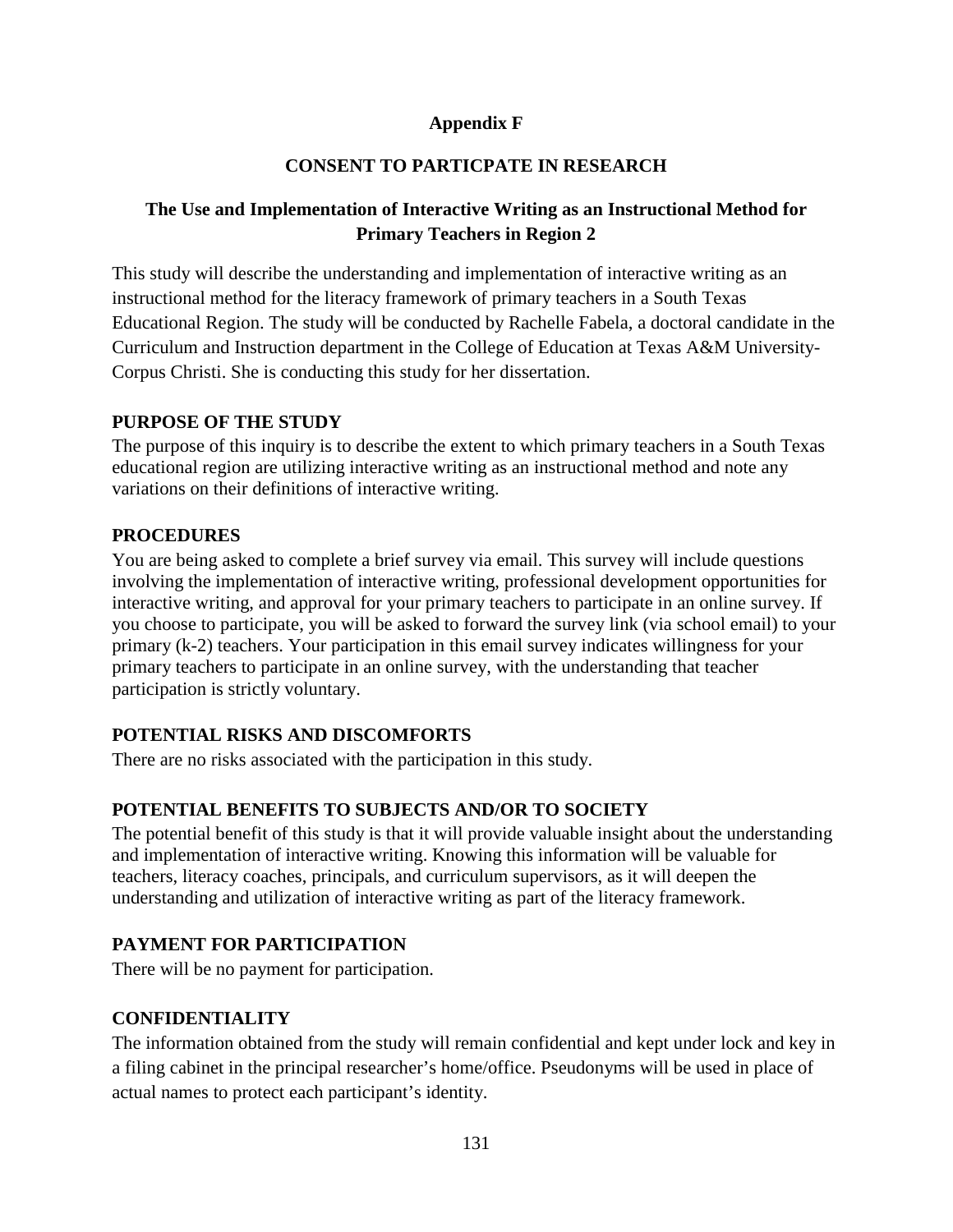# **PARTICIPATION AND WITHDRAWL**

Participation in this study is strictly voluntary, and you may withdraw at any time without any consequences.

# **IDENTIFICATION OF INVESTIGATORS**

If you have any questions or concerns about this study, you are encouraged to contact Rachelle Fabela at (361) 774-0912 or email her at fabchelle@yahoo.com. You may also contact her committee chair members, Dr. Daniel Pearce and Dr. Corinne Valadez, at Texas A&M University-Corpus Christi (361) 825-5881 or (361) 825-3336.

# **SIGNATURE OF RESEARCH SUBJECT**

\_\_\_\_\_\_\_\_\_\_\_\_\_\_\_\_\_\_\_\_\_\_\_\_\_\_\_\_\_\_\_\_\_\_\_\_\_\_\_\_\_

**You will be provided with a copy of this information for your records.** 

**I have read the above information. I have asked questions and received answers to my satisfaction, and I agree to participation in this study.** 

\_\_\_\_\_\_\_\_\_\_\_\_\_\_\_\_\_\_\_\_\_\_\_\_\_\_\_\_\_\_\_\_\_\_\_\_\_\_\_\_\_ \_\_\_\_\_\_\_\_\_\_\_\_\_

Printed Name of Participant

Signature of Participant Date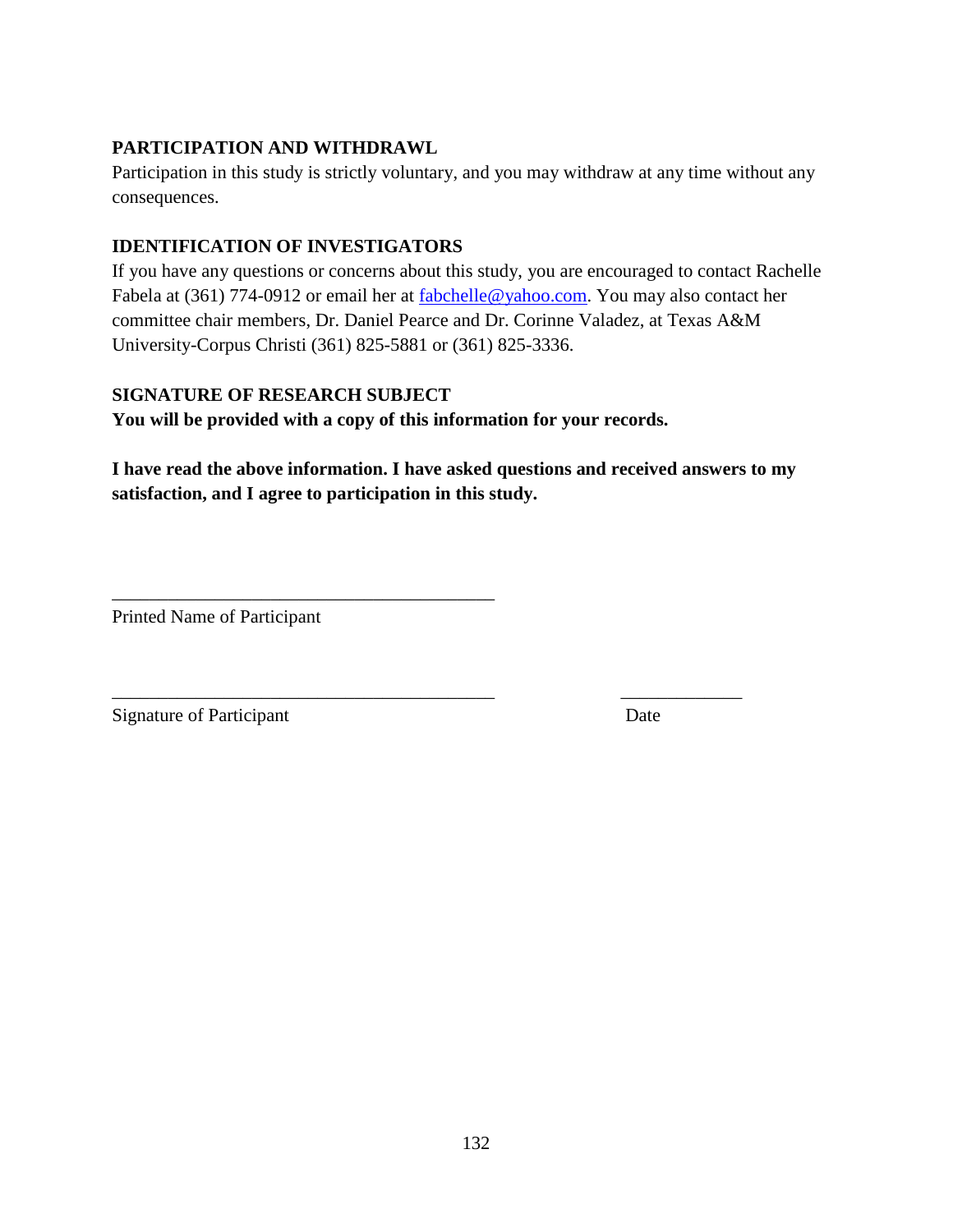## **Appendix G**

## **CATEGORIES FOR OPEN-ENDED QUESTIONS**

*Survey Question 2: Definition of interactive writing* 

| <b>Initial Categories</b>                 | <b>Emerging Categories</b>                 |
|-------------------------------------------|--------------------------------------------|
| Writing done with the teacher             | Writing done with the teacher and students |
| Writing done with the students            | Sharing the pen                            |
| Writing with teacher and students         | Similar to shared writing                  |
| Sharing the pen                           | Hearing sounds/letters/sight words         |
| Teacher and students share in the writing |                                            |
| Similar to shared writing                 |                                            |
| Sight words                               |                                            |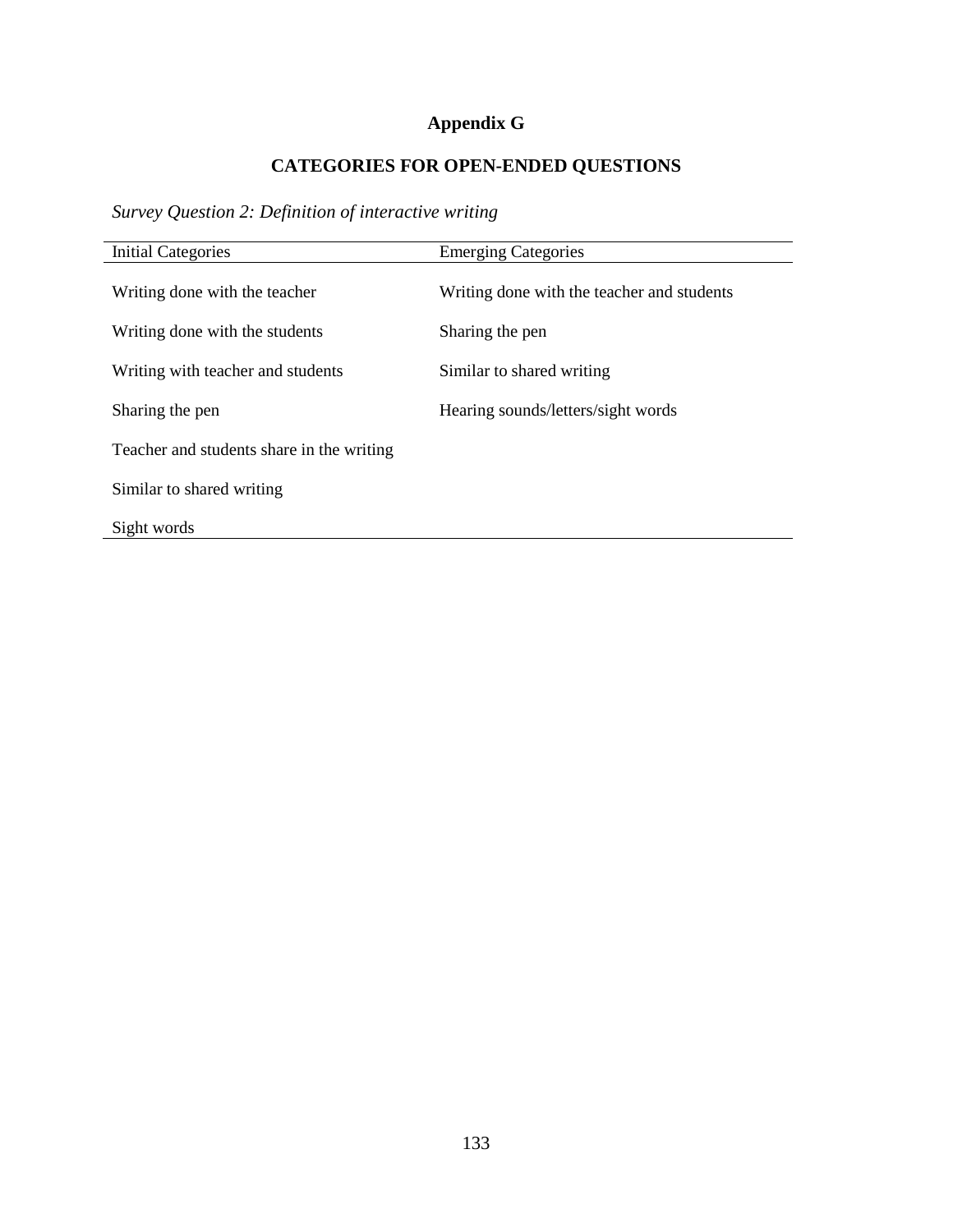| <b>Initial Categories</b>          | <b>Emerging Categories</b>             |
|------------------------------------|----------------------------------------|
| Children take ownership of writing | Children take ownership of the writing |
| How words work                     | Differentiation                        |
| Hearing sounds                     | Hearing letters, sounds, sight words   |
| Supports the writing process       | Children develop as writers            |
| Children develop as writers        | Supports the writing process           |
| Sight words                        | Mechanics/concepts of print            |
| Mechanics/concepts of print        |                                        |
| Letters and sounds                 |                                        |
| Differentiation                    |                                        |

*Survey Question 8: How do you feel about interactive writing as an instructional method?*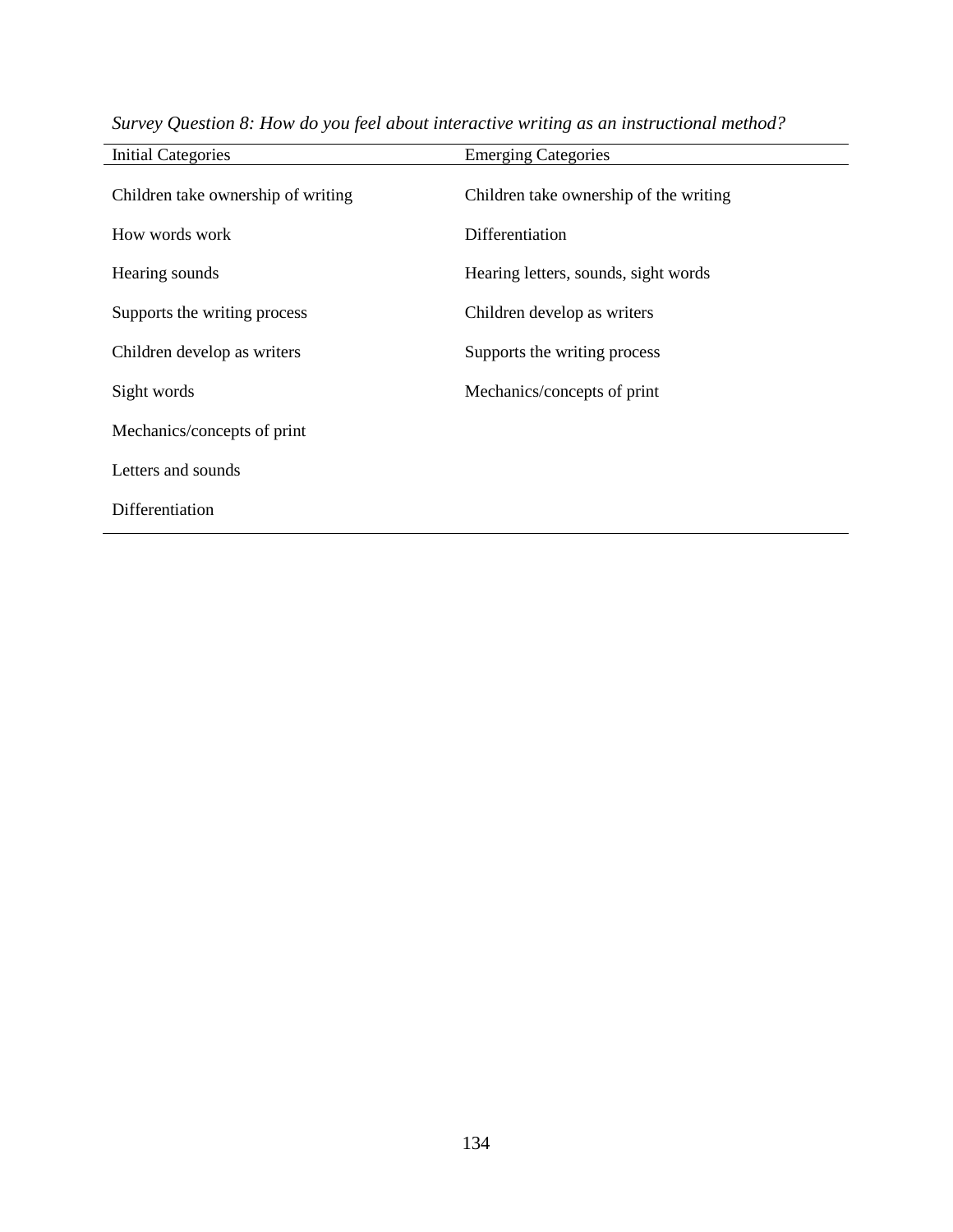| Initial Categories                        | <b>Emerging Categories</b>                   |
|-------------------------------------------|----------------------------------------------|
| Letter sounds                             | Supports academic needs                      |
| Letter recognition                        | Letter Knowledge                             |
| Positive/most effective                   | Positive/most effective                      |
| Sharing the pen/participation of children | Sharing the pen/participation of<br>Children |
| Concepts of print/mechanics               | Concepts of print/mechanics                  |
| Supports academic needs                   | Negative/not good                            |

Phonics/phonemic awareness

Negative/not good

Phonics/phonemic awareness

*Survey Question 9: How does interactive writing compare to other instructional writing methods?*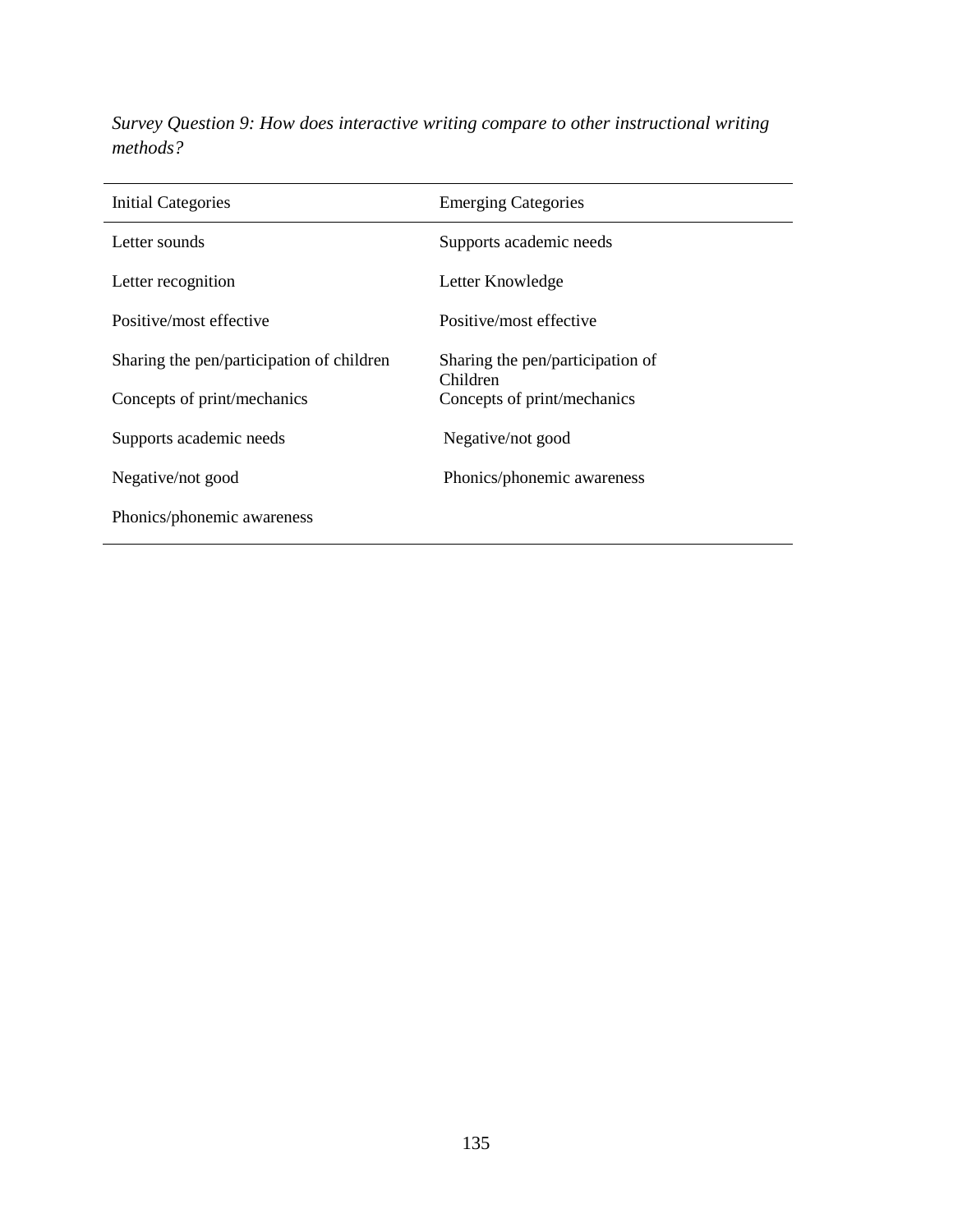| <b>Initial Categories</b>     | <b>Emerging Categories</b>             |
|-------------------------------|----------------------------------------|
|                               |                                        |
| Children share in the writing | Children take ownership                |
| Children take ownership       | Differentiation                        |
| Differentiation               | Teacher guidance/modeling              |
| Teacher guidance              | Supports the writing process/mechanics |
| Teacher modeling              | Supports hearing and recording sounds  |
| Supports sounds               | Sharing the pen                        |
| Hearing and recording sounds  | Application                            |
| Sharing the pen               |                                        |
| Supports writing process      |                                        |
| Application                   |                                        |

*Survey Question 10: What are the advantages of using interactive writing?*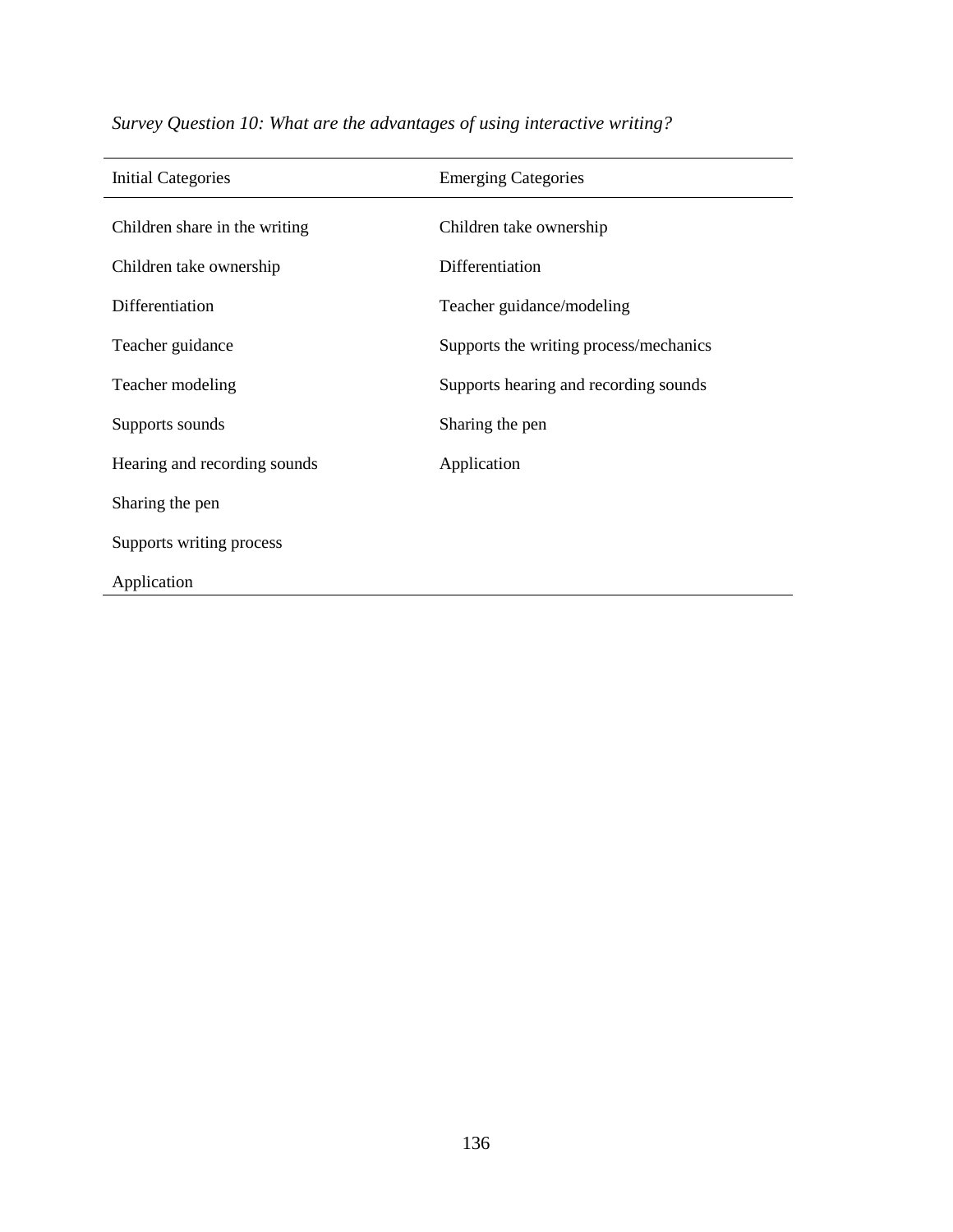| <b>Initial Categories</b> | <b>Emerging Categories</b> |
|---------------------------|----------------------------|
| Time                      | Time and distractions      |
| <b>Distractions</b>       | Children get impatient     |
| Children get impatient    | Planning                   |
| Planning                  | Classroom management       |
| Time and distractions     | No disadvantages           |
| Classroom management      |                            |
| No disadvantages          |                            |

*Survey Question 11: What are the disadvantages of using interactive writing?*